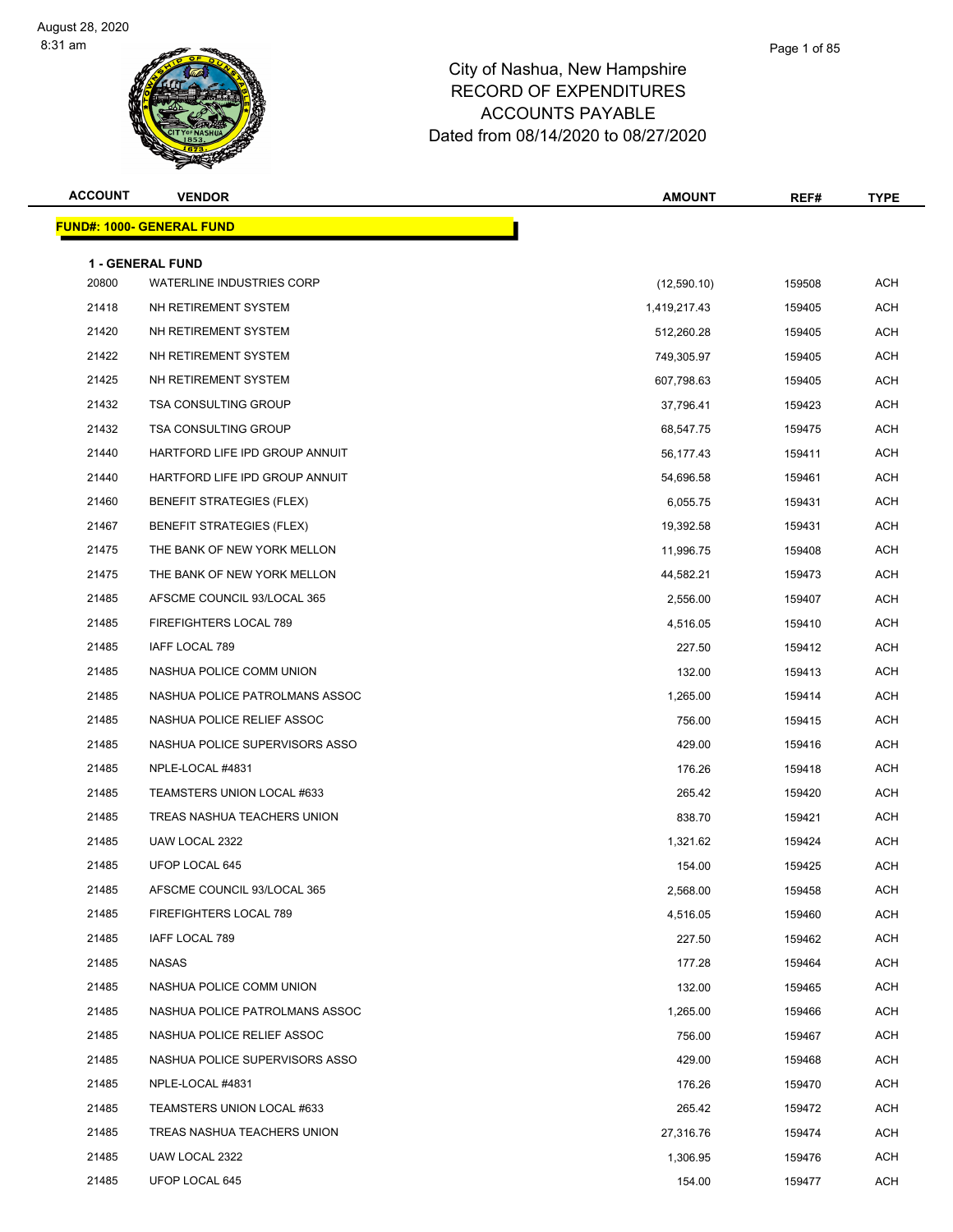| <b>ACCOUNT</b> | <b>VENDOR</b>                                      | <b>AMOUNT</b> | REF#   | <b>TYPE</b> |
|----------------|----------------------------------------------------|---------------|--------|-------------|
|                | <b>FUND#: 1000- GENERAL FUND</b>                   |               |        |             |
|                |                                                    |               |        |             |
| 21485          | 1 - GENERAL FUND<br>AMERICAN FEDERATION OF TEACHER | 161.00        | 385180 | <b>CHK</b>  |
| 21490          | UNITED WAY OF GREATER NASHUA                       | 207.92        | 159426 | <b>ACH</b>  |
| 21490          | UNITED WAY OF GREATER NASHUA                       | 565.69        | 159478 | ACH         |
| 21495          | <b>WAGE ASSIGNMENT</b>                             | 259.00        | 159419 | <b>ACH</b>  |
| 21495          | <b>WAGE ASSIGNMENT</b>                             | 300.00        | 159422 | <b>ACH</b>  |
| 21495          | <b>WAGE ASSIGNMENT</b>                             | 300.00        | 159463 | ACH         |
| 21495          | <b>WAGE ASSIGNMENT</b>                             | 259.00        | 159471 | ACH         |
| 21495          | <b>WAGE ASSIGNMENT</b>                             | 1,111.50      | 384874 | <b>CHK</b>  |
| 21495          | <b>WAGE ASSIGNMENT</b>                             | 100.00        | 384875 | <b>CHK</b>  |
| 21495          | <b>WAGE ASSIGNMENT</b>                             | 155.00        | 384876 | <b>CHK</b>  |
| 21495          | <b>WAGE ASSIGNMENT</b>                             | 104.00        | 384877 | <b>CHK</b>  |
| 21495          | <b>WAGE ASSIGNMENT</b>                             | 145.00        | 384878 | <b>CHK</b>  |
| 21495          | <b>WAGE ASSIGNMENT</b>                             | 1,130.24      | 384879 | <b>CHK</b>  |
| 21495          | <b>WAGE ASSIGNMENT</b>                             | 11.54         | 384880 | <b>CHK</b>  |
| 21495          | <b>WAGE ASSIGNMENT</b>                             | 1,111.50      | 385181 | <b>CHK</b>  |
| 21495          | <b>WAGE ASSIGNMENT</b>                             | 100.00        | 385182 | CHK         |
| 21495          | <b>WAGE ASSIGNMENT</b>                             | 149.76        | 385183 | <b>CHK</b>  |
| 21495          | <b>WAGE ASSIGNMENT</b>                             | 155.00        | 385184 | <b>CHK</b>  |
| 21495          | <b>WAGE ASSIGNMENT</b>                             | 104.00        | 385185 | <b>CHK</b>  |
| 21495          | <b>WAGE ASSIGNMENT</b>                             | 145.00        | 385186 | <b>CHK</b>  |
| 21495          | <b>WAGE ASSIGNMENT</b>                             | 1,130.24      | 385187 | <b>CHK</b>  |
| 21495          | <b>WAGE ASSIGNMENT</b>                             | 11.54         | 385188 | <b>CHK</b>  |
| 21538          | NASHUA TEACHERS UNION                              | 59.01         | 159417 | ACH         |
| 21538          | NASHUA TEACHERS UNION                              | 2,563.12      | 159469 | <b>ACH</b>  |
| 21780          | <b>ACCURATE TITLE</b>                              | 3,606.72      | 385116 | <b>CHK</b>  |
| 21780          | <b>ACCURATE TITLE</b>                              | 2,655.81      | 385117 | CHK         |
| 21780          | ADAM F & JENNIFER DESROSIERS                       | 1,257.73      | 385118 | <b>CHK</b>  |
| 21780          | BLG TITLE & CLOSING LLC                            | 3,874.78      | 385119 | CHK         |
| 21780          | BRAIN D & MARY E RHODES                            | 4,569.60      | 385120 | <b>CHK</b>  |
| 21780          | <b>BRUCE KLINK</b>                                 | 3,330.36      | 385121 | <b>CHK</b>  |
| 21780          | CAMERON SAMUEL CARDINAL                            | 2,709.12      | 385122 | <b>CHK</b>  |
| 21780          | <b>CHAREST TIMOTHY J</b>                           | 2,300.93      | 385123 | <b>CHK</b>  |
| 21780          | COMPASS TITLE & CLOSING INC                        | 3,895.04      | 385124 | <b>CHK</b>  |
| 21780          | CORELOGIC                                          | 10,409.14     | 385125 | <b>CHK</b>  |
| 21780          | CORELOGIC                                          | 1,624.50      | 385126 | <b>CHK</b>  |
| 21780          | CORELOGIC                                          | 5,169.97      | 385127 | <b>CHK</b>  |
| 21780          | COSTA ARTURO REV TRUST                             | 3,575.17      | 385128 | <b>CHK</b>  |
| 21780          | DANIEL CICCONE                                     | 1,020.54      | 385129 | <b>CHK</b>  |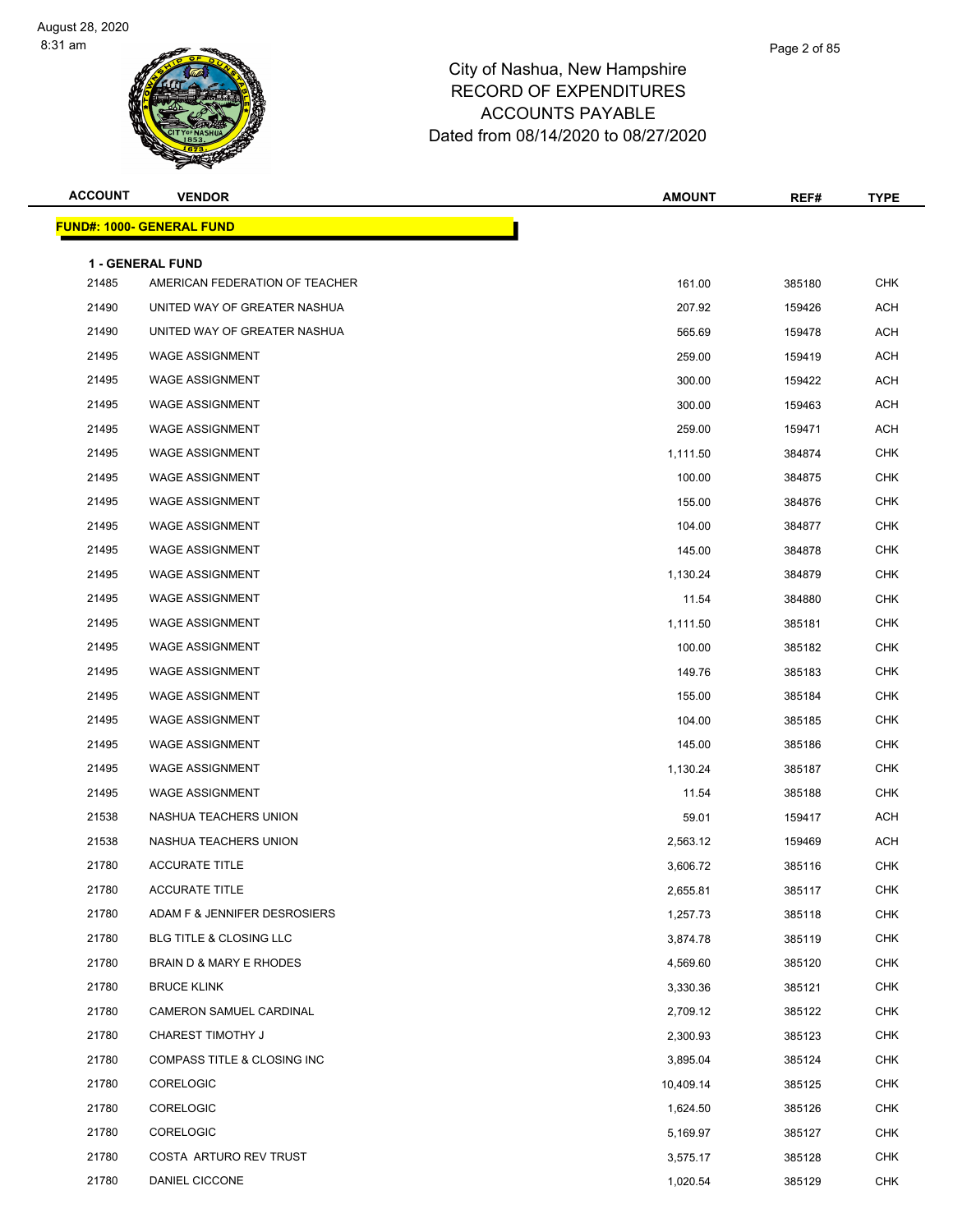| <b>ACCOUNT</b> | <b>VENDOR</b>                                | <b>AMOUNT</b> | REF#   | <b>TYPE</b> |
|----------------|----------------------------------------------|---------------|--------|-------------|
|                | <b>FUND#: 1000- GENERAL FUND</b>             |               |        |             |
|                |                                              |               |        |             |
| 21780          | <b>1 - GENERAL FUND</b><br>DRAYTON ELLIOTT A | 2,931.07      | 385130 | <b>CHK</b>  |
| 21780          | ENDARA RUBEN ADRAIN                          | 3,063.81      | 385131 | <b>CHK</b>  |
| 21780          | <b>ESSABIR SI MOHAMED</b>                    | 2,467.58      | 385132 | <b>CHK</b>  |
| 21780          | FRASCA TITLE LLC                             | 2,521.98      | 385133 | <b>CHK</b>  |
| 21780          | <b>GANDHI ATUL AND</b>                       | 4,890.56      | 385134 | <b>CHK</b>  |
| 21780          | GARALA, ALISH R &                            | 2,825.54      | 385135 | <b>CHK</b>  |
| 21780          | <b>GARCIA JULIO &amp; GARCIA WILSON F</b>    | 2,821.18      | 385136 | <b>CHK</b>  |
| 21780          | <b>GATEHOUSE TREATMENT</b>                   | 3,655.68      | 385137 | <b>CHK</b>  |
| 21780          | <b>GAVIN HODGKINS</b>                        | 2,385.98      | 385138 | <b>CHK</b>  |
| 21780          | <b>JAY CLAYTON TAYLOR</b>                    | 2,694.98      | 385139 | <b>CHK</b>  |
| 21780          | JOSEPH F & ASHLEY M KELLY                    | 1,901.82      | 385140 | <b>CHK</b>  |
| 21780          | <b>JOSEPH LIPOMI</b>                         | 1,215.30      | 385141 | <b>CHK</b>  |
| 21780          | <b>JOSHUA HUSSON</b>                         | 2,709.12      | 385142 | <b>CHK</b>  |
| 21780          | JYP NOMINEE TRUST                            | 1,749.50      | 385143 | <b>CHK</b>  |
| 21780          | KHALIFA IMARANKHAN &                         | 1,490.56      | 385144 | <b>CHK</b>  |
| 21780          | KUHL ANDREW                                  | 3,339.07      | 385145 | <b>CHK</b>  |
| 21780          | LACHANCE DONALD H &                          | 382.13        | 385146 | <b>CHK</b>  |
| 21780          | LAW OFFICES OF RICHARD SHEA                  | 250.00        | 385147 | <b>CHK</b>  |
| 21780          | <b>LEARY JAMES</b>                           | 3,230.49      | 385148 | <b>CHK</b>  |
| 21780          | <b>LEVA HARRIET</b>                          | 3,477.25      | 385149 | <b>CHK</b>  |
| 21780          | LLS - NEW ENGLAND                            | 1,000.00      | 385150 | <b>CHK</b>  |
| 21780          | <b>MARK &amp; LAURA LESIEUR</b>              | 3,109.50      | 385151 | <b>CHK</b>  |
| 21780          | MARQUIS JESSICA LYNN &                       | 2,890.82      | 385152 | <b>CHK</b>  |
| 21780          | MCAFEE RODNEY A & MCAFEE TARA                | 3,138.03      | 385153 | <b>CHK</b>  |
| 21780          | MICHAUD SCOTT D &                            | 2,567.68      | 385154 | <b>CHK</b>  |
| 21780          | MICHELLE SCHROEDER                           | 1,344.77      | 385155 | CHK         |
| 21780          | QUICK SILVA TITLE & ESCROW LLC               | 3,929.15      | 385156 | <b>CHK</b>  |
| 21780          | SANDRA ZIEHM                                 | 3,120.38      | 385157 | <b>CHK</b>  |
| 21780          | SUNSET SETTLEMENT                            | 1,691.29      | 385158 | <b>CHK</b>  |
| 21780          | SYLVIE ADJOUABA ALAMAN TRAORE                | 250.01        | 385159 | <b>CHK</b>  |
| 21780          | THOMPSON MARY L & JOSEPH D                   | 2,475.44      | 385160 | <b>CHK</b>  |
| 21780          | UNITED TITLE & ESCROW SVC INC                | 2,016.06      | 385161 | <b>CHK</b>  |
| 21780          | VASQUEZ ROBERTO                              | 3,240.06      | 385162 | <b>CHK</b>  |
| 21780          | VIJAY AND SUNEETHA KAMMILA                   | 2,751.55      | 385163 | <b>CHK</b>  |
| 21780          | VISENTIN VANESSA R                           | 2,503.49      | 385164 | <b>CHK</b>  |
| 21780          | CITY OF NASHUA-LEASED PARKING                | 750.00        | 385464 | <b>CHK</b>  |
| 21780          | ANGELA BURNETT                               | 2,414.27      | 385465 | <b>CHK</b>  |
| 21780          | CORELOGIC RE SERVICE                         | 3,320.58      | 385466 | <b>CHK</b>  |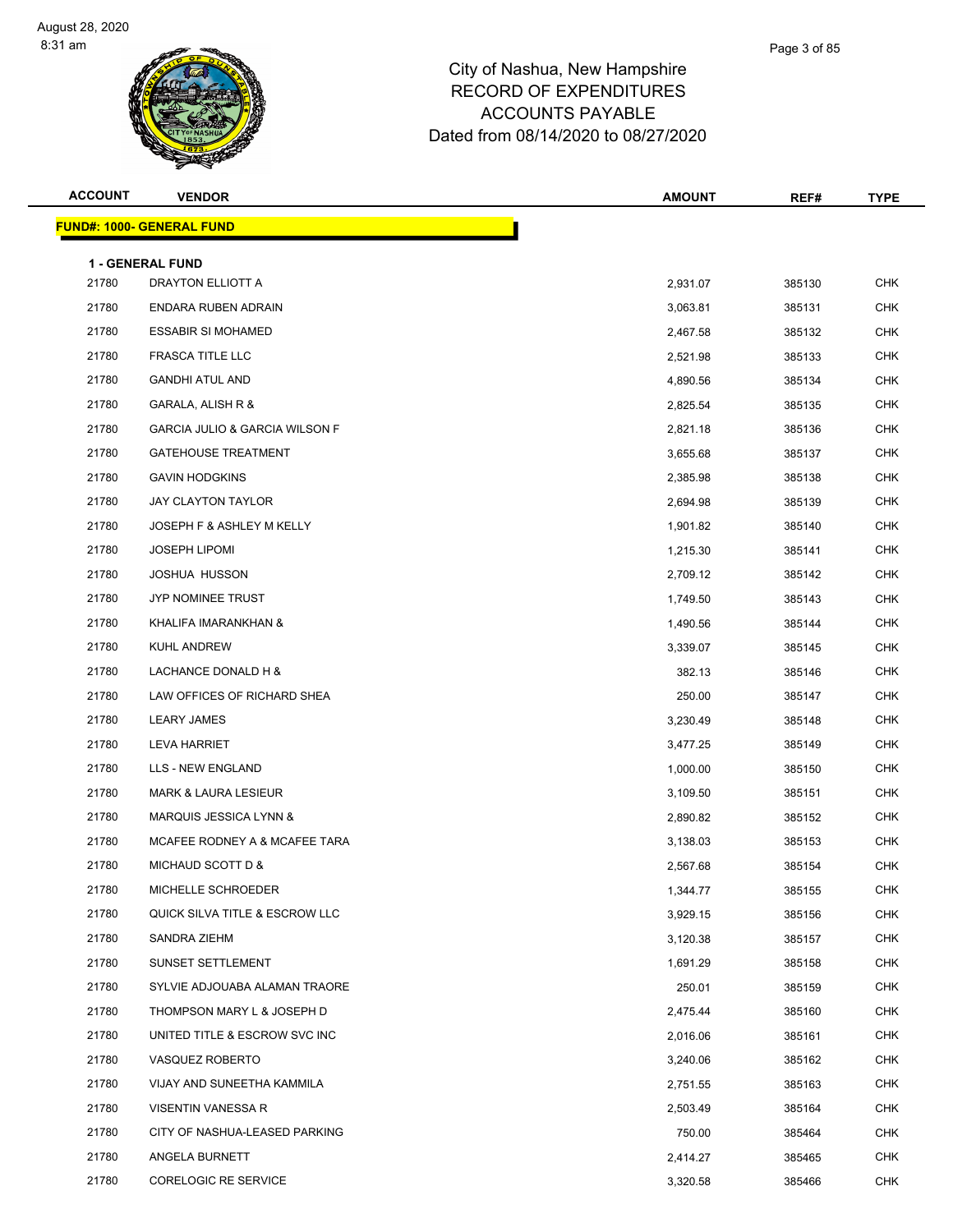| <b>ACCOUNT</b> | <b>VENDOR</b>                                   | <b>AMOUNT</b> | REF#   | <b>TYPE</b> |
|----------------|-------------------------------------------------|---------------|--------|-------------|
|                | <b>FUND#: 1000- GENERAL FUND</b>                |               |        |             |
|                |                                                 |               |        |             |
| 21780          | 1 - GENERAL FUND<br><b>CORELOGIC RE SERVICE</b> | 2,800.51      | 385467 | <b>CHK</b>  |
| 21780          | <b>CORELOGIC RE SERVICE</b>                     | 3,176.11      | 385468 | <b>CHK</b>  |
| 21780          | <b>CORELOGIC RE SERVICE</b>                     | 5,177.15      | 385469 | CHK         |
| 21780          | <b>CORELOGIC RE SERVICES</b>                    | 5,449.79      | 385470 | <b>CHK</b>  |
| 21780          | HASKELL, JUNE H REV TRUST AGRE                  | 2,466.50      | 385471 | <b>CHK</b>  |
| 21780          | KATHERINE DONAHUE                               | 71.25         | 385472 | <b>CHK</b>  |
| 21780          | LENCSAK, ANDREW &                               | 3,675.26      | 385473 | <b>CHK</b>  |
| 21780          | LEPIZZERA & LAPROCINA                           | 3,118.21      | 385474 | <b>CHK</b>  |
| 21780          | LOMBARD, GREGORY B                              | 3,007.23      | 385475 | <b>CHK</b>  |
| 21780          | LONG TERM RENTALS LLC                           | 1,800.64      | 385476 | <b>CHK</b>  |
| 21780          | MACIAS, MAX X & PAULA                           | 2,717.82      | 385477 | <b>CHK</b>  |
| 21780          | MARKET STREET SETTLEMENT GR                     | 2,598.14      | 385478 | <b>CHK</b>  |
| 21780          | MCMAHON, LEWIS A                                | 2,604.67      | 385479 | CHK         |
| 21780          | MERRIMACK VALLEY COUNSEL ASSOC                  | 1,168.51      | 385480 | <b>CHK</b>  |
| 21780          | MERRIMACK VALLEY COUNSEL ASSOC                  | 1,191.36      | 385481 | <b>CHK</b>  |
| 21780          | MORTGAGE CONNECT, LP                            | 2,564.42      | 385482 | <b>CHK</b>  |
| 21780          | OSORIO, MARISOL                                 | 3,544.70      | 385483 | <b>CHK</b>  |
| 21780          | PATEL, PRITESH &                                | 1,550.40      | 385484 | <b>CHK</b>  |
| 21780          | PATIL, ABHIJIT &                                | 1,373.06      | 385485 | <b>CHK</b>  |
| 21780          | PAVLOV, SERGEY &                                | 3,868.93      | 385486 | <b>CHK</b>  |
| 21780          | PETERS, CHARLES G &                             | 3,034.43      | 385487 | <b>CHK</b>  |
| 21780          | PROULX, PAUL A &                                | 2,442.80      | 385488 | <b>CHK</b>  |
| 21780          | RED DOOR TITLE, LLC                             | 2,668.85      | 385489 | CHK         |
| 21780          | RODONIS, ROBIN M                                | 650.62        | 385490 | <b>CHK</b>  |
| 21780          | RODRIGUEZ, VIRMARIE &                           | 2,536.13      | 385491 | <b>CHK</b>  |
| 21780          | ROSS, ALLYN S &                                 | 4,016.94      | 385492 | CHK         |
| 21780          | SFHW REALTY, LLC                                | 2,594.88      | 385493 | <b>CHK</b>  |
| 21780          | SITAR, ROBERT J                                 | 270.01        | 385494 | <b>CHK</b>  |
| 21780          | SWEENEY & SWEENEY                               | 3,442.43      | 385495 | <b>CHK</b>  |
| 21780          | WEBB, JOHN O III &                              | 3,799.30      | 385496 | <b>CHK</b>  |
| 21780          | WELLS FARGO RE TAX SERVICE                      | 1,999.74      | 385497 | <b>CHK</b>  |
| 21780          | WHEELER, CHRISTOPHER &                          | 5,852.35      | 385498 | <b>CHK</b>  |
| 21780          | ZHAO, SHUGUANG &                                | 463.91        | 385499 | <b>CHK</b>  |
| 21921          | STATE OF NH -MV                                 | 9,963.73      | 159393 | ACH         |
| 21921          | STATE OF NH -MV                                 | 17,629.00     | 159394 | ACH         |
| 21921          | STATE OF NH -MV                                 | 24,338.70     | 159395 | ACH         |
| 21921          | STATE OF NH -MV                                 | 33,174.62     | 159401 | <b>ACH</b>  |
| 21921          | STATE OF NH -MV                                 | 24,660.88     | 159448 | <b>ACH</b>  |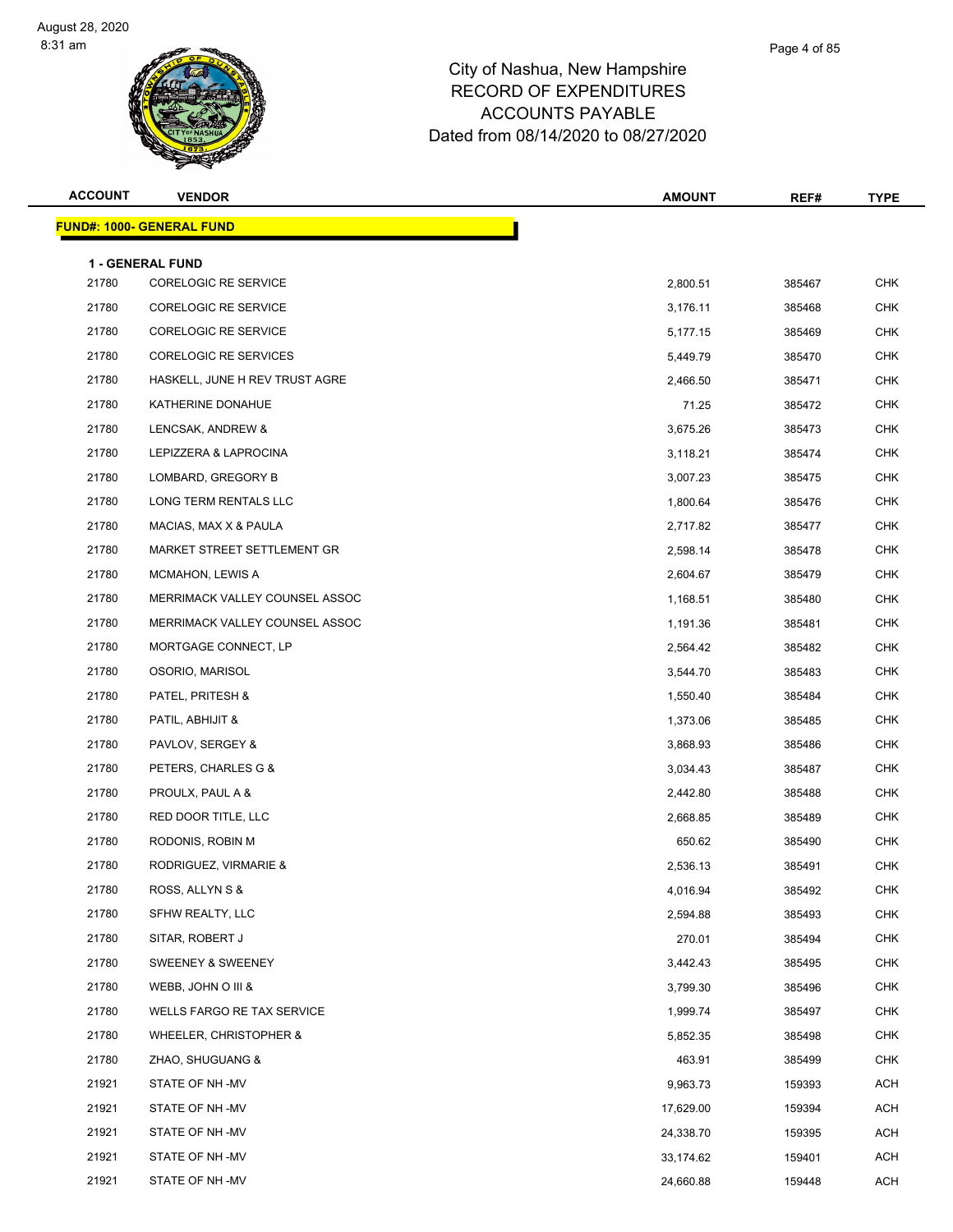| <b>ACCOUNT</b>              | <b>VENDOR</b>                                 | <b>AMOUNT</b>  | REF#   | <b>TYPE</b> |
|-----------------------------|-----------------------------------------------|----------------|--------|-------------|
|                             | <u> FUND#: 1000- GENERAL FUND</u>             |                |        |             |
|                             |                                               |                |        |             |
| 21921                       | 1 - GENERAL FUND<br>STATE OF NH-MV            | 22,689.84      | 159453 | <b>ACH</b>  |
| 21921                       | STATE OF NH-MV                                | 21,695.23      | 159454 | ACH         |
| 21921                       | STATE OF NH-MV                                | 24,495.47      | 159455 | ACH         |
| 21921                       | STATE OF NH-MV                                | 21,961.24      | 159456 | ACH         |
| 21921                       | STATE OF NH-MV                                | 19,775.38      | 159479 | <b>ACH</b>  |
|                             | <b>TOTAL 1 - GENERAL FUND</b>                 | \$4,088,101.73 |        |             |
|                             | <b>102 - BOARD OF ALDERMEN</b>                |                |        |             |
| 61100                       | WB MASON CO INC                               | 186.46         | 385336 | <b>CHK</b>  |
|                             | <b>TOTAL 102 - BOARD OF ALDERMEN</b>          | \$186.46       | .      |             |
|                             |                                               |                |        |             |
| <b>103 - LEGAL</b><br>55200 | PETTY CASH                                    | 60.00          | 384976 | <b>CHK</b>  |
| 55495                       | <b>AVICORE REPORTING</b>                      | 719.85         | 385236 | <b>CHK</b>  |
| 61100                       | WB MASON CO INC                               | 31.57          | 385012 | <b>CHK</b>  |
|                             | <b>TOTAL 103 - LEGAL</b>                      | \$811.42       | .      |             |
| <b>107 - CITY CLERK</b>     |                                               |                |        |             |
| 55118                       | <b>SPRINT</b>                                 | 138.88         | 385179 | CHK         |
|                             |                                               |                |        |             |
|                             | <b>TOTAL 107 - CITY CLERK</b>                 | \$138.88       |        |             |
|                             | <b>109 - CIVIC &amp; COMMUNITY ACTIVITIES</b> |                |        |             |
| 56300                       | AMERICAN RED CROSS OF NH                      | 5,000.00       | 384853 | CHK         |
| 56303                       | <b>BIG BROTHERS BIG SISTERS</b>               | 6,500.00       | 159396 | <b>ACH</b>  |
| 56306                       | BRIDGES DOM & SEXUAL VIOLENCE                 | 55,000.00      | 384854 | <b>CHK</b>  |
| 56312                       | CASA OF NH INC                                | 9,000.00       | 384855 | <b>CHK</b>  |
| 56315                       | <b>GRANITE STATE CHILDREN'S</b>               | 5,500.00       | 384859 | <b>CHK</b>  |
| 56318                       | COMMUNITY COUNCIL OF NASHUA NH                | 38,000.00      | 384861 | <b>CHK</b>  |
| 56320                       | <b>FAMILY PROMISE OF</b>                      | 38,000.00      | 384856 | <b>CHK</b>  |
| 56323                       | GIRL SCOUTS OF THE GREEN AND                  | 5,000.00       | 384857 | <b>CHK</b>  |
| 56324                       | GIRLS INC OF NEW HAMPSHIRE                    | 15,000.00      | 384858 | <b>CHK</b>  |
| 56326                       | <b>GROW NASHUA</b>                            | 12,000.00      | 384870 | CHK         |
| 56328                       | HOME HEALTH & HOSPICE CARE                    | 10,000.00      | 384862 | <b>CHK</b>  |
| 56329                       | <b>GREATER NASHUA COUNCIL</b>                 | 10,000.00      | 384860 | <b>CHK</b>  |
| 56330                       | LAMPREY HEALTH CARE INC                       | 35,000.00      | 384863 | <b>CHK</b>  |
| 56335                       | NASHUA ADULT LEARNING CENTER                  | 25,000.00      | 384852 | <b>CHK</b>  |
|                             |                                               |                |        |             |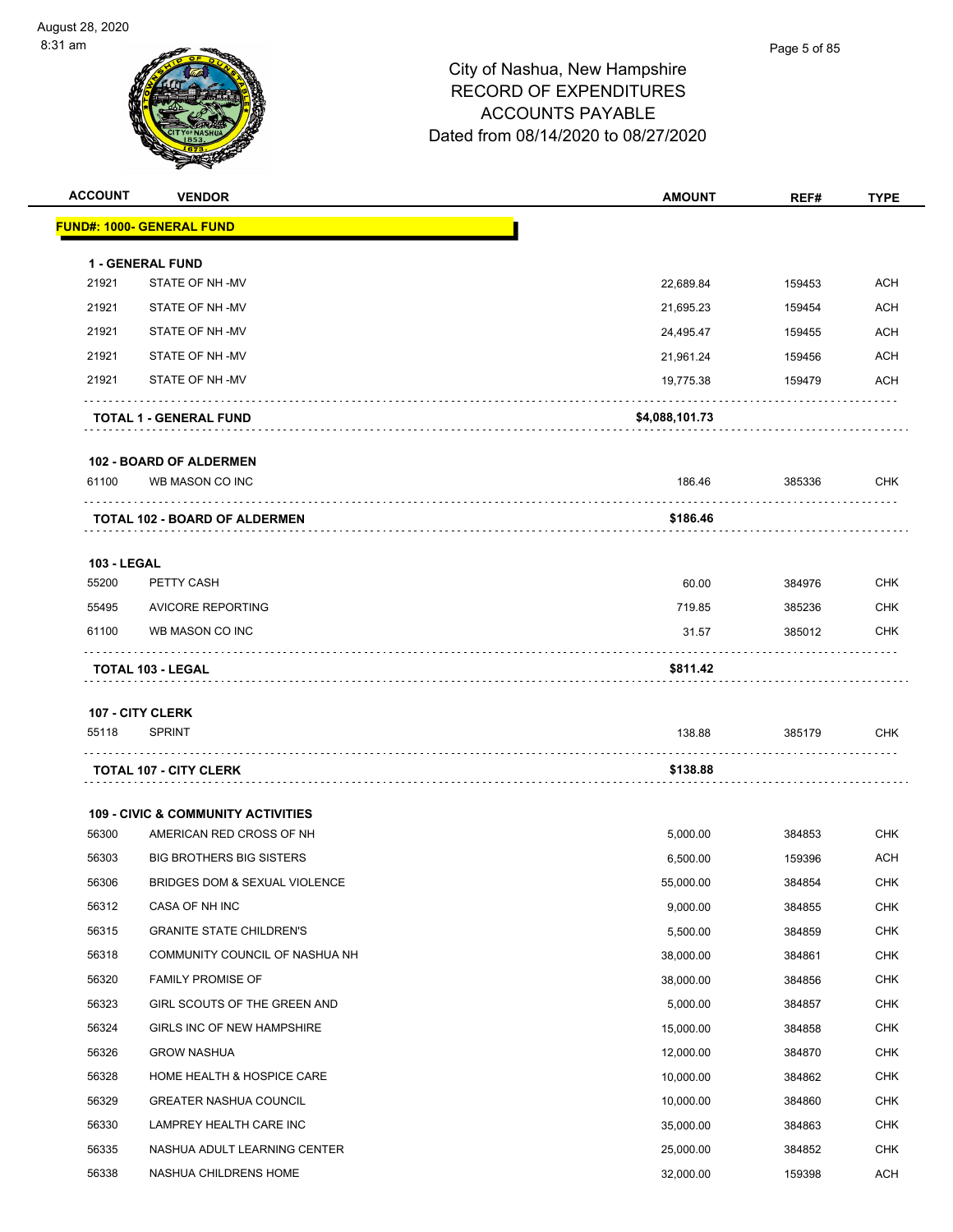| <b>ACCOUNT</b> | <b>VENDOR</b>                                                                                                                                                                                                                                                                                                                                                                                                                                                                                                                                                                                                                                                                                                                                                                                    | <b>AMOUNT</b> | REF#   | <b>TYPE</b> |  |
|----------------|--------------------------------------------------------------------------------------------------------------------------------------------------------------------------------------------------------------------------------------------------------------------------------------------------------------------------------------------------------------------------------------------------------------------------------------------------------------------------------------------------------------------------------------------------------------------------------------------------------------------------------------------------------------------------------------------------------------------------------------------------------------------------------------------------|---------------|--------|-------------|--|
|                | <u> FUND#: 1000- GENERAL FUND</u><br><b>109 - CIVIC &amp; COMMUNITY ACTIVITIES</b><br><b>ACH</b><br><b>GREATER NASHUA DENTAL</b><br>35,000.00<br>159397<br>NASHUA SOUP KITCHEN & SHELTER<br>ACH<br>159399<br>37,000.00<br>NASHUA YOUTH COUNCIL<br>CHK<br>41,500.00<br>384873<br>THE FRONT DOOR AGENCY INC<br><b>CHK</b><br>384928<br>15,000.00<br><b>CHK</b><br>NASHUA SENIOR ACTIVITY CENTER<br>15,000.00<br>384864<br>REGENERATIVE ROOTS ASSOCIATION<br>9,500.00<br>384865<br>CHK<br><b>ACH</b><br><b>REVIVE RECOVERY INC</b><br>10,000.00<br>159400<br><b>SALVATION ARMY</b><br>CHK<br>4,000.00<br>384866<br>SINFONIETTA STRINGS<br><b>CHK</b><br>4,000.00<br>384869<br><b>CHK</b><br>SOUTHERN NH HIV AIDS<br>20,000.00<br>384867<br>NASHUA PREVENTION COALITION<br>5,000.00<br>CHK<br>384868 |               |        |             |  |
|                |                                                                                                                                                                                                                                                                                                                                                                                                                                                                                                                                                                                                                                                                                                                                                                                                  |               |        |             |  |
| 56341          |                                                                                                                                                                                                                                                                                                                                                                                                                                                                                                                                                                                                                                                                                                                                                                                                  |               |        |             |  |
| 56345          |                                                                                                                                                                                                                                                                                                                                                                                                                                                                                                                                                                                                                                                                                                                                                                                                  |               |        |             |  |
| 56347          |                                                                                                                                                                                                                                                                                                                                                                                                                                                                                                                                                                                                                                                                                                                                                                                                  |               |        |             |  |
| 56350          |                                                                                                                                                                                                                                                                                                                                                                                                                                                                                                                                                                                                                                                                                                                                                                                                  |               |        |             |  |
| 56351          |                                                                                                                                                                                                                                                                                                                                                                                                                                                                                                                                                                                                                                                                                                                                                                                                  |               |        |             |  |
| 56357          |                                                                                                                                                                                                                                                                                                                                                                                                                                                                                                                                                                                                                                                                                                                                                                                                  |               |        |             |  |
| 56358          |                                                                                                                                                                                                                                                                                                                                                                                                                                                                                                                                                                                                                                                                                                                                                                                                  |               |        |             |  |
| 56359          |                                                                                                                                                                                                                                                                                                                                                                                                                                                                                                                                                                                                                                                                                                                                                                                                  |               |        |             |  |
| 56360          |                                                                                                                                                                                                                                                                                                                                                                                                                                                                                                                                                                                                                                                                                                                                                                                                  |               |        |             |  |
| 56362          |                                                                                                                                                                                                                                                                                                                                                                                                                                                                                                                                                                                                                                                                                                                                                                                                  |               |        |             |  |
| 56367          |                                                                                                                                                                                                                                                                                                                                                                                                                                                                                                                                                                                                                                                                                                                                                                                                  |               |        |             |  |
| 56368          | YMCA OF GREATER NASHUA                                                                                                                                                                                                                                                                                                                                                                                                                                                                                                                                                                                                                                                                                                                                                                           | 10,000.00     | 384872 | CHK         |  |
| 56375          | <b>WAYPOINT</b>                                                                                                                                                                                                                                                                                                                                                                                                                                                                                                                                                                                                                                                                                                                                                                                  | 15,000.00     | 384871 | CHK         |  |
|                | <b>TOTAL 109 - CIVIC &amp; COMMUNITY ACTIVITIES</b>                                                                                                                                                                                                                                                                                                                                                                                                                                                                                                                                                                                                                                                                                                                                              | \$522,000.00  |        |             |  |
|                |                                                                                                                                                                                                                                                                                                                                                                                                                                                                                                                                                                                                                                                                                                                                                                                                  |               |        |             |  |
|                | <b>111 - HUMAN RESOURCES</b>                                                                                                                                                                                                                                                                                                                                                                                                                                                                                                                                                                                                                                                                                                                                                                     |               |        |             |  |
| 61100          | WB MASON CO INC                                                                                                                                                                                                                                                                                                                                                                                                                                                                                                                                                                                                                                                                                                                                                                                  | 118.93        | 385336 | <b>CHK</b>  |  |
|                | <b>TOTAL 111 - HUMAN RESOURCES</b>                                                                                                                                                                                                                                                                                                                                                                                                                                                                                                                                                                                                                                                                                                                                                               | \$118.93      |        |             |  |
|                |                                                                                                                                                                                                                                                                                                                                                                                                                                                                                                                                                                                                                                                                                                                                                                                                  |               |        |             |  |
|                | <b>120 - TELECOMMUNICATIONS</b>                                                                                                                                                                                                                                                                                                                                                                                                                                                                                                                                                                                                                                                                                                                                                                  |               |        |             |  |
| 55109          | CONSOLIDATED COMMUNICATIONS                                                                                                                                                                                                                                                                                                                                                                                                                                                                                                                                                                                                                                                                                                                                                                      | 97.96         | 384908 | <b>CHK</b>  |  |
| 55109          | CONSOLIDATED COMMUNICATIONS                                                                                                                                                                                                                                                                                                                                                                                                                                                                                                                                                                                                                                                                                                                                                                      | 2,585.38      | 385202 | <b>CHK</b>  |  |
| 55109          | <b>WINDSTREAM</b>                                                                                                                                                                                                                                                                                                                                                                                                                                                                                                                                                                                                                                                                                                                                                                                | 643.96        | 385216 | CHK         |  |
| 55109          | <b>WINDSTREAM</b>                                                                                                                                                                                                                                                                                                                                                                                                                                                                                                                                                                                                                                                                                                                                                                                | 2,371.74      | 385217 | CHK         |  |
| 55118          | AT & T MOBILITY                                                                                                                                                                                                                                                                                                                                                                                                                                                                                                                                                                                                                                                                                                                                                                                  | 129.69        | 384891 | <b>CHK</b>  |  |
| 55118          | <b>COMCAST</b>                                                                                                                                                                                                                                                                                                                                                                                                                                                                                                                                                                                                                                                                                                                                                                                   | 235.06        | 385201 | <b>CHK</b>  |  |
|                | TOTAL 120 - TELECOMMUNICATIONS                                                                                                                                                                                                                                                                                                                                                                                                                                                                                                                                                                                                                                                                                                                                                                   | \$6,063.79    |        |             |  |
|                | <b>122 - INFORMATION TECHNOLOGY</b>                                                                                                                                                                                                                                                                                                                                                                                                                                                                                                                                                                                                                                                                                                                                                              |               |        |             |  |
| 53142          | ADMINS INC                                                                                                                                                                                                                                                                                                                                                                                                                                                                                                                                                                                                                                                                                                                                                                                       | 1,200.00      | 159427 | <b>ACH</b>  |  |
| 53142          | <b>CLEARSKY CONSULTING</b>                                                                                                                                                                                                                                                                                                                                                                                                                                                                                                                                                                                                                                                                                                                                                                       | 2,565.00      | 385254 | <b>CHK</b>  |  |
| 54421          | CONWAY TECHNOLOGY GROUP                                                                                                                                                                                                                                                                                                                                                                                                                                                                                                                                                                                                                                                                                                                                                                          | 200.00        | 384910 | <b>CHK</b>  |  |
| 55118          | <b>SPRINT</b>                                                                                                                                                                                                                                                                                                                                                                                                                                                                                                                                                                                                                                                                                                                                                                                    | 378.37        | 385179 | <b>CHK</b>  |  |
| 61615          | CONWAY TECHNOLOGY GROUP                                                                                                                                                                                                                                                                                                                                                                                                                                                                                                                                                                                                                                                                                                                                                                          | 115.00        | 385255 | <b>CHK</b>  |  |
| 71221          | AMAZON CAPITAL SERV (CITY ACH)                                                                                                                                                                                                                                                                                                                                                                                                                                                                                                                                                                                                                                                                                                                                                                   | 482.99        | 159429 | <b>ACH</b>  |  |
| 71221          | AMAZON CAPITAL SERV (CITY ACH)                                                                                                                                                                                                                                                                                                                                                                                                                                                                                                                                                                                                                                                                                                                                                                   | 40.98         | 159481 | ACH         |  |
| 71221          | I.T. INSIDERS                                                                                                                                                                                                                                                                                                                                                                                                                                                                                                                                                                                                                                                                                                                                                                                    | 2,546.00      | 384941 | <b>CHK</b>  |  |
| 71221          | VERIZON WIRELESS-542088278                                                                                                                                                                                                                                                                                                                                                                                                                                                                                                                                                                                                                                                                                                                                                                       | 1,378.93      | 385009 | <b>CHK</b>  |  |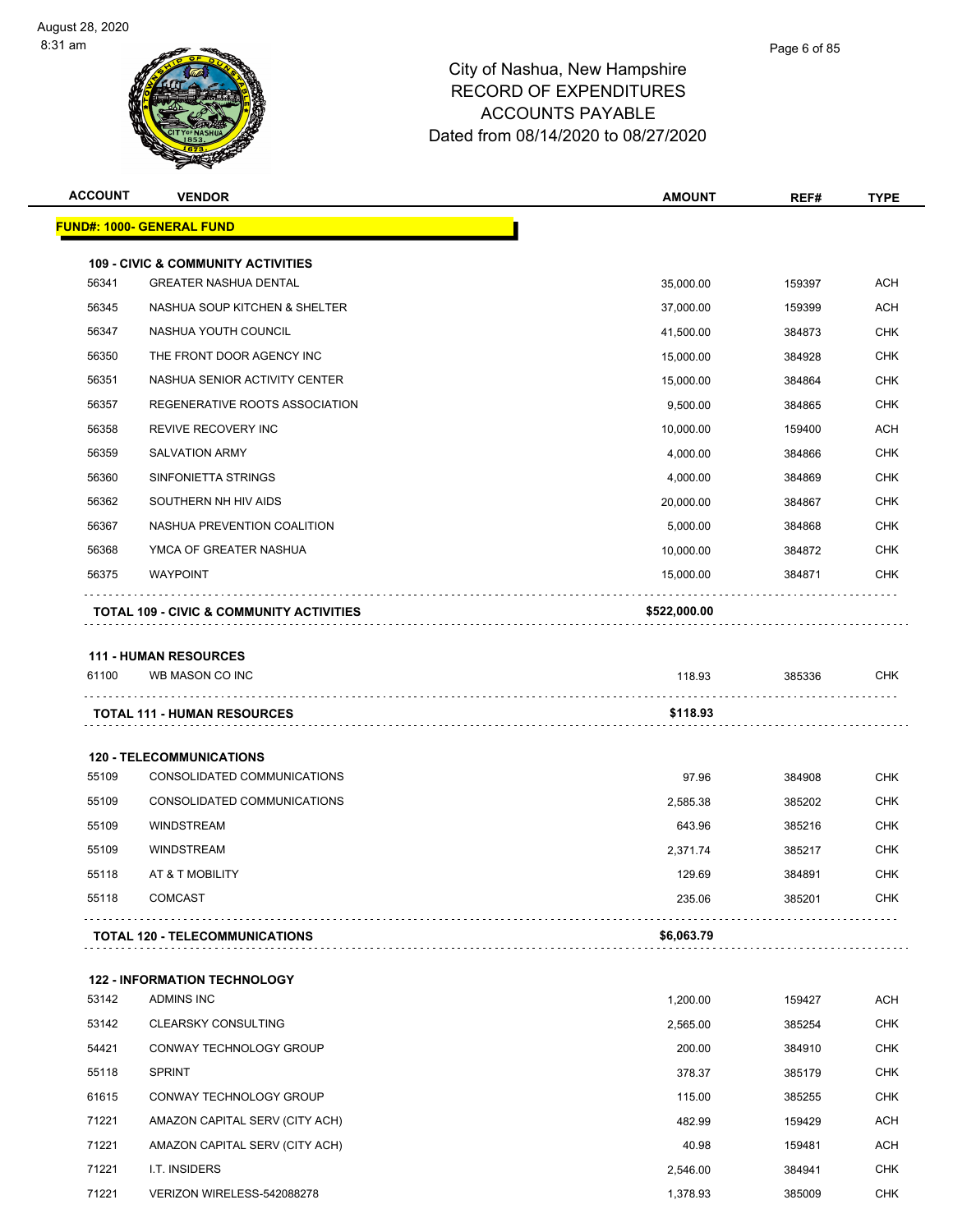

| <b>ACCOUNT</b> | <b>VENDOR</b>                             | <b>AMOUNT</b> | REF#   | <b>TYPE</b> |
|----------------|-------------------------------------------|---------------|--------|-------------|
|                | <u> FUND#: 1000- GENERAL FUND</u>         |               |        |             |
|                | <b>TOTAL 122 - INFORMATION TECHNOLOGY</b> | \$8,907.27    |        |             |
|                | <b>126 - FINANCIAL SERVICES</b>           |               |        |             |
| 42200          | <b>LAWRENCE BENNETT</b>                   | 103.20        | 384896 | <b>CHK</b>  |
| 42200          | MARKANDESWARA IRIVINITI                   | 744.00        | 384940 | <b>CHK</b>  |
| 42200          | <b>DEBRA SACK</b>                         | 19.00         | 385319 | <b>CHK</b>  |
| 53467          | <b>MAILINGS UNLIMITED</b>                 | 1,160.86      | 159501 | ACH         |
| 55607          | <b>MAILINGS UNLIMITED</b>                 | (160.10)      | 159501 | <b>ACH</b>  |
| 61100          | WB MASON CO INC                           | 139.83        | 385012 | <b>CHK</b>  |
| 61100          | WB MASON CO INC                           | 72.36         | 385336 | <b>CHK</b>  |
|                | <b>TOTAL 126 - FINANCIAL SERVICES</b>     | \$2,079.15    |        |             |
|                | <b>129 - CITY BUILDINGS</b>               |               |        |             |
| 54114          | <b>LIBERTY UTILITIES - NH</b>             | 209.98        | 384951 | <b>CHK</b>  |
| 54114          | LIBERTY UTILITIES - NH                    | 183.77        | 384952 | <b>CHK</b>  |
| 54243          | J LAWRENCE HALL COMPANY INC               | 3,298.04      | 159497 | <b>ACH</b>  |
| 54280          | <b>B &amp; S LOCKSMITHS INC</b>           | 288.00        | 384892 | <b>CHK</b>  |
| 54280          | HOME DEPOT CREDIT SERVICE 3065            | 133.34        | 385280 | <b>CHK</b>  |
| 55118          | <b>SPRINT</b>                             | 219.20        | 385179 | <b>CHK</b>  |
| 61428          | NEW ENGLAND PAPER & SUPPLY                | 250.88        | 385299 | CHK         |
|                | <b>TOTAL 129 - CITY BUILDINGS</b>         | \$4,583.21    |        |             |
|                | <b>130 - PURCHASING</b>                   |               |        |             |
| 61100          | WB MASON CO INC                           | 41.11         | 385012 | <b>CHK</b>  |
|                | <b>TOTAL 130 - PURCHASING</b>             | \$41.11       |        |             |
|                | 132 - ASSESSING                           |               |        |             |
| 53142          | <b>REX NORMAN CAE LLC</b>                 | 4,800.00      | 384987 | <b>CHK</b>  |
| 55421          | TREASURER STATE OF NH                     | 25.00         | 385207 | <b>CHK</b>  |
| 61100          | WB MASON CO INC                           | 116.12        | 385012 | <b>CHK</b>  |
|                | <b>TOTAL 132 - ASSESSING</b>              | \$4,941.12    |        |             |
|                | <b>142 - WOODLAWN CEMETERY</b>            |               |        |             |
| 54114          | LIBERTY UTILITIES - NH                    | 79.73         | 384948 | CHK         |
| 54280          | AMAZON CAPITAL SERV (CITY ACH)            | 66.90         | 159481 | <b>ACH</b>  |
| 54280          | <b>BELLETETES INC</b>                     | 50.21         | 384894 | <b>CHK</b>  |
| 54280          | NASHUA WALLPAPER CO INC                   | 39.96         | 384964 | <b>CHK</b>  |
| 54280          | F W WEBB COMPANY                          | 71.24         | 385265 | <b>CHK</b>  |
|                |                                           |               |        |             |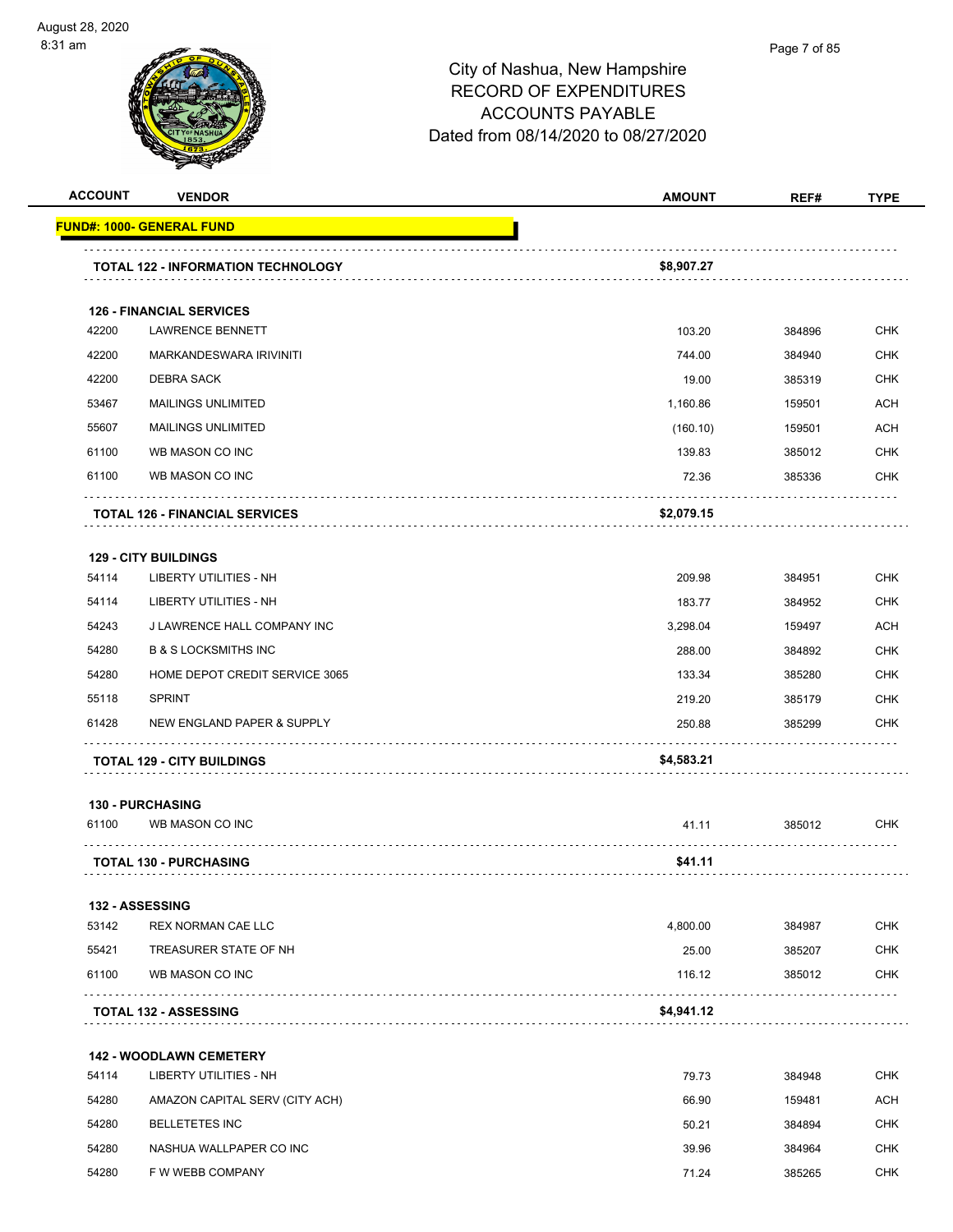| <b>ACCOUNT</b> | <b>VENDOR</b>                                                                     | <b>AMOUNT</b> | REF#   | <b>TYPE</b> |
|----------------|-----------------------------------------------------------------------------------|---------------|--------|-------------|
|                | <b>FUND#: 1000- GENERAL FUND</b>                                                  |               |        |             |
|                |                                                                                   |               |        |             |
| 54280          | <b>142 - WOODLAWN CEMETERY</b><br>NASHUA WALLPAPER CO INC                         | 293.88        | 385296 | <b>CHK</b>  |
| 54487          | <b>TURF DEPOT</b>                                                                 | 26.94         | 385001 | <b>CHK</b>  |
| 54487          | UNITED AG & TURF NE                                                               | 279.51        | 385333 | CHK         |
| 61142          | <b>CINTAS</b>                                                                     | 14.18         | 384903 | <b>CHK</b>  |
| 61300          | <b>GLOBAL MONTELLO GROUP CORP</b>                                                 | 313.85        | 384931 | CHK         |
| 61300          | GLOBAL MONTELLO GROUP CORP                                                        | 313.85        | 385271 | <b>CHK</b>  |
| 61428          | NEW ENGLAND PAPER & SUPPLY                                                        | 94.39         | 385299 | <b>CHK</b>  |
| 61499          | AMAZON CAPITAL SERV (CITY ACH)                                                    | 284.99        | 159429 | ACH         |
| 61499          | AMAZON CAPITAL SERV (CITY ACH)                                                    | 34.95         | 159481 | ACH         |
|                | <b>TOTAL 142 - WOODLAWN CEMETERY</b>                                              | \$1,964.58    |        |             |
|                |                                                                                   |               |        |             |
| 54280          | <b>144 - EDGEWOOD &amp; SUBURBAN CEMETERIES</b><br>HOME DEPOT CREDIT SERVICE 3065 | 18.48         | 385280 | CHK         |
| 54280          | LOWE'S - 3502                                                                     | 151.62        | 385288 | <b>CHK</b>  |
|                | <b>TOTAL 144 - EDGEWOOD &amp; SUBURBAN CEMETERIES</b>                             | \$170.10      |        |             |
| 150 - POLICE   |                                                                                   |               |        |             |
| 45999          | CARLOS GONZALEZ                                                                   | 154.00        | 384932 | <b>CHK</b>  |
| 45999          | <b>RAYMOND SMITH</b>                                                              | 40.00         | 384994 | <b>CHK</b>  |
| 45999          | KATRINA LAVALLA                                                                   | 1,870.00      | 385193 | <b>CHK</b>  |
| 45999          | <b>BARBARA AMOS</b>                                                               | 40.00         | 385230 | CHK         |
| 45999          | MICHAEL DOYON                                                                     | 60.00         | 385261 | <b>CHK</b>  |
| 45999          | <b>HECTOR GONZALEZ</b>                                                            | 742.00        | 385272 | <b>CHK</b>  |
| 45999          | <b>JAMESON REED</b>                                                               | 491.75        | 385314 | CHK         |
| 45999          | KATHLEEN ZACCAGNINI                                                               | 95.00         | 385338 | <b>CHK</b>  |
| 54243          | J LAWRENCE HALL COMPANY INC                                                       | 1,927.16      | 159497 | ACH         |
| 54280          | <b>CONTRACT WINDOW FASHIONS</b>                                                   | 996.26        | 384909 | <b>CHK</b>  |
| 54280          | THE METRO GROUP INC                                                               | 270.00        | 385011 | <b>CHK</b>  |
| 54407          | INTERWARE DEVELOPMENT CO INC                                                      | 420.00        | 159438 | <b>ACH</b>  |
| 54407          | POWER DMS                                                                         | 7,581.94      | 384982 | <b>CHK</b>  |
| 54600          | MHQ INC                                                                           | 510.00        | 159445 | ACH         |
| 54600          | <b>GRANITE STATE GLASS</b>                                                        | 171.34        | 385274 | <b>CHK</b>  |
| 54600          | <b>MIKE'S EQUIPMENT REPAIR</b>                                                    | 495.25        | 385292 | <b>CHK</b>  |
| 54849          | COMCAST                                                                           | 1,123.45      | 384907 | <b>CHK</b>  |
| 54849          | <b>COMCAST</b>                                                                    | (414.14)      | 385201 | <b>CHK</b>  |
| 54849          | CONSOLIDATED COMMUNICATIONS                                                       | 381.50        | 385202 | <b>CHK</b>  |
| 55109          | WINDSTREAM                                                                        | 209.83        | 385216 | <b>CHK</b>  |
| 55118          | VERIZON WIRELESS-581499451                                                        | 580.50        | 385210 | CHK         |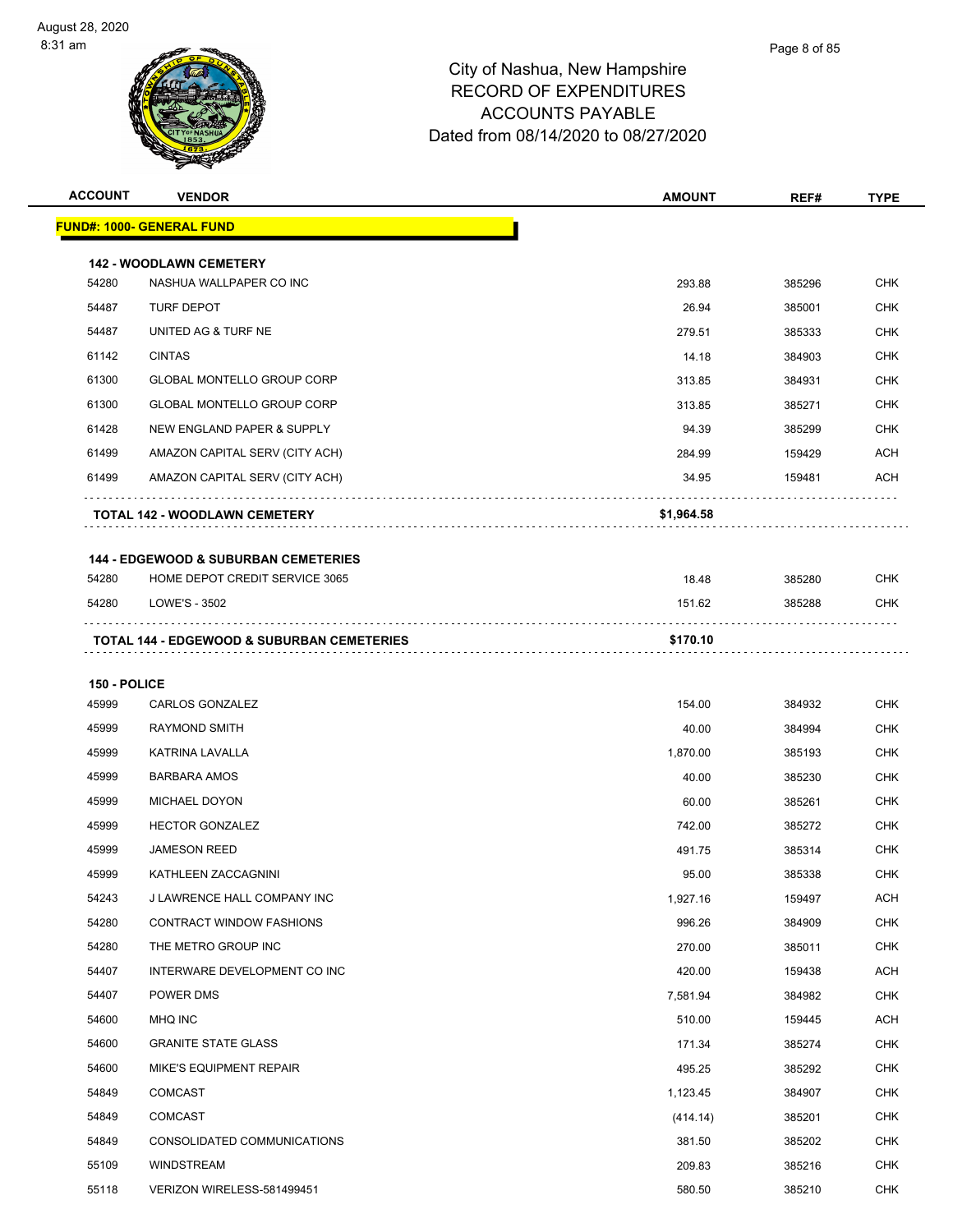| <b>ACCOUNT</b>        | <b>VENDOR</b>                    | <b>AMOUNT</b> | REF#   | <b>TYPE</b> |
|-----------------------|----------------------------------|---------------|--------|-------------|
|                       | <b>FUND#: 1000- GENERAL FUND</b> |               |        |             |
|                       |                                  |               |        |             |
| 150 - POLICE<br>55400 | ROSS DESMET                      | 308.34        | 385192 | <b>CHK</b>  |
| 55607                 | PETTY CASH                       | 24.01         | 384977 | <b>CHK</b>  |
| 55607                 | UNITED PARCEL SERVICE            | 16.70         | 385209 | <b>CHK</b>  |
| 55699                 | 1ST PRIORITY TOWING & RECOVERY   | 712.50        | 384881 | <b>CHK</b>  |
| 55699                 | R B ALLEN CO INC                 | 700.00        | 384983 | <b>CHK</b>  |
| 55699                 | <b>JOSHUA TREFRY</b>             | 256.00        | 385199 | <b>CHK</b>  |
| 55699                 | ABSOLUTE DATA DESTRUCTION        | 143.10        | 385221 | CHK         |
| 55699                 | D & R TOWING INC                 | 217.50        | 385257 | <b>CHK</b>  |
| 61100                 | PETTY CASH                       | 11.90         | 384977 | <b>CHK</b>  |
| 61100                 | WB MASON CO INC                  | 72.26         | 385012 | <b>CHK</b>  |
| 61100                 | PITNEY BOWES INC                 | 56.52         | 385206 | <b>CHK</b>  |
| 61100                 | WB MASON CO INC                  | 471.28        | 385336 | <b>CHK</b>  |
| 61107                 | ALECS SHOE STORE INC             | 209.85        | 384885 | <b>CHK</b>  |
| 61107                 | <b>BEN'S UNIFORMS</b>            | 311.00        | 384895 | CHK         |
| 61107                 | ALECS SHOE STORE INC             | 151.90        | 385226 | <b>CHK</b>  |
| 61107                 | <b>BEN'S UNIFORMS</b>            | 284.00        | 385242 | <b>CHK</b>  |
| 61110                 | ALECS SHOE STORE INC             | 189.95        | 384885 | CHK         |
| 61110                 | <b>BEN'S UNIFORMS</b>            | 249.00        | 384895 | <b>CHK</b>  |
| 61110                 | ALECS SHOE STORE INC             | 514.80        | 385226 | <b>CHK</b>  |
| 61110                 | <b>BEN'S UNIFORMS</b>            | 583.00        | 385242 | <b>CHK</b>  |
| 61121                 | AAA POLICE SUPPLY                | 530.00        | 384882 | <b>CHK</b>  |
| 61121                 | PETTY CASH                       | 45.00         | 384978 | CHK         |
| 61121                 | AAA POLICE SUPPLY                | 7,042.00      | 385220 | <b>CHK</b>  |
| 61121                 | MERRIMACK FIREARMS LLC           | 580.00        | 385291 | CHK         |
| 61185                 | <b>ULINE</b>                     | 76.12         | 159449 | <b>ACH</b>  |
| 61299                 | PETTY CASH                       | 16.00         | 384977 | <b>CHK</b>  |
| 61299                 | <b>GUIDO MARCHIONDA</b>          | 136.76        | 385195 | <b>CHK</b>  |
| 61299                 | <b>JOSHUA TREFRY</b>             | 47.68         | 385199 | <b>CHK</b>  |
| 61299                 | MANCHESTER HARLEY-DAVIDSON       | 189.88        | 385290 | <b>CHK</b>  |
| 61300                 | <b>WEX BANK</b>                  | 693.60        | 384926 | <b>CHK</b>  |
| 61300                 | PETTY CASH                       | 20.00         | 384977 | <b>CHK</b>  |
| 61607                 | HOME DEPOT CREDIT SERVICE 3073   | 202.35        | 385281 | <b>CHK</b>  |
| 61615                 | CONWAY TECHNOLOGY GROUP          | 1,806.00      | 384910 | <b>CHK</b>  |
| 61650                 | WB MASON CO INC                  | 189.30        | 385012 | <b>CHK</b>  |
| 61799                 | MHQ INC                          | 1,067.50      | 159505 | ACH         |
| 61799                 | <b>BEST FORD</b>                 | 439.60        | 385244 | <b>CHK</b>  |
| 61799                 | CARPARTS DISTRIBUTION CENTER,    | 7.30          | 385248 | CHK         |
| 61799                 | MACMULKIN CHEVROLET INC          | 722.24        | 385289 | <b>CHK</b>  |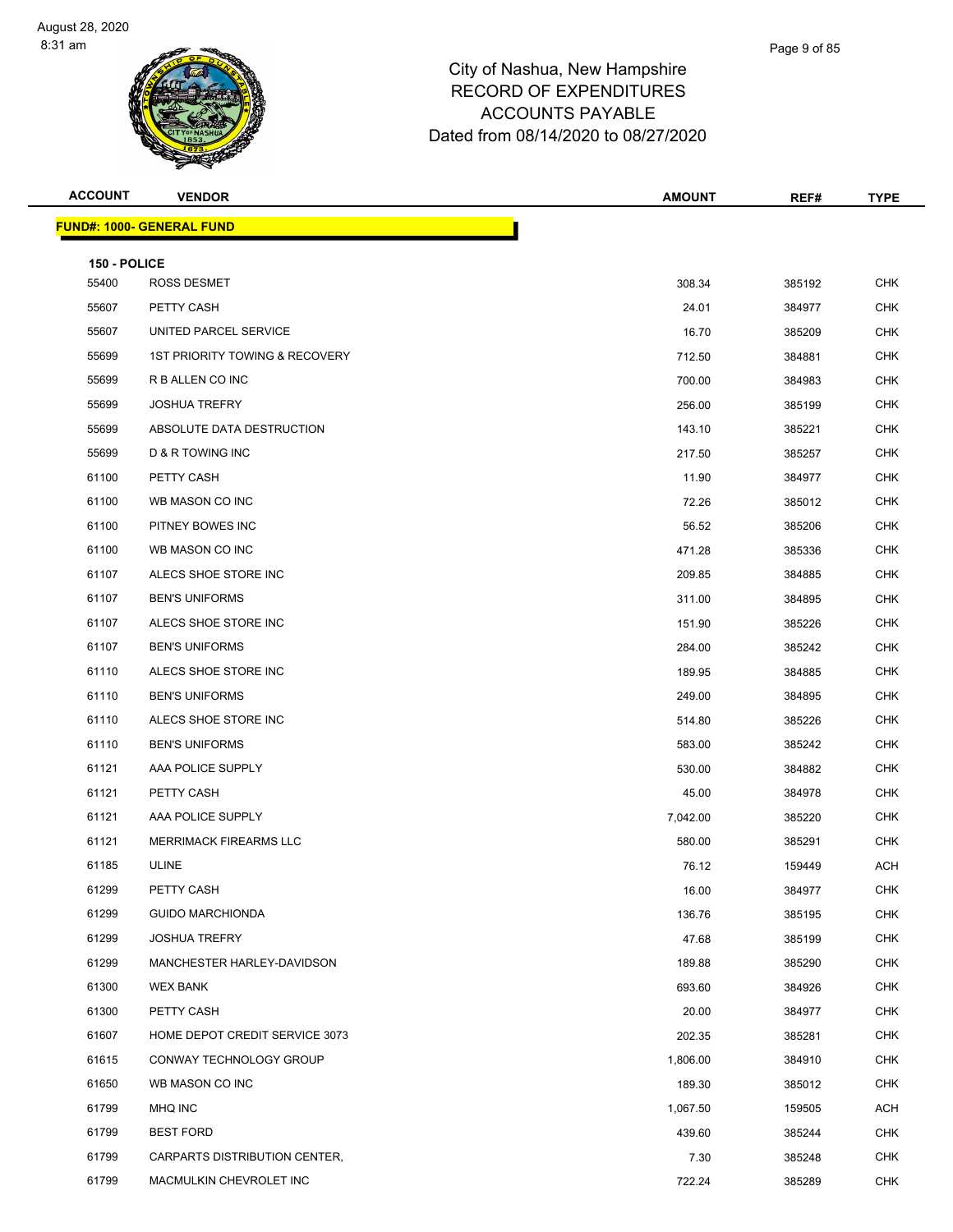| <b>ACCOUNT</b>    | <b>VENDOR</b>                    | <b>AMOUNT</b> | REF#   | <b>TYPE</b> |
|-------------------|----------------------------------|---------------|--------|-------------|
|                   | <b>FUND#: 1000- GENERAL FUND</b> |               |        |             |
|                   |                                  |               |        |             |
| 150 - POLICE      |                                  |               |        |             |
| 61799             | QUIRK GM PARTS DEPOT             | 4.39          | 385311 | <b>CHK</b>  |
| 61799             | <b>SNAP-ON CREDIT LLC</b>        | 124.91        | 385322 | <b>CHK</b>  |
| 61807             | <b>BLR</b>                       | 1,073.98      | 385246 | <b>CHK</b>  |
| 61910             | PETTY CASH                       | 53.37         | 384977 | <b>CHK</b>  |
| 71025             | SSV TOOLS LLC (SNAP-ON TOOLS)    | 37.50         | 384995 | <b>CHK</b>  |
| 71221             | <b>GOVCONNECTION INC</b>         | 384.00        | 159491 | <b>ACH</b>  |
| 71221             | <b>IMAGE TEK LLC</b>             | 3,650.00      | 385283 | <b>CHK</b>  |
| 71228             | <b>GOVCONNECTION INC</b>         | 4,400.00      | 159491 | <b>ACH</b>  |
| 71400             | MANCHESTER HARLEY-DAVIDSON       | 263.80        | 385290 | <b>CHK</b>  |
|                   | <b>TOTAL 150 - POLICE</b>        | \$47,032.73   |        |             |
|                   |                                  |               |        |             |
| <b>152 - FIRE</b> |                                  |               |        |             |
| 54100             | <b>EVERSOURCE</b>                | 699.51        | 384921 | <b>CHK</b>  |
| 54114             | <b>LIBERTY UTILITIES - NH</b>    | 275.99        | 384945 | <b>CHK</b>  |
| 54114             | <b>LIBERTY UTILITIES - NH</b>    | 102.49        | 384946 | <b>CHK</b>  |
| 54114             | <b>LIBERTY UTILITIES - NH</b>    | 94.96         | 384954 | <b>CHK</b>  |
|                   |                                  |               |        |             |

| 54114 | LIBERTY UTILITIES - NH              | 102.49   | 384946 | <b>CHK</b> |
|-------|-------------------------------------|----------|--------|------------|
| 54114 | <b>LIBERTY UTILITIES - NH</b>       | 94.96    | 384954 | <b>CHK</b> |
| 54114 | LIBERTY UTILITIES - NH              | 94.42    | 384956 | <b>CHK</b> |
| 54228 | JP PEST SERVICES LLC                | 89.00    | 159498 | <b>ACH</b> |
| 54243 | AE MECHANICAL INC                   | 284.40   | 384883 | <b>CHK</b> |
| 54243 | PALMER & SICARD INC                 | 6,319.50 | 384972 | <b>CHK</b> |
| 54243 | AE MECHANICAL INC                   | 884.53   | 385223 | <b>CHK</b> |
| 54280 | AMAZON CAPITAL SERV (CITY ACH)      | 229.59   | 159429 | <b>ACH</b> |
| 54280 | <b>BELLETETES INC</b>               | 105.53   | 384894 | <b>CHK</b> |
| 54280 | HOME DEPOT CREDIT SERVICE 3065      | 18.97    | 384938 | <b>CHK</b> |
| 54414 | <b>GRANITE CITY ELECTRIC SUPPLY</b> | 508.15   | 384934 | <b>CHK</b> |
| 54414 | <b>B &amp; S LOCKSMITHS INC</b>     | 225.00   | 385237 | <b>CHK</b> |
| 54414 | <b>BATTERIES PLUS</b>               | 59.98    | 385240 | <b>CHK</b> |
| 54600 | <b>SANEL NAPA</b>                   | 65.48    | 384991 | <b>CHK</b> |
| 55118 | <b>SPRINT</b>                       | 497.14   | 385179 | <b>CHK</b> |
| 55699 | NATIONAL ENGINEERING & TESTING      | 4,604.00 | 384965 | <b>CHK</b> |
| 55699 | TRUE BLUE CLEANERS                  | 382.25   | 385000 | <b>CHK</b> |
| 55699 | TRUE BLUE CLEANERS                  | 105.40   | 385330 | <b>CHK</b> |
| 61110 | BERGERON PROTECTIVE CLOTHING        | 255.07   | 385243 | <b>CHK</b> |
| 61299 | HOME DEPOT CREDIT SERVICE 3065      | 300.35   | 385280 | <b>CHK</b> |
| 61307 | NEW ENGLAND KENWORTH                | 54.00    | 384967 | <b>CHK</b> |
| 61307 | NEW ENGLAND KENWORTH                | 78.48    | 385297 | <b>CHK</b> |
| 61428 | <b>BELLETETES INC</b>               | 19.99    | 384894 | <b>CHK</b> |
| 61428 | WB MASON CO INC                     | 97.36    | 385012 | <b>CHK</b> |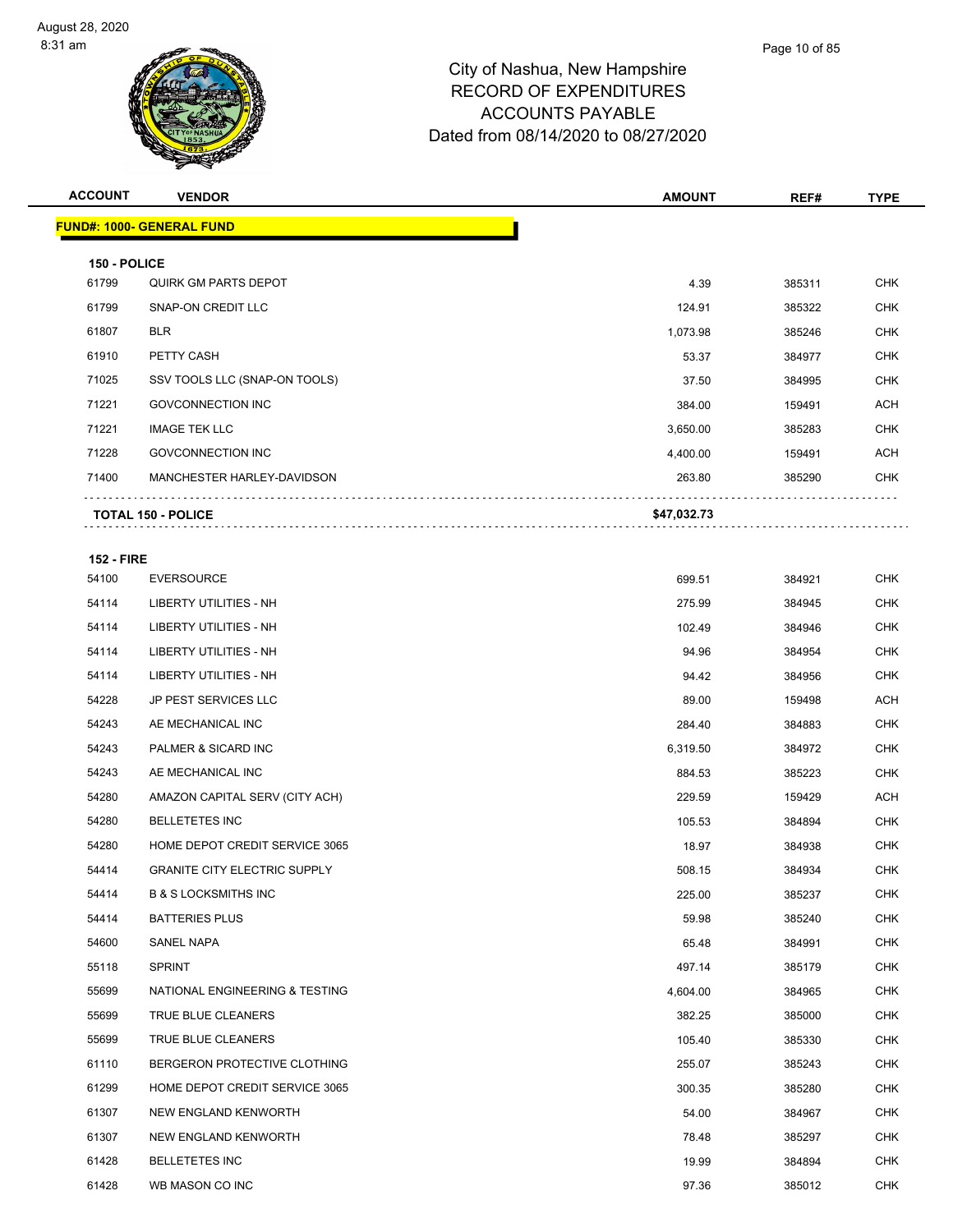| <b>ACCOUNT</b>    | <b>VENDOR</b>                              | <b>AMOUNT</b> | REF#   | <b>TYPE</b> |
|-------------------|--------------------------------------------|---------------|--------|-------------|
|                   | <b>FUND#: 1000- GENERAL FUND</b>           |               |        |             |
| <b>152 - FIRE</b> |                                            |               |        |             |
| 61428             | NEW ENGLAND PAPER & SUPPLY                 | 495.57        | 385299 | <b>CHK</b>  |
| 61428             | WB MASON CO INC                            | 312.48        | 385336 | <b>CHK</b>  |
| 61699             | M & M ELECTRICAL SUPPLY CO INC             | 10.71         | 159500 | <b>ACH</b>  |
| 61799             | <b>BELLETETES INC</b>                      | 53.10         | 384894 | <b>CHK</b>  |
| 61799             | <b>FASTENAL CO</b>                         | 83.14         | 384923 | <b>CHK</b>  |
| 61799             | MINUTEMAN TRUCKS INC                       | 137.07        | 384961 | <b>CHK</b>  |
| 61799             | NEW ENGLAND KENWORTH                       | 251.18        | 384967 | <b>CHK</b>  |
| 61799             | <b>FASTENAL CO</b>                         | 7.14          | 385266 | <b>CHK</b>  |
| 61799             | MINUTEMAN TRUCKS INC                       | 462.98        | 385294 | <b>CHK</b>  |
| 61799             | R WHITE EQUIPMENT CENTER INC               | 2.00          | 385312 | <b>CHK</b>  |
| 71400             | FIRE TECH & SAFETY OF NEW ENGL             | 97.50         | 159489 | <b>ACH</b>  |
| 71432             | FIREMATIC SUPPLY CO INC                    | 812.13        | 384924 | <b>CHK</b>  |
| 71432             | FIREMATIC SUPPLY CO INC                    | 2,839.33      | 385268 | <b>CHK</b>  |
|                   | <b>TOTAL 152 - FIRE</b>                    | \$22,015.87   |        |             |
|                   |                                            |               |        |             |
|                   | <b>153 - BUILDING INSPECTION</b>           |               |        |             |
| 55100             | VERIZON WIRELESS-642044677                 | 160.04        | 385008 | <b>CHK</b>  |
| 55421             | <b>RUSS MARCUM</b>                         | 140.00        | 384958 | <b>CHK</b>  |
| 71900             | AMAZON CAPITAL SERV (CITY ACH)             | 98.40         | 159481 | <b>ACH</b>  |
| 71900             | WB MASON CO INC                            | 29.99         | 385012 | <b>CHK</b>  |
| 71900             | WB MASON CO INC                            | 27.09         | 385336 | <b>CHK</b>  |
|                   | <b>TOTAL 153 - BUILDING INSPECTION</b>     | \$455.52      |        |             |
|                   | <b>157 - CITYWIDE COMMUNICATIONS</b>       |               |        |             |
| 54100             | <b>EVERSOURCE</b>                          | 446.24        | 384921 | <b>CHK</b>  |
| 54435             | AAA ENERGY SERVICE CO                      | 1,746.04      | 385219 | <b>CHK</b>  |
| 55100             | <b>COMCAST</b>                             | 153.35        | 385201 | <b>CHK</b>  |
| 55118             | VERIZON WIRELESS-581499451                 | 120.03        | 385210 | CHK         |
| 71207             | MOTOROLA SOLUTIONS INC                     | 2,939.40      | 384962 | <b>CHK</b>  |
|                   | <b>TOTAL 157 - CITYWIDE COMMUNICATIONS</b> | \$5,405.06    |        |             |
|                   | <b>158 - PARKING ENFORCEMENT</b>           |               |        |             |
| 54625             | <b>1ST PRIORITY TOWING &amp; RECOVERY</b>  | 230.00        | 384881 | <b>CHK</b>  |
| 54625             | D & R TOWING INC                           | 460.00        | 384912 | <b>CHK</b>  |
| 54625             | 1ST PRIORITY TOWING & RECOVERY             | 115.00        | 385218 | <b>CHK</b>  |
| 55100             | <b>SPRINT</b>                              | 189.00        | 385179 | <b>CHK</b>  |
|                   |                                            |               |        |             |
|                   | <b>TOTAL 158 - PARKING ENFORCEMENT</b>     | \$994.00      |        |             |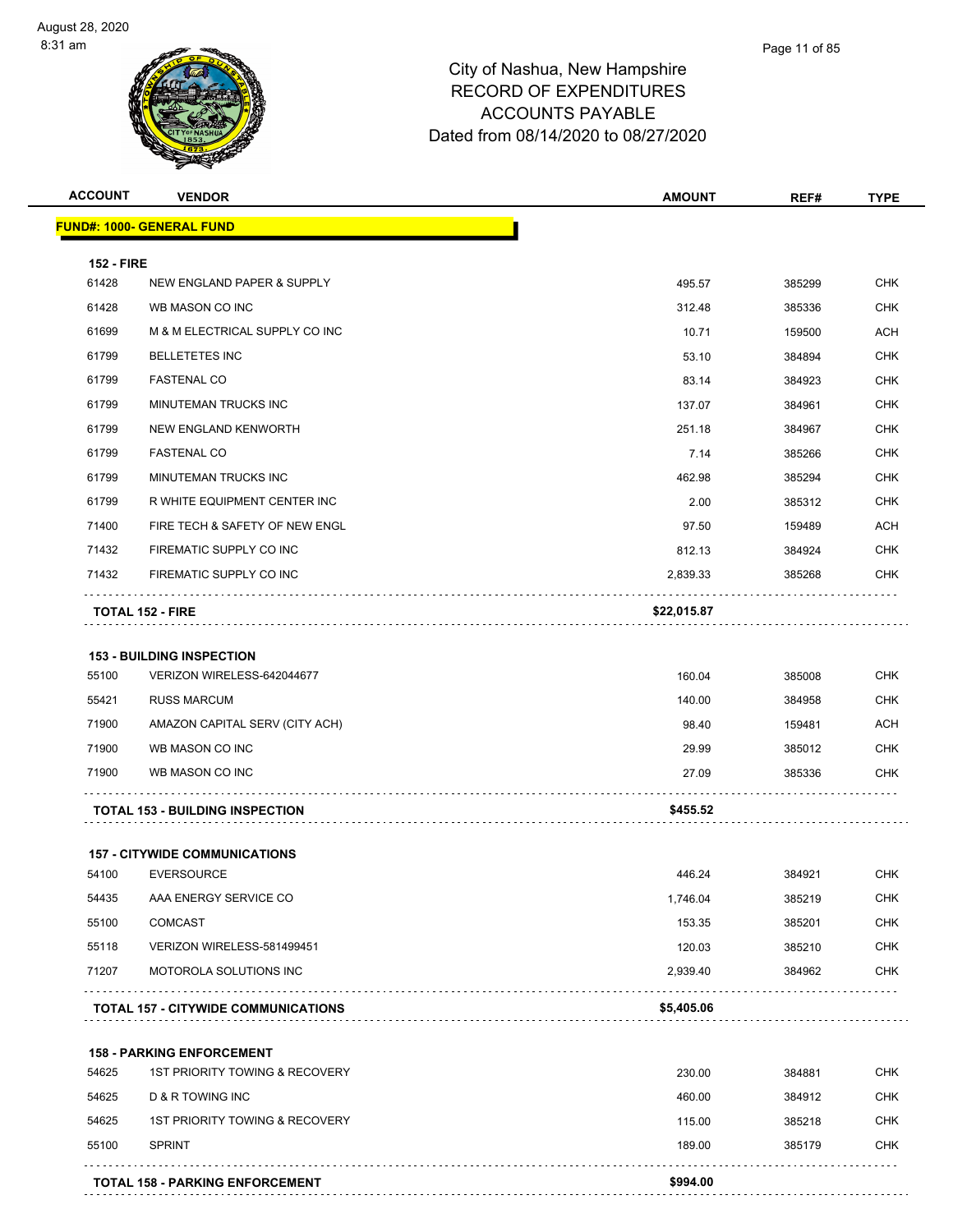| <b>ACCOUNT</b> | <b>VENDOR</b>                                                         | <b>AMOUNT</b> | REF#   | <b>TYPE</b> |
|----------------|-----------------------------------------------------------------------|---------------|--------|-------------|
|                | <b>FUND#: 1000- GENERAL FUND</b>                                      |               |        |             |
|                |                                                                       |               |        |             |
| 55118          | <b>160 - PW-ADMIN &amp; ENGINEERING</b><br>VERIZON WIRELESS-542088278 | 40.01         | 385009 | <b>CHK</b>  |
| 55118          | VERIZON WIRELESS-542274983                                            | 188.05        | 385010 | <b>CHK</b>  |
| 55118          | <b>SPRINT</b>                                                         | 326.82        | 385179 | CHK         |
| 55118          | VERIZON WIRELESS-542088278                                            | 40.01         | 385212 | <b>CHK</b>  |
| 55118          | VERIZON WIRELESS-542274983                                            | 260.04        | 385215 | <b>CHK</b>  |
| 61100          | WB MASON CO INC                                                       | 5.98          | 385012 | <b>CHK</b>  |
| 61299          | <b>THOMAS LACROIX</b>                                                 | 24.97         | 385198 | <b>CHK</b>  |
|                |                                                                       |               |        |             |
|                | <b>TOTAL 160 - PW-ADMIN &amp; ENGINEERING</b>                         | \$885.88      |        |             |
| 161 - STREETS  |                                                                       |               |        |             |
| 54100          | <b>EVERSOURCE</b>                                                     | 1,649.81      | 384921 | CHK         |
| 54236          | <b>CALLOGIX INC</b>                                                   | 120.33        | 385247 | <b>CHK</b>  |
| 54280          | KEANE FIRE & SAFETY EQUIPMENT                                         | 530.04        | 384943 | <b>CHK</b>  |
| 54492          | <b>SPRINT</b>                                                         | 5,908.65      | 385179 | <b>CHK</b>  |
| 54600          | ELITE HYDRAULICS LLC                                                  | 425.00        | 159434 | ACH         |
| 54600          | CARPARTS DISTRIBUTION CENTER,                                         | 30.11         | 384900 | <b>CHK</b>  |
| 54600          | D & R TOWING INC                                                      | 165.00        | 384912 | <b>CHK</b>  |
| 54600          | <b>FASTENAL CO</b>                                                    | 330.55        | 384923 | <b>CHK</b>  |
| 54600          | <b>MILTON CAT</b>                                                     | 47.74         | 384960 | <b>CHK</b>  |
| 54600          | <b>SANEL NAPA</b>                                                     | (29.04)       | 384990 | <b>CHK</b>  |
| 54600          | AMBROSE EQUIPMENT CO INC                                              | 313.05        | 385229 | <b>CHK</b>  |
| 54600          | ATS EQUIPMENT                                                         | 249.23        | 385235 | <b>CHK</b>  |
| 54600          | CARPARTS DISTRIBUTION CENTER,                                         | 270.78        | 385248 | <b>CHK</b>  |
| 54600          | <b>FASTENAL CO</b>                                                    | 21.50         | 385266 | <b>CHK</b>  |
| 54600          | O'REILLY AUTO PARTS                                                   | 7.19          | 385303 | <b>CHK</b>  |
| 54600          | PINE MOTOR PARTS                                                      | 76.02         | 385310 | <b>CHK</b>  |
| 54600          | TENNANT SALES & SERVICE CO                                            | 194.90        | 385327 | <b>CHK</b>  |
| 55118          | VERIZON WIRELESS-542088278                                            | 440.11        | 385009 | <b>CHK</b>  |
| 55118          | VERIZON WIRELESS-542274983                                            | 68.02         | 385010 | <b>CHK</b>  |
| 55118          | <b>SPRINT</b>                                                         | 178.53        | 385179 | <b>CHK</b>  |
| 55118          | VERIZON WIRELESS-542088278                                            | 440.11        | 385212 | <b>CHK</b>  |
| 55118          | VERIZON WIRELESS 242253167                                            | 160.04        | 385213 | <b>CHK</b>  |
| 55118          | VERIZON WIRELESS-542274983                                            | 40.01         | 385215 | <b>CHK</b>  |
| 61100          | AMAZON CAPITAL SERV (CITY ACH)                                        | 112.89        | 159429 | ACH         |
| 61100          | WB MASON CO INC                                                       | 30.43         | 385012 | <b>CHK</b>  |
| 61107          | UNIFIRST CORPORATION                                                  | 558.92        | 385003 | <b>CHK</b>  |
| 61107          | ALECS SHOE STORE INC                                                  | 239.90        | 385226 | <b>CHK</b>  |
| 61107          | UNIFIRST CORPORATION                                                  | 710.59        | 385332 | <b>CHK</b>  |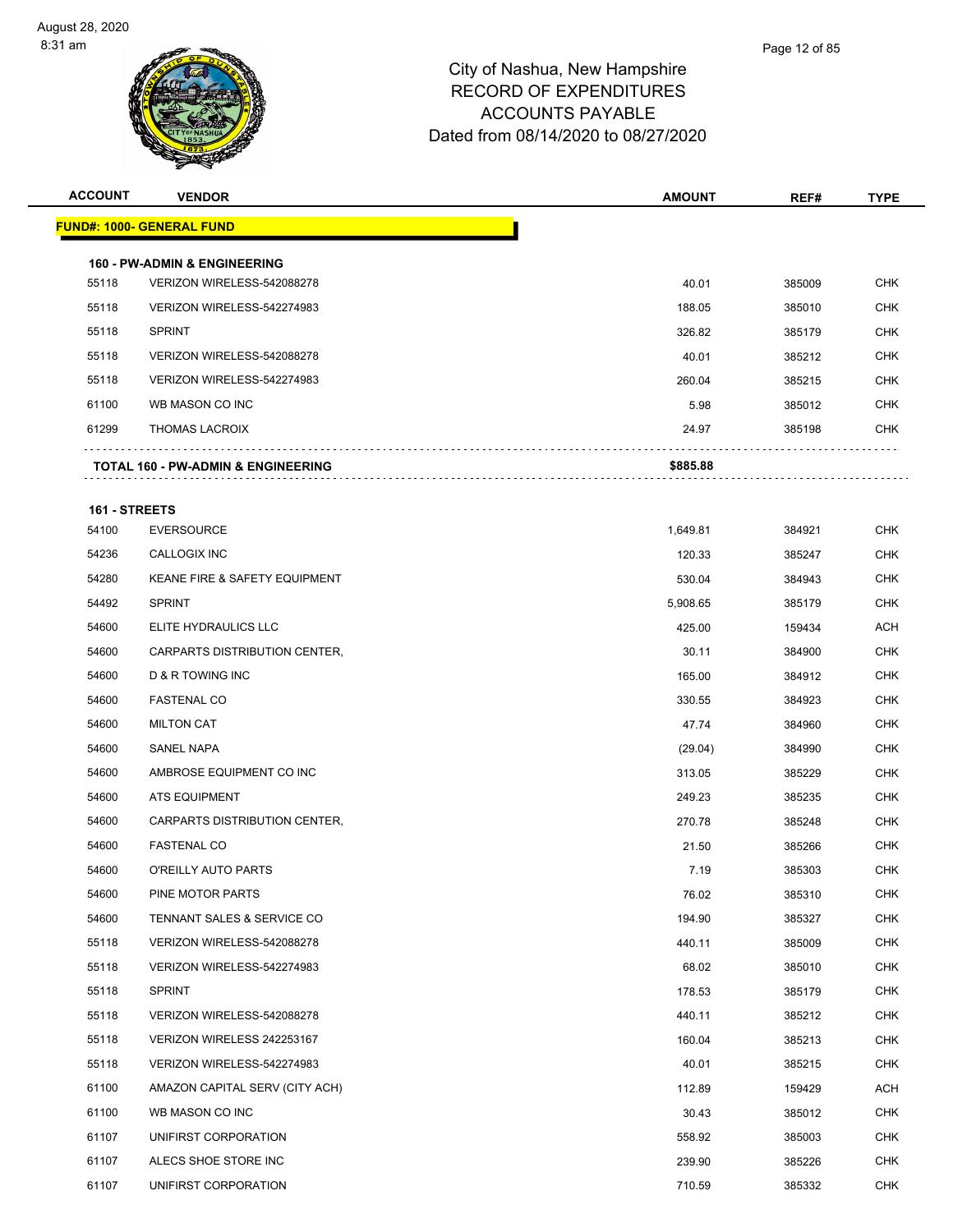| <b>ACCOUNT</b>         | <b>VENDOR</b>                      | <b>AMOUNT</b> | REF#   | <b>TYPE</b> |
|------------------------|------------------------------------|---------------|--------|-------------|
|                        | <b>FUND#: 1000- GENERAL FUND</b>   |               |        |             |
|                        |                                    |               |        |             |
| 161 - STREETS<br>61166 | AIRGAS USA LLC                     | 333.68        | 384884 | <b>CHK</b>  |
| 61166                  | <b>BELLETETES INC</b>              | 24.00         | 384894 | <b>CHK</b>  |
| 61166                  | BOT L GAS INC                      | 74.25         | 384898 | CHK         |
| 61299                  | <b>BELLETETES INC</b>              | 487.12        | 384894 | <b>CHK</b>  |
| 61299                  | <b>BELLETETES INC</b>              | 12.39         | 385241 | <b>CHK</b>  |
| 61300                  | GLOBAL MONTELLO GROUP CORP         | 140.87        | 384931 | CHK         |
| 61300                  | GLOBAL MONTELLO GROUP CORP         | 15,544.74     | 385271 | <b>CHK</b>  |
| 61428                  | NEW ENGLAND PAPER & SUPPLY         | 82.74         | 385299 | <b>CHK</b>  |
| 61542                  | PERMA LINE CORP OF NEW ENGLAND     | 669.15        | 384975 | <b>CHK</b>  |
| 61542                  | PERMA LINE CORP OF NEW ENGLAND     | 936.60        | 385308 | <b>CHK</b>  |
| 61556                  | M & M ELECTRICAL SUPPLY CO INC     | 222.49        | 159442 | ACH         |
| 61560                  | AMAZON CAPITAL SERV (CITY ACH)     | 50.74         | 159429 | ACH         |
| 61560                  | <b>BELLETETES INC</b>              | 68.90         | 384894 | <b>CHK</b>  |
| 61560                  | <b>FASTENAL CO</b>                 | 118.76        | 384923 | <b>CHK</b>  |
| 61560                  | MILL METALS CORP                   | 436.00        | 384959 | <b>CHK</b>  |
| 61560                  | <b>FASTENAL CO</b>                 | 78.20         | 385266 | CHK         |
| 61560                  | MILL METALS CORP                   | 4,600.00      | 385293 | <b>CHK</b>  |
| 61560                  | TEAM EJP CONCORD NH                | 982.12        | 385325 | <b>CHK</b>  |
| 61562                  | <b>BELLETETES INC</b>              | 15.94         | 384894 | <b>CHK</b>  |
| 61709                  | CYN ENVIROMENTAL SERVICES          | 1,732.50      | 159433 | ACH         |
| 61709                  | OMEGA INDUSTRIAL SUPPLY            | 228.31        | 384970 | <b>CHK</b>  |
| 61799                  | <b>BELLETETES INC</b>              | 119.30        | 384894 | <b>CHK</b>  |
| 61799                  | <b>GRAINGER</b>                    | 57.02         | 384933 | CHK         |
| 61799                  | <b>SANEL NAPA</b>                  | (27.00)       | 384990 | <b>CHK</b>  |
| 71999                  | AMAZON CAPITAL SERV (CITY ACH)     | 508.45        | 159429 | ACH         |
|                        | TOTAL 161 - STREETS                | \$40,787.68   |        |             |
|                        |                                    |               |        |             |
|                        | <b>162 - STREET LIGHTING</b>       |               |        |             |
| 54100                  | <b>EVERSOURCE</b>                  | 360.17        | 384921 | CHK         |
|                        | <b>TOTAL 162 - STREET LIGHTING</b> | \$360.17      |        |             |
|                        |                                    |               |        |             |
|                        | <b>166 - PARKING OPERATIONS</b>    |               |        |             |
| 55699                  | ASAP FIRE & SAFETY CORP            | 155.00        | 384890 | <b>CHK</b>  |

 MUNICIPAL SUPPLY SALES CO 405.00 385295 CHK . . . . . . . . . . . . . . . . . . . . . . . . . . . . . . . . . . . . **TOTAL 166 - PARKING OPERATIONS \$560.00** . . . . . . . . . . .

#### **170 - HYDROELECTRIC OPERATIONS**

```
 54100 EVERSOUCE-POWER SUPPLY 1,071.41 384918 CHK
```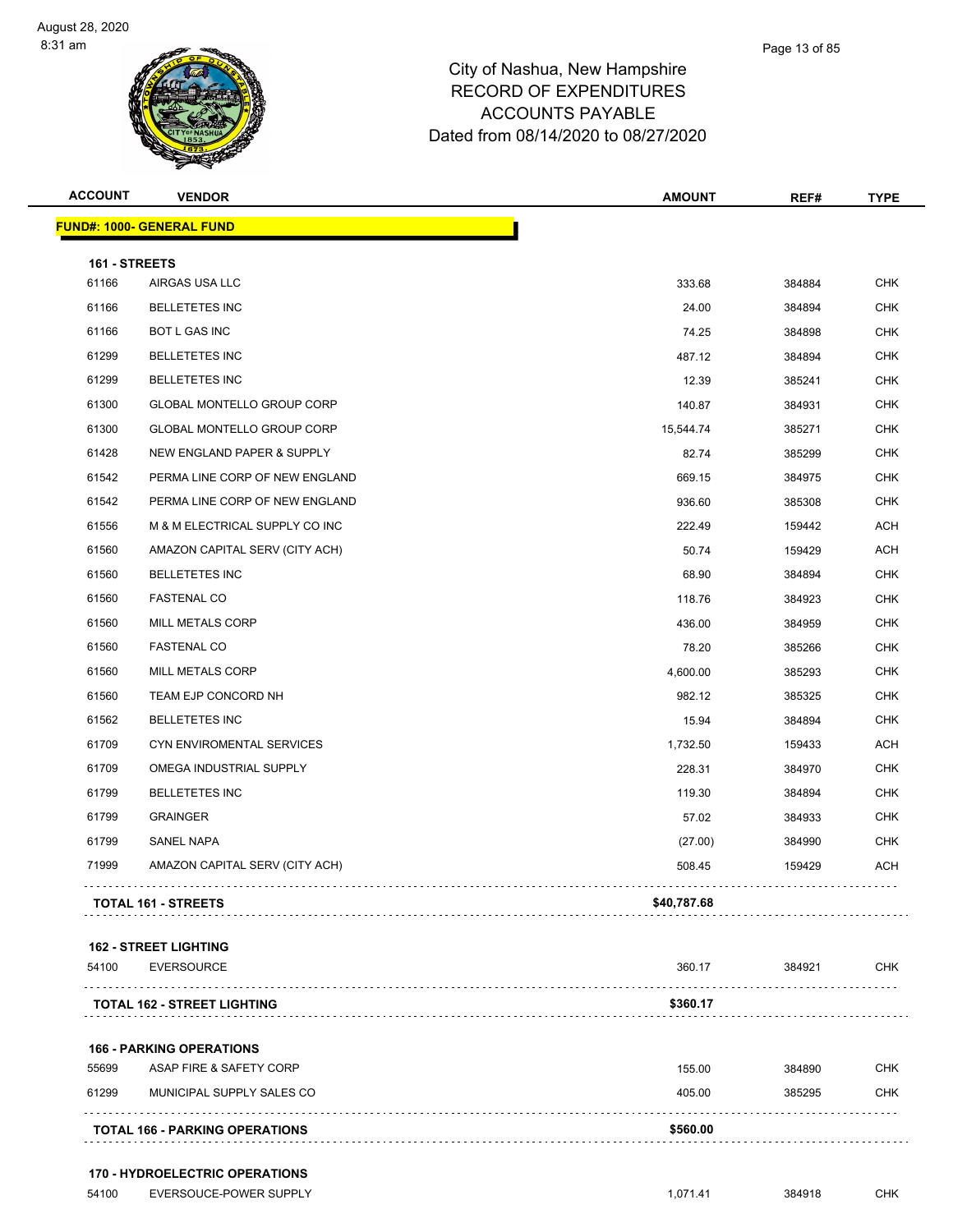

| <b>FUND#: 1000- GENERAL FUND</b><br><b>170 - HYDROELECTRIC OPERATIONS</b><br>54221<br><b>CHK</b><br>CHARLES GEORGE COMPANIES INC<br>130.39<br>385252<br>54290<br><b>ESSEX POWER SERVICES INC</b><br>18,567.48<br><b>CHK</b><br>384916<br><b>CHK</b><br>54821<br>TRIANGLE PORTABLE SERVICES INC<br>176.00<br>385329<br>\$19,945.28<br><b>TOTAL 170 - HYDROELECTRIC OPERATIONS</b><br><b>172 - COMMUNITY HEALTH</b><br>55118<br><b>SPRINT</b><br>138.88<br>385179<br><b>CHK</b><br>61135<br>POSITIVE PROMOTIONS INC<br><b>CHK</b><br>1,782.06<br>384981<br>61299<br>THERESA CALOPE<br>119.65<br>384899<br><b>CHK</b><br>\$2,040.59<br>TOTAL 172 - COMMUNITY HEALTH<br><b>173 - ENVIRONMENTAL HEALTH</b><br>53142<br>DRAGON MOSQUITO CONTROL INC<br><b>CHK</b><br>1,500.00<br>385262<br><b>CHK</b><br>55100<br>VERIZON WIRELESS-642274605<br>120.03<br>385214<br>\$1,620.03<br>TOTAL 173 - ENVIRONMENTAL HEALTH<br><b>175 - WELFARE ASSISTANCE</b><br>55810<br>188 CONCORD ST LLC<br><b>CHK</b><br>744.96<br>385500<br><b>CHK</b><br>55810<br>23-25 TEMPLE ST REALTY LLC<br>955.00<br>385501<br>55810<br><b>BCAD PROPERTIES</b><br>500.00<br>385502<br><b>CHK</b><br>55810<br>CENTRAL REALTY INC<br><b>CHK</b><br>1,025.00<br>385503<br><b>CHK</b><br>55810<br><b>COUNTRY BARN MOTEL</b><br>744.96<br>385504<br>55810<br>HINCH CROWLEY REALTY ASSOC<br>900.00<br>385505<br><b>CHK</b><br><b>CHK</b><br>55810<br>PINE HILL GARDENS ASSOC<br>765.00<br>385507<br>55810<br>385508<br><b>CHK</b><br>GILLES QUIRION<br>1,200.00<br>MARKET BASKET ACCT 2589096<br><b>CHK</b><br>55816<br>150.00<br>385506<br>\$6,984.92<br><b>TOTAL 175 - WELFARE ASSISTANCE</b><br><b>177 - PARKS &amp; RECREATION</b><br>44591<br>TIMOTHY HART<br><b>CHK</b><br>250.00<br>385463<br>54100<br>EVERSOUCE-POWER SUPPLY<br>1,759.61<br>384920<br><b>CHK</b><br><b>CHK</b><br>54100<br><b>EVERSOURCE</b><br>772.85<br>384921<br>54114<br><b>CHK</b><br>LIBERTY UTILITIES - NH<br>60.89<br>384950<br>54114<br>LIBERTY UTILITIES - NH<br>CHK<br>136.97<br>384955<br><b>CHK</b><br>54253<br>PIONEER TREE SERVICE<br>320.00<br>384980<br>54280<br>M & M ELECTRICAL SUPPLY CO INC<br>418.68<br>159442<br><b>ACH</b><br>54280<br>JP PEST SERVICES LLC<br><b>ACH</b><br>261.20<br>159498 | <b>ACCOUNT</b> | <b>VENDOR</b> | <b>AMOUNT</b> | REF# | <b>TYPE</b> |
|-------------------------------------------------------------------------------------------------------------------------------------------------------------------------------------------------------------------------------------------------------------------------------------------------------------------------------------------------------------------------------------------------------------------------------------------------------------------------------------------------------------------------------------------------------------------------------------------------------------------------------------------------------------------------------------------------------------------------------------------------------------------------------------------------------------------------------------------------------------------------------------------------------------------------------------------------------------------------------------------------------------------------------------------------------------------------------------------------------------------------------------------------------------------------------------------------------------------------------------------------------------------------------------------------------------------------------------------------------------------------------------------------------------------------------------------------------------------------------------------------------------------------------------------------------------------------------------------------------------------------------------------------------------------------------------------------------------------------------------------------------------------------------------------------------------------------------------------------------------------------------------------------------------------------------------------------------------------------------------------------------------------------------------------------------------------------------------------------------------------------------------------------------------------------------------------------------------------------------------------------------|----------------|---------------|---------------|------|-------------|
|                                                                                                                                                                                                                                                                                                                                                                                                                                                                                                                                                                                                                                                                                                                                                                                                                                                                                                                                                                                                                                                                                                                                                                                                                                                                                                                                                                                                                                                                                                                                                                                                                                                                                                                                                                                                                                                                                                                                                                                                                                                                                                                                                                                                                                                       |                |               |               |      |             |
|                                                                                                                                                                                                                                                                                                                                                                                                                                                                                                                                                                                                                                                                                                                                                                                                                                                                                                                                                                                                                                                                                                                                                                                                                                                                                                                                                                                                                                                                                                                                                                                                                                                                                                                                                                                                                                                                                                                                                                                                                                                                                                                                                                                                                                                       |                |               |               |      |             |
|                                                                                                                                                                                                                                                                                                                                                                                                                                                                                                                                                                                                                                                                                                                                                                                                                                                                                                                                                                                                                                                                                                                                                                                                                                                                                                                                                                                                                                                                                                                                                                                                                                                                                                                                                                                                                                                                                                                                                                                                                                                                                                                                                                                                                                                       |                |               |               |      |             |
|                                                                                                                                                                                                                                                                                                                                                                                                                                                                                                                                                                                                                                                                                                                                                                                                                                                                                                                                                                                                                                                                                                                                                                                                                                                                                                                                                                                                                                                                                                                                                                                                                                                                                                                                                                                                                                                                                                                                                                                                                                                                                                                                                                                                                                                       |                |               |               |      |             |
|                                                                                                                                                                                                                                                                                                                                                                                                                                                                                                                                                                                                                                                                                                                                                                                                                                                                                                                                                                                                                                                                                                                                                                                                                                                                                                                                                                                                                                                                                                                                                                                                                                                                                                                                                                                                                                                                                                                                                                                                                                                                                                                                                                                                                                                       |                |               |               |      |             |
|                                                                                                                                                                                                                                                                                                                                                                                                                                                                                                                                                                                                                                                                                                                                                                                                                                                                                                                                                                                                                                                                                                                                                                                                                                                                                                                                                                                                                                                                                                                                                                                                                                                                                                                                                                                                                                                                                                                                                                                                                                                                                                                                                                                                                                                       |                |               |               |      |             |
|                                                                                                                                                                                                                                                                                                                                                                                                                                                                                                                                                                                                                                                                                                                                                                                                                                                                                                                                                                                                                                                                                                                                                                                                                                                                                                                                                                                                                                                                                                                                                                                                                                                                                                                                                                                                                                                                                                                                                                                                                                                                                                                                                                                                                                                       |                |               |               |      |             |
|                                                                                                                                                                                                                                                                                                                                                                                                                                                                                                                                                                                                                                                                                                                                                                                                                                                                                                                                                                                                                                                                                                                                                                                                                                                                                                                                                                                                                                                                                                                                                                                                                                                                                                                                                                                                                                                                                                                                                                                                                                                                                                                                                                                                                                                       |                |               |               |      |             |
|                                                                                                                                                                                                                                                                                                                                                                                                                                                                                                                                                                                                                                                                                                                                                                                                                                                                                                                                                                                                                                                                                                                                                                                                                                                                                                                                                                                                                                                                                                                                                                                                                                                                                                                                                                                                                                                                                                                                                                                                                                                                                                                                                                                                                                                       |                |               |               |      |             |
|                                                                                                                                                                                                                                                                                                                                                                                                                                                                                                                                                                                                                                                                                                                                                                                                                                                                                                                                                                                                                                                                                                                                                                                                                                                                                                                                                                                                                                                                                                                                                                                                                                                                                                                                                                                                                                                                                                                                                                                                                                                                                                                                                                                                                                                       |                |               |               |      |             |
|                                                                                                                                                                                                                                                                                                                                                                                                                                                                                                                                                                                                                                                                                                                                                                                                                                                                                                                                                                                                                                                                                                                                                                                                                                                                                                                                                                                                                                                                                                                                                                                                                                                                                                                                                                                                                                                                                                                                                                                                                                                                                                                                                                                                                                                       |                |               |               |      |             |
|                                                                                                                                                                                                                                                                                                                                                                                                                                                                                                                                                                                                                                                                                                                                                                                                                                                                                                                                                                                                                                                                                                                                                                                                                                                                                                                                                                                                                                                                                                                                                                                                                                                                                                                                                                                                                                                                                                                                                                                                                                                                                                                                                                                                                                                       |                |               |               |      |             |
|                                                                                                                                                                                                                                                                                                                                                                                                                                                                                                                                                                                                                                                                                                                                                                                                                                                                                                                                                                                                                                                                                                                                                                                                                                                                                                                                                                                                                                                                                                                                                                                                                                                                                                                                                                                                                                                                                                                                                                                                                                                                                                                                                                                                                                                       |                |               |               |      |             |
|                                                                                                                                                                                                                                                                                                                                                                                                                                                                                                                                                                                                                                                                                                                                                                                                                                                                                                                                                                                                                                                                                                                                                                                                                                                                                                                                                                                                                                                                                                                                                                                                                                                                                                                                                                                                                                                                                                                                                                                                                                                                                                                                                                                                                                                       |                |               |               |      |             |
|                                                                                                                                                                                                                                                                                                                                                                                                                                                                                                                                                                                                                                                                                                                                                                                                                                                                                                                                                                                                                                                                                                                                                                                                                                                                                                                                                                                                                                                                                                                                                                                                                                                                                                                                                                                                                                                                                                                                                                                                                                                                                                                                                                                                                                                       |                |               |               |      |             |
|                                                                                                                                                                                                                                                                                                                                                                                                                                                                                                                                                                                                                                                                                                                                                                                                                                                                                                                                                                                                                                                                                                                                                                                                                                                                                                                                                                                                                                                                                                                                                                                                                                                                                                                                                                                                                                                                                                                                                                                                                                                                                                                                                                                                                                                       |                |               |               |      |             |
|                                                                                                                                                                                                                                                                                                                                                                                                                                                                                                                                                                                                                                                                                                                                                                                                                                                                                                                                                                                                                                                                                                                                                                                                                                                                                                                                                                                                                                                                                                                                                                                                                                                                                                                                                                                                                                                                                                                                                                                                                                                                                                                                                                                                                                                       |                |               |               |      |             |
|                                                                                                                                                                                                                                                                                                                                                                                                                                                                                                                                                                                                                                                                                                                                                                                                                                                                                                                                                                                                                                                                                                                                                                                                                                                                                                                                                                                                                                                                                                                                                                                                                                                                                                                                                                                                                                                                                                                                                                                                                                                                                                                                                                                                                                                       |                |               |               |      |             |
|                                                                                                                                                                                                                                                                                                                                                                                                                                                                                                                                                                                                                                                                                                                                                                                                                                                                                                                                                                                                                                                                                                                                                                                                                                                                                                                                                                                                                                                                                                                                                                                                                                                                                                                                                                                                                                                                                                                                                                                                                                                                                                                                                                                                                                                       |                |               |               |      |             |
|                                                                                                                                                                                                                                                                                                                                                                                                                                                                                                                                                                                                                                                                                                                                                                                                                                                                                                                                                                                                                                                                                                                                                                                                                                                                                                                                                                                                                                                                                                                                                                                                                                                                                                                                                                                                                                                                                                                                                                                                                                                                                                                                                                                                                                                       |                |               |               |      |             |
|                                                                                                                                                                                                                                                                                                                                                                                                                                                                                                                                                                                                                                                                                                                                                                                                                                                                                                                                                                                                                                                                                                                                                                                                                                                                                                                                                                                                                                                                                                                                                                                                                                                                                                                                                                                                                                                                                                                                                                                                                                                                                                                                                                                                                                                       |                |               |               |      |             |
|                                                                                                                                                                                                                                                                                                                                                                                                                                                                                                                                                                                                                                                                                                                                                                                                                                                                                                                                                                                                                                                                                                                                                                                                                                                                                                                                                                                                                                                                                                                                                                                                                                                                                                                                                                                                                                                                                                                                                                                                                                                                                                                                                                                                                                                       |                |               |               |      |             |
|                                                                                                                                                                                                                                                                                                                                                                                                                                                                                                                                                                                                                                                                                                                                                                                                                                                                                                                                                                                                                                                                                                                                                                                                                                                                                                                                                                                                                                                                                                                                                                                                                                                                                                                                                                                                                                                                                                                                                                                                                                                                                                                                                                                                                                                       |                |               |               |      |             |
|                                                                                                                                                                                                                                                                                                                                                                                                                                                                                                                                                                                                                                                                                                                                                                                                                                                                                                                                                                                                                                                                                                                                                                                                                                                                                                                                                                                                                                                                                                                                                                                                                                                                                                                                                                                                                                                                                                                                                                                                                                                                                                                                                                                                                                                       |                |               |               |      |             |
|                                                                                                                                                                                                                                                                                                                                                                                                                                                                                                                                                                                                                                                                                                                                                                                                                                                                                                                                                                                                                                                                                                                                                                                                                                                                                                                                                                                                                                                                                                                                                                                                                                                                                                                                                                                                                                                                                                                                                                                                                                                                                                                                                                                                                                                       |                |               |               |      |             |
|                                                                                                                                                                                                                                                                                                                                                                                                                                                                                                                                                                                                                                                                                                                                                                                                                                                                                                                                                                                                                                                                                                                                                                                                                                                                                                                                                                                                                                                                                                                                                                                                                                                                                                                                                                                                                                                                                                                                                                                                                                                                                                                                                                                                                                                       |                |               |               |      |             |
|                                                                                                                                                                                                                                                                                                                                                                                                                                                                                                                                                                                                                                                                                                                                                                                                                                                                                                                                                                                                                                                                                                                                                                                                                                                                                                                                                                                                                                                                                                                                                                                                                                                                                                                                                                                                                                                                                                                                                                                                                                                                                                                                                                                                                                                       |                |               |               |      |             |
|                                                                                                                                                                                                                                                                                                                                                                                                                                                                                                                                                                                                                                                                                                                                                                                                                                                                                                                                                                                                                                                                                                                                                                                                                                                                                                                                                                                                                                                                                                                                                                                                                                                                                                                                                                                                                                                                                                                                                                                                                                                                                                                                                                                                                                                       |                |               |               |      |             |
|                                                                                                                                                                                                                                                                                                                                                                                                                                                                                                                                                                                                                                                                                                                                                                                                                                                                                                                                                                                                                                                                                                                                                                                                                                                                                                                                                                                                                                                                                                                                                                                                                                                                                                                                                                                                                                                                                                                                                                                                                                                                                                                                                                                                                                                       |                |               |               |      |             |
|                                                                                                                                                                                                                                                                                                                                                                                                                                                                                                                                                                                                                                                                                                                                                                                                                                                                                                                                                                                                                                                                                                                                                                                                                                                                                                                                                                                                                                                                                                                                                                                                                                                                                                                                                                                                                                                                                                                                                                                                                                                                                                                                                                                                                                                       |                |               |               |      |             |
|                                                                                                                                                                                                                                                                                                                                                                                                                                                                                                                                                                                                                                                                                                                                                                                                                                                                                                                                                                                                                                                                                                                                                                                                                                                                                                                                                                                                                                                                                                                                                                                                                                                                                                                                                                                                                                                                                                                                                                                                                                                                                                                                                                                                                                                       |                |               |               |      |             |
|                                                                                                                                                                                                                                                                                                                                                                                                                                                                                                                                                                                                                                                                                                                                                                                                                                                                                                                                                                                                                                                                                                                                                                                                                                                                                                                                                                                                                                                                                                                                                                                                                                                                                                                                                                                                                                                                                                                                                                                                                                                                                                                                                                                                                                                       |                |               |               |      |             |
|                                                                                                                                                                                                                                                                                                                                                                                                                                                                                                                                                                                                                                                                                                                                                                                                                                                                                                                                                                                                                                                                                                                                                                                                                                                                                                                                                                                                                                                                                                                                                                                                                                                                                                                                                                                                                                                                                                                                                                                                                                                                                                                                                                                                                                                       |                |               |               |      |             |
|                                                                                                                                                                                                                                                                                                                                                                                                                                                                                                                                                                                                                                                                                                                                                                                                                                                                                                                                                                                                                                                                                                                                                                                                                                                                                                                                                                                                                                                                                                                                                                                                                                                                                                                                                                                                                                                                                                                                                                                                                                                                                                                                                                                                                                                       |                |               |               |      |             |
|                                                                                                                                                                                                                                                                                                                                                                                                                                                                                                                                                                                                                                                                                                                                                                                                                                                                                                                                                                                                                                                                                                                                                                                                                                                                                                                                                                                                                                                                                                                                                                                                                                                                                                                                                                                                                                                                                                                                                                                                                                                                                                                                                                                                                                                       |                |               |               |      |             |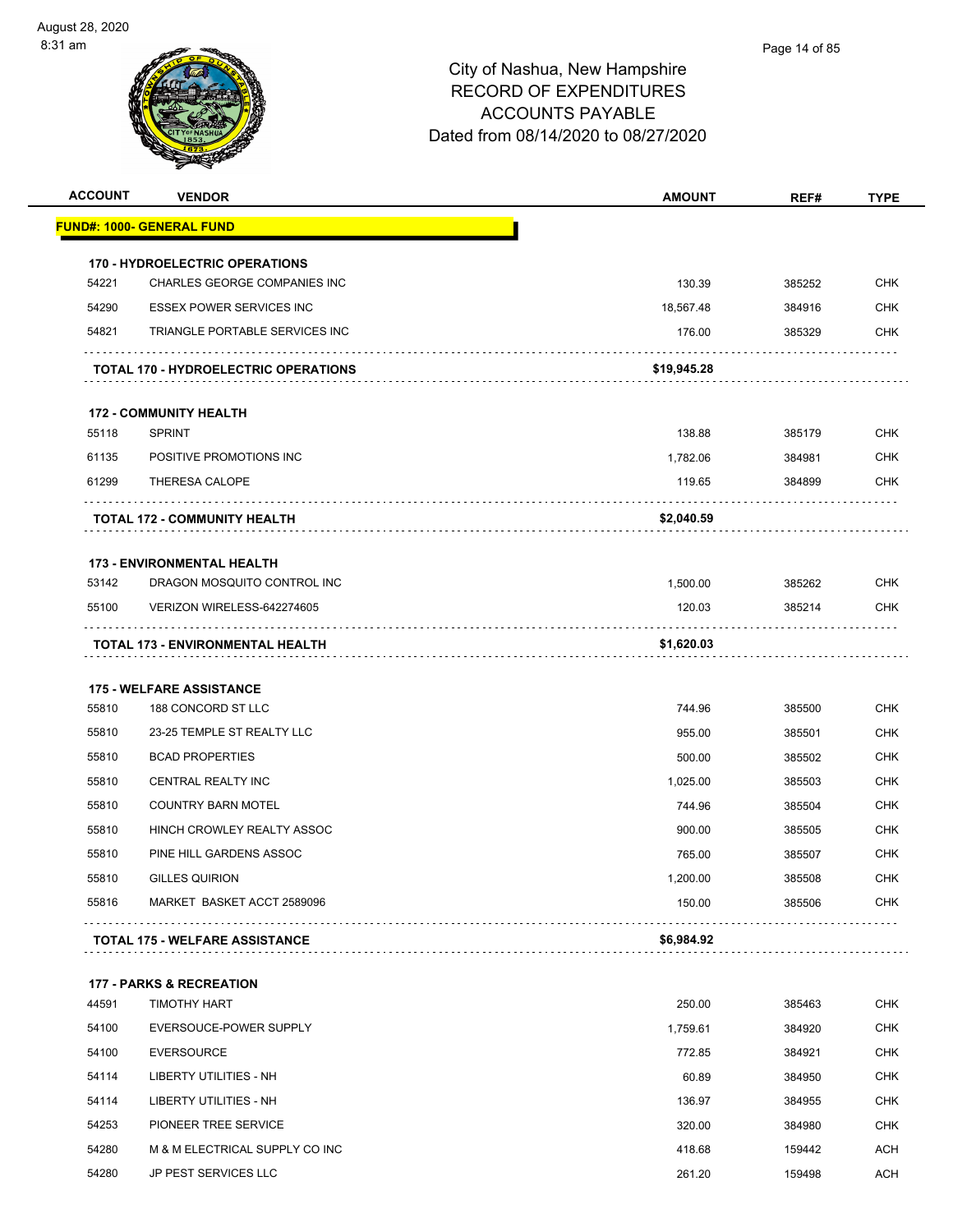| <b>ACCOUNT</b> | <b>VENDOR</b>                       | <b>AMOUNT</b> | REF#   | <b>TYPE</b> |
|----------------|-------------------------------------|---------------|--------|-------------|
|                | <b>FUND#: 1000- GENERAL FUND</b>    |               |        |             |
|                | <b>177 - PARKS &amp; RECREATION</b> |               |        |             |
| 54280          | <b>BELLETETES INC</b>               | 177.94        | 384894 | <b>CHK</b>  |
| 54280          | <b>FASTENAL CO</b>                  | 56.64         | 384923 | <b>CHK</b>  |
| 54280          | GATE CITY FENCE CO INC              | 45.15         | 384929 | <b>CHK</b>  |
| 54280          | HOME DEPOT CREDIT SERVICE 3065      | 169.70        | 384938 | <b>CHK</b>  |
| 54280          | P & L LANDSCAPING LLC               | 2,865.00      | 384971 | <b>CHK</b>  |
| 54280          | <b>RITZ SAFETY LLC</b>              | 1,351.34      | 384988 | <b>CHK</b>  |
| 54280          | SITEONE LANDSCAPE SUPPLY LLC        | 47.66         | 384993 | <b>CHK</b>  |
| 54280          | AIRGAS USA LLC                      | 114.19        | 385224 | <b>CHK</b>  |
| 54280          | ASAP FIRE & SAFETY CORP             | 212.90        | 385232 | <b>CHK</b>  |
| 54280          | BANNER SYSTEMS OF MASSACHUSETT      | 420.46        | 385239 | <b>CHK</b>  |
| 54280          | <b>FASTENAL CO</b>                  | 16.04         | 385266 | <b>CHK</b>  |
| 54280          | FIMBEL GARAGE DOORS                 | 155.00        | 385267 | <b>CHK</b>  |
| 54280          | HAJOCA CORPORATION                  | 2.33          | 385275 | <b>CHK</b>  |
| 55118          | VERIZON WIRELESS-542088278          | 40.01         | 385009 | <b>CHK</b>  |
| 55118          | <b>SPRINT</b>                       | 268.50        | 385179 | <b>CHK</b>  |
| 55118          | VERIZON WIRELESS-542088278          | 40.01         | 385212 | <b>CHK</b>  |
| 61110          | AMAZON CAPITAL SERV (CITY ACH)      | 107.97        | 159481 | <b>ACH</b>  |
| 61156          | STREAMLINE AQUATICS LLC             | 3,092.40      | 385324 | <b>CHK</b>  |
| 61300          | GLOBAL MONTELLO GROUP CORP          | 2,252.45      | 385271 | <b>CHK</b>  |
| 61799          | AMAZON CAPITAL SERV (CITY ACH)      | 107.98        | 159429 | <b>ACH</b>  |
| 61799          | CARPARTS DISTRIBUTION CENTER,       | 212.49        | 384900 | <b>CHK</b>  |
| 61799          | JAMES R ROSENCRANTZ & SONS INC      | 166.84        | 384942 | <b>CHK</b>  |
| 61799          | NEW ENGLAND KENWORTH                | 548.24        | 384969 | <b>CHK</b>  |
| 61799          | CARPARTS DISTRIBUTION CENTER,       | 94.78         | 385248 | <b>CHK</b>  |
| 61799          | CHAPPELL TRACTOR SALES INC          | 134.43        | 385251 | <b>CHK</b>  |
| 61799          | O'REILLY AUTO PARTS                 | 202.54        | 385303 | <b>CHK</b>  |
| 61799          | UNITED AG & TURF NE                 | 37.21         | 385333 | <b>CHK</b>  |

**179 - LIBRARY**

| 54100 | EVERSOUCE-POWER SUPPLY         | 8,186.91 | 384919 | <b>CHK</b> |
|-------|--------------------------------|----------|--------|------------|
| 54243 | PALMER & SICARD INC            | 786.25   | 384972 | <b>CHK</b> |
| 54421 | CONWAY TECHNOLOGY GROUP        | 401.14   | 385255 | <b>CHK</b> |
| 54428 | PACIFIC TELEMANAGEMENT SERVICE | 53.00    | 385305 | <b>CHK</b> |
| 55109 | <b>SPRINT</b>                  | 151.41   | 385179 | <b>CHK</b> |
| 55200 | AMERICAN LIBRARY ASSOCIATION   | 245.00   | 385200 | <b>CHK</b> |
| 55307 | <b>LARRY CASE</b>              | 40.75    | 384901 | <b>CHK</b> |
| 55607 | USPS-CMRS-PB #49113079         | 1.000.00 | 159507 | <b>ACH</b> |
|       |                                |          |        |            |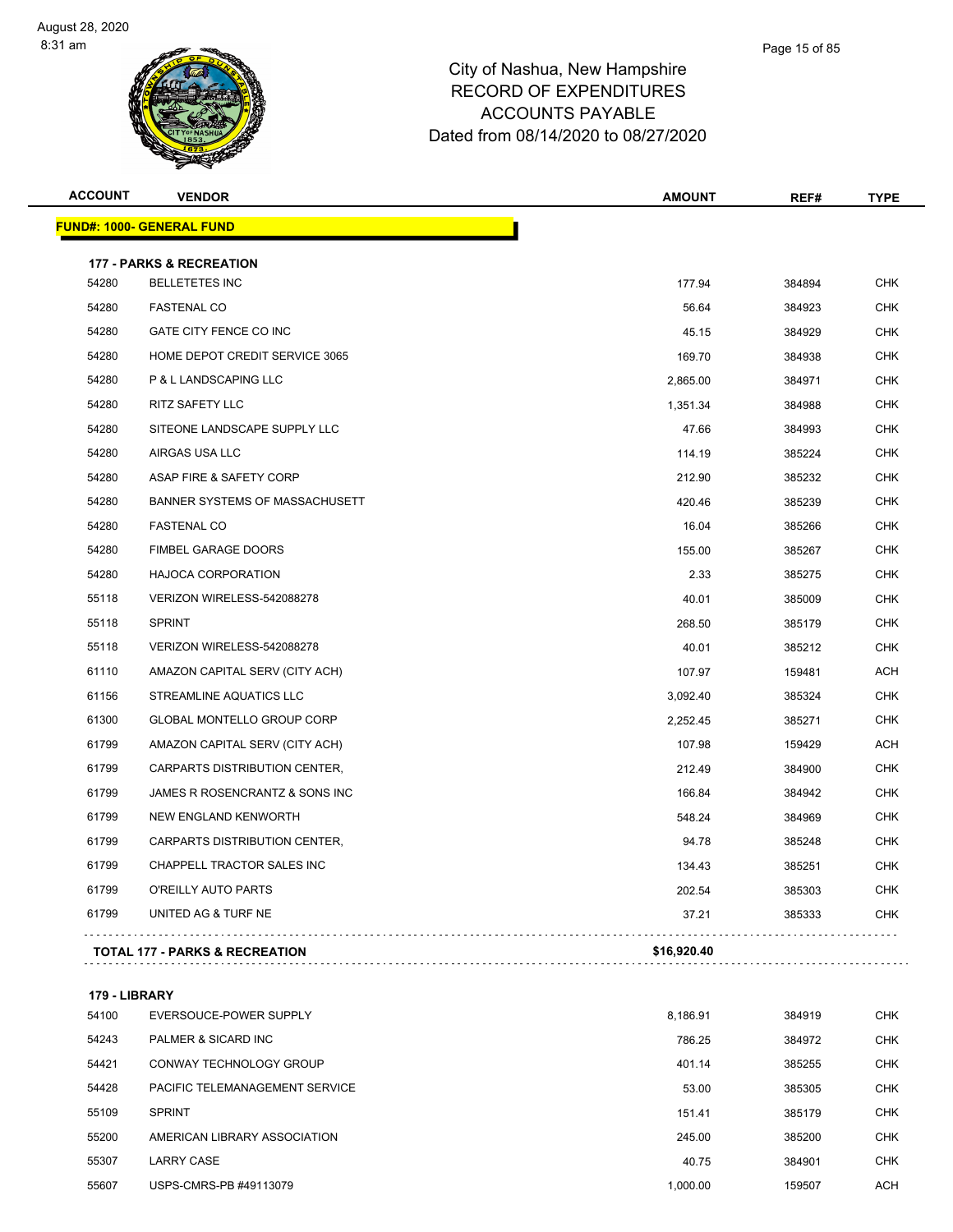| <b>ACCOUNT</b>         | <b>VENDOR</b>                               | <b>AMOUNT</b>      | REF#             | <b>TYPE</b>              |
|------------------------|---------------------------------------------|--------------------|------------------|--------------------------|
|                        | <u> FUND#: 1000- GENERAL FUND</u>           |                    |                  |                          |
|                        |                                             |                    |                  |                          |
| 179 - LIBRARY<br>61100 | AMAZON CAPITAL SERV (CITY ACH)              | 108.30             | 159481           | <b>ACH</b>               |
| 61299                  | AMAZON CAPITAL SERV (CITY ACH)              | 30.95              | 159481           | <b>ACH</b>               |
| 61428                  | AMAZON CAPITAL SERV (CITY ACH)              | 109.99             | 159481           | <b>ACH</b>               |
| 61807                  | INGRAM LIBRARY SERVICES LLC                 | 69.32              | 159494           | <b>ACH</b>               |
| 61807                  | <b>BAKER &amp; TAYLOR</b>                   | 543.10             | 384893           | <b>CHK</b>               |
| 61807                  | <b>BAKER &amp; TAYLOR</b>                   | 1,380.66           | 385238           | <b>CHK</b>               |
| 61807                  | HARPER COLLINS PUBLISHERS LLC               | 38.97              | 385277           | <b>CHK</b>               |
| 61807                  | INTERNATIONAL BOOK IMPORT SVC               | 158.87             | 385284           | <b>CHK</b>               |
| 61814                  | MIDWEST TAPE LLC                            | 200.56             | 159446           | ACH                      |
| 61821                  | <b>EBSCO INFORMATION SERVICES</b>           | 9,501.23           | 385263           | <b>CHK</b>               |
| 68322                  | AMAZON CAPITAL SERV (CITY ACH)              | 47.88              | 159481           | ACH                      |
| 71221                  | AMAZON CAPITAL SERV (CITY ACH)              | 278.67             | 159481           | ACH                      |
|                        |                                             |                    |                  |                          |
|                        | <b>TOTAL 179 - LIBRARY</b>                  | \$23,332.96        |                  |                          |
|                        | <b>181 - COMMUNITY DEVELOPMENT</b>          |                    |                  |                          |
| 61100                  | WB MASON CO INC                             | 100.64             | 385012           | <b>CHK</b>               |
| 61100                  | WB MASON CO INC                             | 36.32              | 385336           | <b>CHK</b>               |
| 61650                  | WB MASON CO INC                             | 94.68              | 385012           | CHK                      |
|                        | <b>TOTAL 181 - COMMUNITY DEVELOPMENT</b>    | \$231.64           |                  |                          |
|                        |                                             |                    |                  |                          |
|                        | <b>182 - PLANNING AND ZONING</b>            |                    |                  |                          |
| 55421                  | NNECAPA                                     | 90.00              | 384887           | <b>CHK</b>               |
| 55421                  | <b>NNECAPA</b>                              | 45.00              | 385301           | CHK                      |
|                        | <b>TOTAL 182 - PLANNING AND ZONING</b>      | \$135.00           |                  |                          |
|                        |                                             |                    |                  |                          |
| <b>191 - SCHOOL</b>    |                                             |                    |                  |                          |
| 51995                  | AMERICAN SECURITY & FIRE PROTE              | 5,300.00           | 385367           | CHK                      |
| 52300                  | SUN LIFE ASSURANCE CO OF CANAD              | 2,678.57           | 159515           | ACH                      |
| 52300                  | UNUM LIFE INSURANCE                         | 1,666.20           | 385459           | <b>CHK</b>               |
| 53600                  | LEARNWELL<br>ADVANCED MEDICAL PERSONNEL SER | 975.00             | 385074           | <b>CHK</b>               |
| 53614<br>53614         |                                             | 2,450.00           | 385019           | <b>CHK</b><br><b>CHK</b> |
| 53614                  | AMY MCCARTNEY<br><b>CLARK ASSOC</b>         | 2,916.00           | 385025           |                          |
| 53628                  | STATE OF NH CRIMINAL RECORDS                | 4,645.20<br>396.00 | 385385<br>385015 | <b>CHK</b><br><b>CHK</b> |
| 53628                  | FIRE PROTECTION TEAM                        | 187.00             | 385046           | <b>CHK</b>               |
| 53628                  | YMCA OF GREATER NASHUA                      | 29,890.19          | 385114           | <b>CHK</b>               |
| 53628                  | ASAP FIRE & SAFETY CORP                     | 1,761.50           | 385370           | <b>CHK</b>               |
| 53628                  | <b>BIG TEAMS LLC</b>                        | 2,790.00           | 385375           | <b>CHK</b>               |
|                        |                                             |                    |                  |                          |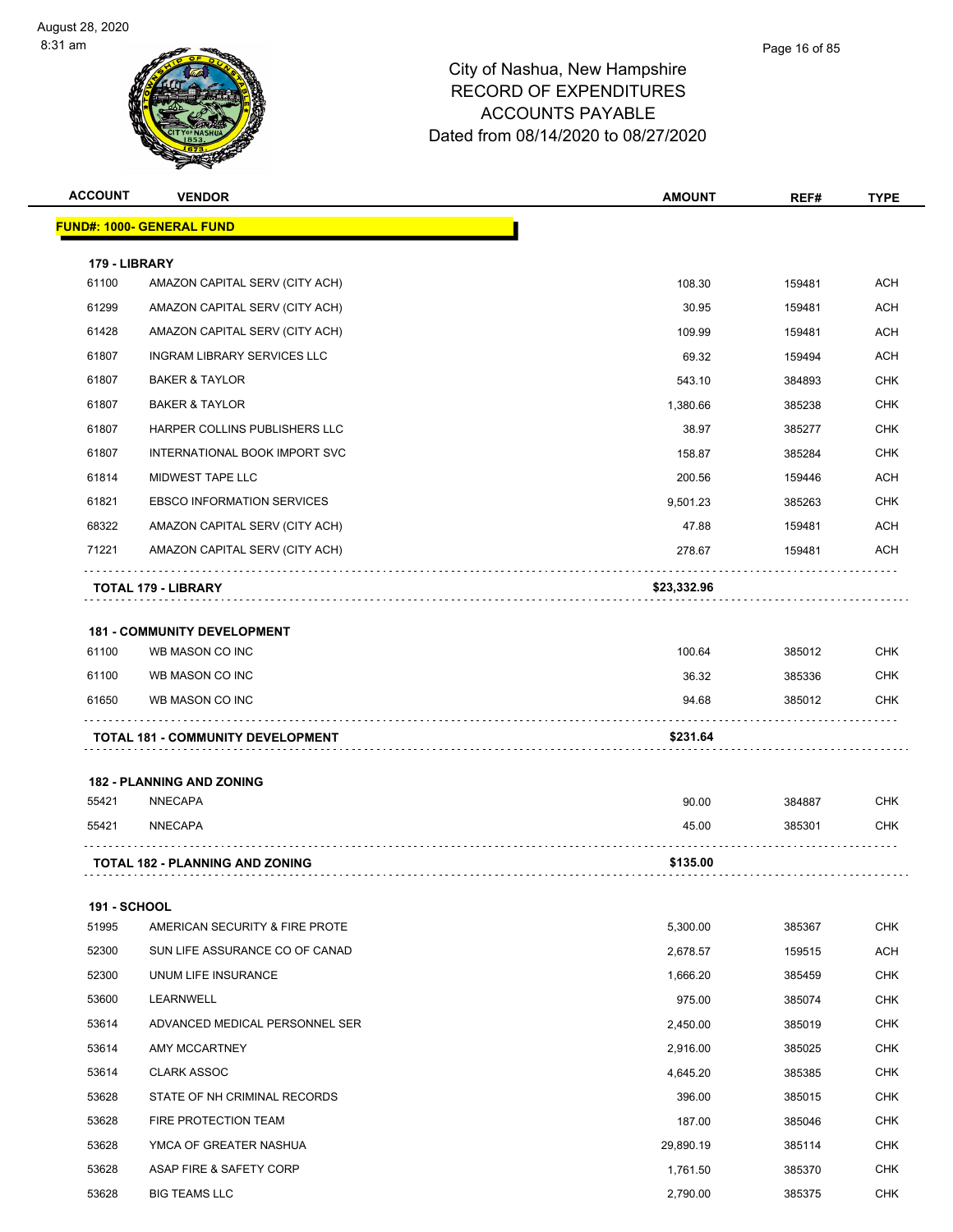| <b>ACCOUNT</b>      | <b>VENDOR</b>                    | <b>AMOUNT</b> | REF#   | <b>TYPE</b> |
|---------------------|----------------------------------|---------------|--------|-------------|
|                     | <b>FUND#: 1000- GENERAL FUND</b> |               |        |             |
| <b>191 - SCHOOL</b> |                                  |               |        |             |
| 53628               | <b>RELIABLE IT</b>               | 650.00        | 385439 | CHK         |
| 54100               | <b>EVERSOURCE</b>                | 100,428.64    | 385014 | <b>CHK</b>  |
| 54114               | <b>LIBERTY UTILITIES - NH</b>    | 196.21        | 385341 | <b>CHK</b>  |
| 54114               | <b>LIBERTY UTILITIES - NH</b>    | 172.39        | 385342 | CHK         |
| 54114               | LIBERTY UTILITIES - NH           | 57.46         | 385343 | <b>CHK</b>  |
| 54114               | LIBERTY UTILITIES - NH           | 57.46         | 385344 | CHK         |
| 54114               | LIBERTY UTILITIES - NH           | 57.46         | 385345 | <b>CHK</b>  |
| 54114               | LIBERTY UTILITIES - NH           | 57.46         | 385346 | <b>CHK</b>  |
| 54114               | LIBERTY UTILITIES - NH           | 69.07         | 385347 | CHK         |
| 54114               | LIBERTY UTILITIES - NH           | 207.70        | 385348 | <b>CHK</b>  |
| 54114               | <b>LIBERTY UTILITIES - NH</b>    | 254.78        | 385349 | CHK         |
| 54114               | <b>LIBERTY UTILITIES - NH</b>    | 193.81        | 385350 | <b>CHK</b>  |
| 54114               | <b>LIBERTY UTILITIES - NH</b>    | 889.30        | 385351 | <b>CHK</b>  |
| 54114               | LIBERTY UTILITIES - NH           | 769.69        | 385352 | CHK         |
| 54114               | <b>LIBERTY UTILITIES - NH</b>    | 838.96        | 385353 | <b>CHK</b>  |
| 54114               | LIBERTY UTILITIES - NH           | 53.63         | 385354 | CHK         |
| 54114               | LIBERTY UTILITIES - NH           | 180.38        | 385355 | <b>CHK</b>  |
| 54114               | LIBERTY UTILITIES - NH           | 171.36        | 385356 | <b>CHK</b>  |
| 54114               | LIBERTY UTILITIES - NH           | 212.31        | 385357 | CHK         |
| 54114               | LIBERTY UTILITIES - NH           | 179.46        | 385358 | <b>CHK</b>  |
| 54114               | LIBERTY UTILITIES - NH           | 189.96        | 385359 | <b>CHK</b>  |
| 54114               | LIBERTY UTILITIES - NH           | 173.27        | 385360 | <b>CHK</b>  |
| 54141               | PENNICHUCK WATER WORKS INC       | 6,555.31      | 385361 | <b>CHK</b>  |
| 54280               | HD SUPPLY CONSTRUCTION SUPPLY    | 218.38        | 159512 | ACH         |
| 54280               | <b>BELLETETES INC</b>            | 316.26        | 385030 | <b>CHK</b>  |
| 54280               | NASHUA GLASS                     | 66.00         | 385085 | <b>CHK</b>  |
| 54280               | NASHUA WALLPAPER CO INC          | 294.52        | 385086 | CHK         |
| 54280               | <b>BELLETETES INC</b>            | 135.34        | 385374 | <b>CHK</b>  |
| 54280               | <b>BSC INDUSTRIES INC</b>        | 320.00        | 385380 | CHK         |
| 54280               | NASHUA WALLPAPER CO INC          | 403.23        | 385425 | CHK         |
| 54280               | STANLEY ELEVATOR CO INC          | 352.00        | 385448 | CHK         |
| 54450               | MCINTIRE BUSINESS PRODUCTS INC   | 5,904.00      | 385078 | CHK         |
| 54487               | CLEAN-O-RAMA                     | 65.00         | 385039 | CHK         |
| 54487               | MCINTIRE BUSINESS PRODUCTS INC   | 369.00        | 385078 | CHK         |
| 54487               | UNITED MACHINE REPAIR INC        | 3,070.84      | 385111 | <b>CHK</b>  |
| 54487               | CLEAN-O-RAMA                     | 516.32        | 385386 | CHK         |
| 54487               | UNITED MACHINE REPAIR INC        | 942.83        | 385457 | CHK         |
| 54600               | CUES INC                         | 2,548.26      | 385043 | CHK         |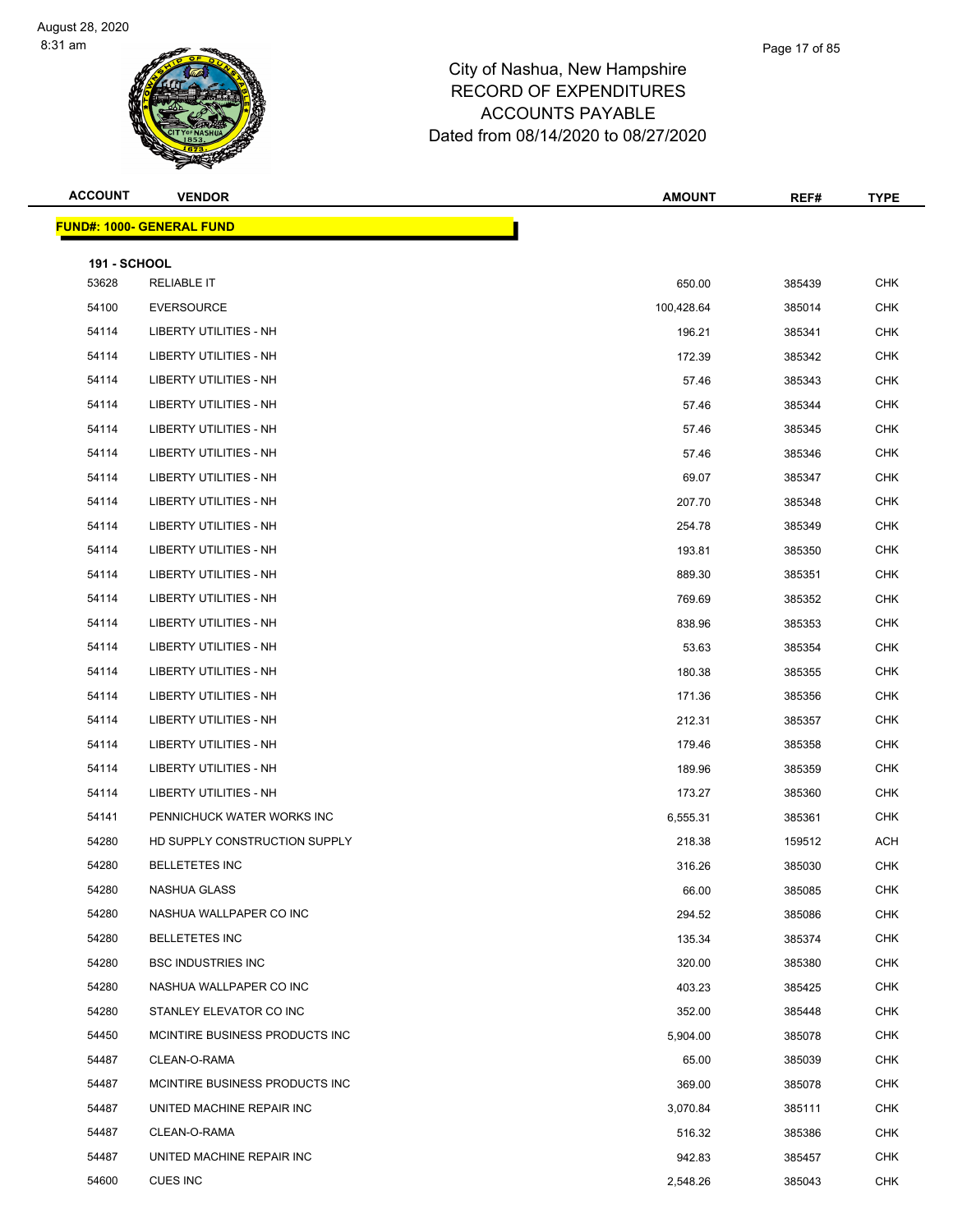| <b>ACCOUNT</b>               | <b>VENDOR</b>                     | <b>AMOUNT</b> | REF#   | <b>TYPE</b> |
|------------------------------|-----------------------------------|---------------|--------|-------------|
|                              | <u> FUND#: 1000- GENERAL FUND</u> |               |        |             |
|                              |                                   |               |        |             |
| <b>191 - SCHOOL</b><br>54600 | <b>MAYNARD &amp; LESIEUR INC</b>  | 277.88        | 385417 | <b>CHK</b>  |
| 54821                        | PITNEY BOWES                      | 370.18        | 385362 | <b>CHK</b>  |
| 54899                        | <b>BRADY SULLIVAN</b>             | 13,264.66     | 159510 | <b>ACH</b>  |
| 55109                        | CONSOLIDATED COMMUNICATIONS       | 40.63         | 385013 | <b>CHK</b>  |
| 55109                        | <b>WINDSTREAM</b>                 | 291.88        | 385016 | <b>CHK</b>  |
| 55109                        | CONSOLIDATED COMMUNICATIONS       | 1,162.79      | 385202 | <b>CHK</b>  |
| 55109                        | <b>COMCAST</b>                    | 222.59        | 385339 | <b>CHK</b>  |
| 55109                        | CONSOLIDATED COMMUNICATIONS       | 1,050.54      | 385340 | <b>CHK</b>  |
| 55109                        | VERIZON WIRELESS 742005979        | 420.43        | 385365 | <b>CHK</b>  |
| 55200                        | AASA                              | 920.00        | 385017 | <b>CHK</b>  |
| 55200                        | <b>ASCD</b>                       | 178.00        | 385028 | <b>CHK</b>  |
| 55200                        | CPI INC                           | 150.00        | 385042 | <b>CHK</b>  |
| 55200                        | <b>NHIAA</b>                      | 40.00         | 385428 | <b>CHK</b>  |
| 55307                        | <b>CATHLEEN CASSELS</b>           | 10.93         | 385036 | <b>CHK</b>  |
| 55307                        | <b>JOSEPH FITZPATRICK</b>         | 11.79         | 385047 | <b>CHK</b>  |
| 55307                        | <b>MATTHEW PETERS</b>             | 23.86         | 385090 | <b>CHK</b>  |
| 55307                        | RUTH LEVY-MEYER                   | 8.62          | 385415 | <b>CHK</b>  |
| 55400                        | <b>THOMAS ADAMAKOS</b>            | 199.00        | 385018 | <b>CHK</b>  |
| 55400                        | NANCY MAGUIRE                     | 199.00        | 385075 | <b>CHK</b>  |
| 55400                        | <b>KELLEY I PARADIS</b>           | 177.00        | 385432 | <b>CHK</b>  |
| 55500                        | SPEDHUNTERS LLC                   | 250.00        | 385445 | <b>CHK</b>  |
| 55600                        | THE COPY SHOP                     | 1,220.00      | 385041 | <b>CHK</b>  |
| 55600                        | THE COPY SHOP                     | 5,314.43      | 385387 | <b>CHK</b>  |
| 55607                        | US POSTAL SERVICE                 | 550.00        | 385112 | <b>CHK</b>  |
| 55607                        | PITNEY BOWES INC                  | 128.55        | 385363 | <b>CHK</b>  |
| 55694                        | MOUNT PROSPECT ACADEMY INC        | 3,837.60      | 385084 | <b>CHK</b>  |
| 55694                        | <b>CEDARCREST INC</b>             | 431.80        | 385383 | <b>CHK</b>  |
| 55694                        | CROTCHED MOUNTAIN REHAB CTR       | 13,894.99     | 385388 | <b>CHK</b>  |
| 55694                        | HILLCREST EDUCATIONAL CENTERS     | 10,939.06     | 385402 | <b>CHK</b>  |
| 55694                        | <b>MELMARK NEW ENGLAND</b>        | 57,276.50     | 385420 | CHK         |
| 55694                        | MOUNT PROSPECT ACADEMY INC        | 40,436.96     | 385423 | <b>CHK</b>  |
| 55694                        | NASHOBA LEARNING GROUP            | 17,986.00     | 385424 | <b>CHK</b>  |
| 55694                        | REGIONAL SERVICES & EDUCATION     | 8,975.70      | 385438 | <b>CHK</b>  |
| 55694                        | ST ANNS HOME INC                  | 5,846.06      | 385447 | <b>CHK</b>  |
| 55694                        | THE WHITNEY ACADEMY INC           | 11,669.64     | 385460 | CHK         |
| 61100                        | (SCHOOL ACH) AMAZON CAPITAL SE    | 97.76         | 159450 | <b>ACH</b>  |
| 61100                        | SCRATCH OFF WORKS LLC             | 38.07         | 385097 | <b>CHK</b>  |
| 61100                        | I.T. INSIDERS                     | 272.00        | 385405 | <b>CHK</b>  |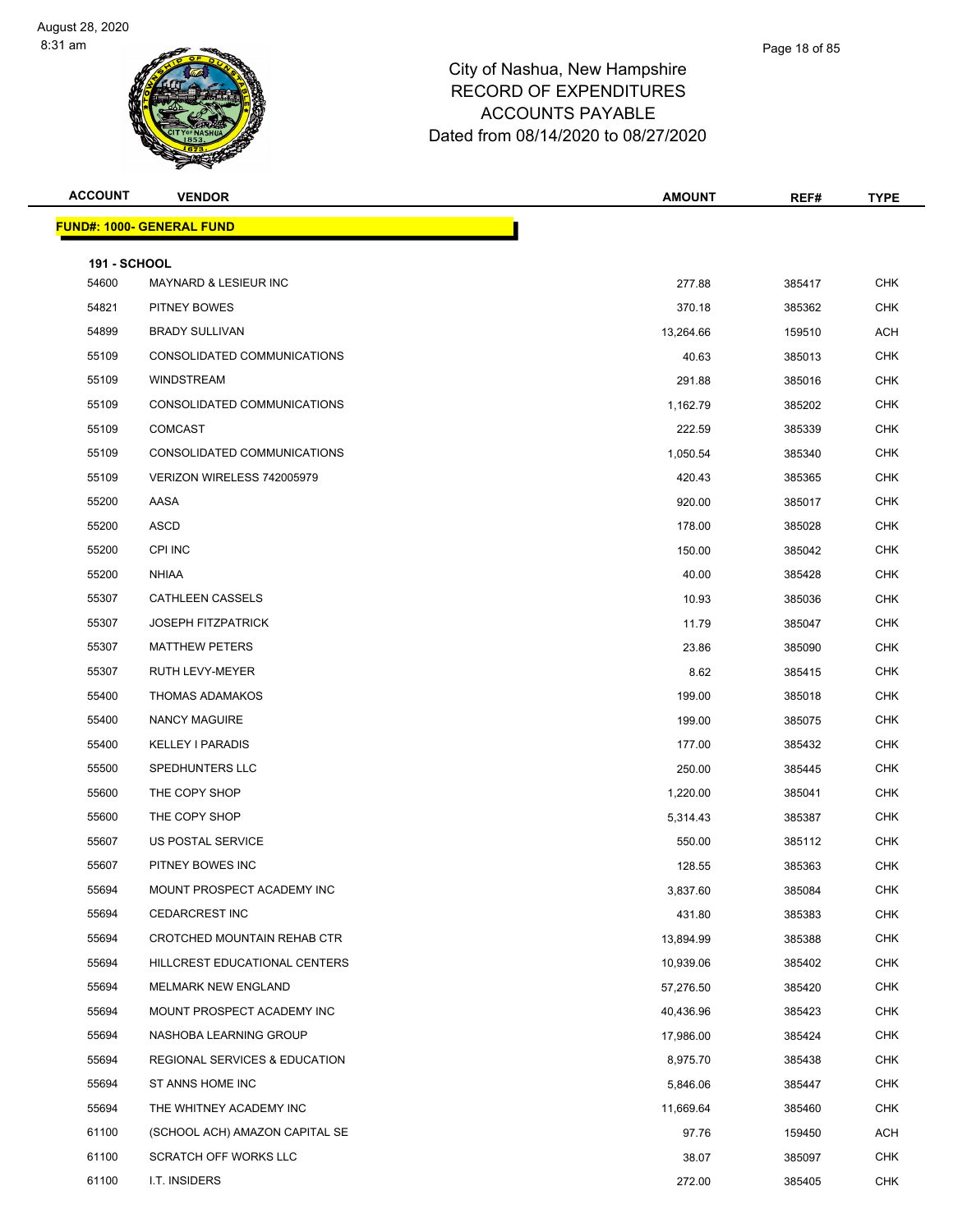| <b>ACCOUNT</b>               | <b>VENDOR</b>                    | <b>AMOUNT</b> | REF#   | <b>TYPE</b> |
|------------------------------|----------------------------------|---------------|--------|-------------|
|                              | <b>FUND#: 1000- GENERAL FUND</b> |               |        |             |
|                              |                                  |               |        |             |
| <b>191 - SCHOOL</b><br>61135 | (SCHOOL ACH) AMAZON CAPITAL SE   | 1,727.94      | 159450 | <b>ACH</b>  |
| 61135                        | (SCHOOL ACH) AMAZON CAPITAL SE   | 1,230.48      | 159509 | ACH         |
| 61135                        | <b>ULINE</b>                     | 1,181.89      | 159516 | <b>ACH</b>  |
| 61135                        | <b>FLAGHOUSE INC</b>             | 418.70        | 385048 | <b>CHK</b>  |
| 61135                        | <b>HAPPY NUMBERS INC</b>         | 1,450.00      | 385057 | <b>CHK</b>  |
| 61135                        | <b>JULIE MORRIS</b>              | 66.47         | 385083 | <b>CHK</b>  |
| 61135                        | <b>ROBIN PERINGER</b>            | 407.24        | 385088 | <b>CHK</b>  |
| 61135                        | <b>SCHOOL SPECIALTY</b>          | 1,022.82      | 385096 | <b>CHK</b>  |
| 61135                        | SUPER DUPER INC                  | 97.92         | 385101 | <b>CHK</b>  |
| 61135                        | DANIELLE BOUTIN                  | 89.98         | 385378 | <b>CHK</b>  |
| 61135                        | CARD TECH ID                     | 694.45        | 385382 | <b>CHK</b>  |
| 61135                        | <b>LAURIE CHEN</b>               | 111.16        | 385384 | <b>CHK</b>  |
| 61135                        | LITERACY RESOURCES LLC           | 87.99         | 385416 | <b>CHK</b>  |
| 61135                        | MCINTIRE BUSINESS PRODUCTS INC   | 8,820.36      | 385418 | <b>CHK</b>  |
| 61135                        | KATHY PAETZOLD                   | 79.80         | 385430 | <b>CHK</b>  |
| 61135                        | PERIPOLE INC                     | 542.65        | 385434 | <b>CHK</b>  |
| 61135                        | PRO AV SYSTEMS INC               | 0.02          | 385436 | <b>CHK</b>  |
| 61135                        | <b>KEITH RICHARD</b>             | 215.74        | 385440 | <b>CHK</b>  |
| 61135                        | <b>SCHOOL SPECIALTY</b>          | 4,154.09      | 385443 | <b>CHK</b>  |
| 61135                        | <b>TEACHER SYNERGY LLC</b>       | 82.08         | 385451 | <b>CHK</b>  |
| 61135                        | WOODWIND & BRASSWIND             | 22.00         | 385462 | <b>CHK</b>  |
| 61142                        | MEDCO SUPPLY INC                 | 828.22        | 159452 | ACH         |
| 61142                        | (SCHOOL ACH) AMAZON CAPITAL SE   | 207.88        | 159509 | <b>ACH</b>  |
| 61142                        | MEDCO SUPPLY INC                 | 286.88        | 159514 | <b>ACH</b>  |
| 61299                        | (SCHOOL ACH) AMAZON CAPITAL SE   | 47.99         | 159450 | ACH         |
| 61299                        | (SCHOOL ACH) AMAZON CAPITAL SE   | 154.97        | 159509 | <b>ACH</b>  |
| 61299                        | ARCSOURCE INC                    | 222.85        | 385027 | <b>CHK</b>  |
| 61299                        | CERISE BIENVENUE-BOSTON          | 224.25        | 385031 | <b>CHK</b>  |
| 61299                        | GATE CITY FENCE CO INC           | 44.00         | 385052 | <b>CHK</b>  |
| 61299                        | HOME DEPOT CREDIT SERVICES       | 82.13         | 385060 | <b>CHK</b>  |
| 61299                        | MILL METALS CORP                 | 71.25         | 385081 | <b>CHK</b>  |
| 61299                        | ARCSOURCE INC                    | 216.40        | 385369 | <b>CHK</b>  |
| 61299                        | BUDGET 1 HR. SIGN CTR., INC      | 96.00         | 385381 | <b>CHK</b>  |
| 61299                        | <b>FASTENAL CO</b>               | 236.91        | 385391 | <b>CHK</b>  |
| 61299                        | HOME DEPOT CREDIT SERVICES       | 174.60        | 385403 | CHK         |
| 61299                        | MCMASTER-CARR                    | 21.08         | 385419 | <b>CHK</b>  |
| 61299                        | SHIFFLER EQUIPMENT SALES INC     | 118.39        | 385444 | <b>CHK</b>  |
| 61407                        | M & M ELECTRICAL SUPPLY CO INC   | 216.52        | 159451 | ACH         |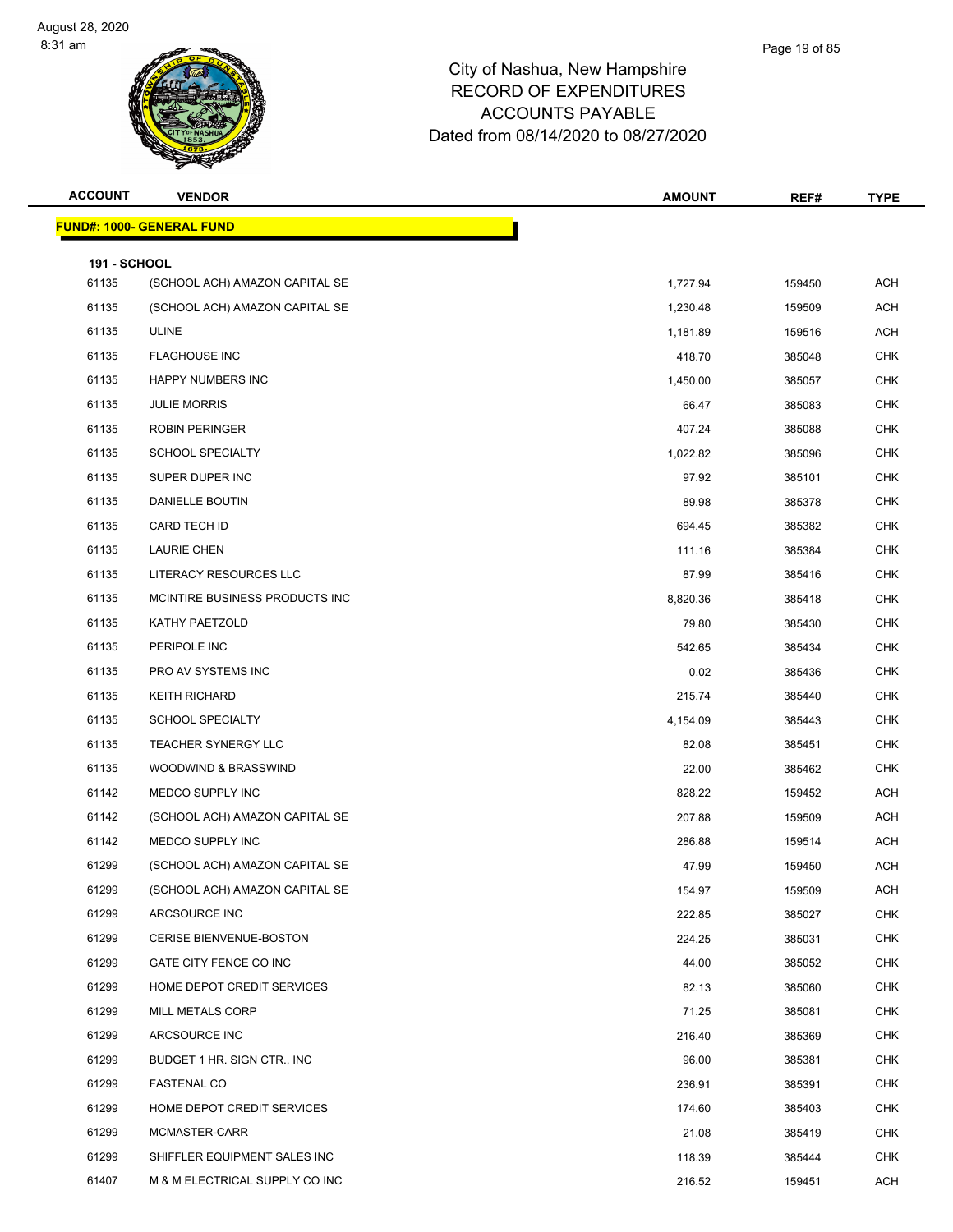| <b>ACCOUNT</b>               | <b>VENDOR</b>                     | <b>AMOUNT</b> | REF#   | <b>TYPE</b> |
|------------------------------|-----------------------------------|---------------|--------|-------------|
|                              | <u> FUND#: 1000- GENERAL FUND</u> |               |        |             |
|                              |                                   |               |        |             |
| <b>191 - SCHOOL</b><br>61407 | M & M ELECTRICAL SUPPLY CO INC    | 434.97        | 159513 | <b>ACH</b>  |
| 61407                        | <b>GRAINGER</b>                   | (138.43)      | 385053 | <b>CHK</b>  |
| 61407                        | INTERSTATE ALL BATTERY CENTER     | 175.80        | 385065 | <b>CHK</b>  |
| 61407                        | INTERSTATE ALL BATTERY CENTER     | 643.04        | 385408 | <b>CHK</b>  |
| 61414                        | F W WEBB COMPANY                  | 2,733.99      | 385045 | <b>CHK</b>  |
| 61414                        | FW WEBB COMPANY                   | 145.28        | 385050 | <b>CHK</b>  |
| 61414                        | <b>GRANITE GROUP</b>              | 20.11         | 385054 | <b>CHK</b>  |
| 61414                        | HAJOCA CORPORATION                | 375.31        | 385056 | <b>CHK</b>  |
| 61414                        | FW WEBB COMPANY                   | 1,660.26      | 385397 | <b>CHK</b>  |
| 61414                        | <b>HAJOCA CORPORATION</b>         | 1,242.38      | 385401 | <b>CHK</b>  |
| 61421                        | (SCHOOL ACH) AMAZON CAPITAL SE    | 67.37         | 159509 | <b>ACH</b>  |
| 61421                        | TRANE U.S. INC                    | 25.28         | 385108 | <b>CHK</b>  |
| 61421                        | TOTAL AIR SUPPLY INC              | 47.43         | 385454 | <b>CHK</b>  |
| 61421                        | UNITED REFRIGERATION INC          | 4,914.26      | 385458 | <b>CHK</b>  |
| 61428                        | <b>GRAINGER</b>                   | 309.60        | 385053 | <b>CHK</b>  |
| 61428                        | <b>IMPERIAL DADE</b>              | 271.78        | 385064 | <b>CHK</b>  |
| 61428                        | NASHUA WALLPAPER CO INC           | 1,160.70      | 385086 | <b>CHK</b>  |
| 61428                        | <b>GRAINGER</b>                   | 208.70        | 385399 | CHK         |
| 61428                        | <b>IMPERIAL DADE</b>              | 2,334.40      | 385406 | <b>CHK</b>  |
| 61428                        | NASHUA WALLPAPER CO INC           | 437.28        | 385425 | <b>CHK</b>  |
| 61599                        | SITEONE LANDSCAPE SUPPLY LLC      | 59.36         | 385099 | <b>CHK</b>  |
| 61599                        | UNITED AG & TURF NE               | 79.27         | 385110 | <b>CHK</b>  |
| 61599                        | UNITED AG & TURF NE               | 24.04         | 385456 | CHK         |
| 61814                        | FOLLETT SCHOOL SOLUTIONS INC      | 94.80         | 385049 | <b>CHK</b>  |
| 61814                        | PERMA-BOUND                       | 2,570.94      | 385089 | <b>CHK</b>  |
| 61814                        | FOLLETT SCHOOL SOLUTIONS INC      | 109.46        | 385395 | CHK         |
| 61814                        | <b>STACEY GRIGAS-LEWIS</b>        | 363.57        | 385400 | <b>CHK</b>  |
| 61821                        | FOLLETT SCHOOL SOLUTIONS INC      | 1,970.00      | 385394 | <b>CHK</b>  |
| 61821                        | NOODLETOOLS INC                   | 440.00        | 385429 | <b>CHK</b>  |
| 61821                        | SPRINGSHARE, LLC                  | 932.00        | 385446 | <b>CHK</b>  |
| 71221                        | HP INC                            | 106,920.00    | 385061 | <b>CHK</b>  |
| 71221                        | HP INC                            | 135,000.00    | 385404 | <b>CHK</b>  |
| 71228                        | <b>GOVCONNECTION INC</b>          | 5,005.88      | 159511 | <b>ACH</b>  |
| 71228                        | <b>CODEWORK INC</b>               | 5,640.00      | 385040 | <b>CHK</b>  |
| 71228                        | TMA SYSTEMS LLC                   | 6,758.25      | 385107 | <b>CHK</b>  |
| 71228                        | <b>BLACKBOARD INC</b>             | 49,450.00     | 385377 | <b>CHK</b>  |
| 71800                        | (SCHOOL ACH) AMAZON CAPITAL SE    | 658.00        | 159509 | <b>ACH</b>  |
| 71999                        | AED SERVICE AMERICA               | 1,350.00      | 385020 | CHK         |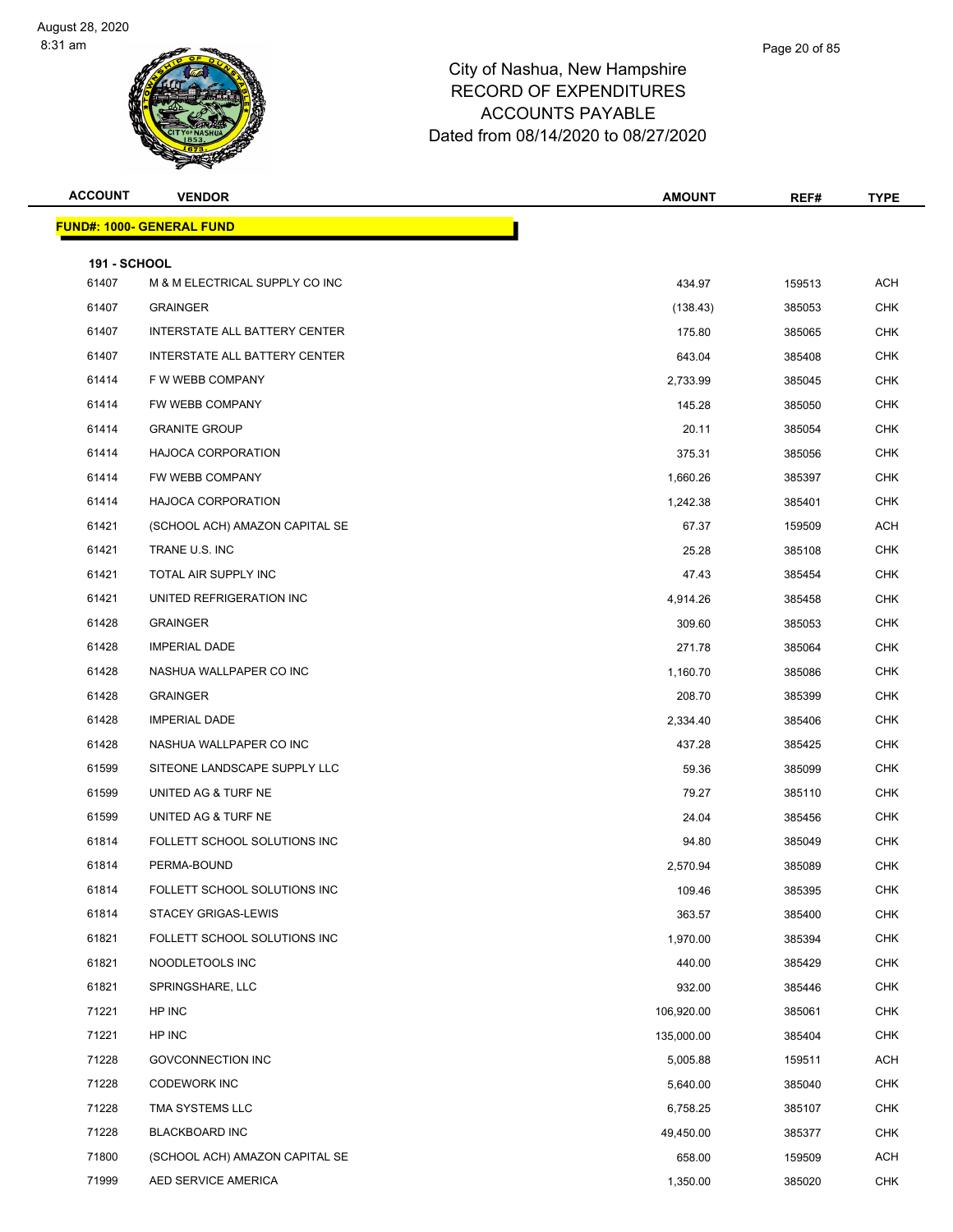$\overline{\phantom{0}}$ 

| :31 am                               |                                                                   | City of Nashua, New Hampshire<br><b>RECORD OF EXPENDITURES</b><br><b>ACCOUNTS PAYABLE</b><br>Dated from 08/14/2020 to 08/27/2020 |                | Page 21 of 85 |             |
|--------------------------------------|-------------------------------------------------------------------|----------------------------------------------------------------------------------------------------------------------------------|----------------|---------------|-------------|
| <b>ACCOUNT</b>                       | <b>VENDOR</b>                                                     |                                                                                                                                  | <b>AMOUNT</b>  | REF#          | <b>TYPE</b> |
| <b>FUND#: 1000- GENERAL FUND</b>     |                                                                   |                                                                                                                                  |                |               |             |
| <b>191 - SCHOOL</b><br>71999         | <b>INTELLIGENT OFFICE INTERIORS</b>                               |                                                                                                                                  | 1,970.00       | 385407        | <b>CHK</b>  |
|                                      | TOTAL 191 - SCHOOL                                                |                                                                                                                                  | \$744,197.79   |               |             |
|                                      | <b>TOTAL FUND 1000 - GENERAL FUND</b>                             |                                                                                                                                  | \$5,574,013.27 |               |             |
|                                      | <b>FUND#: 1001- GF-CAPITAL IMPROVEMENTS</b>                       |                                                                                                                                  |                |               |             |
| 161 - STREETS<br>81100               | STEPHENS-MARQUIS                                                  | 2075.61.19.30                                                                                                                    | 133,500.00     | 385323        | <b>CHK</b>  |
|                                      | TOTAL 161 - STREETS                                               |                                                                                                                                  | \$133,500.00   |               |             |
| 81100                                | <b>177 - PARKS &amp; RECREATION</b><br>NASHUA WALLPAPER CO INC    | 1071.77.18.35                                                                                                                    | 345.90         | 384964        | <b>CHK</b>  |
|                                      | <b>TOTAL 177 - PARKS &amp; RECREATION</b>                         |                                                                                                                                  | \$345.90       |               |             |
| 81100                                | <b>181 - COMMUNITY DEVELOPMENT</b><br>KIM LUNDGREN ASSOCIATES INC | 2138.81.19.30                                                                                                                    | 12,000.00      | 159440        | <b>ACH</b>  |
|                                      | <b>TOTAL 181 - COMMUNITY DEVELOPMENT</b>                          |                                                                                                                                  | \$12,000.00    |               |             |
|                                      | <b>TOTAL FUND 1001 - GF-CAPITAL IMPROVEMENTS</b>                  |                                                                                                                                  | \$145,845.90   |               |             |
|                                      | <b>FUND#: 1010- GF-PRIOR YEAR ENC &amp; ESCROWS</b>               |                                                                                                                                  |                |               |             |
| 61100                                | <b>102 - BOARD OF ALDERMEN</b><br>RED THREAD SPACES LLC           |                                                                                                                                  | 1,721.06       | 384986        | <b>CHK</b>  |
|                                      | <b>TOTAL 102 - BOARD OF ALDERMEN</b>                              |                                                                                                                                  | \$1,721.06     |               |             |
| <b>129 - CITY BUILDINGS</b><br>61428 | NEW ENGLAND PAPER & SUPPLY                                        |                                                                                                                                  | 96.64          | 385299        | <b>CHK</b>  |
|                                      | <b>TOTAL 129 - CITY BUILDINGS</b>                                 |                                                                                                                                  | \$96.64        |               |             |
| <b>130 - PURCHASING</b><br>61100     | TREASURER STATE OF NH                                             |                                                                                                                                  | 477.54         | 384999        | <b>CHK</b>  |
|                                      | <b>TOTAL 130 - PURCHASING</b>                                     |                                                                                                                                  | \$477.54       |               |             |

54280 J LAWRENCE HALL COMPANY INC **1,458.00** 159439 ACH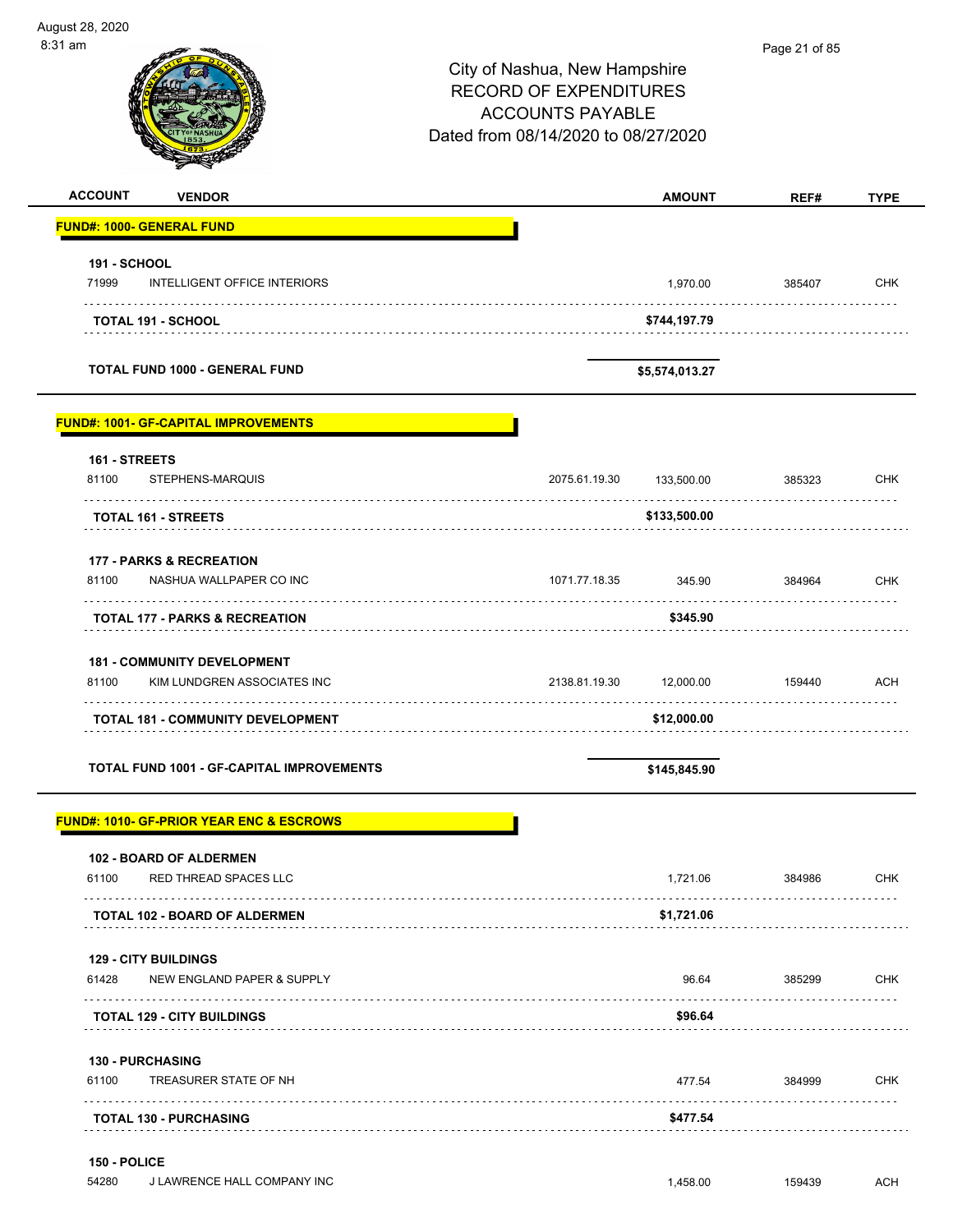| <b>ACCOUNT</b>    | <b>VENDOR</b>                                       |         | <b>AMOUNT</b> | REF#   | <b>TYPE</b> |
|-------------------|-----------------------------------------------------|---------|---------------|--------|-------------|
|                   | <b>FUND#: 1010- GF-PRIOR YEAR ENC &amp; ESCROWS</b> |         |               |        |             |
| 150 - POLICE      |                                                     |         |               |        |             |
| 61299             | AIRWORX UNMANNED SOLUTIONS                          |         | 4,407.00      | 385225 | <b>CHK</b>  |
| 71407             | ATLANTIC TACTICAL INC                               |         | 2,169.75      | 385234 | <b>CHK</b>  |
|                   | <b>TOTAL 150 - POLICE</b>                           |         | \$8,034.75    |        |             |
| <b>152 - FIRE</b> |                                                     |         |               |        |             |
| 53142             | EMERGENCY SERVICES CONSULTING                       |         | 14,460.00     | 159488 | ACH         |
| 61699             | WB MASON CO INC                                     |         | 78.40         | 385012 | <b>CHK</b>  |
|                   | <b>TOTAL 152 - FIRE</b>                             |         | \$14,538.40   |        |             |
|                   | <b>177 - PARKS &amp; RECREATION</b>                 |         |               |        |             |
| 54280             | <b>READ CUSTOM SOILS LLC</b>                        |         | 3,250.00      | 385313 | <b>CHK</b>  |
|                   | <b>TOTAL 177 - PARKS &amp; RECREATION</b>           |         | \$3,250.00    | .      |             |
| 179 - LIBRARY     |                                                     |         |               |        |             |
| 54243             | PALMER & SICARD INC<br>.                            |         | 1,487.00      | 385306 | <b>CHK</b>  |
|                   | TOTAL 179 - LIBRARY                                 |         | \$1,487.00    |        |             |
| 191 - SCHOOL      |                                                     |         |               |        |             |
| 53628             | AMERICAN SPORTS FLOORS INC                          |         | 4,721.00      | 385023 | <b>CHK</b>  |
| 53628             | METRO GROUP INC                                     |         | 1,690.00      | 385422 | <b>CHK</b>  |
| 54280             | D & M STRIPING                                      |         | 7,780.00      | 385389 | CHK         |
| 61135             | <b>SCHOOL SPECIALTY</b>                             |         | 39.08         | 385096 | <b>CHK</b>  |
| 61135             | <b>NCS PEARSON</b>                                  |         | 498.20        | 385426 | <b>CHK</b>  |
| 61135             | <b>SCHOOL SPECIALTY</b>                             |         | 113.53        | 385443 | <b>CHK</b>  |
| 61135             | SUPPLIES UNLIMITED INC                              |         | 933.96        | 385449 | <b>CHK</b>  |
| 61607             | I.T. INSIDERS                                       | COVID19 | 1,177.35      | 385062 | <b>CHK</b>  |
| 61875             | TOADSTOOL BOOKSHOP                                  |         | 1,000.22      | 385453 | CHK         |
| 71221             | <b>TELEPHONE &amp; NETWORK</b>                      |         | 17,208.96     | 385103 | <b>CHK</b>  |
| 71800             | <b>SCHOOL SPECIALTY</b>                             |         | 1,374.40      | 385096 | <b>CHK</b>  |
| 71800             | PRO AV SYSTEMS INC                                  |         | 2,240.73      | 385436 | <b>CHK</b>  |
| 71999             | AED SERVICE AMERICA                                 |         | 2,700.00      | 385020 | <b>CHK</b>  |
| 71999             | <b>BSN SPORTS</b>                                   |         | 1,980.93      | 385033 | <b>CHK</b>  |
| 71999             | <b>IDEMIA IDENTITY &amp; SECURITY USA</b>           |         | 10,810.00     | 385063 | <b>CHK</b>  |
|                   | <b>TOTAL 191 - SCHOOL</b>                           |         | \$54,268.36   |        |             |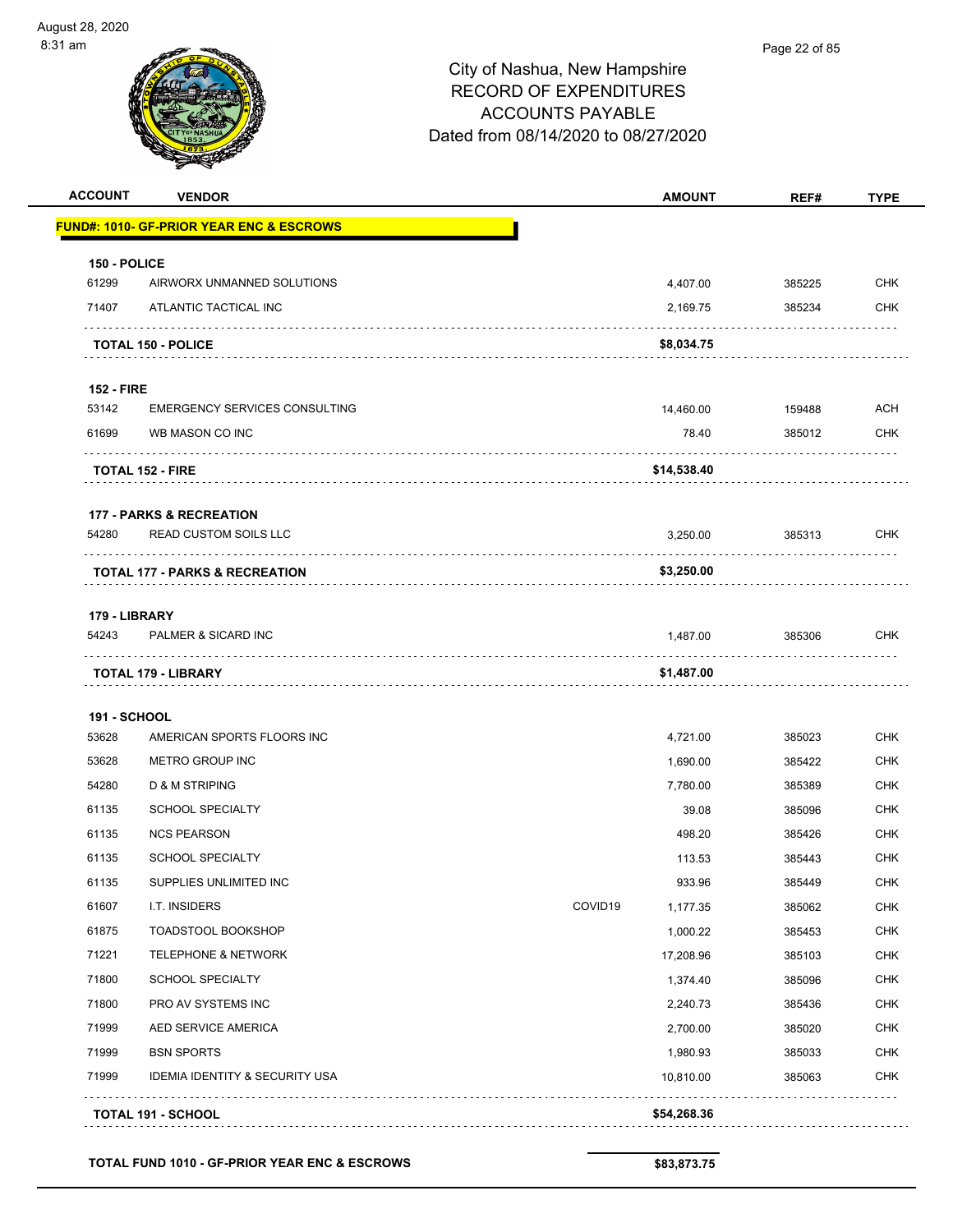

| <b>ACCOUNT</b> | <b>VENDOR</b>                                   | <b>AMOUNT</b> | REF#   | <b>TYPE</b> |
|----------------|-------------------------------------------------|---------------|--------|-------------|
|                | <b>FUND#: 2100- FOOD SERVICES FUND</b>          |               |        |             |
| 44503          | <b>BRIAN BAILEY</b>                             | 68.00         | 385372 | <b>CHK</b>  |
| 44503          | KIMBERLY GELINAS                                | 141.45        | 385398 | <b>CHK</b>  |
| 44503          | SIOBHAN KEMEZYS                                 | 25.00         | 385409 | <b>CHK</b>  |
| 44503          | <b>EILEEN LACEY</b>                             | 66.65         | 385411 | <b>CHK</b>  |
| 44503          | <b>BRIANNA LACROIX</b>                          | 24.35         | 385412 | <b>CHK</b>  |
| 44503          | <b>HAYLEY LAGO</b>                              | 38.95         | 385413 | <b>CHK</b>  |
| 44503          | <b>JULIE LAMONTAGNE</b>                         | 30.70         | 385414 | <b>CHK</b>  |
| 44503          | ANN MEREDITH                                    | 6.00          | 385421 | <b>CHK</b>  |
| 44503          | DANIEL NGUYEN                                   | 77.75         | 385427 | <b>CHK</b>  |
| 44503          | <b>GWEN PANTELEAKIS</b>                         | 86.50         | 385431 | <b>CHK</b>  |
| 44503          | <b>KASHMIRA PATEL</b>                           | 4.70          | 385433 | <b>CHK</b>  |
| 44503          | KATIE PERKINS                                   | 131.85        | 385435 | <b>CHK</b>  |
| 44503          | ADAM RAZZABONI                                  | 47.10         | 385437 | <b>CHK</b>  |
| 44503          | ALYSE SAVAGE                                    | 52.05         | 385442 | <b>CHK</b>  |
| 44503          | AMY SWEENEY                                     | 236.80        | 385450 | <b>CHK</b>  |
| 44503          | REBECCA WILKIE                                  | 23.80         | 385461 | <b>CHK</b>  |
| 53628          | ASAP FIRE & SAFETY CORP                         | 1,356.00      | 385370 | <b>CHK</b>  |
| 54487          | AFFILIATED HVAC SERVICES LLC                    | 797.50        | 385366 | <b>CHK</b>  |
| 61214          | TREASURER ST OF NH - SURPLUS D                  | 270.00        | 385364 | <b>CHK</b>  |
| 71000          | KITTREDGE EQUIPMENT CO - NH                     | 2,613.00      | 385410 | <b>CHK</b>  |
|                | <b>TOTAL FUND 2100 - FOOD SERVICES FUND</b>     | \$6,098.15    |        |             |
|                |                                                 |               |        |             |
|                | <b>FUND#: 2120- SUMMER FEEDING PROGRAM FUND</b> |               |        |             |
| 61214          | <b>BIMBO FOODS BAKERIES INC</b>                 | 789.60        | 385376 | <b>CHK</b>  |
| 61214          | DEAN FOODS COMPANY                              | 85.78         | 385390 | <b>CHK</b>  |
|                |                                                 |               |        |             |
|                | TOTAL FUND 2120 - SUMMER FEEDING PROGRAM FUND   | \$875.38      |        |             |
|                | <b>FUND#: 2207- ADULT ED/CONTINUING ED</b>      |               |        |             |
| 61135          | CARTRIDGE WORLD MANCHESTER                      | 169.98        | 385035 | <b>CHK</b>  |
|                |                                                 |               |        |             |
|                | <b>TOTAL FUND 2207 - ADULT ED/CONTINUING ED</b> | \$169.98      |        |             |
|                | <b>FUND#: 2212- ATHLETICS REVENUE FUND</b>      |               |        |             |
| 61107          | CHEER ZONE                                      | 400.09        | 385037 | <b>CHK</b>  |
|                | <b>TOTAL FUND 2212 - ATHLETICS REVENUE FUND</b> | \$400.09      |        |             |
|                |                                                 |               |        |             |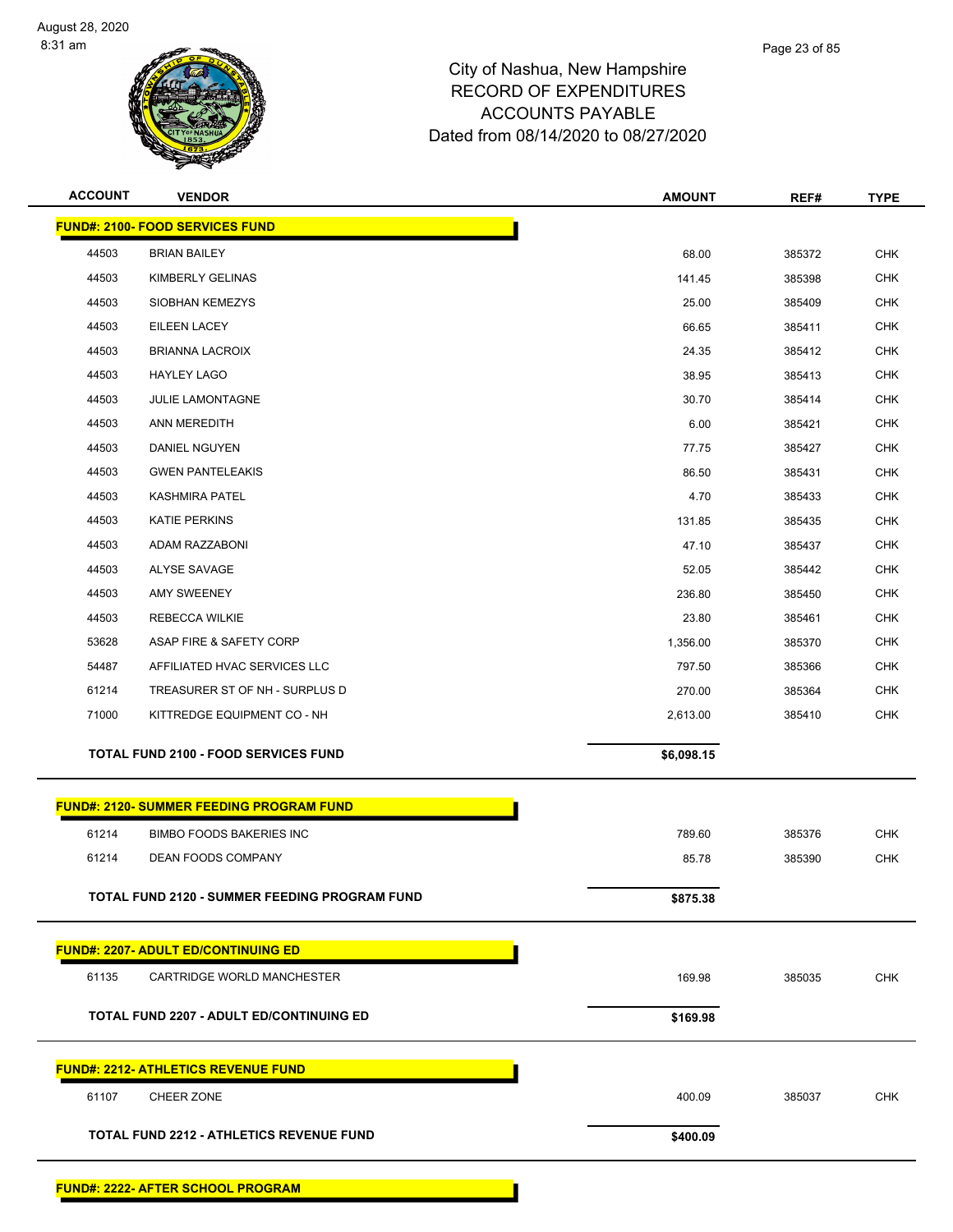| <b>ACCOUNT</b> | <b>VENDOR</b>                                 | <b>AMOUNT</b> | REF#   | <b>TYPE</b> |
|----------------|-----------------------------------------------|---------------|--------|-------------|
|                | <b>FUND#: 2222- AFTER SCHOOL PROGRAM</b>      |               |        |             |
| 61299          | SAMS CLUB/SYNCHRONY BANK                      | 140.00        | 385441 | <b>CHK</b>  |
|                |                                               |               |        |             |
|                | <b>TOTAL FUND 2222 - AFTER SCHOOL PROGRAM</b> | \$140.00      |        |             |
|                |                                               |               |        |             |
|                | <b>FUND#: 2257- SPECIAL ED LOCAL</b>          |               |        |             |
| 44600          | <b>AKASH SHIVHARE</b>                         | 180.00        | 385021 | <b>CHK</b>  |
| 44600          | AMANDA CIRRONE                                | 90.00         | 385022 | <b>CHK</b>  |
| 44600          | AMI & DAVID RICH                              | 90.00         | 385024 | <b>CHK</b>  |
| 44600          | ANN FLAHERTY                                  | 180.00        | 385026 | <b>CHK</b>  |
| 44600          | <b>ASHLEE OWENS</b>                           | 90.00         | 385029 | <b>CHK</b>  |
| 44600          | <b>BRIAN &amp; SARAH PAGE</b>                 | 90.00         | 385032 | <b>CHK</b>  |
| 44600          | <b>CAITLIN LOMANDO</b>                        | 270.00        | 385034 | CHK         |
| 44600          | DEEPAK RAVIDRANATH PANICKER                   | 180.00        | 385044 | <b>CHK</b>  |
| 44600          | <b>GABRIELLE DERY</b>                         | 540.00        | 385051 | <b>CHK</b>  |
| 44600          | <b>GRETCHEN &amp; DEREK MELLINO</b>           | 90.00         | 385055 | <b>CHK</b>  |
| 44600          | <b>HENDRIKA HEYMAN</b>                        | 180.00        | 385059 | <b>CHK</b>  |
| 44600          | <b>JENNIFER FERRANTE</b>                      | 90.00         | 385066 | <b>CHK</b>  |
| 44600          | <b>JENNIFER MATHIS</b>                        | 180.00        | 385067 | <b>CHK</b>  |
| 44600          | JONETTE AUBRY & KWAWA MOZARD                  | 180.00        | 385068 | <b>CHK</b>  |
| 44600          | <b>JORGE SALAZAR</b>                          | 180.00        | 385069 | <b>CHK</b>  |
| 44600          | KAMAL BABU MALLIAM                            | 180.00        | 385070 | <b>CHK</b>  |
| 44600          | KAYLA O'BRIEN & TIMOTHY DIONNE                | 270.00        | 385071 | <b>CHK</b>  |
| 44600          | LARISSA SAANAKORPI & PETER HAH                | 90.00         | 385072 | <b>CHK</b>  |
| 44600          | LAURA WHYTE                                   | 90.00         | 385073 | CHK         |
| 44600          | <b>MARISSA &amp; CHRIS HALVATZES</b>          | 270.00        | 385076 | <b>CHK</b>  |
| 44600          | <b>MERIAH &amp; JEREMY HELMING</b>            | 540.00        | 385079 | <b>CHK</b>  |
| 44600          | MONICA COLBURN                                | 90.00         | 385082 | <b>CHK</b>  |
| 44600          | PRAVEEN YERNENI                               | 180.00        | 385091 | <b>CHK</b>  |
| 44600          | PREETHI RAJANNA & ARUN KRISHNA                | 180.00        | 385092 | <b>CHK</b>  |
| 44600          | PULKIT SAXENA                                 | 180.00        | 385093 | <b>CHK</b>  |
| 44600          | RACHEL & MICHAEL FRANCO                       | 180.00        | 385094 | <b>CHK</b>  |
| 44600          | RYAN & STEPHANIE PLOURDE                      | 180.00        | 385095 | <b>CHK</b>  |
| 44600          | SIDDHARTHA SEKSARIA                           | 180.00        | 385098 | <b>CHK</b>  |
| 44600          | SIVAKUMAR SUBRAMANIAM                         | 270.00        | 385100 | <b>CHK</b>  |
| 44600          | THIRUPATHI BHUKYA                             | 180.00        | 385105 | <b>CHK</b>  |
| 44600          | TIM & ANDREA BOSCH                            | 90.00         | 385106 | <b>CHK</b>  |
| 44600          | <b>XIAONA CHEN</b>                            | 180.00        | 385113 | <b>CHK</b>  |
| 44600          | ZIXIN LOU                                     | 180.00        | 385115 | <b>CHK</b>  |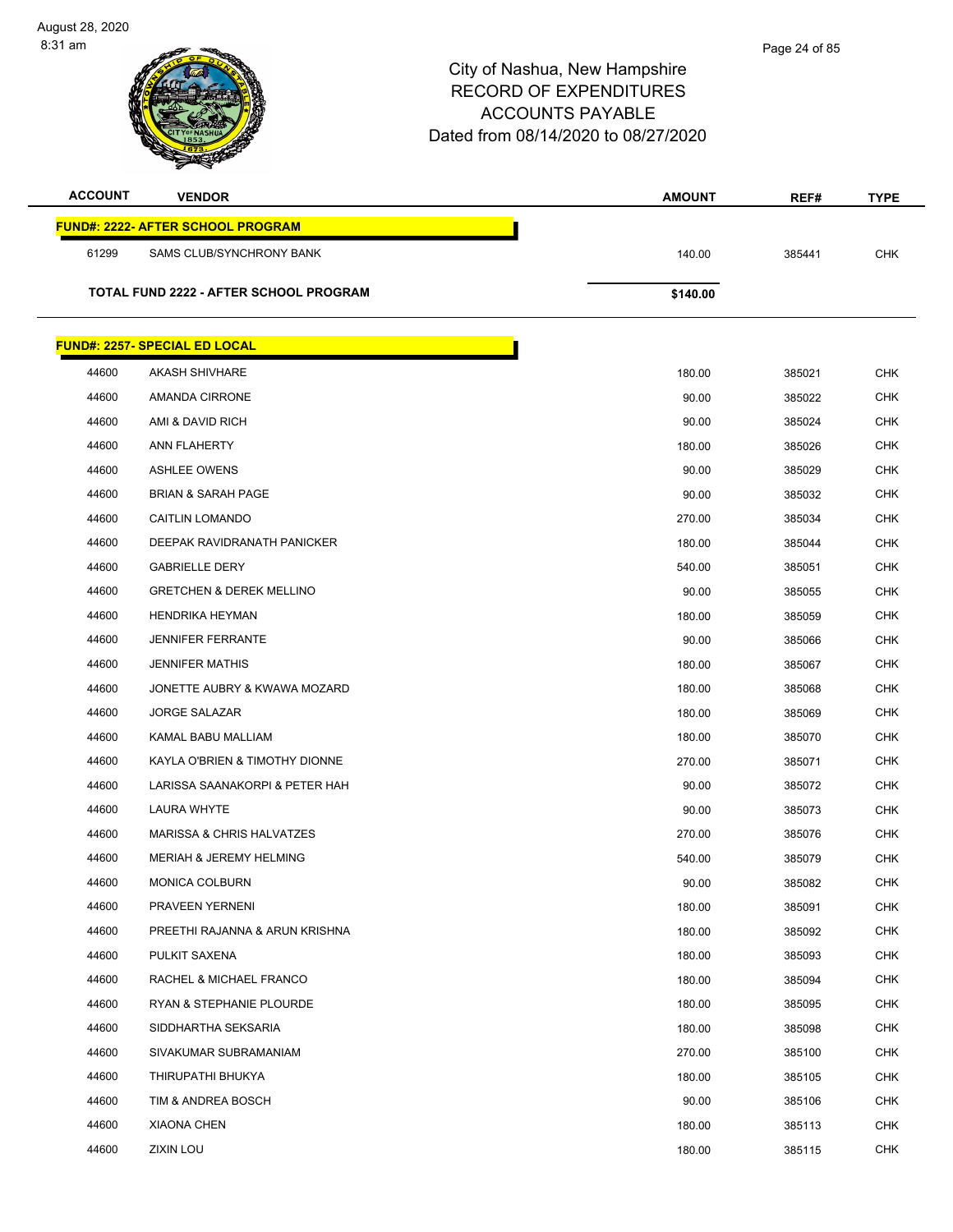| <b>ACCOUNT</b> | <b>VENDOR</b>                                          |             | <b>AMOUNT</b> | REF#   | <b>TYPE</b> |
|----------------|--------------------------------------------------------|-------------|---------------|--------|-------------|
|                | <b>TOTAL FUND 2257 - SPECIAL ED LOCAL</b>              |             | \$6,120.00    |        |             |
|                | <b>FUND#: 2503- PARKS &amp; REC PROGRAMS FUND</b>      |             |               |        |             |
| 53600          | SETH DICHARD GOLF SCHOOL GROUP                         |             | 149.00        | 384992 | <b>CHK</b>  |
|                | <b>TOTAL FUND 2503 - PARKS &amp; REC PROGRAMS FUND</b> |             | \$149.00      |        |             |
|                | <b>FUND#: 2505- PEG ACCESS CHANNELS FUND</b>           |             |               |        |             |
| 55300          | <b>JEFF POEHNERT</b>                                   |             | 355.93        | 159447 | <b>ACH</b>  |
| 81100          | <b>JEFF POEHNERT</b>                                   |             | 189.99        | 159447 | ACH         |
|                | <b>TOTAL FUND 2505 - PEG ACCESS CHANNELS FUND</b>      |             | \$545.92      |        |             |
|                | <b>FUND#: 2506- HUNT BLDG FACILITY RENTAL FUND</b>     |             |               |        |             |
| 44590          | <b>SERRA GAUTHIER</b>                                  | COVID19     | 175.00        | 385269 | <b>CHK</b>  |
| 53628          | <b>COMCAST</b>                                         |             | 88.40         | 384906 | <b>CHK</b>  |
| 54114          | LIBERTY UTILITIES - NH                                 |             | 60.89         | 384949 | CHK         |
| 54236          | ADT COMMERCIAL LLC                                     |             | 64.30         | 385222 | <b>CHK</b>  |
| 61100          | WB MASON CO INC                                        |             | 11.68         | 385336 | <b>CHK</b>  |
|                | TOTAL FUND 2506 - HUNT BLDG FACILITY RENTAL FUND       |             | \$400.27      |        |             |
|                | <b>FUND#: 3030- EMERGENCY MGMT GRANTS FUND</b>         |             |               |        |             |
| 81300          | AMERICAN SIGNAL COMPANY                                | 20.1010.161 | 33,602.00     | 159430 | <b>ACH</b>  |
|                | <b>TOTAL FUND 3030 - EMERGENCY MGMT GRANTS FUND</b>    |             | \$33,602.00   |        |             |
|                | <b>FUND#: 3035- FEMA DISASTER ASSIST GRANTS</b>        |             |               |        |             |
| 53452          | <b>LEDDY GROUP</b>                                     | 20.1010.126 | 1,288.80      | 159441 | ACH         |
| 54200          | NEW ENGLAND TRAUMA                                     | 20.1006.150 | 1,785.00      | 385300 | <b>CHK</b>  |
| 54200          | JAN PRO CLEANING SYSTEMS NE                            | 20.1006.161 | 395.00        | 384984 | <b>CHK</b>  |
| 54236          | CUSTOM COMPUTER SPECIALIST INC                         | 20.1010.122 | 93.75         | 384911 | CHK         |
| 54236          | <b>CUSTOM COMPUTER SPECIALIST INC</b>                  | 20.1010.122 | 4,910.70      | 385256 | <b>CHK</b>  |
| 55616          | INTERWARE DEVELOPMENT CO INC                           | 20.1010.126 | 17,787.93     | 159404 | <b>ACH</b>  |
| 55616          | INTERWARE DEVELOPMENT CO INC                           | 20.1010.126 | 9,063.05      | 159457 | <b>ACH</b>  |
| 55699          | <b>PATRICK HARRIS</b>                                  | 20.1006.156 | 277.05        | 385278 | <b>CHK</b>  |
| 61142          | THE DURKIN CO INC                                      | 20.1006.106 | 1,274.14      | 384915 | CHK         |
| 61142          | <b>FISHER SCIENTIFIC</b>                               | 20.1006.106 | 679.70        | 384925 | <b>CHK</b>  |
| 61142          | MC ALL CLEAN CLEANERS LLC                              | 20.1006.106 | 3,520.80      | 385227 | <b>CHK</b>  |
| 61428          | NEW ENGLAND PAPER & SUPPLY                             | 20.1006.106 | 1,159.68      | 385299 | <b>CHK</b>  |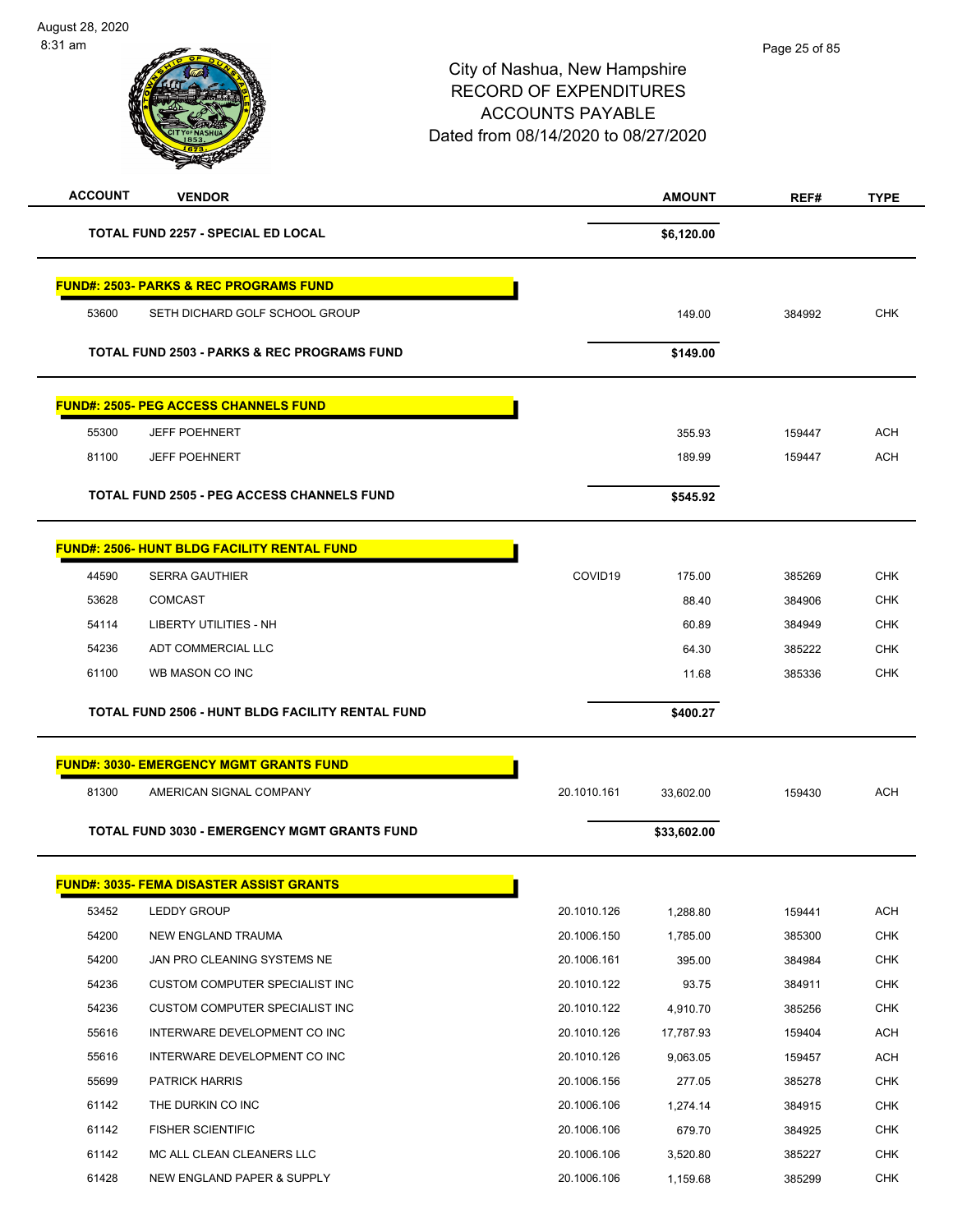

| <b>ACCOUNT</b> | <b>VENDOR</b>                                           |               | <b>AMOUNT</b> | REF#   | <b>TYPE</b> |
|----------------|---------------------------------------------------------|---------------|---------------|--------|-------------|
|                | <b>FUND#: 3035- FEMA DISASTER ASSIST GRANTS</b>         |               |               |        |             |
| 61428          | <b>IMPERIAL DADE</b>                                    | 20.1006.150   | 181.14        | 384902 | <b>CHK</b>  |
| 61428          | HOME DEPOT CREDIT SERVICE 3065                          | 20.1006.183   | 226.80        | 385280 | <b>CHK</b>  |
| 61428          | SITEONE LANDSCAPE SUPPLY LLC                            | 20.1010.168   | 426.40        | 384993 | <b>CHK</b>  |
| 68348          | LUXURY DETAILS INC                                      | 20.1010.106   | 4,250.00      | 384957 | <b>CHK</b>  |
| 71221          | VERIZON WIRELESS-542088278                              | 20.1010.122   | 2,657.86      | 385009 | <b>CHK</b>  |
| 71221          | <b>DELL MARKETING LP</b>                                | 20.1010.122   | 13,123.60     | 385258 | CHK         |
| 81200          | NASH CONSTRUCTION LLC                                   | 20.1010.129   | 7,896.20      | 384963 | <b>CHK</b>  |
| 81200          | <b>RPN NETWORKS</b>                                     | 20.1010.129   | 4,292.69      | 385318 | <b>CHK</b>  |
| 81200          | THE LAWSON GROUP                                        | 20.1010.129   | 2,422.00      | 385328 | <b>CHK</b>  |
| 81300          | ELECTRIC LIGHT CO                                       | 20.1010.161   | 23,120.00     | 385264 | <b>CHK</b>  |
| 81300          | BEYOND WALLS INC                                        | 20.1010.183   | 20,000.00     | 385245 | <b>CHK</b>  |
|                | <b>TOTAL FUND 3035 - FEMA DISASTER ASSIST GRANTS</b>    |               | \$120,832.29  |        |             |
|                |                                                         |               |               |        |             |
|                | <b>FUND#: 3050- POLICE GRANTS FUND</b>                  |               |               |        |             |
| 55118          | VERIZON WIRELESS-581499451                              | 50.1003.20.02 | 233.02        | 385210 | <b>CHK</b>  |
|                | <b>TOTAL FUND 3050 - POLICE GRANTS FUND</b>             |               | \$233.02      |        |             |
|                | <b>FUND#: 3068- COMMUNITY SERVICES GRANTS FUND</b>      |               |               |        |             |
| 55100          | <b>SPRINT</b>                                           | 71.1004.20.01 | 75.98         | 385179 | <b>CHK</b>  |
| 55100          | <b>SPRINT</b>                                           | 71.1004.21.01 | 151.96        | 385179 | <b>CHK</b>  |
| 55118          | <b>SPRINT</b>                                           | 71.1004.20.11 | 1,008.36      | 385179 | CHK         |
| 61142          | THERESA CALOPE                                          | 71.1004.20.11 | 38.78         | 384899 | <b>CHK</b>  |
| 61250          | LISA VASQUEZ                                            | 71.1004.21.01 | 50.00         | 385006 | <b>CHK</b>  |
|                | <b>TOTAL FUND 3068 - COMMUNITY SERVICES GRANTS FUND</b> |               | \$1,325.08    |        |             |
|                |                                                         |               |               |        |             |
|                | <b>FUND#: 3070- COMMUNITY HEALTH GRANTS FUND</b>        |               |               |        |             |
| 54221          | <b>STERICYCLE INC</b>                                   | 72.1009.21.02 | 193.83        | 384996 | <b>CHK</b>  |
|                | TOTAL FUND 3070 - COMMUNITY HEALTH GRANTS FUND          |               | \$193.83      |        |             |
|                | <b>FUND#: 3080- COMMUNITY DEVELOPMENT GRANTS</b>        |               |               |        |             |
| 54210          | P & L LANDSCAPING LLC                                   | 2134.81.18.30 | 1,800.00      | 384971 | <b>CHK</b>  |
| 54210          | P & L LANDSCAPING LLC                                   | 2134.81.18.30 | 2,343.75      | 385304 | <b>CHK</b>  |
|                | TOTAL FUND 3080 - COMMUNITY DEVELOPMENT GRANTS          |               | \$4,143.75    |        |             |

**FUND#: 3090- URBAN PROGRAM GRANTS FUND**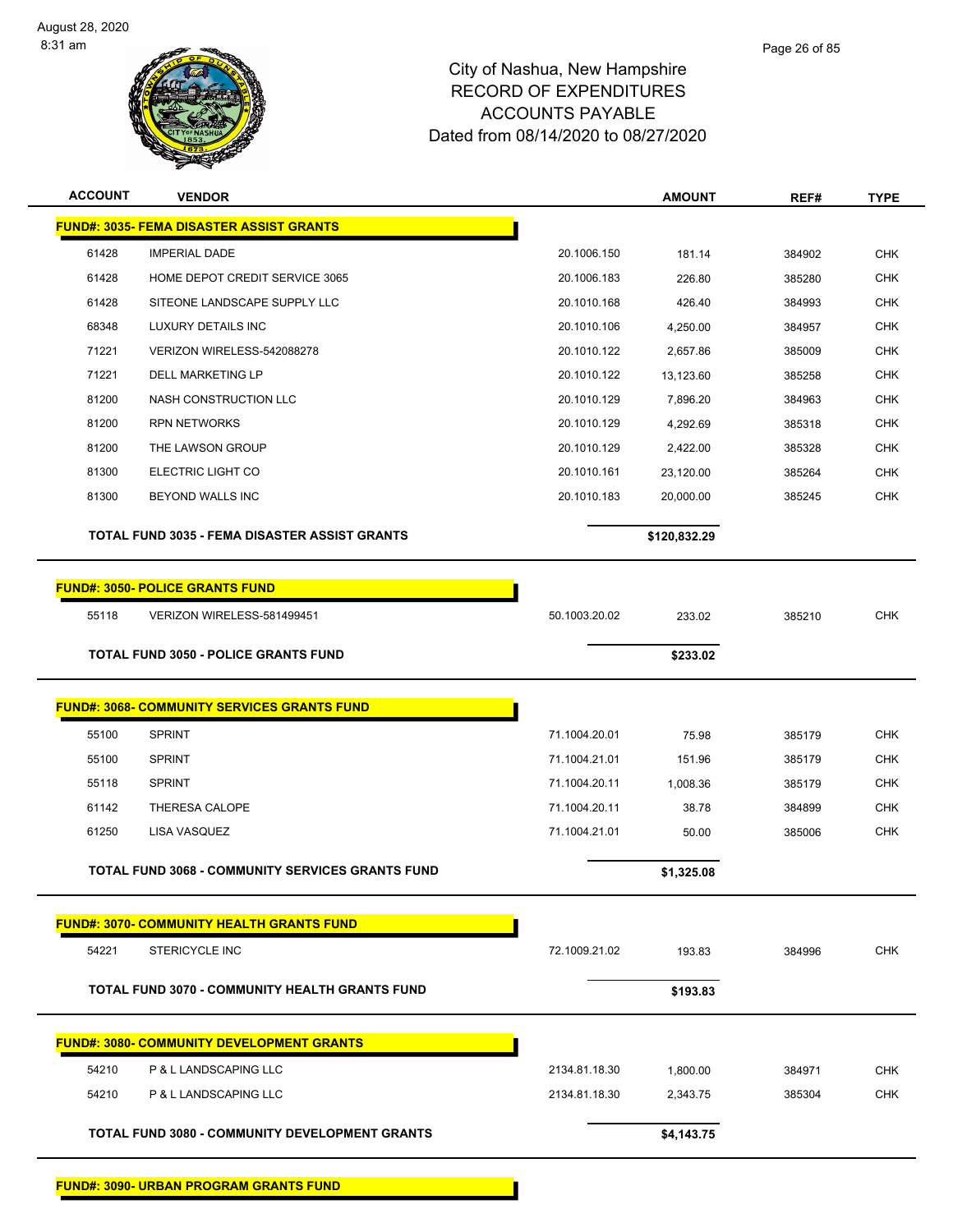

| <b>ACCOUNT</b> | <b>VENDOR</b>                                 |               | <b>AMOUNT</b> | REF#   | <b>TYPE</b> |
|----------------|-----------------------------------------------|---------------|---------------|--------|-------------|
|                | <b>FUND#: 3090- URBAN PROGRAM GRANTS FUND</b> |               |               |        |             |
| 54210          | DAD'S ABATEMENT LLC                           | 1092.18.15.49 | 2,000.00      | 385191 | <b>CHK</b>  |
| 68345          | <b>JENNIFER CORREA</b>                        | 1092.18.10.50 | 350.00        | 385190 | <b>CHK</b>  |
| 68345          | ABBI C LAZARTO                                | 1092.18.10.50 | 350.00        | 385194 | <b>CHK</b>  |
| 68345          | <b>CLOE D MICHAUD</b>                         | 1092.18.10.50 | 350.00        | 385196 | <b>CHK</b>  |
| 68345          | <b>JENNIFER LYNNE MOODY</b>                   | 1092.18.10.50 | 350.00        | 385197 | <b>CHK</b>  |
|                | TOTAL FUND 3090 - URBAN PROGRAM GRANTS FUND   |               | \$3,400.00    |        |             |
|                | <b>FUND#: 3120- TRANSIT GRANTS FUND</b>       |               |               |        |             |
| 54114          | LIBERTY UTILITIES - NH                        | 5307.21.10.18 | 49.55         | 385204 | <b>CHK</b>  |
| 54114          | LIBERTY UTILITIES - NH                        | 5307.21.10.19 | 55.29         | 384953 | <b>CHK</b>  |
| 54600          | D & R TOWING INC                              | 5307.21.40.40 | 150.00        | 385257 | <b>CHK</b>  |
| 55100          | VERIZON WIRELESS-842008777                    | 5307.21.40.35 | 206.53        | 385211 | <b>CHK</b>  |
| 55100          | VERIZON WIRELESS-842008777                    | 5307.21.40.40 | 127.17        | 385211 | <b>CHK</b>  |
| 55118          | <b>SPRINT</b>                                 | 5307.20.10.10 | 19.97         | 385179 | <b>CHK</b>  |
| 55118          | <b>SPRINT</b>                                 | 5307.21.10.10 | 40.04         | 385179 | <b>CHK</b>  |
| 61100          | WB MASON CO INC                               | 5307.21.10.30 | 33.47         | 385012 | <b>CHK</b>  |
| 61100          | WB MASON CO INC                               | 5307.21.10.30 | 33.98         | 385336 | <b>CHK</b>  |
| 61299          | <b>ALPHAGRAPHICS</b>                          | 5307.21.10.30 | 734.44        | 384886 | <b>CHK</b>  |
| 61299          | HOME DEPOT CREDIT SERVICE 3065                | 5307.21.10.30 | 5.98          | 385280 | <b>CHK</b>  |
| 61299          | ROLL-TICKETS.com                              | 5307.21.10.30 | 141.75        | 385316 | <b>CHK</b>  |
| 61299          | SANEL NAPA                                    | 5307.21.40.50 | 18.44         | 384989 | <b>CHK</b>  |
| 61299          | ARCSOURCE INC                                 | 5307.21.40.50 | 239.40        | 385231 | <b>CHK</b>  |
| 61299          | <b>FASTENAL CO</b>                            | 5307.21.40.50 | 8.61          | 385266 | <b>CHK</b>  |
| 61299          | <b>GRAINGER</b>                               | 5307.21.40.50 | 16.24         | 385273 | <b>CHK</b>  |
| 61299          | HOME DEPOT CREDIT SERVICE 3065                | 5307.21.40.50 | 32.30         | 385280 | <b>CHK</b>  |
| 61299          | RON TURLEY ASSOC INC                          | 5307.21.40.50 | 875.00        | 385317 | <b>CHK</b>  |
| 61310          | ALTERNATIVE VEHICLE SERVICE GR                | 5307.21.10.30 | 11,137.75     | 159483 | ACH         |
| 61709          | SAFETY-KLEEN SYSTEMS INC                      | 5307.21.10.30 | 431.33        | 385320 | <b>CHK</b>  |
| 61799          | GILLIG LLC                                    | 5307.21.40.35 | 142.86        | 384930 | <b>CHK</b>  |
| 61799          | HOME DEPOT CREDIT SERVICE 3065                | 5307.21.40.35 | 113.96        | 384938 | <b>CHK</b>  |
| 61799          | NEW ENGLAND KENWORTH                          | 5307.21.40.35 | 1,116.53      | 384968 | <b>CHK</b>  |
| 61799          | SANEL NAPA                                    | 5307.21.40.35 | 296.57        | 384989 | <b>CHK</b>  |
| 61799          | GILLIG LLC                                    | 5307.21.40.35 | 556.83        | 385270 | <b>CHK</b>  |
|                | <b>TOTAL FUND 3120 - TRANSIT GRANTS FUND</b>  |               | \$16,583.99   |        |             |

# **FUND#: 3800- SCHOOL GRANTS FUND** 53107 HARRIMAN ASSOCIATES **1980 1201 1000 12018** 1018.222690.01 1,600.00 385058 CHK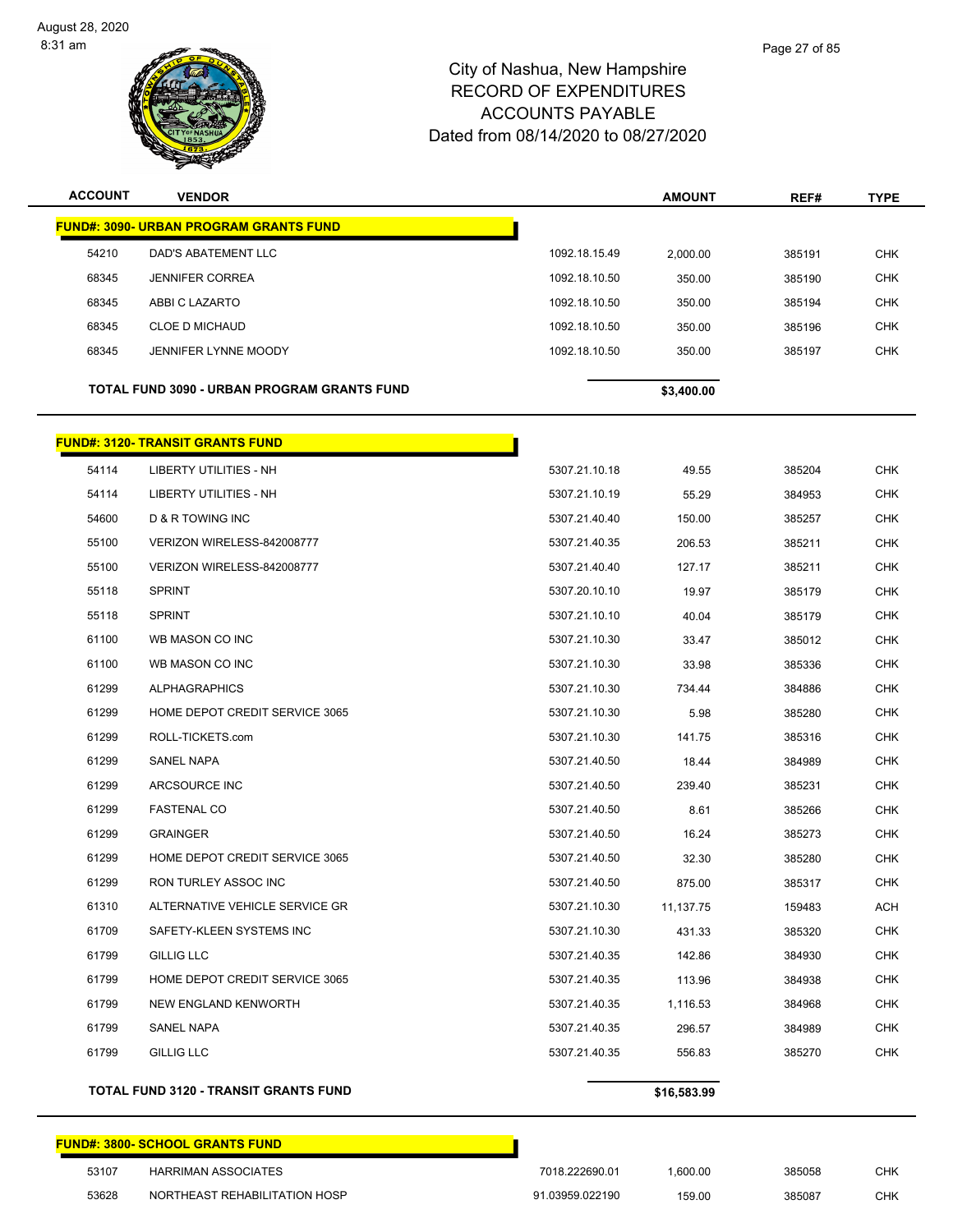

| <b>ACCOUNT</b> | <b>VENDOR</b>                               |                 | <b>AMOUNT</b> | REF#   | <b>TYPE</b> |
|----------------|---------------------------------------------|-----------------|---------------|--------|-------------|
|                | <b>FUND#: 3800- SCHOOL GRANTS FUND</b>      |                 |               |        |             |
| 54807          | <b>FIRST CHURCH</b>                         | 91.03760.231240 | 4,074.00      | 385392 | <b>CHK</b>  |
| 55109          | CONSOLIDATED COMMUNICATIONS                 | 91.03760.231240 | 193.83        | 385202 | <b>CHK</b>  |
| 61135          | (SCHOOL ACH) AMAZON CAPITAL SE              | 91.03760.091430 | 230.75        | 159509 | ACH         |
| 61135          | (SCHOOL ACH) AMAZON CAPITAL SE              | 91.03760.141430 | 230.75        | 159509 | <b>ACH</b>  |
| 61135          | (SCHOOL ACH) AMAZON CAPITAL SE              | 91.03760.151430 | 230.75        | 159509 | ACH         |
| 61135          | (SCHOOL ACH) AMAZON CAPITAL SE              | 91.03760.161430 | 230.75        | 159509 | <b>ACH</b>  |
| 61135          | FIT & FUN PLAYSCAPES                        | 91.03760.161430 | 1,772.24      | 385393 | <b>CHK</b>  |
| 61135          | (SCHOOL ACH) AMAZON CAPITAL SE              | 91.03760.181430 | 230.79        | 159509 | ACH         |
| 61135          | SUPPLIES UNLIMITED INC                      | 91.03900.041300 | 1,945.00      | 385102 | <b>CHK</b>  |
| 61135          | <b>FORMLABS INC</b>                         | 91.03900.041300 | 1,655.62      | 385396 | <b>CHK</b>  |
| 61135          | <b>B&amp;H PHOTO-VIDEO</b>                  | 91.36920.041300 | 4,990.00      | 385371 | <b>CHK</b>  |
| 61299          | (SCHOOL ACH) AMAZON CAPITAL SE              | 91.03760.231244 | 375.26        | 159509 | <b>ACH</b>  |
| 61875          | <b>BARNES &amp; NOBLE INC</b>               | 91.03760.091430 | 282.69        | 385373 | <b>CHK</b>  |
| 61875          | <b>BARNES &amp; NOBLE INC</b>               | 91.03760.141430 | 282.69        | 385373 | <b>CHK</b>  |
| 61875          | <b>BARNES &amp; NOBLE INC</b>               | 91.03760.151430 | 282.69        | 385373 | <b>CHK</b>  |
| 61875          | <b>BARNES &amp; NOBLE INC</b>               | 91.03760.161430 | 282.69        | 385373 | <b>CHK</b>  |
| 61875          | <b>BARNES &amp; NOBLE INC</b>               | 91.03760.181430 | 282.69        | 385373 | <b>CHK</b>  |
| 71228          | <b>BRAINPOP LLC</b>                         | 91.03760.091100 | 1,800.00      | 385379 | <b>CHK</b>  |
| 71228          | TRANSACT COMMUNICATIONS LLC                 | 91.03760.231241 | 27,050.40     | 385109 | <b>CHK</b>  |
| 71228          | CIS GROUP CORPORATION                       | 91.03900.041300 | 2,895.00      | 385038 | <b>CHK</b>  |
| 71228          | <b>TEXTHELP</b>                             | 91.03959.021210 | 1,800.00      | 385452 | <b>CHK</b>  |
| 71228          | TRANSACT COMMUNICATIONS LLC                 | 91.37720.991260 | 4,149.60      | 385455 | <b>CHK</b>  |
| 71602          | MARVELL PLATE GLASS INC                     | 7018.032690.01  | 2,678.00      | 385077 | <b>CHK</b>  |
| 71602          | <b>BELLETETES INC</b>                       | 7018.092690.02  | 28.03         | 385030 | <b>CHK</b>  |
| 71602          | MERRIMACK BUILDING SUPPLY INC               | 7018.092690.02  | 970.56        | 385080 | <b>CHK</b>  |
| 71602          | MERRIMACK BUILDING SUPPLY INC               | 7018.162690.02  | 2,830.69      | 385080 | <b>CHK</b>  |
| 71602          | NASHUA WALLPAPER CO INC                     | 7018.162690.02  | 90.96         | 385086 | <b>CHK</b>  |
| 71602          | DONALD M THERIAULT                          | 7018.162690.02  | 1,240.00      | 385104 | <b>CHK</b>  |
| 71602          | MERRIMACK BUILDING SUPPLY INC               | 7018.172690.02  | 4,891.69      | 385080 | <b>CHK</b>  |
| 71602          | MERRIMACK BUILDING SUPPLY INC               | 7018.202690.02  | 343.00        | 385080 | <b>CHK</b>  |
| 71602          | ARCHIMEDIA SOLUTIONS GROUP LLC              | 7018.202690.02  | 15.00         | 385368 | <b>CHK</b>  |
|                | <b>TOTAL FUND 3800 - SCHOOL GRANTS FUND</b> |                 | \$70,115.12   |        |             |
|                | <b>FUND#: 4005- TRAFFIC VIOLATIONS FUND</b> |                 |               |        |             |

**TOTAL FUND 4005 - TRAFFIC VIOLATIONS FUND \$94.50** 

Page 28 of 85

SPRINT 94.50 385179 CHK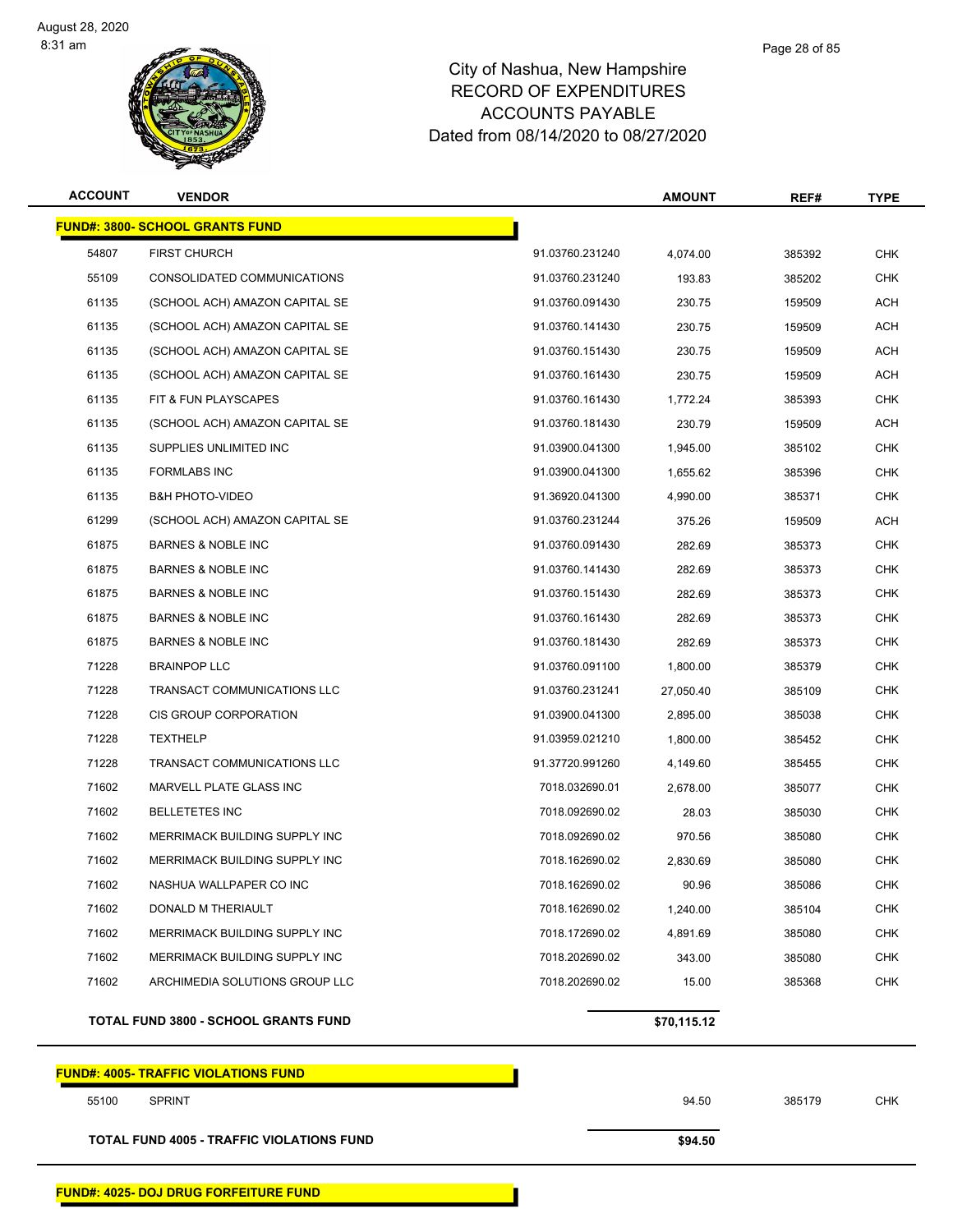

| <b>ACCOUNT</b> | <b>VENDOR</b>                                                                   |               | <b>AMOUNT</b>         | REF#             | <b>TYPE</b> |
|----------------|---------------------------------------------------------------------------------|---------------|-----------------------|------------------|-------------|
|                | <b>FUND#: 4025- DOJ DRUG FORFEITURE FUND</b>                                    |               |                       |                  |             |
| 54100          | <b>EVERSOURCE</b>                                                               |               | 276.87                | 384921           | <b>CHK</b>  |
| 54899          | LITCHFIELD VANTAGE LLC                                                          |               | 1,833.34              | 385287           | <b>CHK</b>  |
| 55699          | <b>COMCAST</b>                                                                  |               | 319.97                | 384906           | <b>CHK</b>  |
| 61799          | O'REILLY AUTO PARTS                                                             |               | 74.76                 | 385303           | <b>CHK</b>  |
|                | TOTAL FUND 4025 - DOJ DRUG FORFEITURE FUND                                      |               |                       |                  |             |
|                |                                                                                 |               | \$2,504.94            |                  |             |
|                | <b>FUND#: 4053- FIRE REGIONAL HAZMAT FUND</b>                                   |               |                       |                  |             |
| 71000          | MCKESSON MEDICAL-SURGICAL                                                       |               | 49.69                 | 159443           | <b>ACH</b>  |
| 71000          | MCKESSON MEDICAL-SURGICAL                                                       |               | 248.51                | 159503           | <b>ACH</b>  |
| 71000          | VERIZON WIRELESS-842015493                                                      |               | 80.02                 | 385007           | <b>CHK</b>  |
|                | <b>TOTAL FUND 4053 - FIRE REGIONAL HAZMAT FUND</b>                              |               | \$378.22              |                  |             |
|                |                                                                                 |               |                       |                  |             |
|                | <b>FUND#: 4085- RIVERFRONT PROMENADE TIF FUND</b>                               |               |                       |                  |             |
| 54280          | THE DOTY GROUP INC                                                              |               | 1,500.00              | 384914           | <b>CHK</b>  |
| 54280          | THE DOTY GROUP INC                                                              |               | 1,500.00              | 385260           | <b>CHK</b>  |
|                | TOTAL FUND 4085 - RIVERFRONT PROMENADE TIF FUND                                 |               | \$3,000.00            |                  |             |
|                | <b>FUND#: 4600- ECON DEV-GREATER NASHUA RLF</b>                                 |               |                       |                  |             |
| 15100          | <b>BOBO'S INDOOR PLAYGROUND</b>                                                 |               | 26,500.00             | 384897           | <b>CHK</b>  |
|                | TOTAL FUND 4600 - ECON DEV-GREATER NASHUA RLF                                   |               | \$26,500.00           |                  |             |
|                | <b>FUND#: 5090- CAPITAL PROJECTS-HYDROELECTRIC</b>                              |               |                       |                  |             |
| 81200          | <b>ESSEX POWER SERVICES INC</b>                                                 | 2201.70.20.30 | 341,305.09            | 384916           | <b>CHK</b>  |
| 81200          | <b>ESSEX POWER SERVICES INC</b>                                                 | 2202.70.20.30 | 2,810.00              | 384916           | <b>CHK</b>  |
| 81200          | HL TURNER GROUP INC                                                             | 2202.70.20.30 | 29,176.73             | 385279           | <b>CHK</b>  |
|                | TOTAL FUND 5090 - CAPITAL PROJECTS-HYDROELECTRIC                                |               | \$373,291.82          |                  |             |
|                |                                                                                 |               |                       |                  |             |
| 81700          | <b>FUND#: 5200- CAPITAL PROJECTS-PUBLIC WORKS</b><br>LEOTEK ELECTRONICS USA LLC | 2051.60.16.30 |                       |                  | <b>CHK</b>  |
| 81704          | HAYNER / SWANSON INC                                                            | 2055.60.20.30 | 4,235.00<br>47,397.63 | 384944<br>159435 | <b>ACH</b>  |
|                |                                                                                 |               |                       |                  |             |
|                | TOTAL FUND 5200 - CAPITAL PROJECTS-PUBLIC WORKS                                 |               | \$51,632.63           |                  |             |
|                | FUND#: 6000- SOLID WASTE FUND                                                   |               |                       |                  |             |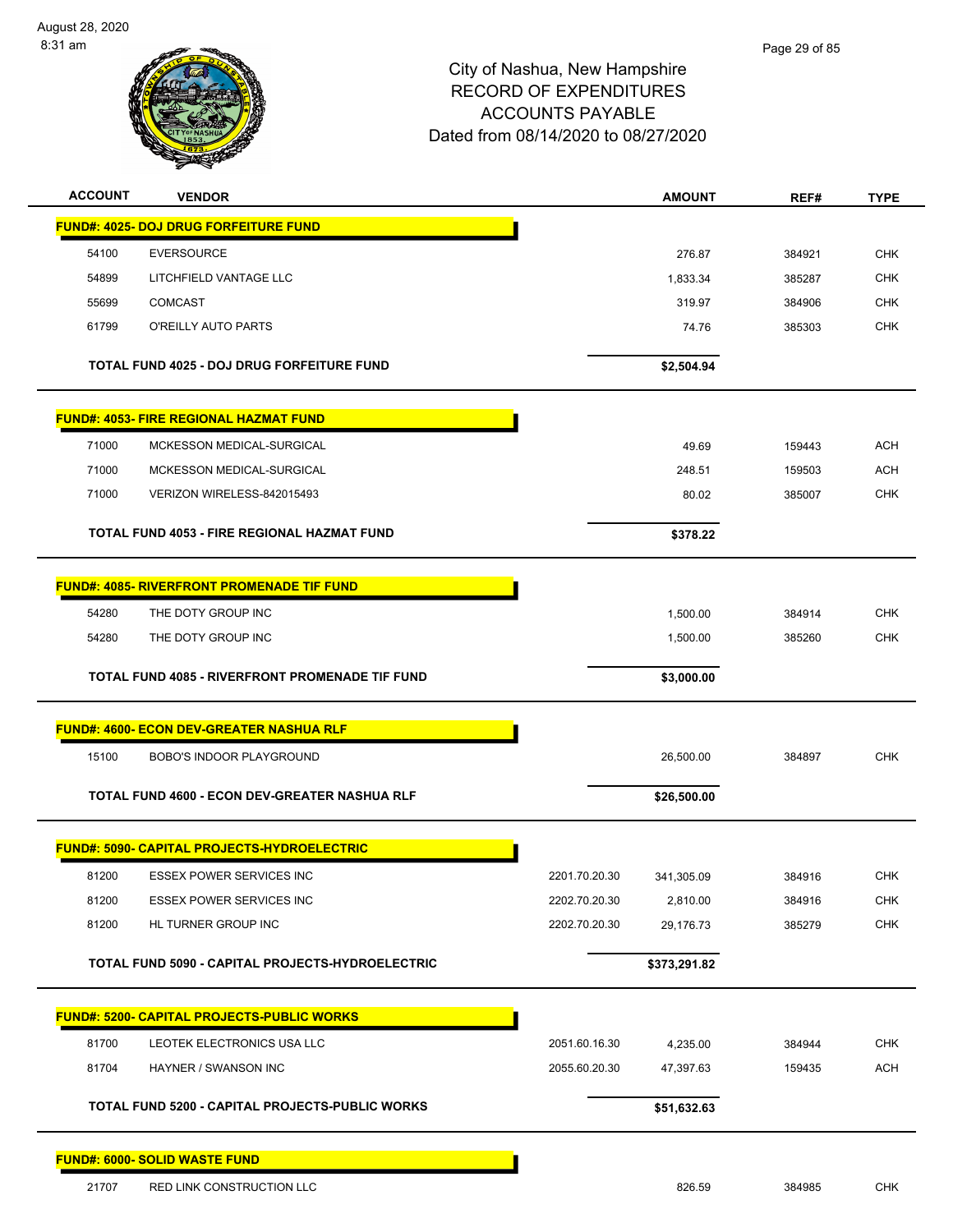

| <b>ACCOUNT</b> | <b>VENDOR</b>                         | <b>AMOUNT</b> | REF#   | <b>TYPE</b> |
|----------------|---------------------------------------|---------------|--------|-------------|
|                | <u> FUND#: 6000- SOLID WASTE FUND</u> |               |        |             |
| 53107          | CHEMSERVE ENVIRONMENTAL ANALYS        | 2,561.71      | 385253 | <b>CHK</b>  |
| 53107          | SANBORN HEAD & ASSOC INC              | 14,669.50     | 385321 | <b>CHK</b>  |
| 53999          | USDA APHIS WILDLIFE SERVICES          | 12,594.73     | 159480 | ACH         |
| 54280          | <b>FASTENAL CO</b>                    | 79.35         | 384923 | <b>CHK</b>  |
| 54280          | <b>FASTENAL CO</b>                    | 349.62        | 385266 | <b>CHK</b>  |
| 54280          | <b>ISCO INDUSTRIES</b>                | 51.27         | 385285 | <b>CHK</b>  |
| 54492          | <b>SPRINT</b>                         | 1,404.00      | 385179 | <b>CHK</b>  |
| 54600          | ELITE HYDRAULICS LLC                  | 175.00        | 159434 | <b>ACH</b>  |
| 54600          | THE HOPE GROUP                        | 74.36         | 159436 | ACH         |
| 54600          | ELITE HYDRAULICS LLC                  | 1,825.00      | 159487 | ACH         |
| 54600          | MCDEVITT TRUCKS INC                   | 334.64        | 159502 | ACH         |
| 54600          | MCNEILUS TRUCK & MANUFACTURING        | 690.40        | 159504 | ACH         |
| 54600          | INTERSTATE ALL BATTERY CENTER         | 112.45        | 384939 | CHK         |
| 54600          | <b>NEW ENGLAND KENWORTH</b>           | 1,156.70      | 384969 | <b>CHK</b>  |
| 54600          | SANEL NAPA                            | 56.12         | 384990 | <b>CHK</b>  |
| 54600          | <b>CARPARTS DISTRIBUTION CENTER.</b>  | 187.34        | 385248 | <b>CHK</b>  |
| 54600          | <b>FASTENAL CO</b>                    | 20.45         | 385266 | <b>CHK</b>  |
| 54600          | NEW ENGLAND KENWORTH                  | 216.44        | 385298 | <b>CHK</b>  |
| 54600          | PINE MOTOR PARTS                      | 29.99         | 385310 | <b>CHK</b>  |
| 54600          | TURF DEPOT                            | 180.55        | 385331 | <b>CHK</b>  |
| 55109          | CONSOLIDATED COMMUNICATIONS           | 40.63         | 384908 | <b>CHK</b>  |
| 55109          | <b>WINDSTREAM</b>                     | 4.71          | 385217 | <b>CHK</b>  |
| 55118          | VERIZON WIRELESS-542088278            | 40.01         | 385009 | CHK         |
| 55118          | VERIZON WIRELESS-542274983            | 40.01         | 385010 | <b>CHK</b>  |
| 55118          | VERIZON WIRELESS-542088278            | 40.01         | 385212 | CHK         |
| 55118          | VERIZON WIRELESS-542274983            | 40.01         | 385215 | <b>CHK</b>  |
| 55200          | <b>SWANA</b>                          | 223.00        | 384997 | <b>CHK</b>  |
| 55607          | UNITED PARCEL SERVICE                 | 19.50         | 385004 | <b>CHK</b>  |
| 55699          | <b>INTERSTATE REFRIGERANT</b>         | 696.00        | 159437 | <b>ACH</b>  |
| 55699          | CYN ENVIROMENTAL SERVICES             | 662.50        | 159486 | ACH         |
| 55699          | <b>INTERSTATE REFRIGERANT</b>         | 756.00        | 159495 | ACH         |
| 55699          | ANTHONY M FIASCONARO                  | 550.00        | 384889 | <b>CHK</b>  |
| 55699          | TURN CYCLE SOLUTIONS                  | 1,300.00      | 385002 | <b>CHK</b>  |
| 55699          | <b>COMCAST</b>                        | 160.52        | 385201 | <b>CHK</b>  |
| 55699          | ALS GROUP USA, CORP                   | 912.00        | 385228 | <b>CHK</b>  |
| 55699          | CALLOGIX INC                          | 51.57         | 385247 | <b>CHK</b>  |
| 55699          | CASELLA RECYCLING LLC                 | 18,754.23     | 385249 | <b>CHK</b>  |
| 55699          | JOHNSON CONTROLS SECURITY             | 320.00        | 385286 | CHK         |
| 55699          | NORTHEAST RESOURCE RECOVERY           | 2,903.15      | 385302 | <b>CHK</b>  |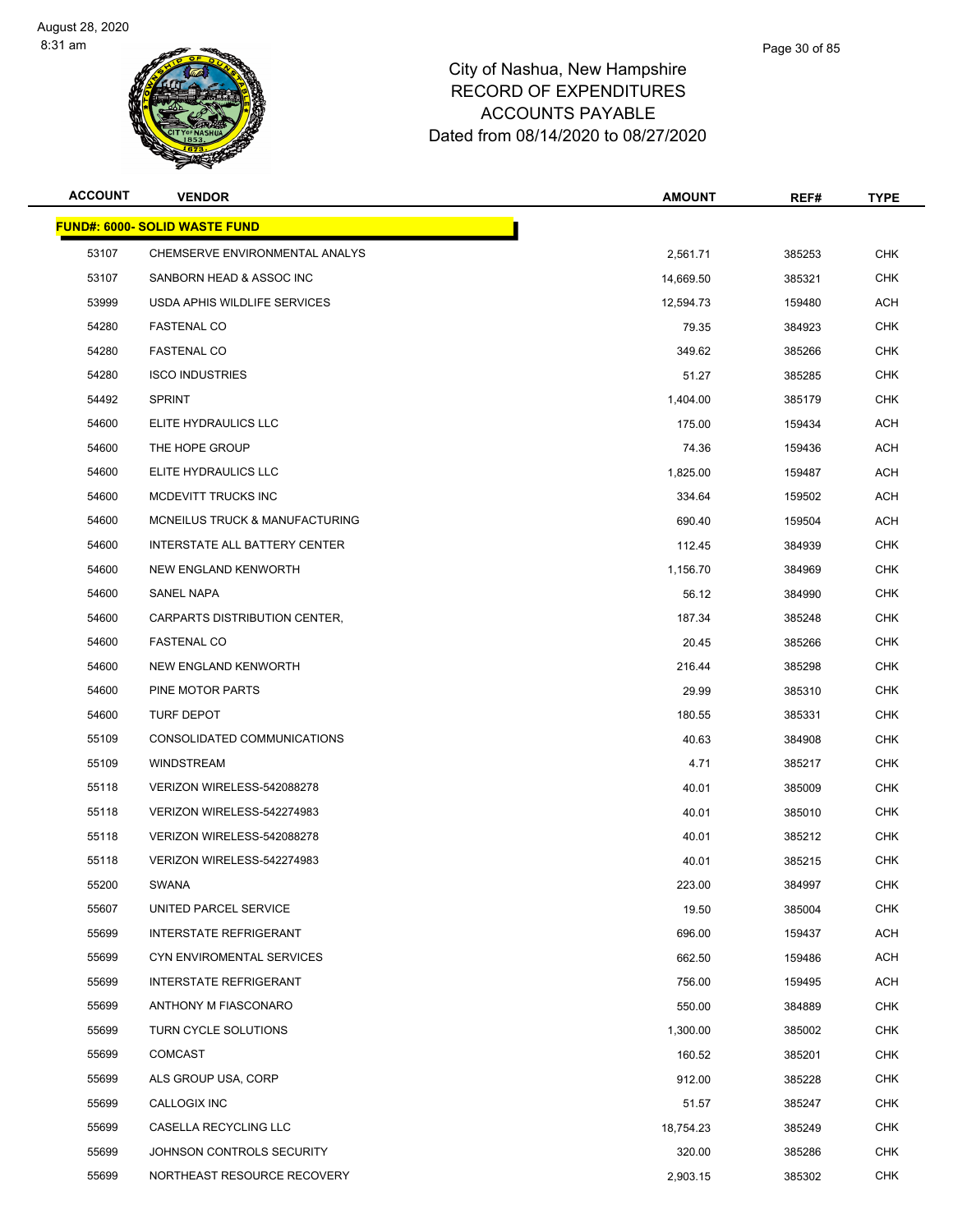

| <b>ACCOUNT</b> | <b>VENDOR</b>                             |               | <b>AMOUNT</b> | REF#   | <b>TYPE</b> |
|----------------|-------------------------------------------|---------------|---------------|--------|-------------|
|                | <b>FUND#: 6000- SOLID WASTE FUND</b>      |               |               |        |             |
| 61100          | WB MASON CO INC                           |               | 54.03         | 385012 | <b>CHK</b>  |
| 61107          | UNIFIRST CORPORATION                      |               | 93.86         | 385003 | <b>CHK</b>  |
| 61110          | ALECS SHOE STORE INC                      |               | 92.95         | 384885 | <b>CHK</b>  |
| 61110          | ALECS SHOE STORE INC                      |               | 110.00        | 385226 | <b>CHK</b>  |
| 61560          | <b>BELLETETES INC</b>                     |               | 29.08         | 384894 | <b>CHK</b>  |
| 61705          | PETE'S TIRE BARNS INC                     |               | 2,125.00      | 385309 | <b>CHK</b>  |
| 81650          | SANBORN HEAD & ASSOC INC                  | 2403.68.17.30 | 9,807.30      | 385321 | <b>CHK</b>  |
|                | <b>TOTAL FUND 6000 - SOLID WASTE FUND</b> |               | \$77,422.28   |        |             |

#### **FUND#: 6200- WASTEWATER FUND**

| 44597 | HILLSBOROUGH COUNTY REGISTRY        | 58.00     | 384937 | CHK        |
|-------|-------------------------------------|-----------|--------|------------|
| 53107 | <b>FLOW ASSESSMENT SERVICES LLC</b> | 4,675.00  | 384927 | <b>CHK</b> |
| 53467 | PENNICHUCK WATER WORKS INC          | 10,126.16 | 385205 | <b>CHK</b> |
| 54100 | <b>EVERSOURCE</b>                   | 102.61    | 384921 | <b>CHK</b> |
| 54114 | <b>LIBERTY UTILITIES - NH</b>       | 64.95     | 384947 | <b>CHK</b> |
| 54221 | <b>RESOURCE MANAGEMENT INC</b>      | 52,834.28 | 385315 | <b>CHK</b> |
| 54300 | TEAM EJP CONCORD NH                 | 40.76     | 384917 | <b>CHK</b> |
| 54487 | M & M ELECTRICAL SUPPLY CO INC      | 363.95    | 159442 | ACH        |
| 54487 | F W WEBB COMPANY                    | 5,534.05  | 384922 | <b>CHK</b> |
| 54487 | <b>GRAINGER</b>                     | 919.56    | 384933 | <b>CHK</b> |
| 54487 | <b>HAJOCA CORPORATION</b>           | 283.11    | 384973 | CHK        |
| 54487 | HAJOCA CORPORATION                  | 275.76    | 384974 | <b>CHK</b> |
| 54487 | ATLANTIC FLUID TECHNOLOGY INC       | 3,667.00  | 385233 | <b>CHK</b> |
| 54487 | <b>FASTENAL CO</b>                  | 122.46    | 385266 | <b>CHK</b> |
| 54487 | <b>GRAINGER</b>                     | 283.50    | 385273 | <b>CHK</b> |
| 54492 | <b>SPRINT</b>                       | 648.00    | 385179 | <b>CHK</b> |
| 55109 | CONSOLIDATED COMMUNICATIONS         | 518.33    | 385202 | <b>CHK</b> |
| 55109 | <b>WINDSTREAM</b>                   | 4.71      | 385217 | <b>CHK</b> |
| 55118 | VERIZON WIRELESS-542274983          | 100.05    | 385010 | <b>CHK</b> |
| 55118 | <b>SPRINT</b>                       | 273.15    | 385179 | <b>CHK</b> |
| 55118 | VERIZON WIRELESS-542274983          | 100.05    | 385215 | <b>CHK</b> |
| 55514 | TREASURER STATE OF NH               | 50.00     | 385208 | <b>CHK</b> |
| 55618 | <b>CITIZENS BANK</b>                | 1,747.35  | 159485 | ACH        |
| 55699 | NEW ENGLAND BACKFLOW INC            | 750.00    | 384966 | <b>CHK</b> |
| 55699 | <b>CRYSTAL ROCK</b>                 | 213.02    | 385203 | <b>CHK</b> |
| 55699 | <b>CALLOGIX INC</b>                 | 160.00    | 385247 | <b>CHK</b> |
| 55699 | DEPENDABLE LOCK SERVICE INC         | 405.00    | 385259 | <b>CHK</b> |
| 55699 | SAFETY-KLEEN SYSTEMS INC            | 616.75    | 385320 | <b>CHK</b> |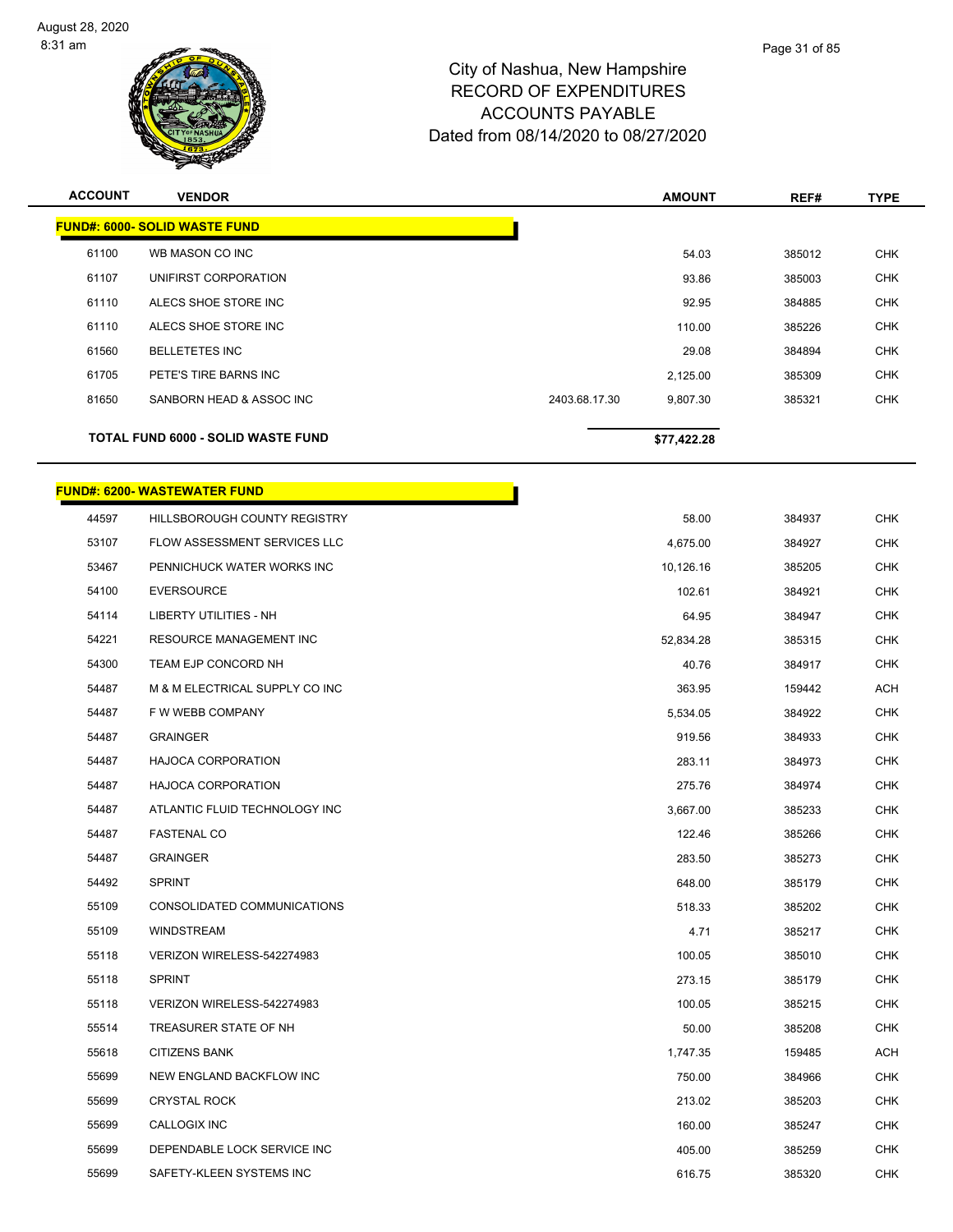

| <b>ACCOUNT</b> | <b>VENDOR</b>                            |               | <b>AMOUNT</b> | REF#   | <b>TYPE</b> |
|----------------|------------------------------------------|---------------|---------------|--------|-------------|
|                | <b>FUND#: 6200- WASTEWATER FUND</b>      |               |               |        |             |
| 55699          | <b>TED BERRY COMPANY</b>                 |               | 2,866.68      | 385326 | <b>CHK</b>  |
| 55699          | <b>WILDCO-PES</b>                        |               | 4,709.33      | 385337 | <b>CHK</b>  |
| 61100          | WB MASON CO INC                          |               | 259.58        | 385336 | <b>CHK</b>  |
| 61107          | ALECS SHOE STORE INC                     |               | 550.00        | 384885 | <b>CHK</b>  |
| 61107          | UNIFIRST CORPORATION                     |               | 1,232.72      | 385003 | <b>CHK</b>  |
| 61107          | UNIFIRST CORPORATION                     |               | 387.96        | 385332 | <b>CHK</b>  |
| 61149          | <b>HACH COMPANY</b>                      |               | 194.00        | 384935 | <b>CHK</b>  |
| 61156          | <b>BORDEN &amp; REMINGTON CORP</b>       |               | 4,242.78      | 159432 | <b>ACH</b>  |
| 61156          | <b>BORDEN &amp; REMINGTON CORP</b>       |               | 3,385.20      | 159484 | <b>ACH</b>  |
| 61299          | AMAZON CAPITAL SERV (CITY ACH)           |               | 263.74        | 159429 | <b>ACH</b>  |
| 61299          | <b>FASTENAL CO</b>                       |               | 44.99         | 384923 | <b>CHK</b>  |
| 61299          | <b>GRAINGER</b>                          |               | 441.60        | 384933 | <b>CHK</b>  |
| 61299          | <b>GRAINGER</b>                          |               | 844.80        | 385273 | <b>CHK</b>  |
| 61299          | HOME DEPOT CREDIT SERVICE 3065           |               | 744.10        | 385280 | <b>CHK</b>  |
| 71025          | M & M ELECTRICAL SUPPLY CO INC           |               | 235.92        | 159442 | <b>ACH</b>  |
| 71025          | <b>FASTENAL CO</b>                       |               | 126.67        | 384923 | <b>CHK</b>  |
| 81700          | HAZEN AND SAWYER                         | 1040.69.15.30 | 8,961.21      | 159492 | <b>ACH</b>  |
| 81700          | <b>WATERLINE INDUSTRIES CORP</b>         | 1054.69.19.30 | 125,901.00    | 159508 | <b>ACH</b>  |
| 81700          | METHUEN CONSTRUCTION CO INC              | 2041.69.17.30 | 78,150.69     | 159444 | <b>ACH</b>  |
| 81700          | F W WEBB COMPANY                         | 2043.69.18.30 | 1,237.38      | 384922 | <b>CHK</b>  |
|                | <b>TOTAL FUND 6200 - WASTEWATER FUND</b> |               | \$319,717.91  |        |             |

# **FUND#: 6500- PROPERTY & CASUALTY FUND**

| 54267 | TREASURER STATE OF NH               | 200.00   | 384998 | <b>CHK</b> |
|-------|-------------------------------------|----------|--------|------------|
| 55200 | <b>JENNIFER DESHAIES</b>            | 105.00   | 384913 | <b>CHK</b> |
| 55200 | <b>ARLENE MALO</b>                  | 80.00    | 385189 | <b>CHK</b> |
| 55421 | <b>JENNIFER DESHAIES</b>            | 56.95    | 384913 | <b>CHK</b> |
| 59207 | <b>PAUL BRENNAN</b>                 | 120.00   | 385165 | <b>CHK</b> |
| 59207 | <b>CONVENIENTMD LLC</b>             | 758.55   | 385166 | <b>CHK</b> |
| 59207 | FOUNDATION MEDICAL PARTNERS         | 54.00    | 385168 | <b>CHK</b> |
| 59207 | <b>HEALTHLIFE PHARMACY SERVICES</b> | 122.08   | 385169 | <b>CHK</b> |
| 59207 | INJURED WORKERS PHARMACY LLC        | 179.71   | 385170 | <b>CHK</b> |
| 59207 | MAIN STREET CHIROPRACTIC            | 45.00    | 385171 | <b>CHK</b> |
| 59207 | PERFORMANCE REHAB INC               | 200.00   | 385174 | <b>CHK</b> |
| 59207 | PINNACLE REHABILITATION             | 1,219.00 | 385175 | <b>CHK</b> |
| 59207 | SO NH REGIONAL MEDICAL CENTER       | 4,429.55 | 385176 | <b>CHK</b> |
| 59207 | <b>ST JOSEPH HOSPITAL</b>           | 1,404.30 | 385177 | <b>CHK</b> |
| 59207 | AMOSKEAG ANETHESIA PLLC             | 756.00   | 385509 | <b>CHK</b> |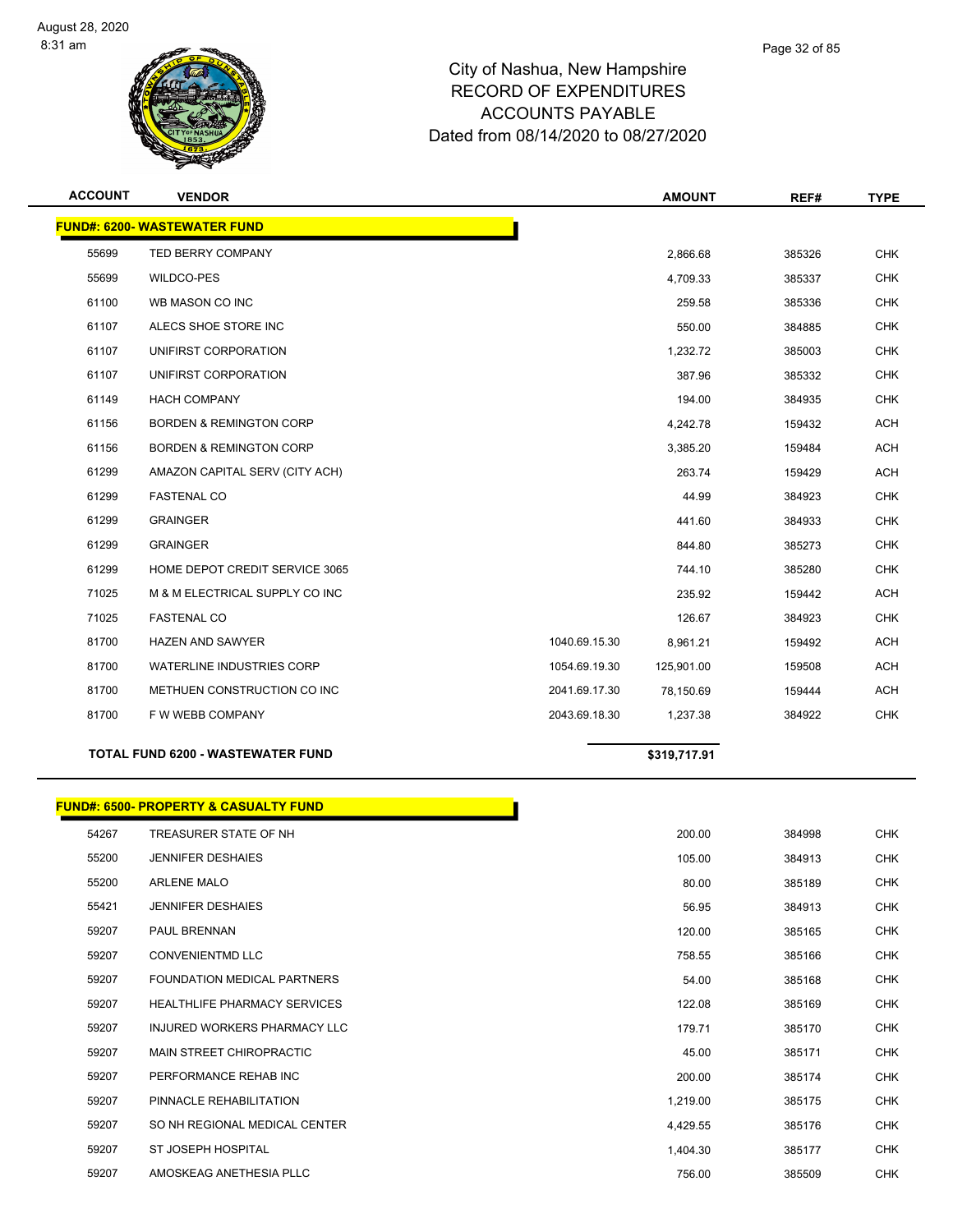

| <b>ACCOUNT</b> | <b>VENDOR</b>                                    | <b>AMOUNT</b> | REF#   | <b>TYPE</b> |
|----------------|--------------------------------------------------|---------------|--------|-------------|
|                | <b>FUND#: 6500- PROPERTY &amp; CASUALTY FUND</b> |               |        |             |
| 59207          | CENTERS FOR PAIN SOLUTIONS LLC                   | 1,275.00      | 385510 | <b>CHK</b>  |
| 59207          | DARTMOUTH HITCHCOCK CLINIC                       | 2,238.00      | 385511 | <b>CHK</b>  |
| 59207          | <b>FOUNDATION MEDICAL PARTNERS</b>               | 76.00         | 385512 | <b>CHK</b>  |
| 59207          | FOUR SEASONS ORTHOPEDIC CENTER                   | 1,139.25      | 385513 | <b>CHK</b>  |
| 59207          | <b>INJURED WORKERS PHARMACY LLC</b>              | 160.68        | 385514 | <b>CHK</b>  |
| 59207          | NH NEUROSPINE INSTITUTE                          | 280.00        | 385515 | <b>CHK</b>  |
| 59207          | PAIN SOLUTIONS PLLC                              | 995.00        | 385516 | <b>CHK</b>  |
| 59207          | PINNACLE REHABILITATION                          | 588.00        | 385517 | <b>CHK</b>  |
| 59207          | SO NH REGIONAL MEDICAL CENTER                    | 5,491.78      | 385518 | <b>CHK</b>  |
| 59207          | <b>ST JOSEPH HOSPITAL</b>                        | 1,559.00      | 385519 | <b>CHK</b>  |
| 59207          | STONERIVER PHARMACY SOLUTIONS                    | 15,103.73     | 385520 | <b>CHK</b>  |
| 59207          | TRUE PERFORMANCE PHYSICAL                        | 960.00        | 385521 | <b>CHK</b>  |
| 59225          | <b>CULLENCOLLIMORE PLLC</b>                      | 1,662.50      | 385167 | <b>CHK</b>  |
| 59250          | MARVELL PLATE GLASS INC                          | 487.00        | 385173 | <b>CHK</b>  |
| 59275          | MARBUCCO CORP                                    | 355.00        | 385172 | <b>CHK</b>  |
| 59275          | <b>CHRISTOPHER WHEELER</b>                       | 600.00        | 385522 | <b>CHK</b>  |
| 61100          | <b>JENNIFER DESHAIES</b>                         | 6.99          | 384913 | <b>CHK</b>  |
| 68360          | HW STAFFING SOLUTIONS                            | 495.84        | 385282 | <b>CHK</b>  |
|                | TOTAL FUND CEAS DOODEDTV & CARUALTY FUND         |               |        |             |

| <b>TOTAL FUND 6500 - PROPERTY &amp; CASUALTY FUND</b> |  |
|-------------------------------------------------------|--|
|-------------------------------------------------------|--|

 $$43,203.91$ 

|       | <b>FUND#: 6600- BENEFITS SELF INSURANCE FUND</b> |            |        |            |
|-------|--------------------------------------------------|------------|--------|------------|
| 21500 | <b>ITT HARTFORD</b>                              | 39,295.87  | 159496 | <b>ACH</b> |
| 21503 | <b>ITT HARTFORD</b>                              | 9,163.76   | 159496 | <b>ACH</b> |
| 21504 | <b>ITT HARTFORD</b>                              | 2,927.36   | 159496 | <b>ACH</b> |
| 21520 | COLONIAL LIFE AND ACCIDENT INS                   | 832.53     | 159409 | <b>ACH</b> |
| 21520 | COLONIAL LIFE AND ACCIDENT INS                   | 1,471.62   | 159459 | <b>ACH</b> |
| 21545 | ALLEGIANT CARE                                   | 47,548.00  | 159428 | <b>ACH</b> |
| 21553 | ANTHEM BLUE CROSS /BLUE SHIELD                   | 457,089.88 | 159403 | <b>ACH</b> |
| 21585 | VISION SERVICE PLAN NH                           | 49,418.24  | 385335 | <b>CHK</b> |
| 53452 | <b>LEDDY GROUP</b>                               | 358.40     | 159499 | <b>ACH</b> |
| 59507 | ANTHEM BCBS OF NE                                | 244,820.00 | 159402 | <b>ACH</b> |
| 59507 | ANTHEM BCBS OF NE                                | 182,629.39 | 159482 | <b>ACH</b> |
| 59507 | ANTHEM BCBS OF NE                                | 399,736.47 | 159402 | <b>ACH</b> |
| 59507 | ANTHEM BCBS OF NE                                | 468,453.01 | 159482 | <b>ACH</b> |
| 59507 | ANTHEM BCBS OF NE                                | 26,264.28  | 159402 | <b>ACH</b> |
| 59507 | ANTHEM BCBS OF NE                                | 10,007.40  | 159482 | <b>ACH</b> |
| 59525 | NORTHEAST DELTA DENTAL                           | 100,206.70 | 159406 | <b>ACH</b> |
| 59525 | NORTHEAST DELTA DENTAL                           | 87,699.23  | 159506 | <b>ACH</b> |
|       |                                                  |            |        |            |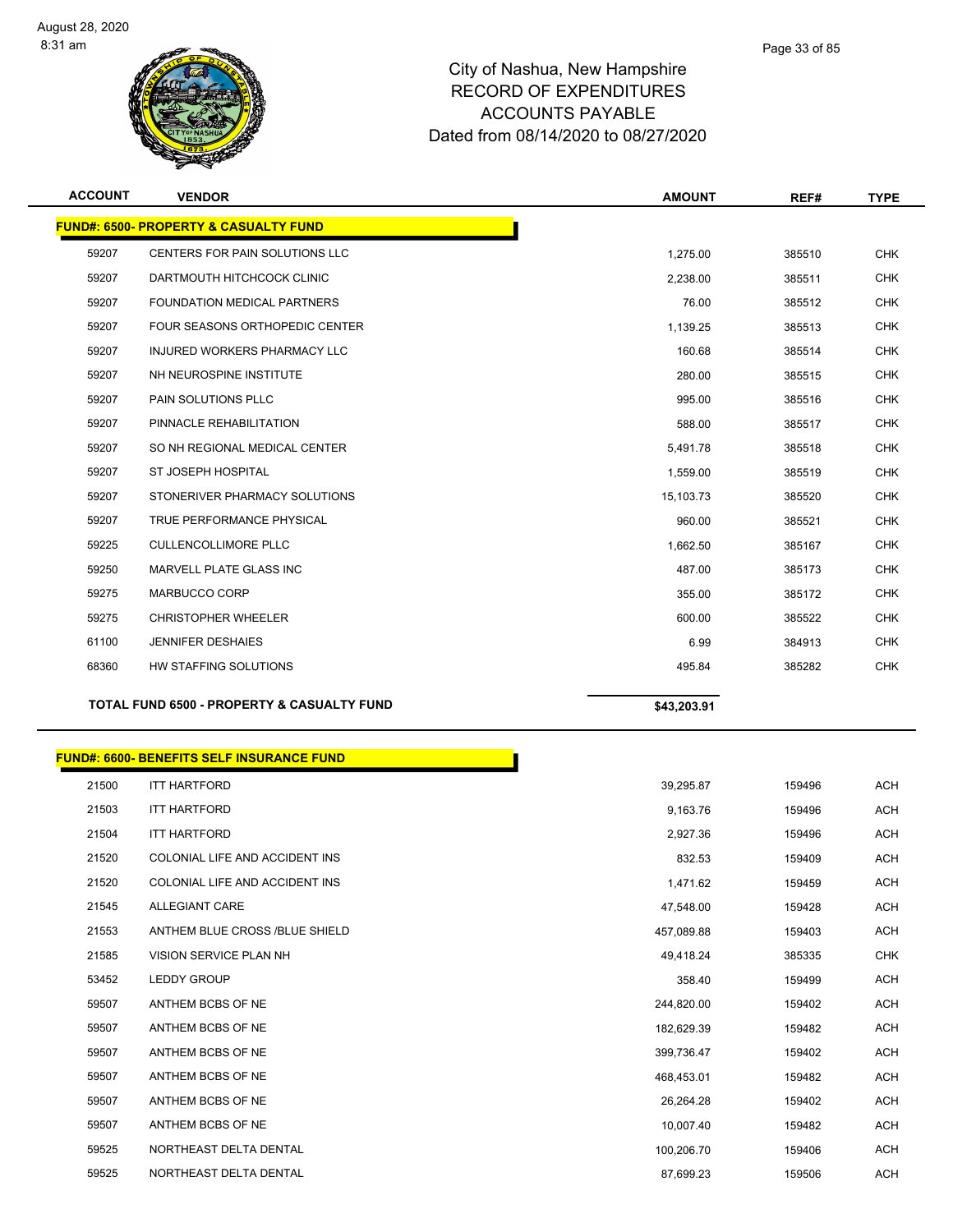| <b>ACCOUNT</b><br><b>VENDOR</b>                    | <b>AMOUNT</b>          | REF#   | <b>TYPE</b> |
|----------------------------------------------------|------------------------|--------|-------------|
| TOTAL FUND 6600 - BENEFITS SELF INSURANCE FUND     | \$2,127,922.14         |        |             |
| <b>FUND#: 7026- CAPITAL EQUIPMENT RESERVE FUND</b> |                        |        |             |
| 81500<br><b>GLOBAL PUBLIC SAFETY</b>               | CERF52.20<br>14,169.15 | 159490 | <b>ACH</b>  |
|                                                    |                        |        |             |
| TOTAL FUND 7026 - CAPITAL EQUIPMENT RESERVE FUND   | \$14,169.15            |        |             |
| <b>FUND#: 7064- HYDROPOWER RESERVE FUND</b>        |                        |        |             |
| 81700<br><b>ESSEX POWER SERVICES INC</b>           | 24,573.93              | 384916 | <b>CHK</b>  |
| TOTAL FUND 7064 - HYDROPOWER RESERVE FUND          | \$24,573.93            |        |             |
| <b>FUND#: 7504- EDGEWOOD/SUBURBAN MAINT FUND</b>   |                        |        |             |
| 53999<br>CHS CONSULTING GROUP                      | 8,814.00               | 385250 | <b>CHK</b>  |
| 61299<br>HARDY DORIC INC                           | 975.00                 | 384936 | <b>CHK</b>  |
| TOTAL FUND 7504 - EDGEWOOD/SUBURBAN MAINT FUND     | \$9,789.00             |        |             |
| <b>FUND#: 7506- ETF CONTRIB-WOODLAWN CEMETERY</b>  |                        |        |             |
| 61299<br><b>HARDY DORIC INC</b>                    | 585.00                 | 385276 | <b>CHK</b>  |
| TOTAL FUND 7506 - ETF CONTRIB-WOODLAWN CEMETERY    | \$585.00               |        |             |
| <b>FUND#: 8063- LIBRARY-HENRY STEARNS FUND</b>     |                        |        |             |
| 61807<br><b>INGRAM LIBRARY SERVICES LLC</b>        | 29.62                  | 159494 | <b>ACH</b>  |
| 61807<br><b>BAKER &amp; TAYLOR</b>                 | 384.07                 | 384893 | <b>CHK</b>  |
| <b>BAKER &amp; TAYLOR</b><br>61807                 | 238.92                 | 385238 | <b>CHK</b>  |
| 61830<br><b>JENNIFER HOSKING</b>                   | 864.32                 | 159493 | <b>ACH</b>  |
| 61830<br>THE PARK STREET FOUNDATION                | 16,677.00              | 385307 | <b>CHK</b>  |
| TOTAL FUND 8063 - LIBRARY-HENRY STEARNS FUND       | \$18,193.93            |        |             |
| <b>FUND#: 8613- WILLIAM H &amp; EDITH E KEENAN</b> |                        |        |             |
| 68370<br><b>CAMERON LEE AND</b>                    | 900.00                 | 385178 | <b>CHK</b>  |
| TOTAL FUND 8613 - WILLIAM H & EDITH E KEENAN       | \$900.00               |        |             |
| <b>FUND#: 8640- JOHN F BOLAND-ANDERSON CHAPEL</b>  |                        |        |             |
| 54214<br>JOHN J CLEGG                              | 1,700.00               | 384905 | <b>CHK</b>  |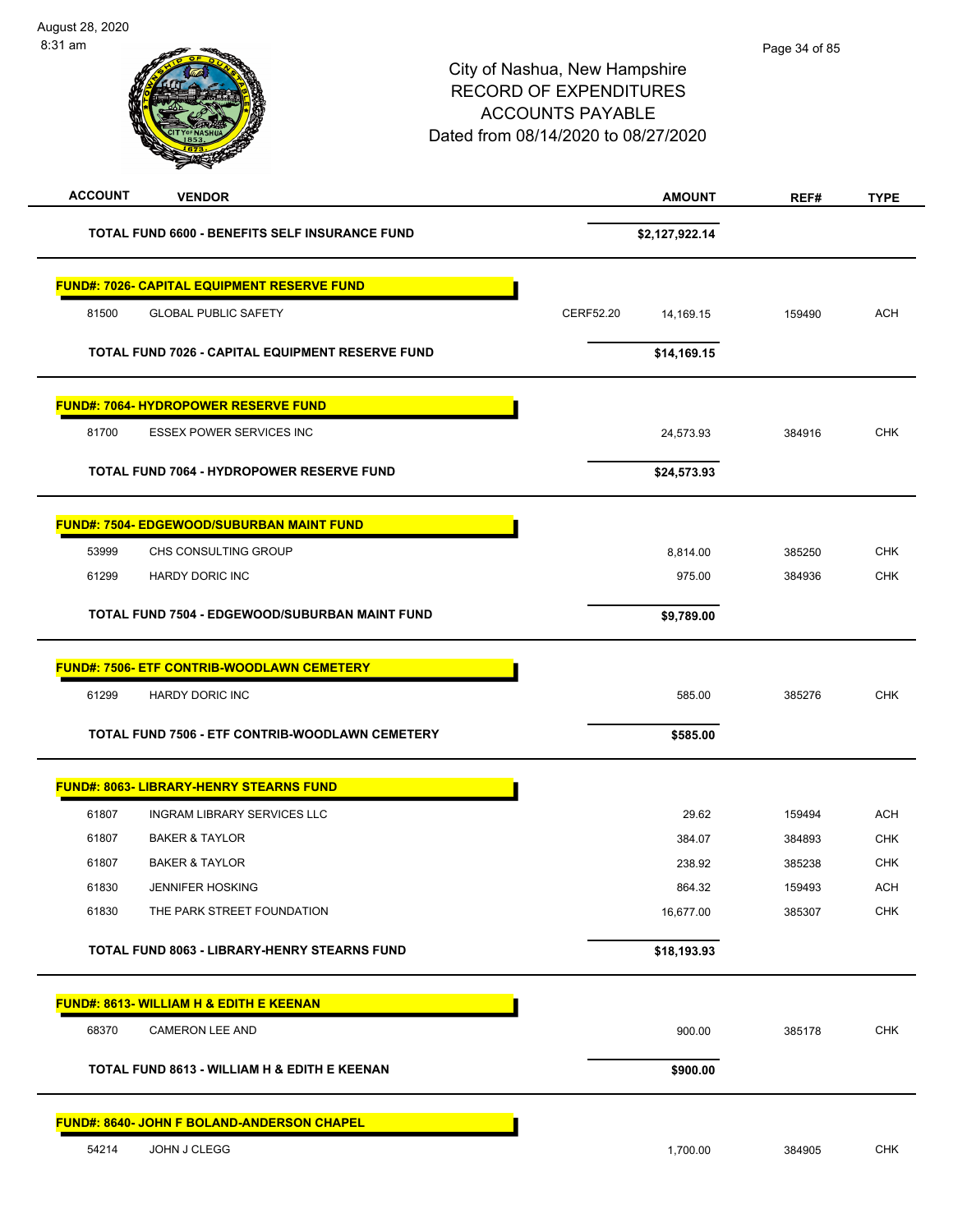| August 28, 2020<br>$8:31$ am                           | City of Nashua, New Hampshire<br><b>RECORD OF EXPENDITURES</b><br><b>ACCOUNTS PAYABLE</b><br>Dated from 08/14/2020 to 08/27/2020 |        |             |
|--------------------------------------------------------|----------------------------------------------------------------------------------------------------------------------------------|--------|-------------|
| <b>ACCOUNT</b><br><b>VENDOR</b>                        | <b>AMOUNT</b>                                                                                                                    | REF#   | <b>TYPE</b> |
| <b>TOTAL FUND 8640 - JOHN F BOLAND-ANDERSON CHAPEL</b> | \$1,700.00                                                                                                                       |        |             |
| <b>FUND#: 8641- NHS N/S GEN SCHOLARSHIPS</b>           |                                                                                                                                  |        |             |
| 68370<br><b>MARINA MORCOS AND</b>                      | 1,250.00                                                                                                                         | 385523 | <b>CHK</b>  |
| <b>TOTAL FUND 8641 - NHS N/S GEN SCHOLARSHIPS</b>      | \$1,250.00                                                                                                                       |        |             |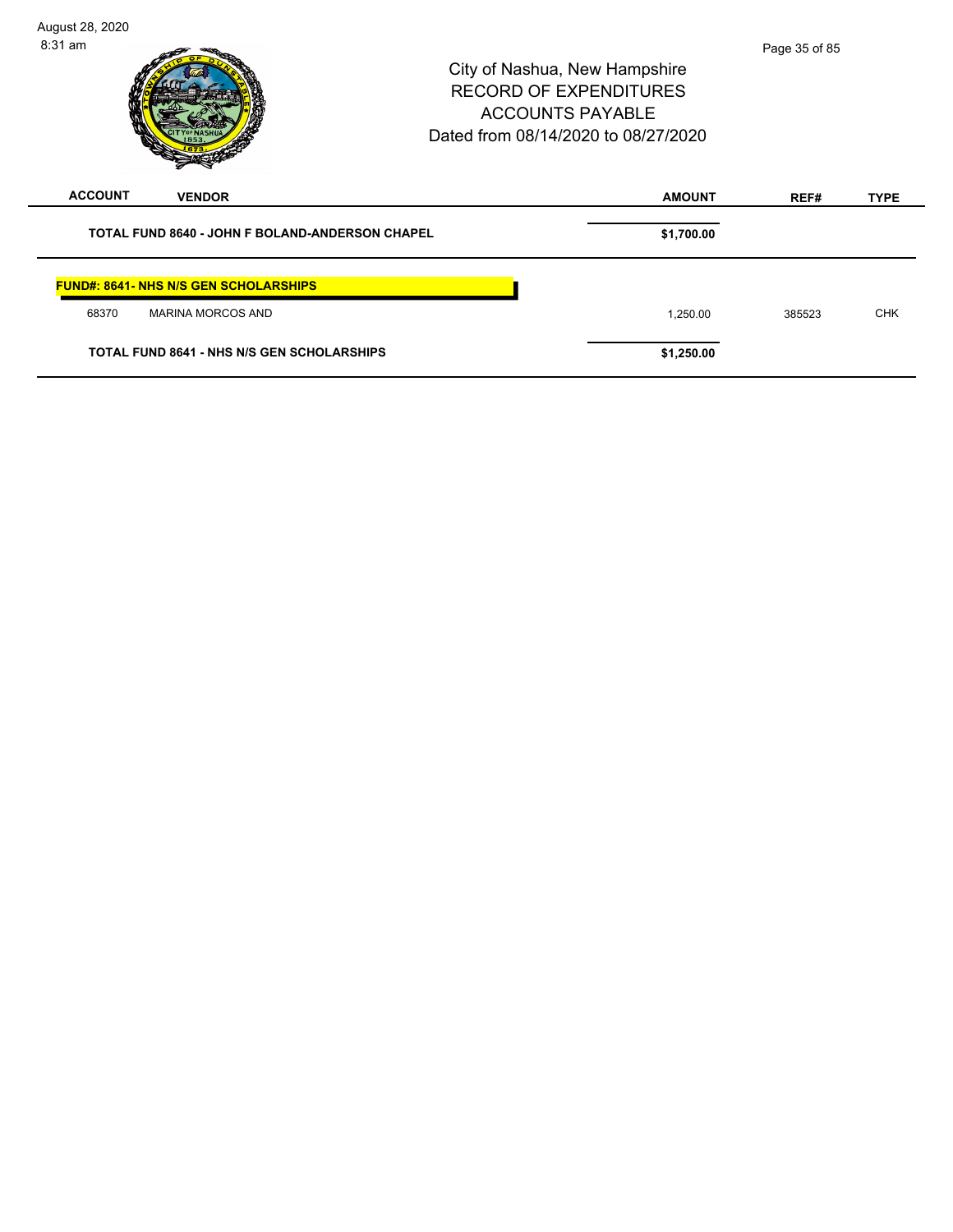

| <b>ACCOUNT</b> | <b>VENDOR</b> |                                        | <b>AMOUNT</b><br>REF# | <b>TYPE</b> |
|----------------|---------------|----------------------------------------|-----------------------|-------------|
|                |               | <b>EXPENDITURE SUMMARY BY FUND</b>     | <b>AMOUNT</b>         |             |
|                | 1000          | <b>GENERAL FUND</b>                    | 5,574,013.27          |             |
|                | 1001          | <b>GF-CAPITAL IMPROVEMENTS</b>         | 145,845.90            |             |
|                | 1010          | <b>GF-PRIOR YEAR ENC &amp; ESCROWS</b> | 83,873.75             |             |
|                | 2100          | <b>FOOD SERVICES FUND</b>              | 6,098.15              |             |
|                | 2120          | SUMMER FEEDING PROGRAM FUND            | 875.38                |             |
|                | 2207          | ADULT ED/CONTINUING ED                 | 169.98                |             |
|                | 2212          | ATHLETICS REVENUE FUND                 | 400.09                |             |
|                | 2222          | AFTER SCHOOL PROGRAM                   | 140.00                |             |
|                | 2257          | SPECIAL ED LOCAL                       | 6,120.00              |             |
|                | 2503          | <b>PARKS &amp; REC PROGRAMS FUND</b>   | 149.00                |             |
|                | 2505          | PEG ACCESS CHANNELS FUND               | 545.92                |             |
|                | 2506          | HUNT BLDG FACILITY RENTAL FUND         | 400.27                |             |
|                | 3030          | <b>EMERGENCY MGMT GRANTS FUND</b>      | 33,602.00             |             |
|                | 3035          | FEMA DISASTER ASSIST GRANTS            | 120,832.29            |             |
|                | 3050          | POLICE GRANTS FUND                     | 233.02                |             |
|                | 3068          | COMMUNITY SERVICES GRANTS FUND         | 1,325.08              |             |
|                | 3070          | COMMUNITY HEALTH GRANTS FUND           | 193.83                |             |
|                | 3080          | COMMUNITY DEVELOPMENT GRANTS           | 4,143.75              |             |
|                | 3090          | URBAN PROGRAM GRANTS FUND              | 3,400.00              |             |
|                | 3120          | <b>TRANSIT GRANTS FUND</b>             | 16,583.99             |             |
|                | 3800          | SCHOOL GRANTS FUND                     | 70,115.12             |             |
|                | 4005          | TRAFFIC VIOLATIONS FUND                | 94.50                 |             |
|                | 4025          | DOJ DRUG FORFEITURE FUND               | 2,504.94              |             |
|                | 4053          | FIRE REGIONAL HAZMAT FUND              | 378.22                |             |
|                | 4085          | RIVERFRONT PROMENADE TIF FUND          | 3,000.00              |             |
|                | 4600          | ECON DEV-GREATER NASHUA RLF            | 26,500.00             |             |
|                | 5090          | CAPITAL PROJECTS-HYDROELECTRIC         | 373,291.82            |             |
|                | 5200          | CAPITAL PROJECTS-PUBLIC WORKS          | 51,632.63             |             |
|                | 6000          | SOLID WASTE FUND                       | 77,422.28             |             |
|                | 6200          | WASTEWATER FUND                        | 319,717.91            |             |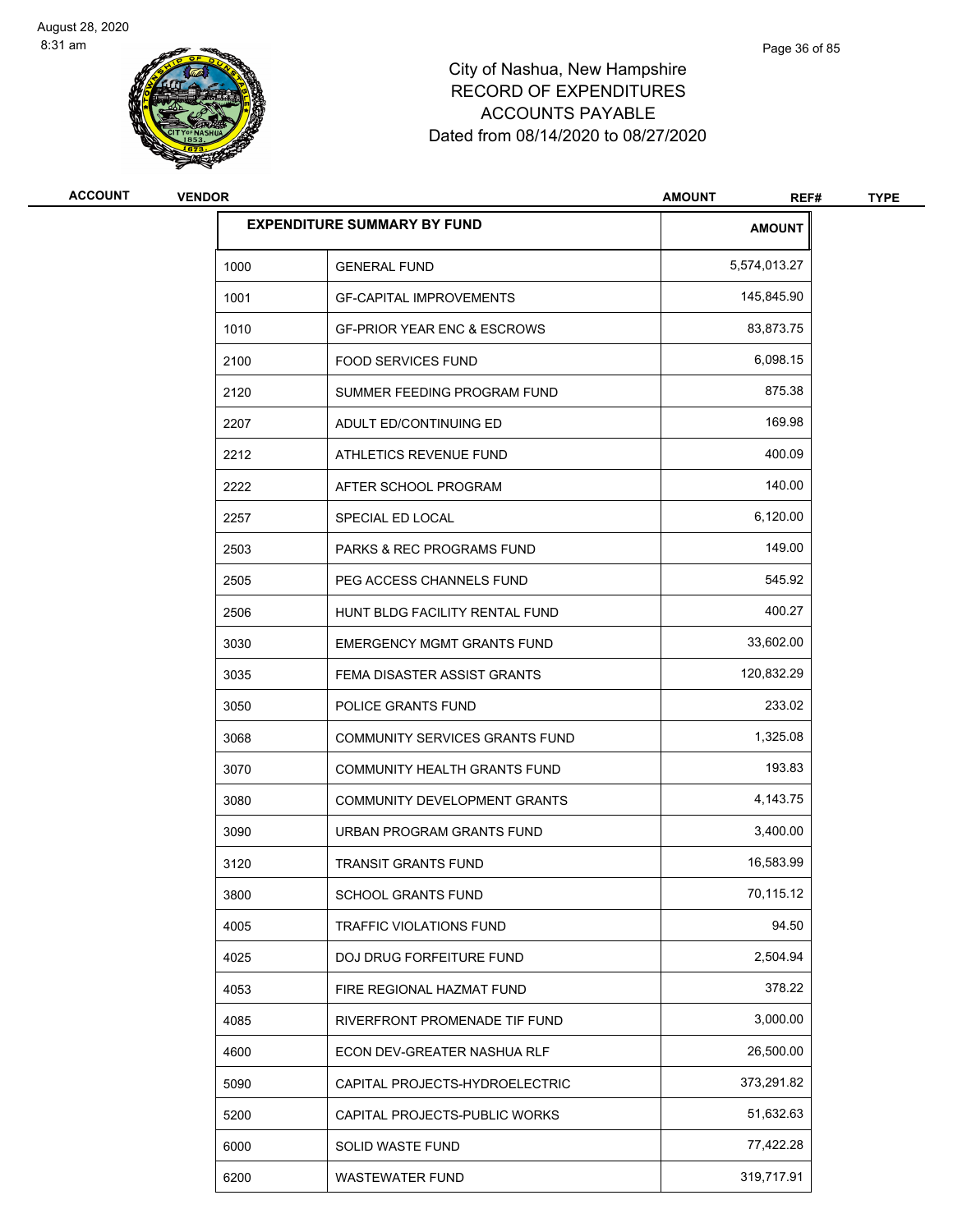

# City of Nashua, New Hampshire RECORD OF EXPENDITURES ACCOUNTS PAYABLE Dated from 08/14/2020 to 08/27/2020

| <b>VENDOR</b> |                                | <b>AMOUNT</b><br>REF# | <b>TYPE</b> |
|---------------|--------------------------------|-----------------------|-------------|
|               |                                | <b>AMOUNT</b>         |             |
| 6500          | PROPERTY & CASUALTY FUND       | 43,203.91             |             |
| 6600          | BENEFITS SELF INSURANCE FUND   | 2,127,922.14          |             |
| 7026          | CAPITAL EQUIPMENT RESERVE FUND | 14,169.15             |             |
| 7064          | <b>HYDROPOWER RESERVE FUND</b> | 24,573.93             |             |
| 7504          | EDGEWOOD/SUBURBAN MAINT FUND   | 9,789.00              |             |
| 7506          | ETF CONTRIB-WOODLAWN CEMETERY  | 585.00                |             |
| 8063          | LIBRARY-HENRY STEARNS FUND     | 18,193.93             |             |
| 8613          | WILLIAM H & EDITH E KEENAN     | 900.00                |             |
| 8640          | JOHN F BOLAND-ANDERSON CHAPEL  | 1,700.00              |             |
| 8641          | NHS N/S GEN SCHOLARSHIPS       | 1,250.00              |             |
| <b>TOTAL:</b> |                                | 9,165,890.15          |             |
|               |                                |                       |             |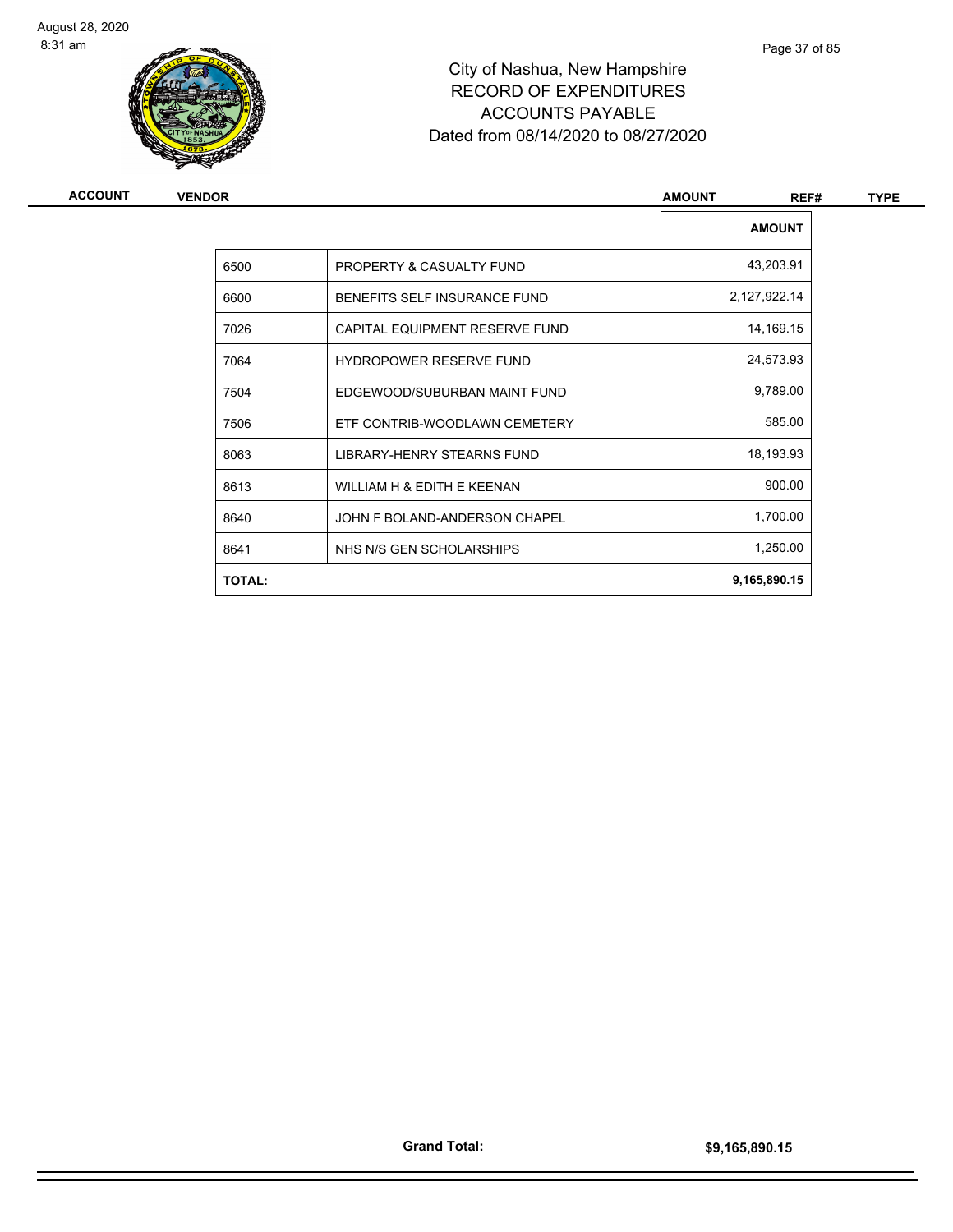

Page 38 of 85

|     | <b>STARBAND</b><br><b>PAY DATE</b>   | <b>ACCOUNT</b>                 | <b>DESCRIPTION</b>                       | <b>AMOUNT</b> |
|-----|--------------------------------------|--------------------------------|------------------------------------------|---------------|
|     | <b>FUND#: 1000 - GENERAL FUND</b>    |                                |                                          |               |
|     |                                      |                                |                                          |               |
| 101 | <b>MAYOR</b>                         |                                |                                          |               |
|     | 8/20/20                              | 51100                          | ADMINISTRATIVE ASSISTANT II              | 719.95        |
|     | 8/27/20                              | 51100                          | ADMINISTRATIVE ASSISTANT II              | 719.95        |
|     | 8/20/20                              | 51100                          | CHIEF OF STAFF                           | 1,787.45      |
|     | 8/27/20                              | 51100                          | CHIEF OF STAFF                           | 1,787.45      |
|     | 8/20/20                              | 51100                          | COMMUNICATIONS & SPECIAL PRJ COORDINATOR | 902.85        |
|     | 8/27/20                              | 51100                          | COMMUNICATIONS & SPECIAL PRJ COORDINATOR | 902.85        |
|     | 8/20/20                              | 51100                          | CONSTITUENT SERVICES COORDINATOR         | 902.85        |
|     | 8/27/20                              | 51100                          | CONSTITUENT SERVICES COORDINATOR         | 902.85        |
|     | 8/20/20                              | 51500                          | <b>MAYOR</b>                             | 2,334.30      |
|     | 8/27/20                              | 51500                          | <b>MAYOR</b>                             | 2,334.30      |
|     | 8/27/20                              | 55118                          | TELEPHONE-CELLULAR                       | 150.00        |
|     | <b>TOTAL 101 - MAYOR</b>             |                                |                                          | \$13,444.80   |
| 102 | <b>BOARD OF ALDERMEN</b>             |                                |                                          |               |
|     | 8/20/20                              | 51100                          | LEGISLATIVE AFFAIRS MANAGER              | 1,673.10      |
|     | 8/27/20                              | 51100                          | LEGISLATIVE AFFAIRS MANAGER              | 1,673.10      |
|     | 8/20/20                              | 51200                          | LEGISLATIVE TRANSCRIPTION SPEC           | 369.80        |
|     | 8/27/20                              | 51200                          | LEGISLATIVE TRANSCRIPTION SPEC           | 308.95        |
|     |                                      |                                |                                          |               |
|     | <b>TOTAL 102 - BOARD OF ALDERMEN</b> |                                |                                          | \$4,024.95    |
|     |                                      |                                |                                          |               |
| 103 | <b>LEGAL</b>                         |                                |                                          |               |
|     | 8/20/20                              | 51100                          | <b>CORPORATION COUNSEL</b>               | 2,714.65      |
|     | 8/27/20                              | 51100                          | <b>CORPORATION COUNSEL</b>               | 2,714.65      |
|     | 8/20/20                              | 51100                          | DEPUTY CORPORATION COUNSEL               | 4,609.65      |
|     | 8/27/20                              | 51100                          | <b>DEPUTY CORPORATION COUNSEL</b>        | 4,609.65      |
|     |                                      |                                |                                          |               |
|     | 8/20/20                              | 51100                          | <b>LEGAL ASSISTANT</b>                   | 2,143.70      |
|     | 8/27/20                              | 51100                          | <b>LEGAL ASSISTANT</b>                   | 2,143.70      |
|     | 8/27/20                              | 55118                          | TELEPHONE-CELLULAR                       | 100.00        |
|     | <b>TOTAL 103 - LEGAL</b>             |                                |                                          | \$19,036.00   |
| 106 |                                      | <b>ADMINISTRATIVE SERVICES</b> |                                          |               |
|     | 8/20/20                              | 51100                          | ADMINISTRATIVE ASSISTANT I               | 778.65        |
|     | 8/27/20                              | 51100                          | ADMINISTRATIVE ASSISTANT I               | 778.65        |
|     | 8/20/20                              | 51100                          | ADMINISTRATIVE SERVICES DIRECTOR         | 2,144.95      |
|     | 8/27/20                              | 51100                          | ADMINISTRATIVE SERVICES DIRECTOR         | 2,144.95      |
|     | 8/20/20                              | 51100                          | <b>GRANT WRITER</b>                      | 697.15        |
|     | 8/27/20                              | 51100                          | <b>GRANT WRITER</b>                      | 697.15        |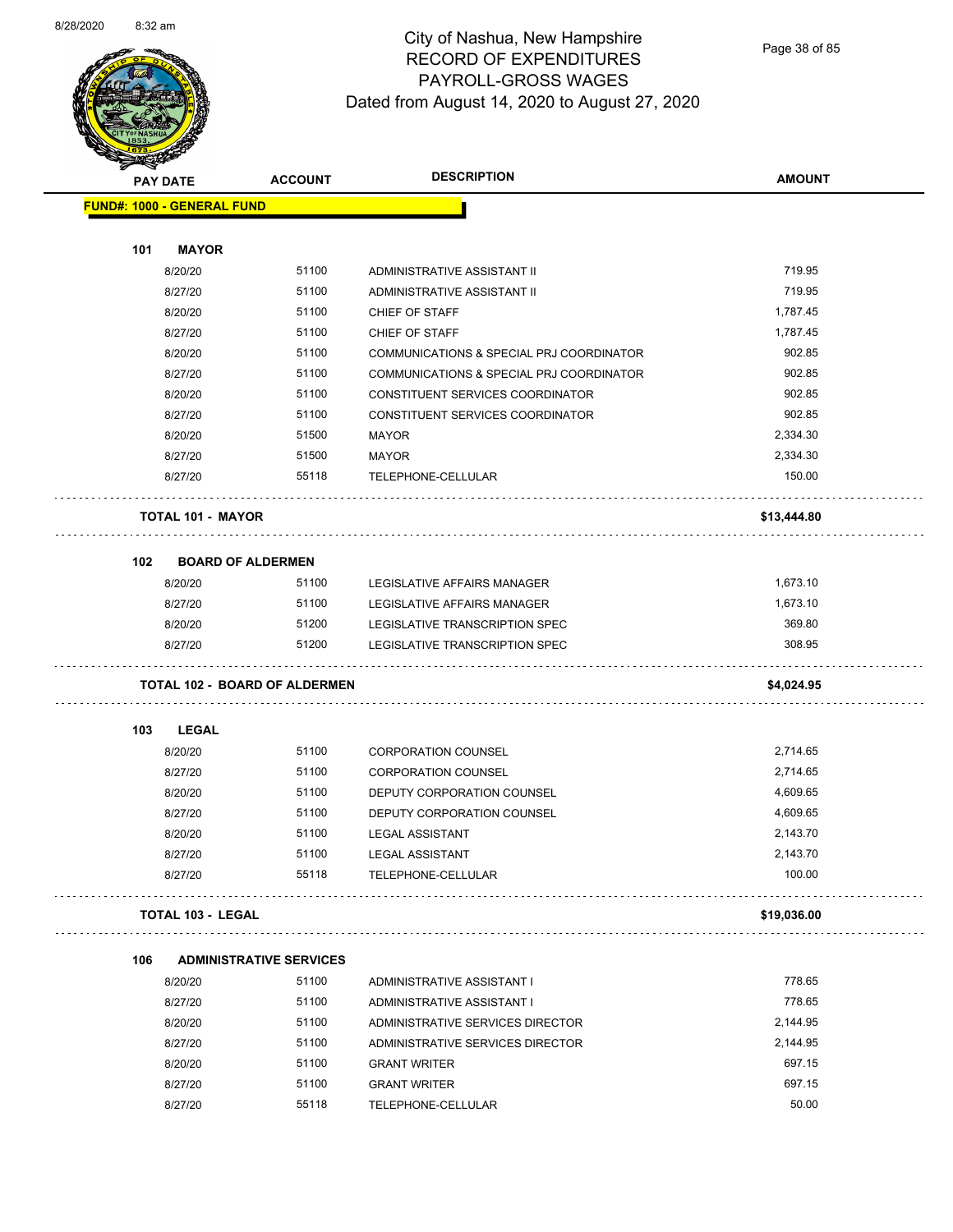

Page 39 of 85

|     | <b>PAY DATE</b>                   | <b>ACCOUNT</b>                             | <b>DESCRIPTION</b>                     | <b>AMOUNT</b> |
|-----|-----------------------------------|--------------------------------------------|----------------------------------------|---------------|
|     | <b>FUND#: 1000 - GENERAL FUND</b> |                                            |                                        |               |
|     |                                   | <b>TOTAL 106 - ADMINISTRATIVE SERVICES</b> |                                        | \$7,291.50    |
| 107 | <b>CITY CLERK</b>                 |                                            |                                        |               |
|     | 8/20/20                           | 51100                                      | <b>CITY CLERK</b>                      | 2,010.85      |
|     | 8/27/20                           | 51100                                      | <b>CITY CLERK</b>                      | 2,010.85      |
|     | 8/20/20                           | 51100                                      | <b>CLERK VITAL RECORDS II</b>          | 1,867.50      |
|     | 8/27/20                           | 51100                                      | <b>CLERK VITAL RECORDS II</b>          | 1,867.50      |
|     | 8/20/20                           | 51100                                      | DEPUTY CITY CLERK                      | 1,239.35      |
|     | 8/27/20                           | 51100                                      | DEPUTY CITY CLERK                      | 1,239.35      |
|     | 8/27/20                           | 51300                                      | <b>CITY CLERK TEMP</b>                 | 140.63        |
|     | 8/20/20                           | 51300                                      | <b>CLERK VITAL RECORDS II</b>          | 694.47        |
|     | 8/27/20                           | 51300                                      | <b>CLERK VITAL RECORDS II</b>          | 455.21        |
|     | 8/27/20                           | 51400                                      | <b>CITY CLERK TEMP</b>                 | 435.00        |
|     | <b>TOTAL 107 - CITY CLERK</b>     |                                            |                                        | \$11,960.71   |
| 108 |                                   | <b>ENERGY MANAGEMENT</b>                   |                                        |               |
|     | 8/20/20                           | 51100                                      | <b>ENERGY MANAGER</b>                  | 1,487.20      |
|     | 8/27/20                           | 51100                                      | <b>ENERGY MANAGER</b>                  | 1,487.20      |
|     | 8/27/20                           | 55118                                      | TELEPHONE-CELLULAR                     | 50.00         |
|     |                                   | <b>TOTAL 108 - ENERGY MANAGEMENT</b>       |                                        | \$3,024.40    |
| 110 |                                   | <b>ARLINGTON ST COMMUNITY CENTER</b>       |                                        |               |
|     | 8/20/20                           | 51100                                      | ARLINGTON ST COMMUNITY CENTER DIRECTOR | 1,106.00      |
|     | 8/27/20                           | 51100                                      | ARLINGTON ST COMMUNITY CENTER DIRECTOR | 1,106.00      |
|     | 8/27/20                           | 55118                                      | TELEPHONE-CELLULAR                     | 50.00         |
|     |                                   | TOTAL 110 - ARLINGTON ST COMMUNITY CENTER  |                                        | \$2,262.00    |
| 111 |                                   | <b>HUMAN RESOURCES</b>                     |                                        |               |
|     | 8/20/20                           | 51100                                      | HR SPECIALIST                          | 1,031.15      |
|     | 8/27/20                           | 51100                                      | HR SPECIALIST                          | 1,031.15      |
|     | 8/20/20                           | 51100                                      | HRIS & PAYROLL ANALYST                 | 1,321.95      |
|     | 8/27/20                           | 51100                                      | HRIS & PAYROLL ANALYST                 | 1,321.95      |
|     | 8/20/20                           | 51100                                      | HUMAN RESOURCES DIRECTOR               | 2,021.45      |
|     | 8/27/20                           | 51100                                      | HUMAN RESOURCES DIRECTOR               | 2,021.45      |
|     | 8/20/20                           | 51100                                      | HUMAN RESOURCES MANAGER                | 1,391.00      |
|     | 8/27/20                           | 51100                                      | HUMAN RESOURCES MANAGER                | 1,391.00      |
|     | 8/20/20                           | 51100                                      | PAYROLL ANALYST                        | 2,488.64      |
|     | 8/27/20                           | 51100                                      | PAYROLL ANALYST                        | 2,488.63      |
|     | 8/20/20                           | 51100                                      | PAYROLL MANAGER                        | 1,709.25      |
|     | 8/27/20                           | 51100                                      | PAYROLL MANAGER                        | 1,709.25      |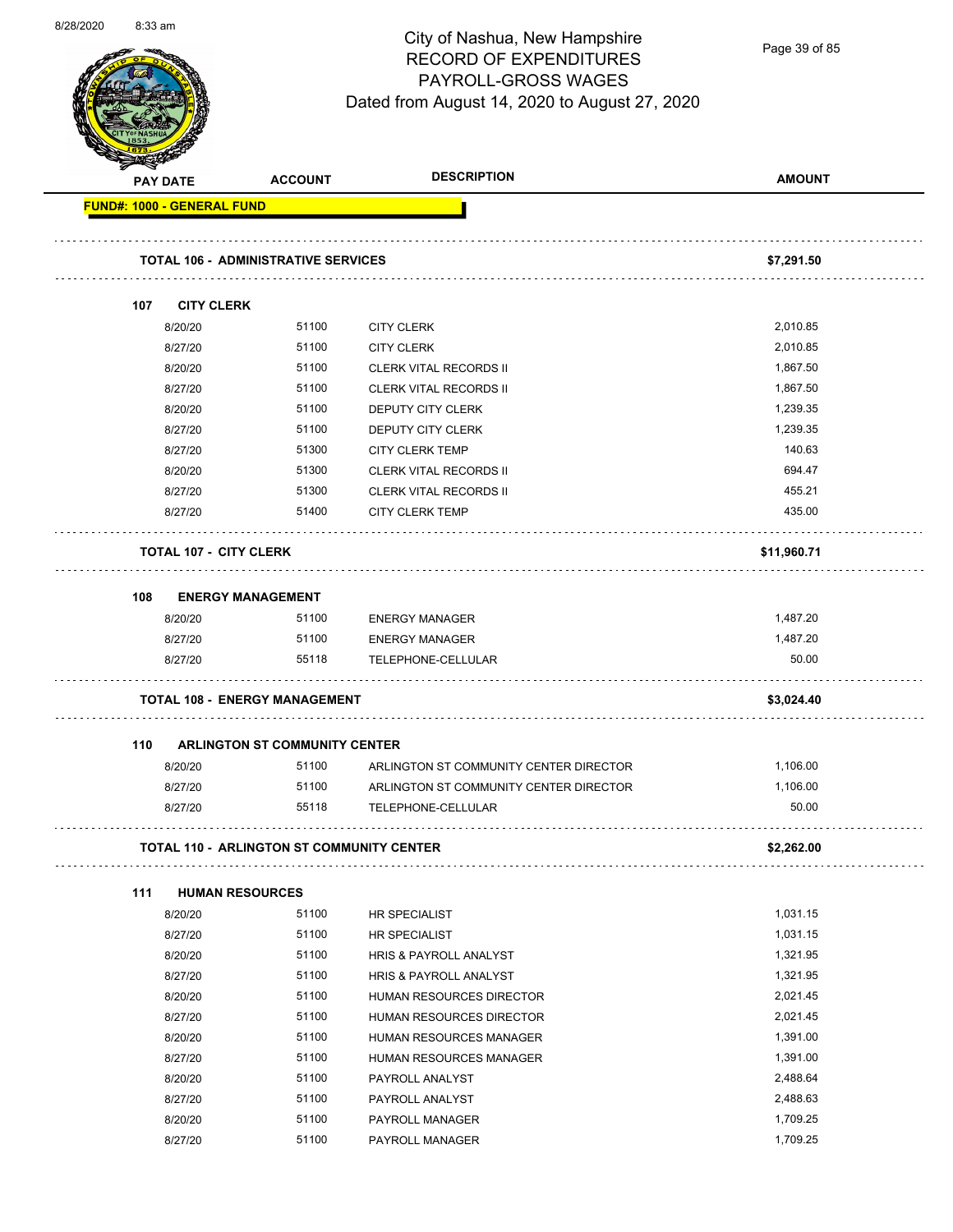$\overline{\phantom{0}}$ 



## City of Nashua, New Hampshire RECORD OF EXPENDITURES PAYROLL-GROSS WAGES Dated from August 14, 2020 to August 27, 2020

Page 40 of 85

| <b>PAY DATE</b>                           | <b>ACCOUNT</b>                | <b>DESCRIPTION</b>                       | <b>AMOUNT</b> |
|-------------------------------------------|-------------------------------|------------------------------------------|---------------|
| <b>FUND#: 1000 - GENERAL FUND</b>         |                               |                                          |               |
| 111<br><b>HUMAN RESOURCES</b>             |                               |                                          |               |
| 8/20/20                                   | 51200                         | ADMINISTRATIVE ASSISTANT I               | 441.32        |
| 8/27/20                                   | 51200                         | ADMINISTRATIVE ASSISTANT I               | 436.95        |
| 8/20/20                                   | 51300                         | PAYROLL ANALYST                          | 81.84         |
| 8/27/20                                   | 51300                         | PAYROLL ANALYST                          | 221.13        |
| 8/27/20                                   | 55118                         | TELEPHONE-CELLULAR                       | 50.00         |
| <b>TOTAL 111 - HUMAN RESOURCES</b>        |                               |                                          | \$21,158.11   |
| 122                                       | <b>INFORMATION TECHNOLOGY</b> |                                          |               |
| 8/20/20                                   | 51100                         | <b>ADMIN ASSISTANT III</b>               | 824.10        |
| 8/27/20                                   | 51100                         | ADMIN ASSISTANT III                      | 824.10        |
| 8/20/20                                   | 51100                         | <b>DEPUTY DIRECTOR IT</b>                | 2,252.15      |
| 8/27/20                                   | 51100                         | DEPUTY DIRECTOR IT                       | 2,378.15      |
| 8/20/20                                   | 51100                         | <b>ENTERPRISE SYS ADMINISTRATOR</b>      | 1,748.80      |
| 8/27/20                                   | 51100                         | ENTERPRISE SYS ADMINISTRATOR             | 1,748.80      |
| 8/20/20                                   | 51100                         | ERP SYSTEM ADMIN DBA                     | 2,010.85      |
| 8/27/20                                   | 51100                         | ERP SYSTEM ADMIN DBA                     | 2,010.85      |
| 8/20/20                                   | 51100                         | IT APPLICATIONS ANALYST                  | 1,445.40      |
| 8/27/20                                   | 51100                         | IT APPLICATIONS ANALYST                  | 1,445.40      |
| 8/20/20                                   | 51100                         | IT DIVISION DIRECTOR                     | 2,473.35      |
| 8/27/20                                   | 51100                         | IT DIVISION DIRECTOR                     | 2,573.90      |
| 8/20/20                                   | 51100                         | IT INFRASTRUCTURE ANALYST                | 1,334.10      |
| 8/27/20                                   | 51100                         | IT INFRASTRUCTURE ANALYST                | 1,334.10      |
| 8/20/20                                   | 51100                         | IT MANAGER, INFRASTRUCTURE               | 1,620.45      |
| 8/27/20                                   | 51100                         | IT MANAGER, INFRASTRUCTURE               | 1,709.25      |
| 8/20/20                                   | 51100                         | IT MANAGER, PROJECT/DEVELOPMENT SERVICES | 1,783.60      |
| 8/27/20                                   | 51100                         | IT MANAGER, PROJECT/DEVELOPMENT SERVICES | 1,783.60      |
| 8/20/20                                   | 51100                         | TECHNICAL SPEC II NET SUPPORT            | 1,273.15      |
| 8/27/20                                   | 51100                         | TECHNICAL SPEC II NET SUPPORT            | 1,273.15      |
| 8/20/20                                   | 51100                         | <b>TECHNICAL SPECIALIST I</b>            | 888.89        |
| 8/27/20                                   | 51100                         | <b>TECHNICAL SPECIALIST I</b>            | 888.89        |
| 8/20/20                                   | 51100                         | WEB ADMINISTRATOR/GRAPHIC DESINGER       | 983.40        |
| 8/27/20                                   | 51100                         | WEB ADMINISTRATOR/GRAPHIC DESINGER       | 983.40        |
| 8/20/20                                   | 51300                         | <b>TECHNICAL SPECIALIST I</b>            | 133.33        |
| 8/27/20                                   | 55118                         | TELEPHONE-CELLULAR                       | 234.00        |
| <b>TOTAL 122 - INFORMATION TECHNOLOGY</b> |                               |                                          | \$37,959.16   |

. . . . . . . . . . . . . . . . .

| 126 | <b>FINANCIAL SERVICES</b> |       |                              |          |  |  |
|-----|---------------------------|-------|------------------------------|----------|--|--|
|     | 8/20/20                   | 51100 | <b>ACCOUNTANT</b>            | 1.062.30 |  |  |
|     | 8/27/20                   | 51100 | <b>ACCOUNTANT</b>            | 1.062.30 |  |  |
|     | 8/20/20                   | 51100 | ACCOUNTS PAYABLE COORDINATOR | 2.362.35 |  |  |
|     | 8/27/20                   | 51100 | ACCOUNTS PAYABLE COORDINATOR | 2.362.35 |  |  |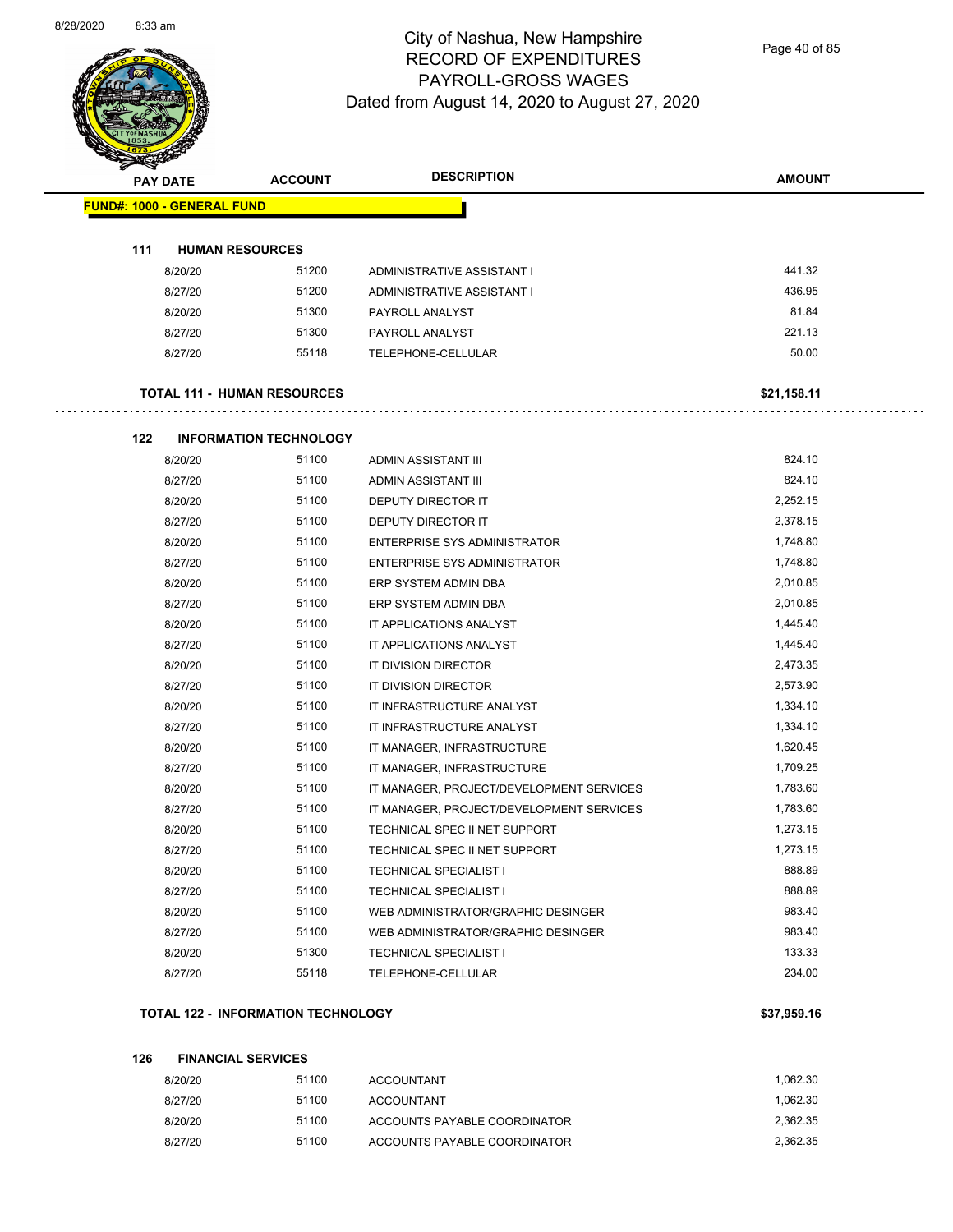

Page 41 of 85

| $\sim$<br><b>PAY DATE</b>             | <b>ACCOUNT</b> | <b>DESCRIPTION</b>               | <b>AMOUNT</b> |
|---------------------------------------|----------------|----------------------------------|---------------|
| <b>FUND#: 1000 - GENERAL FUND</b>     |                |                                  |               |
|                                       |                |                                  |               |
| 126<br><b>FINANCIAL SERVICES</b>      |                |                                  |               |
| 8/20/20                               | 51100          | ACCOUNTS PAYABLE SUPV            | 1,206.50      |
| 8/27/20                               | 51100          | ACCOUNTS PAYABLE SUPV            | 1,206.50      |
| 8/20/20                               | 51100          | <b>CFO COMPTROLLER</b>           | 2,714.65      |
| 8/27/20                               | 51100          | CFO COMPTROLLER                  | 2,714.65      |
| 8/20/20                               | 51100          | DEP TREASURER TAX COLLECTOR      | 1,266.90      |
| 8/27/20                               | 51100          | DEP TREASURER TAX COLLECTOR      | 1,266.90      |
| 8/20/20                               | 51100          | FINANCE AND ADMIN MANAGER        | 904.90        |
| 8/27/20                               | 51100          | FINANCE AND ADMIN MANAGER        | 904.90        |
| 8/20/20                               | 51100          | <b>MVR CLERK I</b>               | 1,795.04      |
| 8/27/20                               | 51100          | <b>MVR CLERK I</b>               | 1,795.03      |
| 8/20/20                               | 51100          | MVR CLERK II                     | 1,571.66      |
| 8/27/20                               | 51100          | <b>MVR CLERK II</b>              | 1,571.72      |
| 8/20/20                               | 51100          | MVR CLERK III                    | 1,565.43      |
| 8/27/20                               | 51100          | MVR CLERK III                    | 1,565.45      |
| 8/20/20                               | 51100          | ORDINANCE VIOLATIONS COORDINATOR | 527.49        |
| 8/27/20                               | 51100          | ORDINANCE VIOLATIONS COORDINATOR | 522.01        |
| 8/20/20                               | 51100          | REVENUE ACCOUNTS SPEC            | 898.05        |
| 8/27/20                               | 51100          | REVENUE ACCOUNTS SPEC            | 898.05        |
| 8/20/20                               | 51100          | REVENUE COORDINATOR              | 1,103.64      |
| 8/27/20                               | 51100          | REVENUE COORDINATOR              | 1,103.65      |
| 8/20/20                               | 51100          | <b>SENIOR FINANCE MANAGER</b>    | 1,809.80      |
| 8/27/20                               | 51100          | <b>SENIOR FINANCE MANAGER</b>    | 1,809.80      |
| 8/20/20                               | 51100          | SENIOR FINANCIAL ANALYST         | 1,268.05      |
| 8/27/20                               | 51100          | SENIOR FINANCIAL ANALYST         | 1,268.05      |
| 8/20/20                               | 51100          | SR MGR ACCT FIN REPORTING        | 1,407.60      |
| 8/27/20                               | 51100          | SR MGR ACCT FIN REPORTING        | 1,407.60      |
| 8/20/20                               | 51100          | SUPV VEHICLE REGISTRATION        | 1,307.05      |
| 8/27/20                               | 51100          | SUPV VEHICLE REGISTRATION        | 1,307.05      |
| 8/20/20                               | 51100          | TREASURER TAX COLLECTOR          | 2,252.15      |
| 8/27/20                               | 51100          | TREASURER TAX COLLECTOR          | 2,252.15      |
| 8/20/20                               | 51200          | <b>ACCOUNTING TEMP</b>           | 217.50        |
| 8/27/20                               | 51200          | <b>ACCOUNTING TEMP</b>           | 228.75        |
| 8/20/20                               | 51200          | TRUST ACCOUNTANT PT              | 773.00        |
| 8/27/20                               | 51200          | TRUST ACCOUNTANT PT              | 773.00        |
| 8/20/20                               | 51300          | <b>MVR CLERK I</b>               | 61.71         |
| 8/27/20                               | 51300          | <b>MVR CLERK I</b>               | 112.20        |
| 8/20/20                               | 51300          | MVR CLERK II                     | 23.32         |
| 8/27/20                               | 51300          | MVR CLERK II                     | 46.64         |
| 8/20/20                               | 51300          | MVR CLERK III                    | 7.26          |
| 8/27/20                               | 51300          | MVR CLERK III                    | 72.65         |
| 8/27/20                               | 55118          | TELEPHONE-CELLULAR               | 50.00         |
| <b>TOTAL 126 - FINANCIAL SERVICES</b> |                |                                  | \$52,407.75   |

 $\bar{\mathcal{L}}$  .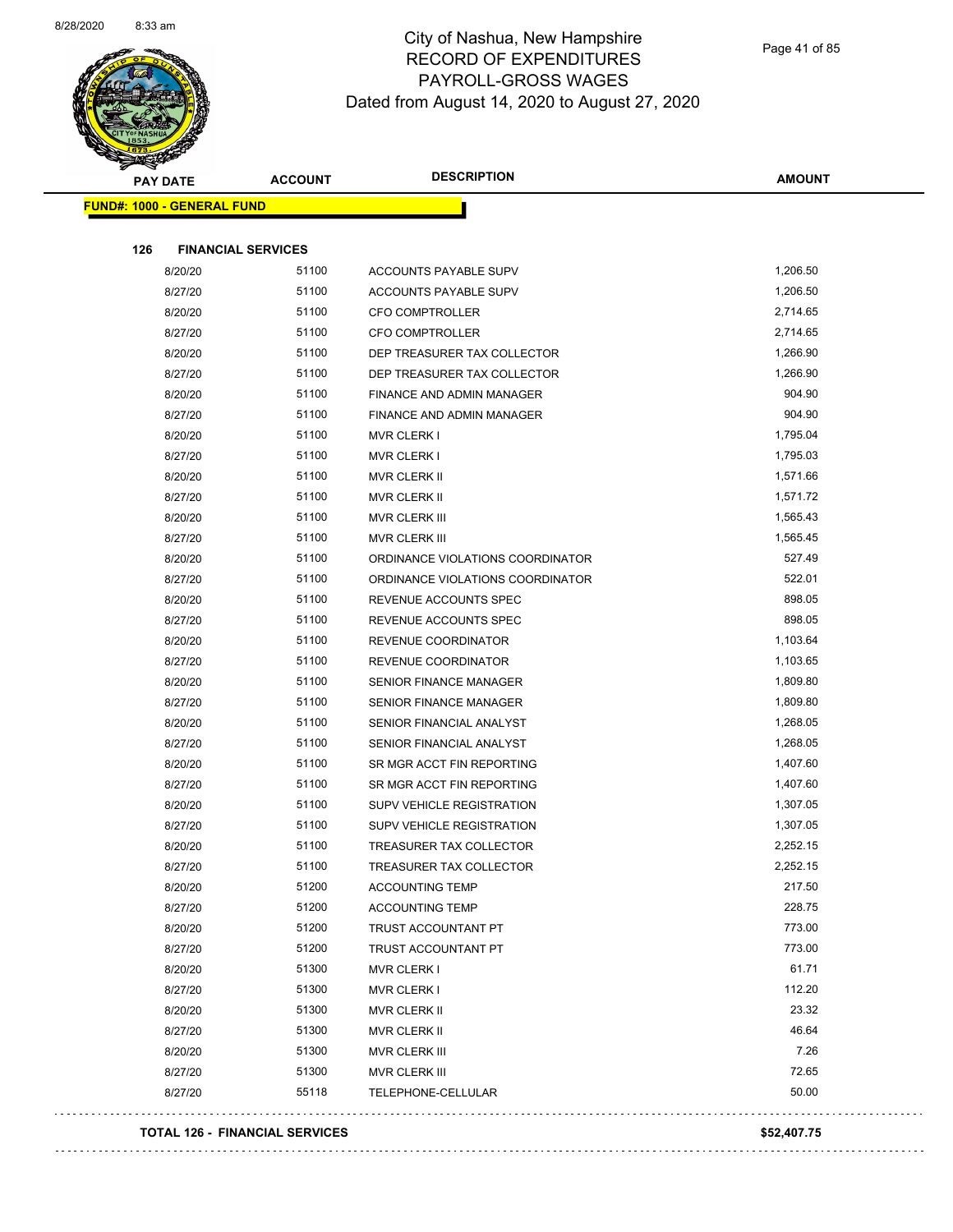

Page 42 of 85

|     | <b>PAY DATE</b>                   | <b>ACCOUNT</b>                    | <b>DESCRIPTION</b>             | <b>AMOUNT</b>      |
|-----|-----------------------------------|-----------------------------------|--------------------------------|--------------------|
|     | <b>FUND#: 1000 - GENERAL FUND</b> |                                   |                                |                    |
|     |                                   |                                   |                                |                    |
| 129 | <b>CITY BUILDINGS</b>             |                                   |                                |                    |
|     | 8/20/20                           | 51100                             | <b>BUILDING MANAGER</b>        | 1,382.25           |
|     | 8/27/20                           | 51100                             | <b>BUILDING MANAGER</b>        | 1,382.25           |
|     | 8/20/20                           | 51100                             | <b>CUSTODIAN I</b>             | 1,282.70           |
|     | 8/27/20                           | 51100                             | <b>CUSTODIAN I</b>             | 1,282.70           |
|     | 8/20/20                           | 51100                             | <b>MAINTENANCE SPEC</b>        | 1,366.55           |
|     | 8/27/20                           | 51100<br>51200                    | MAINTENANCE SPEC               | 1,366.55<br>345.00 |
|     | 8/20/20<br>8/27/20                | 51200                             | <b>CUSTODIAN I</b>             | 355.66             |
|     |                                   | 51300                             | <b>CUSTODIAN I</b>             | 38.88              |
|     | 8/20/20                           | 51300                             | <b>BUILDING MANAGER</b>        | 125.01             |
|     | 8/20/20                           | 51300                             | <b>CUSTODIAN I</b>             | 132.81             |
|     | 8/27/20                           | 55118                             | <b>CUSTODIAN I</b>             | 34.00              |
|     | 8/27/20                           |                                   | TELEPHONE-CELLULAR             |                    |
|     |                                   | <b>TOTAL 129 - CITY BUILDINGS</b> |                                | \$9,094.36         |
| 130 | <b>PURCHASING</b>                 |                                   |                                |                    |
|     | 8/20/20                           | 51100                             | PURCHASING AGENT I             | 774.95             |
|     | 8/27/20                           | 51100                             | PURCHASING AGENT I             | 774.95             |
|     | 8/20/20                           | 51100                             | PURCHASING AGENT II            | 962.15             |
|     | 8/27/20                           | 51100                             | PURCHASING AGENT II            | 962.15             |
|     | 8/20/20                           | 51100                             | PURCHASING MANAGER             | 1,809.80           |
|     | 8/27/20                           | 51100                             | PURCHASING MANAGER             | 1,809.80           |
|     | 8/27/20                           | 51200                             | MESSENGER MAIL DISTRIBUTION CL | 326.80             |
|     | <b>TOTAL 130 - PURCHASING</b>     |                                   |                                | \$7,420.60         |
| 131 | <b>HUNT BUILDING</b>              |                                   |                                |                    |
|     | 8/20/20                           | 51100                             | HUNT MEMORIAL BLDG & ARTS ADM  | 417.44             |
|     | 8/27/20                           | 51100                             | HUNT MEMORIAL BLDG & ARTS ADM  | 417.45             |
|     |                                   | <b>TOTAL 131 - HUNT BUILDING</b>  |                                | \$834.89           |
| 132 | <b>ASSESSING</b>                  |                                   |                                |                    |
|     | 8/20/20                           | 51100                             | ASSESSING ADMIN SPEC II CSR    | 1,498.35           |
|     | 8/27/20                           | 51100                             | ASSESSING ADMIN SPEC II CSR    | 1,498.35           |
|     | 8/20/20                           | 51100                             | ASSESSING ADMIN SPEC III CSR   | 1,020.05           |
|     | 8/27/20                           | 51100                             | ASSESSING ADMIN SPEC III CSR   | 1,020.04           |
|     | 8/20/20                           | 51100                             | ASSESSOR I                     | 880.50             |
|     | 8/27/20                           | 51100                             | ASSESSOR I                     | 880.50             |
|     | 8/20/20                           | 51100                             | ASSESSOR II                    | 1,171.16           |
|     | 8/27/20                           | 51100                             | ASSESSOR II                    | 1,171.15           |
|     | 8/20/20                           | 51100                             | ASSESSOR III                   | 2,518.80           |
|     | 8/27/20                           | 51100                             | ASSESSOR III                   | 2,518.80           |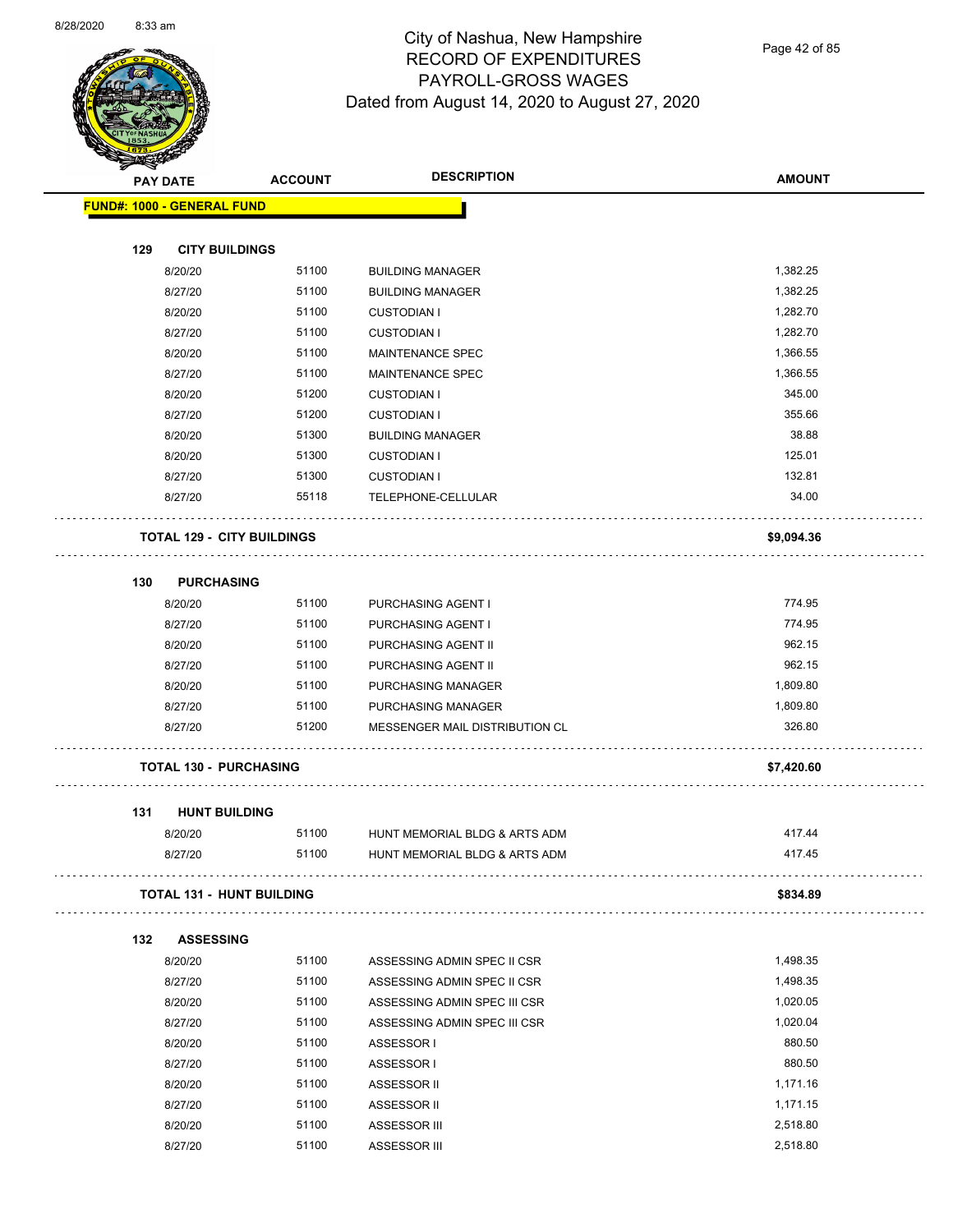

Page 43 of 85

| $\blacktriangleleft$ . | <b>PAY DATE</b>                   | <b>ACCOUNT</b>                            | <b>DESCRIPTION</b>                                     | <b>AMOUNT</b>      |
|------------------------|-----------------------------------|-------------------------------------------|--------------------------------------------------------|--------------------|
|                        | <b>FUND#: 1000 - GENERAL FUND</b> |                                           |                                                        |                    |
| 132                    | <b>ASSESSING</b>                  |                                           |                                                        |                    |
|                        | 8/20/20                           | 51100                                     | DEPARTMENT COORDINATOR                                 | 806.75             |
|                        | 8/27/20                           | 51100                                     | DEPARTMENT COORDINATOR                                 | 806.75             |
|                        | 8/27/20                           | 51512                                     | <b>CITY CLERK TEMP</b>                                 | 125.00             |
|                        | 8/27/20                           | 51512                                     | ELECTED BOARD MEMBER                                   | 250.00             |
|                        | 8/27/20                           | 51750                                     | DEPARTMENT COORDINATOR                                 | 1,613.50           |
|                        |                                   |                                           |                                                        |                    |
|                        | <b>TOTAL 132 - ASSESSING</b>      |                                           |                                                        | \$17,779.70        |
| 134                    | GIS                               |                                           |                                                        |                    |
|                        | 8/20/20                           | 51100                                     | <b>GIS TECHNICIAN II</b>                               | 1,199.70           |
|                        | 8/27/20                           | 51100                                     | <b>GIS TECHNICIAN II</b>                               | 1,199.70           |
|                        | <b>TOTAL 134 - GIS</b>            |                                           |                                                        | \$2,399.40         |
| 140                    | <b>PINEWOOD CEMETERY</b>          |                                           |                                                        |                    |
|                        | 8/20/20                           | 51400                                     | SEASONAL                                               | 1,015.00           |
|                        | 8/27/20                           | 55314                                     | FIXED RATE MILEAGE ALLOWANCE                           | 100.00             |
|                        |                                   | <b>TOTAL 140 - PINEWOOD CEMETERY</b>      |                                                        | \$1,115.00         |
|                        |                                   |                                           |                                                        |                    |
| 142                    | <b>WOODLAWN CEMETERY</b>          |                                           |                                                        |                    |
|                        | 8/20/20                           | 51100                                     | <b>GROUNDSKEEPER CEMETERY</b>                          | 1,508.19           |
|                        | 8/27/20                           | 51100                                     | <b>GROUNDSKEEPER CEMETERY</b>                          | 1,508.18<br>955.16 |
|                        | 8/20/20                           | 51100<br>51100                            | SUBFOREMAN CEMETERY                                    | 955.15             |
|                        | 8/27/20                           | 51100                                     | SUBFOREMAN CEMETERY                                    | 1,307.05           |
|                        | 8/20/20<br>8/27/20                | 51100                                     | SUPERINTENDENT CEMETERY I<br>SUPERINTENDENT CEMETERY I | 1,307.05           |
|                        | 8/20/20                           | 51300                                     | <b>GROUNDSKEEPER CEMETERY</b>                          | 226.22             |
|                        | 8/27/20                           | 51300                                     | <b>GROUNDSKEEPER CEMETERY</b>                          | 84.84              |
|                        | 8/20/20                           | 51300                                     | SUBFOREMAN CEMETERY                                    | 143.28             |
|                        | 8/27/20                           | 51400                                     | SEASONAL                                               | 1,008.00           |
|                        |                                   | <b>TOTAL 142 - WOODLAWN CEMETERY</b>      |                                                        | \$9,003.12         |
|                        |                                   |                                           |                                                        |                    |
| 144                    |                                   | <b>EDGEWOOD &amp; SUBURBAN CEMETERIES</b> |                                                        |                    |
|                        | 8/20/20                           | 51100                                     | <b>GROUNDSKEEPER CEMETERY</b>                          | 1,362.15           |
|                        | 8/27/20                           | 51100                                     | <b>GROUNDSKEEPER CEMETERY</b>                          | 1,362.15           |
|                        | 8/20/20                           | 51100                                     | SUBFOREMAN CEMETERY                                    | 824.60             |
|                        | 8/27/20                           | 51100                                     | SUBFOREMAN CEMETERY                                    | 824.60             |
|                        | 8/20/20                           | 51100                                     | SUPERINTENDENT CEMETERY II                             | 1,307.05           |
|                        | 8/27/20                           | 51100                                     | SUPERINTENDENT CEMETERY II                             | 1,307.05           |
|                        | 8/27/20                           | 51300                                     | SUBFOREMAN CEMETERY                                    | 92.77              |
|                        | 8/20/20                           | 51400                                     | SEASONAL                                               | 1,298.50           |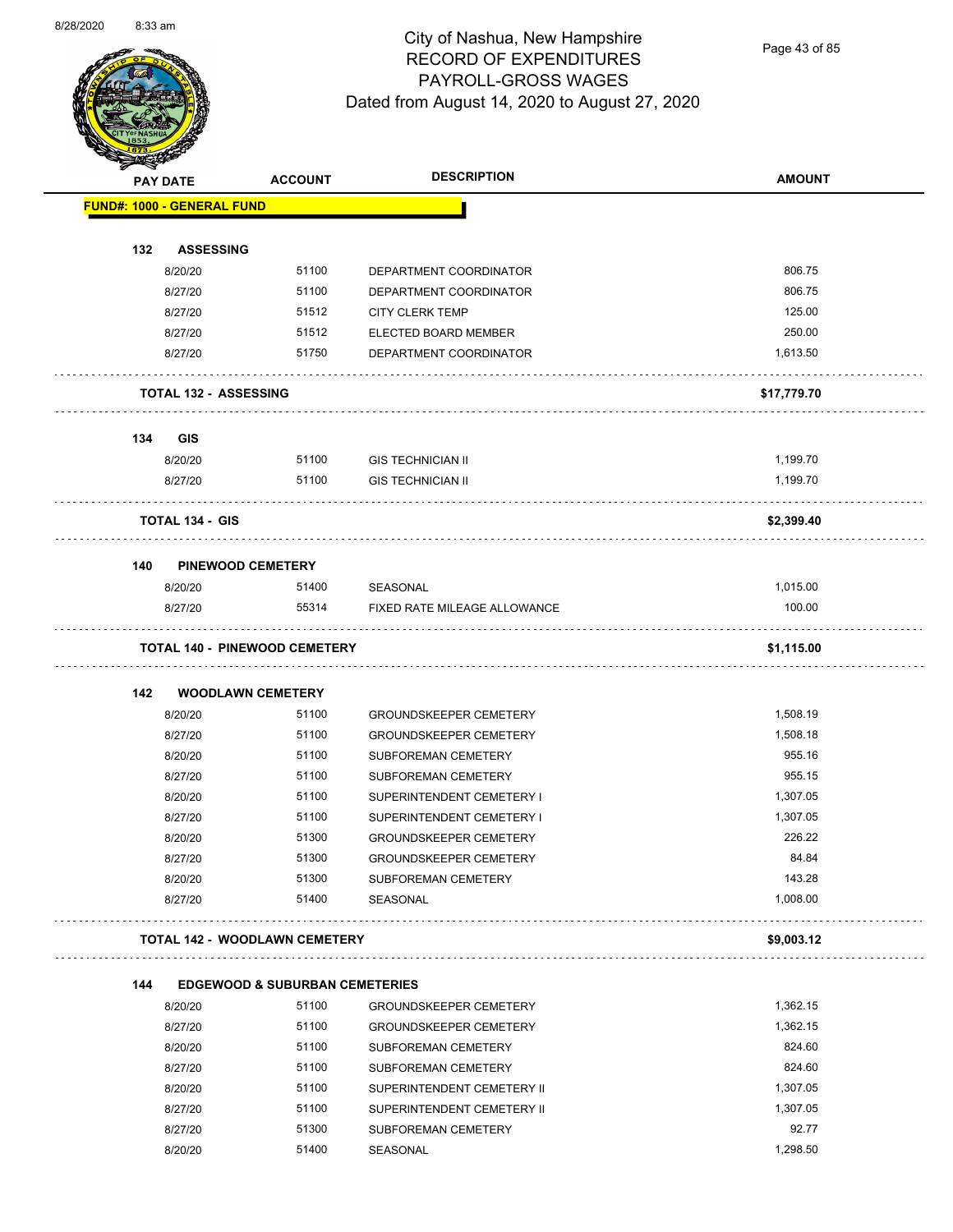Page 44 of 85

| <b>PAY DATE</b>                   | <b>ACCOUNT</b>                                        | <b>DESCRIPTION</b>                   | <b>AMOUNT</b> |
|-----------------------------------|-------------------------------------------------------|--------------------------------------|---------------|
| <b>FUND#: 1000 - GENERAL FUND</b> |                                                       |                                      |               |
| 144                               | <b>EDGEWOOD &amp; SUBURBAN CEMETERIES</b>             |                                      |               |
| 8/27/20                           | 51400                                                 | SEASONAL                             | 1,144.50      |
| 8/27/20                           | 55314                                                 | FIXED RATE MILEAGE ALLOWANCE         | 100.00        |
|                                   | <b>TOTAL 144 - EDGEWOOD &amp; SUBURBAN CEMETERIES</b> |                                      | \$9,623.37    |
| <b>POLICE</b><br>150              |                                                       |                                      |               |
| 8/20/20                           | 51100                                                 | <b>1ST YEAR OFFICERS</b>             | 10,629.50     |
| 8/27/20                           | 51100                                                 | <b>1ST YEAR OFFICERS</b>             | 10,629.50     |
| 8/20/20                           | 51100                                                 | 1ST YR OFFICERS CERTIFIED SPEC       | 1,110.90      |
| 8/27/20                           | 51100                                                 | 1ST YR OFFICERS CERTIFIED SPEC       | 1,110.90      |
| 8/20/20                           | 51100                                                 | 1st YR SPECIAL OFFICER CERTIFIED II  | 10,260.55     |
| 8/27/20                           | 51100                                                 | 1st YR SPECIAL OFFICER CERTIFIED II  | 10,260.58     |
| 8/20/20                           | 51100                                                 | <b>ACCOUNT CLERK III</b>             | 2,333.75      |
| 8/27/20                           | 51100                                                 | <b>ACCOUNT CLERK III</b>             | 2,333.75      |
| 8/20/20                           | 51100                                                 | ADMIN ASSISTANT I DETECTIVES         | 2,872.29      |
| 8/27/20                           | 51100                                                 | ADMIN ASSISTANT I DETECTIVES         | 2,872.30      |
| 8/20/20                           | 51100                                                 | ADMIN ASSISTANT I LEGAL              | 774.05        |
| 8/27/20                           | 51100                                                 | ADMIN ASSISTANT I LEGAL              | 774.05        |
| 8/20/20                           | 51100                                                 | ADMIN ASSISTANT II LEGAL             | 784.25        |
| 8/27/20                           | 51100                                                 | ADMIN ASSISTANT II LEGAL             | 784.25        |
| 8/20/20                           | 51100                                                 | ADMIN ASSISTANT III PROF STANDARDS   | 983.25        |
| 8/27/20                           | 51100                                                 | ADMIN ASSISTANT III PROF STANDARDS   | 983.27        |
| 8/20/20                           | 51100                                                 | ADMIN ASSISTANT III SERVICES         | 810.55        |
| 8/27/20                           | 51100                                                 | ADMIN ASSISTANT III SERVICES         | 810.55        |
| 8/20/20                           | 51100                                                 | ADMIN ASSISTANT IV UNIFORM FIELD OPS | 853.00        |
| 8/27/20                           | 51100                                                 | ADMIN ASSISTANT IV UNIFORM FIELD OPS | 853.00        |
| 8/20/20                           | 51100                                                 | ADMIN SUPERVISOR DETECTIVES          | 1,024.00      |
| 8/27/20                           | 51100                                                 | ADMIN SUPERVISOR DETECTIVES          | 1,024.00      |
| 8/20/20                           | 51100                                                 | ADMINISTRATIVE PROJECT SPEC          | 1,394.25      |
| 8/27/20                           | 51100                                                 | ADMINISTRATIVE PROJECT SPEC          | 1,394.25      |
| 8/20/20                           | 51100                                                 | ANIMAL CONTROL OFFICER               | 1,049.50      |
| 8/27/20                           | 51100                                                 | ANIMAL CONTROL OFFICER               | 1,049.50      |
| 8/20/20                           | 51100                                                 | ASSISTANT RECORDS MANAGER            | 1,115.40      |
| 8/27/20                           | 51100                                                 | ASSISTANT RECORDS MANAGER            | 1,115.40      |
| 8/20/20                           | 51100                                                 | AUTO MECHANIC 1ST CLASS              | 1,755.19      |
| 8/27/20                           | 51100                                                 | AUTO MECHANIC 1ST CLASS              | 1,755.20      |
| 8/20/20                           | 51100                                                 | <b>BUILDING MAINTENANCE SUPV</b>     | 1,115.40      |
| 8/27/20                           | 51100                                                 | <b>BUILDING MAINTENANCE SUPV</b>     | 1,115.40      |
| 8/20/20                           | 51100                                                 | <b>CAPTAIN</b>                       | 17,137.73     |
| 8/27/20                           | 51100                                                 | <b>CAPTAIN</b>                       | 17,138.41     |
| 8/20/20                           | 51100                                                 | CHIEF OF POLICE                      | 3,016.50      |
| 8/27/20                           | 51100                                                 | CHIEF OF POLICE                      | 3,016.50      |
| 8/20/20                           | 51100                                                 | COMM TECH ALL DESIGNATIONS           | 8,813.72      |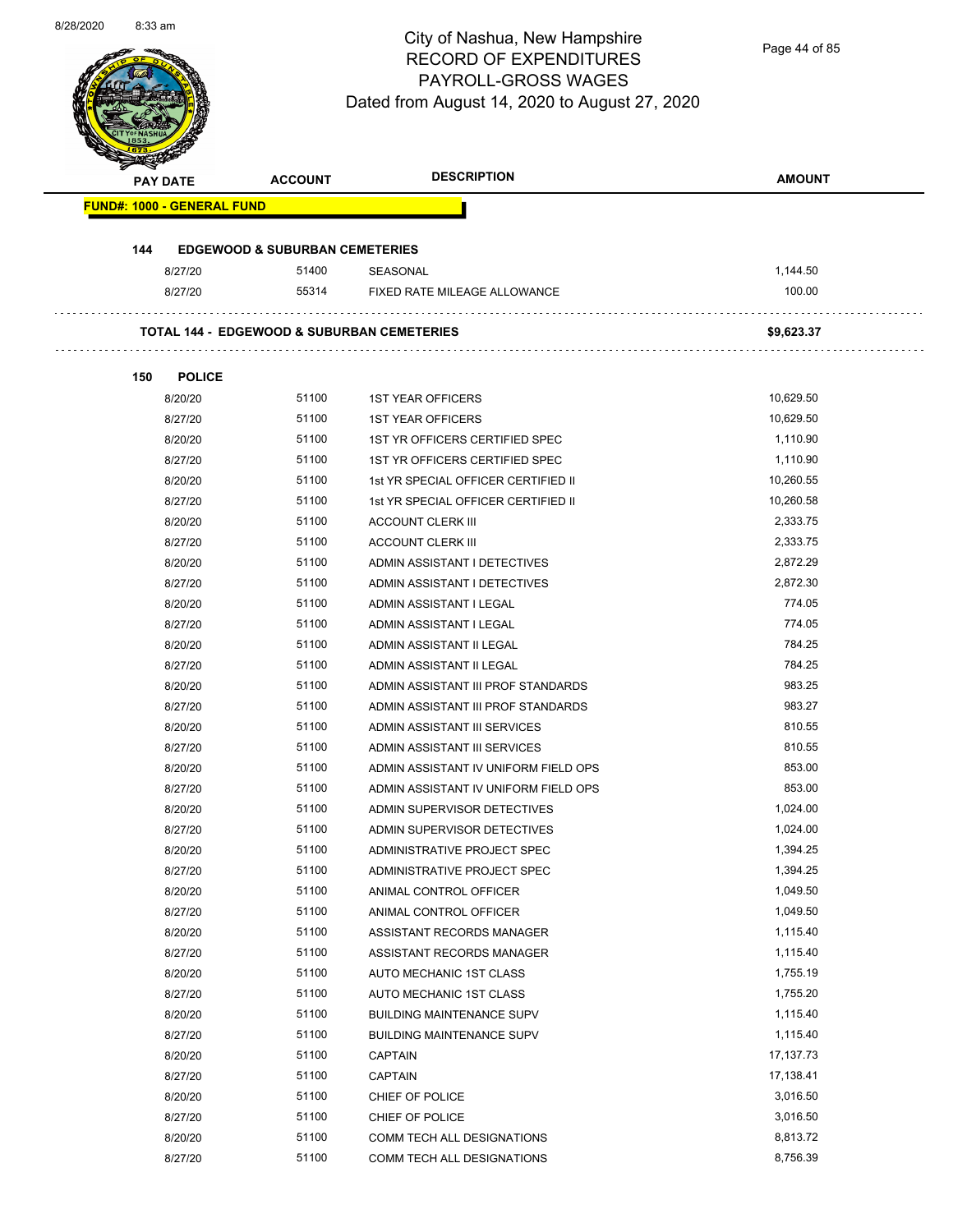

Page 45 of 85

|     | <b>PAY DATE</b>                   | <b>ACCOUNT</b> | <b>DESCRIPTION</b>                             | <b>AMOUNT</b> |
|-----|-----------------------------------|----------------|------------------------------------------------|---------------|
|     | <b>FUND#: 1000 - GENERAL FUND</b> |                |                                                |               |
|     |                                   |                |                                                |               |
| 150 | <b>POLICE</b>                     |                |                                                |               |
|     | 8/20/20                           | 51100          | <b>CRIME ANALYST</b>                           | 1,096.70      |
|     | 8/27/20                           | 51100          | <b>CRIME ANALYST</b>                           | 1,096.70      |
|     | 8/20/20                           | 51100          | <b>CUSTODIAN II</b>                            | 696.00        |
|     | 8/27/20                           | 51100          | <b>CUSTODIAN II</b>                            | 696.00        |
|     | 8/20/20                           | 51100          | <b>CUSTODIAN III</b>                           | 1,585.25      |
|     | 8/27/20                           | 51100          | <b>CUSTODIAN III</b>                           | 1,585.24      |
|     | 8/20/20                           | 51100          | DEPUTY CHIEF OF POLICE                         | 5,467.00      |
|     | 8/27/20                           | 51100          | DEPUTY CHIEF OF POLICE                         | 5,467.00      |
|     | 8/20/20                           | 51100          | DETENTION SPEC                                 | 2,719.30      |
|     | 8/27/20                           | 51100          | <b>DETENTION SPEC</b>                          | 2,719.30      |
|     | 8/20/20                           | 51100          | DISPATCHERS ALL DESIGNATIONS                   | 3,780.32      |
|     | 8/27/20                           | 51100          | DISPATCHERS ALL DESIGNATIONS                   | 3,780.34      |
|     | 8/20/20                           | 51100          | FLEET MAINTENANCE ASST SUPV                    | 1,044.85      |
|     | 8/27/20                           | 51100          | FLEET MAINTENANCE ASST SUPV                    | 1,044.84      |
|     | 8/20/20                           | 51100          | IT MANAGER/RADIO SYSTEMS NETWORK ADMINISTRATOR | 1,576.55      |
|     | 8/27/20                           | 51100          | IT MANAGER/RADIO SYSTEMS NETWORK ADMINISTRATOR | 1,576.55      |
|     | 8/20/20                           | 51100          | IT PROGRAMS ADMIN & INSTRUCTOR                 | 1,173.15      |
|     | 8/27/20                           | 51100          | IT PROGRAMS ADMIN & INSTRUCTOR                 | 1,173.15      |
|     | 8/20/20                           | 51100          | LIEUTENANT                                     | 18,773.85     |
|     | 8/27/20                           | 51100          | <b>LIEUTENANT</b>                              | 18,773.85     |
|     | 8/20/20                           | 51100          | NPD BUSINESS COORDINATOR                       | 1,172.25      |
|     | 8/27/20                           | 51100          | NPD BUSINESS COORDINATOR                       | 1,172.25      |
|     | 8/20/20                           | 51100          | NPD BUSINESS MANAGER                           | 1,809.80      |
|     | 8/27/20                           | 51100          | NPD BUSINESS MANAGER                           | 1,809.80      |
|     | 8/20/20                           | 51100          | NPD NETWORK ADMINISTRATOR                      | 1,494.30      |
|     | 8/27/20                           | 51100          | NPD NETWORK ADMINISTRATOR                      | 1,494.30      |
|     | 8/20/20                           | 51100          | PARALEGAL                                      | 871.10        |
|     | 8/27/20                           | 51100          | PARALEGAL                                      | 871.10        |
|     | 8/20/20                           | 51100          | PATROLMAN ALL RANKS                            | 177,370.09    |
|     | 8/27/20                           | 51100          | PATROLMAN ALL RANKS                            | 176,512.92    |
|     | 8/20/20                           | 51100          | POLICE ATTORNEY                                | 1,522.85      |
|     | 8/27/20                           | 51100          | POLICE ATTORNEY                                | 1,522.85      |
|     | 8/20/20                           | 51100          | <b>RECORDS &amp; COMMUNICATIONS MGR</b>        | 1,724.10      |
|     | 8/27/20                           | 51100          | <b>RECORDS &amp; COMMUNICATIONS MGR</b>        | 1,724.10      |
|     | 8/20/20                           | 51100          | <b>RECORDS TECHNICIAN I</b>                    | 2,098.20      |
|     | 8/27/20                           | 51100          | <b>RECORDS TECHNICIAN I</b>                    | 2,098.20      |
|     | 8/20/20                           | 51100          | RECORDS TECHNICIAN II                          | 909.90        |
|     | 8/27/20                           | 51100          | RECORDS TECHNICIAN II                          | 909.90        |
|     | 8/20/20                           | 51100          | <b>SERGEANT</b>                                | 45,734.08     |
|     | 8/27/20                           | 51100          | <b>SERGEANT</b>                                | 45,805.57     |
|     | 8/20/20                           | 51100          | SHIFT LEADER                                   | 2,185.00      |
|     | 8/27/20                           | 51100          | SHIFT LEADER                                   | 2,185.00      |
|     | 8/20/20                           | 51100          | SUPV POLICE FLEET                              | 1,417.08      |
|     | 8/27/20                           | 51100          | <b>SUPV POLICE FLEET</b>                       | 1,417.10      |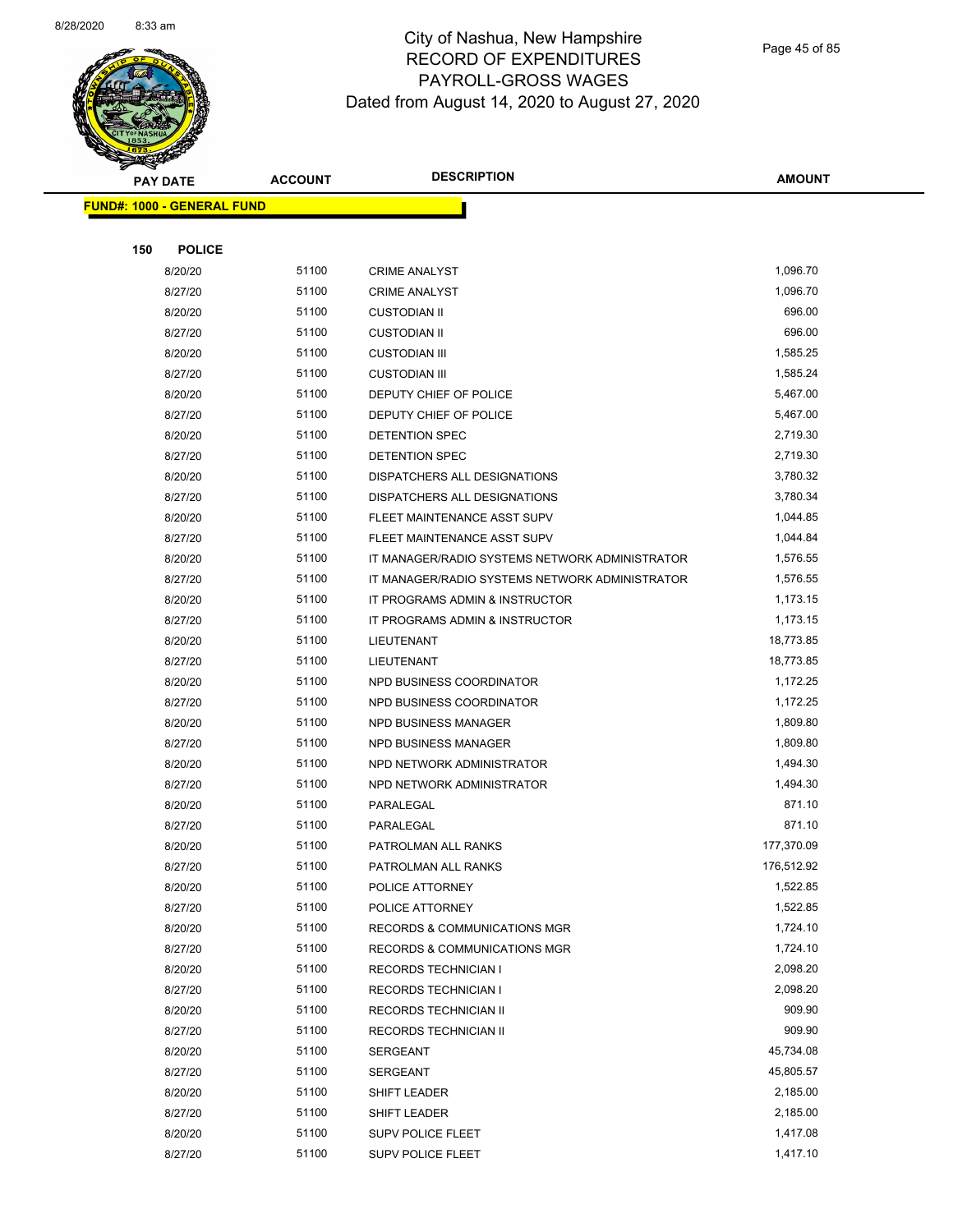

Page 46 of 85

| <b>PAY DATE</b>                   | <b>ACCOUNT</b> | <b>DESCRIPTION</b>                  | <b>AMOUNT</b>         |
|-----------------------------------|----------------|-------------------------------------|-----------------------|
| <b>FUND#: 1000 - GENERAL FUND</b> |                |                                     |                       |
|                                   |                |                                     |                       |
| 150<br><b>POLICE</b>              |                |                                     |                       |
| 8/20/20                           | 51200          | <b>ACCREDITATION MANAGER</b>        | 1,151.84              |
| 8/27/20                           | 51200          | <b>ACCREDITATION MANAGER</b>        | 1,151.84              |
| 8/20/20                           | 51200          | POLICE ATTORNEY                     | 1,668.88              |
| 8/27/20                           | 51200          | POLICE ATTORNEY                     | 1,668.88              |
| 8/20/20                           | 51200          | SENIOR RELATIONS SPECIALIST         | 739.92                |
| 8/27/20                           | 51200          | SENIOR RELATIONS SPECIALIST         | 739.92                |
| 8/27/20                           | 51300          | DISPATCHERS ALL DESIGNATIONS        | 181.08                |
| 8/27/20                           | 51300          | LIEUTENANT                          | 560.55                |
| 8/20/20                           | 51300          | PATROLMAN ALL RANKS                 | 1,573.56              |
| 8/27/20                           | 51300          | PATROLMAN ALL RANKS                 | 5,093.99              |
| 8/27/20                           | 51300          | <b>RECORDS TECHNICIAN I</b>         | 13.11                 |
| 8/27/20                           | 51300          | <b>SERGEANT</b>                     | 73.42                 |
| 8/27/20                           | 51300          | SUPV POLICE FLEET                   | 162.67                |
| 8/20/20                           | 51309          | PATROLMAN ALL RANKS                 | 449.04                |
| 8/27/20                           | 51309          | PATROLMAN ALL RANKS                 | 964.78                |
| 8/20/20                           | 51309          | <b>SERGEANT</b>                     | 572.66                |
| 8/20/20                           | 51315          | PATROLMAN ALL RANKS                 | 580.16                |
| 8/27/20                           | 51315          | <b>SERGEANT</b>                     | 143.17                |
| 8/20/20                           | 51322          | 1ST YR OFFICERS CERTIFIED SPEC      | 124.98                |
| 8/27/20                           | 51322          | 1ST YR OFFICERS CERTIFIED SPEC      | 83.31                 |
| 8/20/20                           | 51322          | 1st YR SPECIAL OFFICER CERTIFIED II | 412.24                |
| 8/27/20                           | 51322          | 1st YR SPECIAL OFFICER CERTIFIED II | 219.85                |
| 8/20/20                           | 51322          | LIEUTENANT                          | 119.02                |
| 8/20/20                           | 51322          | PATROLMAN ALL RANKS                 | 6,360.55              |
| 8/27/20                           | 51322          | PATROLMAN ALL RANKS                 | 4,371.44              |
| 8/27/20                           | 51322          | <b>SERGEANT</b>                     | 396.95                |
| 8/20/20                           | 51330          | 1ST YR OFFICERS CERTIFIED SPEC      | 166.63                |
| 8/20/20                           | 51330          | 1st YR SPECIAL OFFICER CERTIFIED II | 879.48                |
| 8/20/20                           | 51330          | ADMIN ASSISTANT I DETECTIVES        | 104.91                |
| 8/27/20                           | 51330          | ADMIN ASSISTANT I DETECTIVES        | 209.82                |
| 8/20/20                           | 51330          | COMM TECH ALL DESIGNATIONS          | 1,303.84              |
| 8/27/20                           | 51330          | COMM TECH ALL DESIGNATIONS          | 1,626.62              |
| 8/20/20                           | 51330          | DETENTION SPEC                      | 538.32                |
| 8/27/20                           | 51330          | DETENTION SPEC                      | 269.16                |
| 8/20/20                           | 51330          | DISPATCHERS ALL DESIGNATIONS        | 886.41                |
| 8/27/20                           | 51330          | DISPATCHERS ALL DESIGNATIONS        | 1,101.39<br>27,551.38 |
| 8/20/20                           | 51330          | PATROLMAN ALL RANKS                 |                       |
| 8/27/20                           | 51330          | PATROLMAN ALL RANKS                 | 23,695.78<br>5,824.19 |
| 8/20/20                           | 51330<br>51330 | SERGEANT                            | 5,811.31              |
| 8/27/20<br>8/20/20                | 51330          | SERGEANT                            | 1,010.72              |
| 8/27/20                           | 51330          | SHIFT LEADER<br>SHIFT LEADER        | 317.61                |
| 8/27/20                           | 51412          | ADMIN ASSISTANT I DETECTIVES        | 230.43                |
| 8/20/20                           | 51412          | PER DIEM                            | 99.87                 |
|                                   |                |                                     |                       |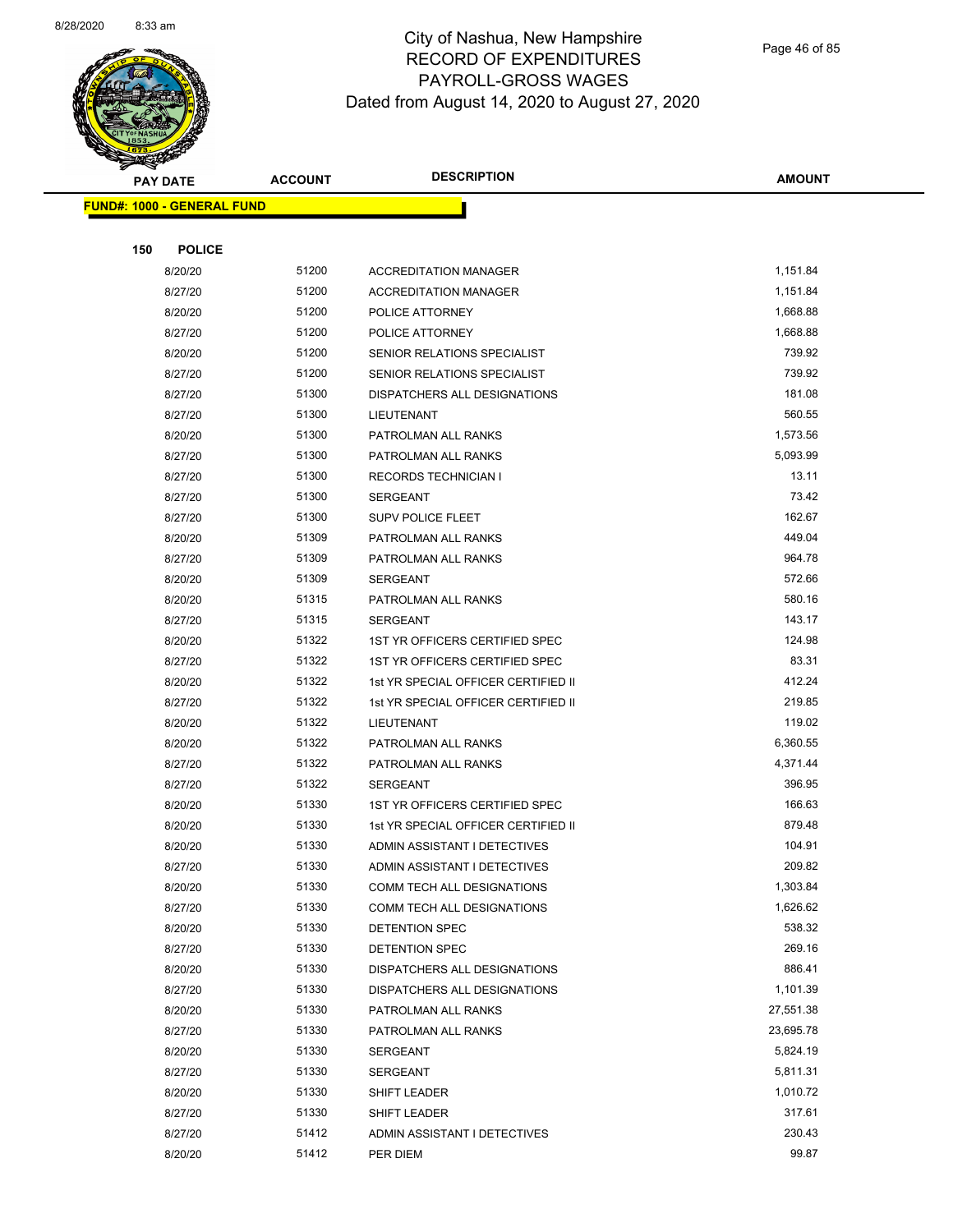

Page 47 of 85

|     | <b>PAY DATE</b>                   | <b>ACCOUNT</b> | <b>DESCRIPTION</b>                                       | <b>AMOUNT</b>        |
|-----|-----------------------------------|----------------|----------------------------------------------------------|----------------------|
|     | <b>FUND#: 1000 - GENERAL FUND</b> |                |                                                          |                      |
|     |                                   |                |                                                          |                      |
| 150 | <b>POLICE</b>                     |                |                                                          |                      |
|     | 8/27/20                           | 51412          | PER DIEM                                                 | 199.74               |
|     | 8/20/20                           | 51600          | <b>CAPTAIN</b>                                           | 900.00               |
|     | 8/27/20                           | 51600          | COMM TECH ALL DESIGNATIONS                               | 700.00               |
|     | 8/27/20                           | 51600          | NPD NETWORK ADMINISTRATOR                                | 500.00               |
|     | 8/20/20                           | 51600          | PATROLMAN ALL RANKS                                      | 5,700.00             |
|     | 8/27/20                           | 51600          | PATROLMAN ALL RANKS                                      | 2,750.00             |
|     | 8/20/20                           | 51600          | <b>SERGEANT</b>                                          | 4,950.00             |
|     | 8/27/20                           | 52809          | <b>WELLNESS PROGRAM</b>                                  | 115.00               |
|     | 8/27/20                           | 55118          | TELEPHONE-CELLULAR                                       | 140.00               |
|     | 8/20/20                           | 61107          | <b>CLOTHING &amp; UNIFORMS</b>                           | 345.78               |
|     | 8/27/20                           | 61107          | <b>CLOTHING &amp; UNIFORMS</b>                           | 1,742.31             |
|     |                                   |                |                                                          |                      |
|     | <b>TOTAL 150 - POLICE</b>         |                |                                                          | \$806,517.27         |
|     |                                   |                |                                                          |                      |
| 152 | <b>FIRE</b>                       |                |                                                          |                      |
|     | 8/20/20                           | 51100          | ADMINISTRATIVE ASSISTANT II                              | 2,520.55             |
|     | 8/27/20                           | 51100          | ADMINISTRATIVE ASSISTANT II                              | 2,520.55             |
|     | 8/20/20                           | 51100          | <b>ASST FIRE CHIEF</b>                                   | 2,573.92             |
|     | 8/27/20                           | 51100          | <b>ASST FIRE CHIEF</b>                                   | 2,573.92             |
|     | 8/20/20                           | 51100          | ASST SUPERINTENDENT FIRE ALARM                           | 1,629.56             |
|     | 8/27/20                           | 51100          | ASST SUPERINTENDENT FIRE ALARM                           | 1,629.56             |
|     | 8/20/20                           | 51100          | ASST SUPERINTENDENT FIRE FLEET                           | 1,543.04             |
|     | 8/27/20                           | 51100          | ASST SUPERINTENDENT FIRE FLEET                           | 1,543.04             |
|     | 8/20/20                           | 51100          | ASST SUPERINTENDENT PREVENTION                           | 3,308.24             |
|     | 8/27/20                           | 51100          | ASST SUPERINTENDENT PREVENTION                           | 3,308.24             |
|     | 8/20/20                           | 51100          | <b>CAPTAIN</b>                                           | 11,623.22            |
|     | 8/27/20                           | 51100          | <b>CAPTAIN</b>                                           | 11,623.21            |
|     | 8/20/20                           | 51100          | CAPTAIN FIRE TRAINING SAFETY                             | 1,799.58             |
|     | 8/27/20                           | 51100          | CAPTAIN FIRE TRAINING SAFETY                             | 1,799.56             |
|     | 8/20/20                           | 51100          | DEPUTY FIRE CHIEF                                        | 9,243.29             |
|     | 8/27/20                           | 51100          | <b>DEPUTY FIRE CHIEF</b>                                 | 9,335.22             |
|     | 8/20/20                           | 51100          | <b>EXEC ASST BUSINESS COORD</b>                          | 1,104.15             |
|     | 8/27/20                           | 51100          | <b>EXEC ASST BUSINESS COORD</b>                          | 1,104.15             |
|     | 8/20/20                           | 51100<br>51100 | FIRE CHIEF                                               | 2,815.20<br>2,815.20 |
|     | 8/27/20                           | 51100          | FIRE CHIEF                                               | 11,902.14            |
|     | 8/20/20                           | 51100          | FIRE DISPATCH ALL RANKS                                  | 11,606.39            |
|     | 8/27/20<br>8/20/20                | 51100          | FIRE DISPATCH ALL RANKS<br>FIRE DISPATCHER CLERK TRAINER | 1,331.92             |
|     | 8/27/20                           | 51100          | FIRE DISPATCHER CLERK TRAINER                            | 1,682.42             |
|     | 8/20/20                           | 51100          | FIRE LIEUTENANT                                          | 42,962.37            |
|     | 8/27/20                           | 51100          | FIRE LIEUTENANT                                          | 42,839.70            |
|     | 8/20/20                           | 51100          | <b>FIRE MECHANIC</b>                                     | 1,368.08             |
|     | 8/27/20                           | 51100          | FIRE MECHANIC                                            | 1,368.08             |
|     | 8/20/20                           | 51100          | FIRE TRAINING OFFICER                                    | 1,245.55             |
|     |                                   |                |                                                          |                      |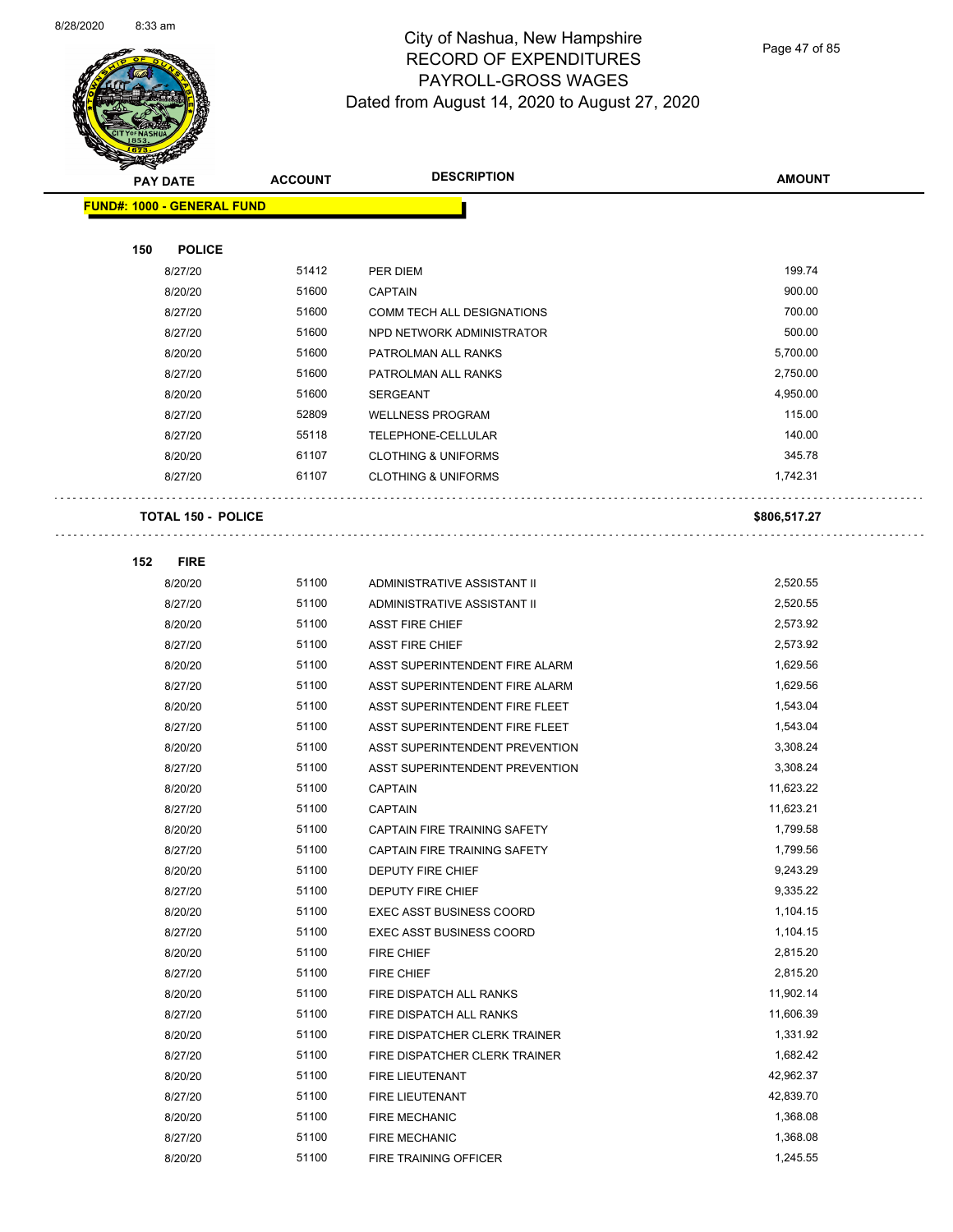

Page 48 of 85

|     | <b>PAY DATE</b>                   | <b>ACCOUNT</b> | <b>DESCRIPTION</b>                                       | <b>AMOUNT</b>          |
|-----|-----------------------------------|----------------|----------------------------------------------------------|------------------------|
|     | <b>FUND#: 1000 - GENERAL FUND</b> |                |                                                          |                        |
|     |                                   |                |                                                          |                        |
| 152 | <b>FIRE</b>                       |                |                                                          |                        |
|     | 8/27/20                           | 51100          | <b>FIRE TRAINING OFFICER</b>                             | 1,613.44               |
|     | 8/20/20                           | 51100          | FIREFIGHTERS ALL RANKS                                   | 126,692.22             |
|     | 8/27/20                           | 51100          | FIREFIGHTERS ALL RANKS                                   | 126,568.47             |
|     | 8/20/20                           | 51100          | SUPERINTENDENT FIRE ALARM                                | 1,835.72               |
|     | 8/27/20                           | 51100          | SUPERINTENDENT FIRE ALARM                                | 1,835.72               |
|     | 8/20/20                           | 51100          | SUPERINTENDENT FIRE FLEET                                | 1,799.56               |
|     | 8/27/20                           | 51100          | SUPERINTENDENT FIRE FLEET                                | 1,799.56               |
|     | 8/20/20                           | 51100          | SUPERINTENDENT FIRE PREVENTION                           | 1,817.56               |
|     | 8/27/20                           | 51100          | SUPERINTENDENT FIRE PREVENTION                           | 1,817.56               |
|     | 8/27/20                           | 51300          | ASST SUPERINTENDENT FIRE FLEET                           | 173.59                 |
|     | 8/27/20                           | 51300          | ASST SUPERINTENDENT PREVENTION                           | 357.03                 |
|     | 8/20/20                           | 51300          | <b>CAPTAIN</b>                                           | 186.12                 |
|     | 8/20/20                           | 51300          | CAPTAIN FIRE TRAINING SAFETY                             | 69.63                  |
|     | 8/20/20                           | 51300          | FIRE LIEUTENANT                                          | 56.53                  |
|     | 8/20/20                           | 51300          | <b>FIREFIGHTERS ALL RANKS</b>                            | 46.60                  |
|     | 8/27/20                           | 51300          | SUPERINTENDENT FIRE ALARM                                | 215.06                 |
|     | 8/20/20                           | 51330          | <b>CAPTAIN</b>                                           | 245.44                 |
|     | 8/27/20                           | 51330          | CAPTAIN                                                  | 2,059.11               |
|     | 8/20/20                           | 51330          | DEPUTY FIRE CHIEF                                        | 1,069.78               |
|     | 8/27/20                           | 51330          | DEPUTY FIRE CHIEF                                        | 1,069.78               |
|     | 8/20/20                           | 51330          | FIRE DISPATCH ALL RANKS                                  | 4,451.56               |
|     | 8/27/20                           | 51330          | FIRE DISPATCH ALL RANKS                                  | 2,859.78               |
|     | 8/27/20                           | 51330          | FIRE DISPATCHER CLERK TRAINER                            | 547.18                 |
|     | 8/20/20                           | 51330          | FIRE LIEUTENANT                                          | 4,889.34               |
|     | 8/27/20                           | 51330          | FIRE LIEUTENANT                                          | 3,676.21               |
|     | 8/20/20                           | 51330          | <b>FIREFIGHTERS ALL RANKS</b>                            | 13,786.41              |
|     | 8/27/20                           | 51330          | <b>FIREFIGHTERS ALL RANKS</b>                            | 12,219.82              |
|     | 8/20/20                           | 51650          | CAPTAIN                                                  | 559.01                 |
|     | 8/27/20                           | 51650          | <b>CAPTAIN</b>                                           | 4,367.69               |
|     | 8/20/20                           | 51650          | DEPUTY FIRE CHIEF                                        | 2,702.60               |
|     | 8/27/20                           | 51650          | DEPUTY FIRE CHIEF                                        | 2,702.60<br>12,137.71  |
|     | 8/20/20                           | 51650          | <b>FIRE LIEUTENANT</b>                                   |                        |
|     | 8/27/20                           | 51650          | FIRE LIEUTENANT<br><b>FIREFIGHTERS ALL RANKS</b>         | 11,126.93<br>36,961.33 |
|     | 8/20/20                           | 51650<br>51650 |                                                          | 33,167.01              |
|     | 8/27/20<br>8/20/20                | 51700          | FIREFIGHTERS ALL RANKS<br>ASST SUPERINTENDENT FIRE ALARM | 20.37                  |
|     | 8/27/20                           | 51700          | ASST SUPERINTENDENT FIRE ALARM                           | 20.37                  |
|     | 8/20/20                           | 51700          | ASST SUPERINTENDENT PREVENTION                           | 41.35                  |
|     | 8/27/20                           | 51700          | ASST SUPERINTENDENT PREVENTION                           | 41.35                  |
|     | 8/20/20                           | 51700          | <b>CAPTAIN</b>                                           | 296.89                 |
|     | 8/27/20                           | 51700          | <b>CAPTAIN</b>                                           | 296.89                 |
|     | 8/20/20                           | 51700          | CAPTAIN FIRE TRAINING SAFETY                             | 22.49                  |
|     | 8/27/20                           | 51700          | CAPTAIN FIRE TRAINING SAFETY                             | 22.49                  |
|     | 8/20/20                           | 51700          | FIRE DISPATCH ALL RANKS                                  | 14.98                  |
|     |                                   |                |                                                          |                        |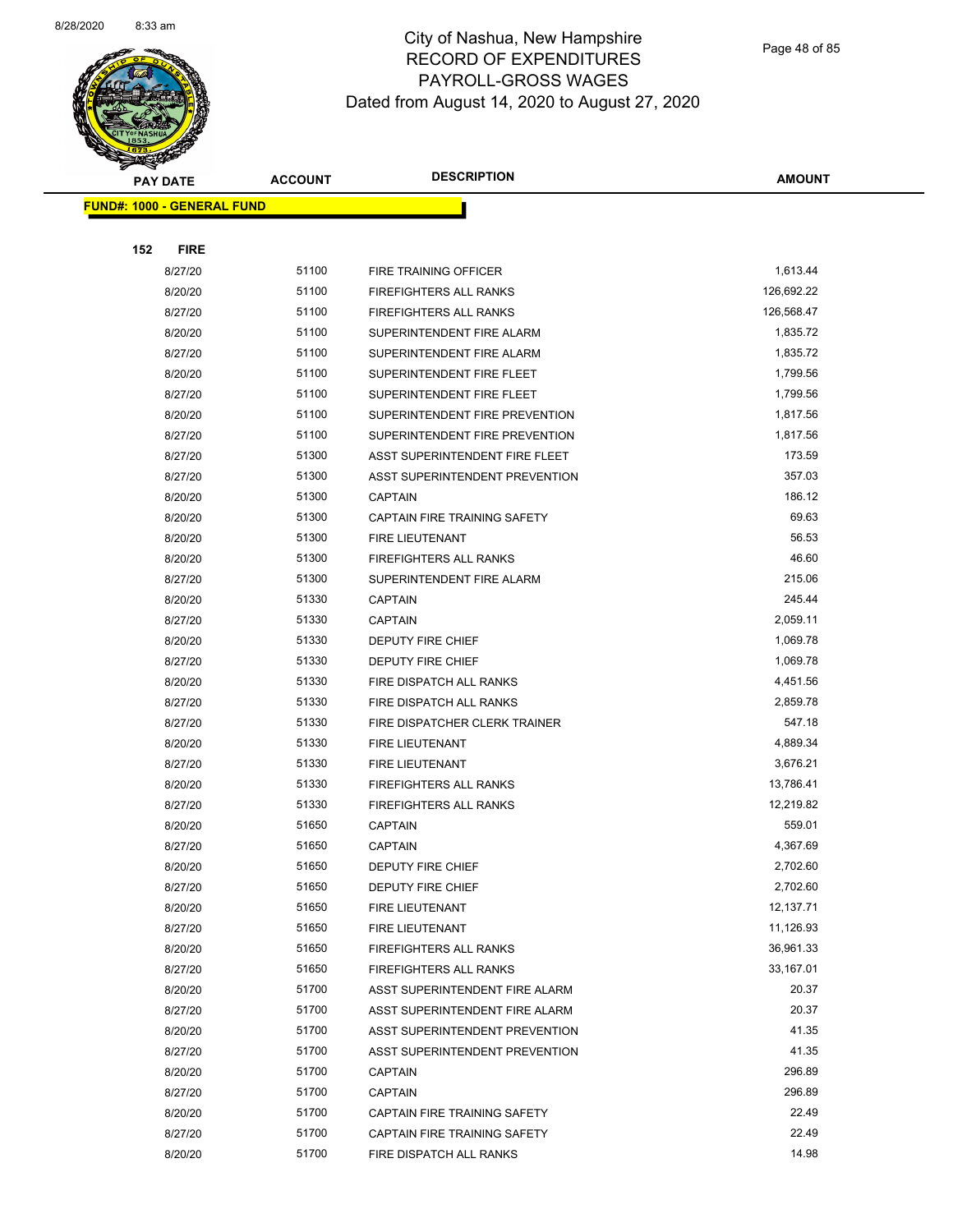

Page 49 of 85

| <b>PAY DATE</b>                 | <b>ACCOUNT</b>                      | <b>DESCRIPTION</b>                    | <b>AMOUNT</b> |
|---------------------------------|-------------------------------------|---------------------------------------|---------------|
| FUND#: 1000 - GENERAL FUND      |                                     |                                       |               |
| 152<br><b>FIRE</b>              |                                     |                                       |               |
| 8/27/20                         | 51700                               | FIRE DISPATCH ALL RANKS               | 14.98         |
| 8/20/20                         | 51700                               | FIRE DISPATCHER CLERK TRAINER         | 17.53         |
| 8/27/20                         | 51700                               | FIRE DISPATCHER CLERK TRAINER         | 17.53         |
| 8/20/20                         | 51700                               | <b>FIRE LIEUTENANT</b>                | 1,283.96      |
| 8/27/20                         | 51700                               | <b>FIRE LIEUTENANT</b>                | 1,283.96      |
| 8/20/20                         | 51700                               | FIRE TRAINING OFFICER                 | 14.83         |
| 8/27/20                         | 51700                               | FIRE TRAINING OFFICER                 | 20.17         |
| 8/20/20                         | 51700                               | FIREFIGHTERS ALL RANKS                | 2,614.70      |
| 8/27/20                         | 51700                               | <b>FIREFIGHTERS ALL RANKS</b>         | 2,629.53      |
| 8/20/20                         | 51700                               | SUPERINTENDENT FIRE ALARM             | 22.95         |
| 8/27/20                         | 51700                               | SUPERINTENDENT FIRE ALARM             | 22.95         |
| 8/20/20                         | 51700                               | SUPERINTENDENT FIRE FLEET             | 22.49         |
| 8/27/20                         | 51700                               | SUPERINTENDENT FIRE FLEET             | 22.49         |
| 8/20/20                         | 51700                               | SUPERINTENDENT FIRE PREVENTION        | 22.72         |
| 8/27/20                         | 51700                               | SUPERINTENDENT FIRE PREVENTION        | 22.72         |
| 8/20/20                         | 51750                               | <b>FIRE LIEUTENANT</b>                | 35,905.06     |
| 8/27/20                         | 55118                               | TELEPHONE-CELLULAR                    | 684.00        |
| 8/20/20                         | 61107                               | <b>CLOTHING &amp; UNIFORMS</b>        | 103.00        |
| TOTAL 152 - FIRE                |                                     |                                       | \$655,706.46  |
| 153                             | <b>BUILDING INSPECTION</b>          |                                       |               |
| 8/20/20                         | 51100                               | BLD INSP ASST PLANS EXAMINER          | 1,069.30      |
| 8/27/20                         | 51100                               | <b>BLD INSP ASST PLANS EXAMINER</b>   | 1,069.30      |
| 8/20/20                         | 51100                               | <b>BUILDING AND UTILITIES INSPCTR</b> | 3,713.45      |
| 8/27/20                         | 51100                               | <b>BUILDING AND UTILITIES INSPCTR</b> | 3,713.43      |
| 8/20/20                         | 51100                               | <b>BUILDING DEPARTMENT MANAGER</b>    | 1,709.25      |
| 8/27/20                         | 51100                               | <b>BUILDING DEPARTMENT MANAGER</b>    | 1,709.25      |
| 8/20/20                         | 51100                               | PERMIT TECHNICIAN I                   | 1,315.65      |
| 8/27/20                         | 51100                               | PERMIT TECHNICIAN I                   | 1,315.65      |
| 8/20/20                         | 51100                               | <b>PLANS EXAMINER</b>                 | 1,298.65      |
| 8/27/20                         | 51100                               | <b>PLANS EXAMINER</b>                 | 1,298.65      |
| TOTAL 153 - BUILDING INSPECTION |                                     |                                       | \$18,212.58   |
| 155<br><b>CODE ENFORCEMENT</b>  |                                     |                                       |               |
| 8/20/20                         | 51100                               | CODE ENFORCEMENT OFFICER II           | 2,822.40      |
| 8/27/20                         | 51100                               | CODE ENFORCEMENT OFFICER II           | 2,822.40      |
| 8/20/20                         | 51100                               | MGR CODE ENFORCEMENT DEPT             | 1,702.60      |
| 8/27/20                         | 51100                               | MGR CODE ENFORCEMENT DEPT             | 1,702.60      |
| 8/27/20                         | 55118                               | TELEPHONE-CELLULAR                    | 59.50         |
|                                 | <b>TOTAL 155 - CODE ENFORCEMENT</b> |                                       | \$9,109.50    |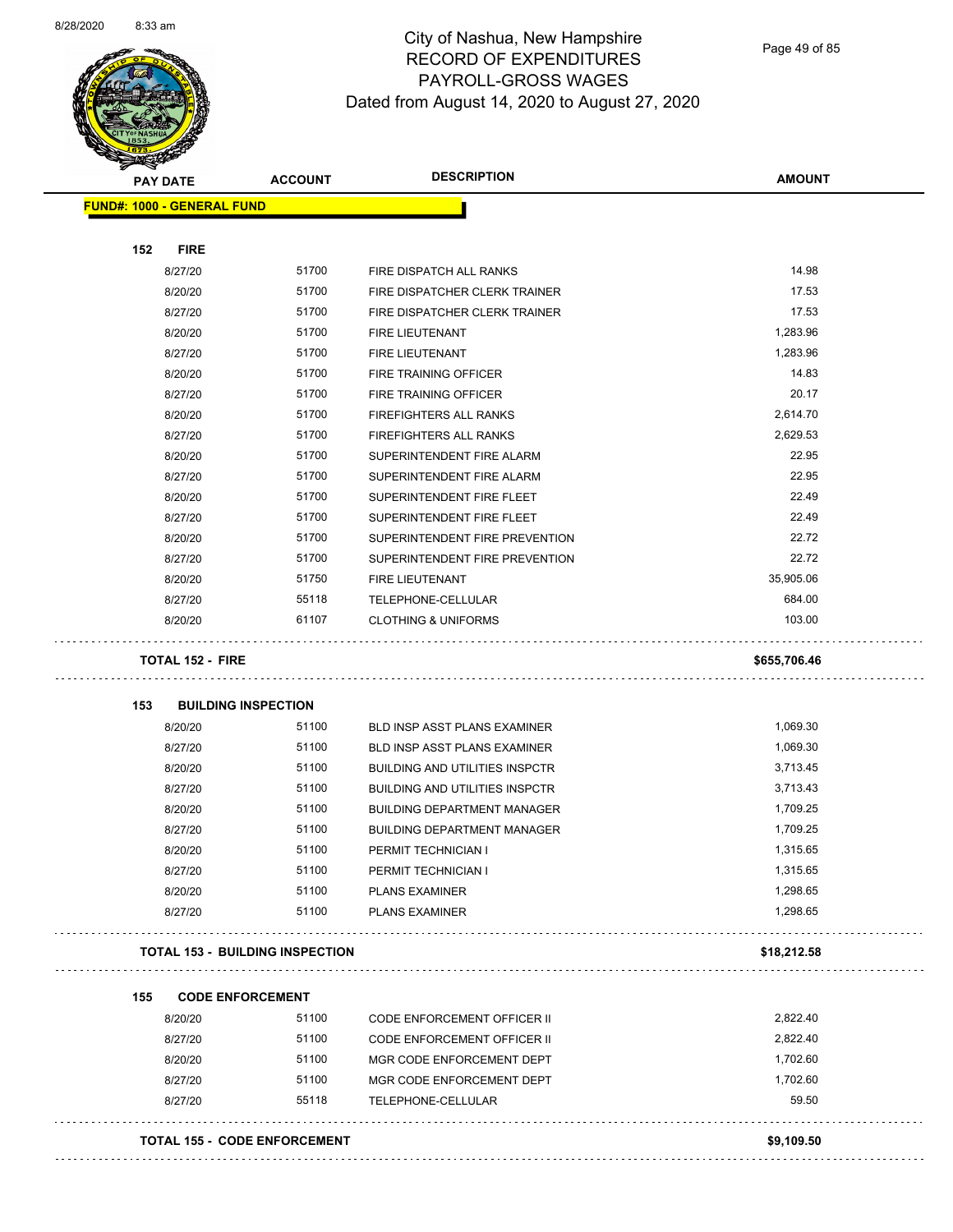Page 50 of 85

|     | <b>PAY DATE</b>    | <b>ACCOUNT</b>                             | <b>DESCRIPTION</b>                                         | <b>AMOUNT</b>        |
|-----|--------------------|--------------------------------------------|------------------------------------------------------------|----------------------|
|     |                    | <b>FUND#: 1000 - GENERAL FUND</b>          |                                                            |                      |
|     |                    |                                            |                                                            |                      |
| 156 |                    | <b>EMERGENCY MANAGEMENT</b>                |                                                            |                      |
|     | 8/20/20            | 51100                                      | EMERGENCY MANAGEMENT COORDINAT                             | 918.40               |
|     | 8/27/20            | 51100                                      | EMERGENCY MANAGEMENT COORDINAT                             | 918.40               |
|     | 8/20/20            | 51100                                      | EMERGENCY MANAGEMENT DIRECTOR                              | 1,809.80             |
|     | 8/27/20            | 51100                                      | EMERGENCY MANAGEMENT DIRECTOR                              | 1,809.80             |
|     | 8/27/20            | 55118                                      | TELEPHONE-CELLULAR                                         | 100.00               |
|     |                    | <b>TOTAL 156 - EMERGENCY MANAGEMENT</b>    |                                                            | \$5,556.40           |
| 157 |                    | <b>CITYWIDE COMMUNICATIONS</b>             |                                                            |                      |
|     | 8/20/20            | 51100                                      | <b>COMM SYS ENGR TECH</b>                                  | 1,753.85             |
|     | 8/27/20            | 51100                                      | <b>COMM SYS ENGR TECH</b>                                  | 1,753.85             |
|     | 8/20/20            | 51100                                      | IT MANAGER/RADIO SYSTEMS NETWORK ADMINISTRATOR             | 394.15               |
|     | 8/27/20            | 51100                                      | IT MANAGER/RADIO SYSTEMS NETWORK ADMINISTRATOR             | 394.15               |
|     | 8/20/20            | 51200                                      | RADIO SYSTEMS MANAGER                                      | 1,488.24             |
|     | 8/27/20            | 51200                                      | <b>RADIO SYSTEMS MANAGER</b>                               | 1,488.24             |
|     | 8/27/20            | 55118                                      | TELEPHONE-CELLULAR                                         | 110.00               |
|     |                    | <b>TOTAL 157 - CITYWIDE COMMUNICATIONS</b> |                                                            | \$7,382.48           |
| 158 |                    | <b>PARKING ENFORCEMENT</b>                 |                                                            |                      |
|     | 8/20/20            | 51100                                      | <b>MVR CLERK I</b>                                         | 299.20               |
|     | 8/27/20            | 51100                                      | <b>MVR CLERK I</b>                                         | 299.20               |
|     | 8/20/20            | 51100                                      | <b>MVR CLERK II</b>                                        | 327.99               |
|     | 8/27/20            | 51100                                      | <b>MVR CLERK II</b>                                        | 327.99               |
|     | 8/20/20            | 51100                                      | ORDINANCE VIOLATIONS COORDINATOR                           | 226.07               |
|     | 8/27/20            | 51100                                      | ORDINANCE VIOLATIONS COORDINATOR                           | 223.72               |
|     | 8/20/20            | 51100                                      | PARKING MANAGER                                            | 334.50               |
|     | 8/27/20            | 51100                                      | PARKING MANAGER                                            | 334.50               |
|     | 8/20/20            | 51200                                      | PARKING ENFORCEMENT SPECIALIST                             | 1,090.93             |
|     | 8/27/20            | 51200                                      | PARKING ENFORCEMENT SPECIALIST                             | 1,234.39             |
|     | 8/27/20            | 55118                                      | TELEPHONE-CELLULAR                                         | 12.50                |
|     |                    | <b>TOTAL 158 - PARKING ENFORCEMENT</b>     |                                                            | \$4,710.99           |
|     |                    |                                            |                                                            |                      |
| 160 |                    | <b>PW-ADMIN &amp; ENGINEERING</b><br>51100 |                                                            | 786.85               |
|     | 8/20/20<br>8/27/20 | 51100                                      | ADMINISTRATIVE ASSISTANT II<br>ADMINISTRATIVE ASSISTANT II | 786.85               |
|     |                    |                                            |                                                            |                      |
|     | 8/20/20<br>8/27/20 | 51100                                      | ASSISTANT DIRECTOR OF PUBLIC WORKS                         | 1,801.70             |
|     |                    | 51100                                      | ASSISTANT DIRECTOR OF PUBLIC WORKS                         | 1,801.70             |
|     |                    |                                            |                                                            |                      |
|     | 8/20/20            | 51100                                      | <b>CITY ENGINEER</b>                                       | 1,237.40             |
|     | 8/27/20<br>8/20/20 | 51100<br>51100                             | <b>CITY ENGINEER</b><br><b>CITY SURVEYOR</b>               | 1,237.40<br>1,257.20 |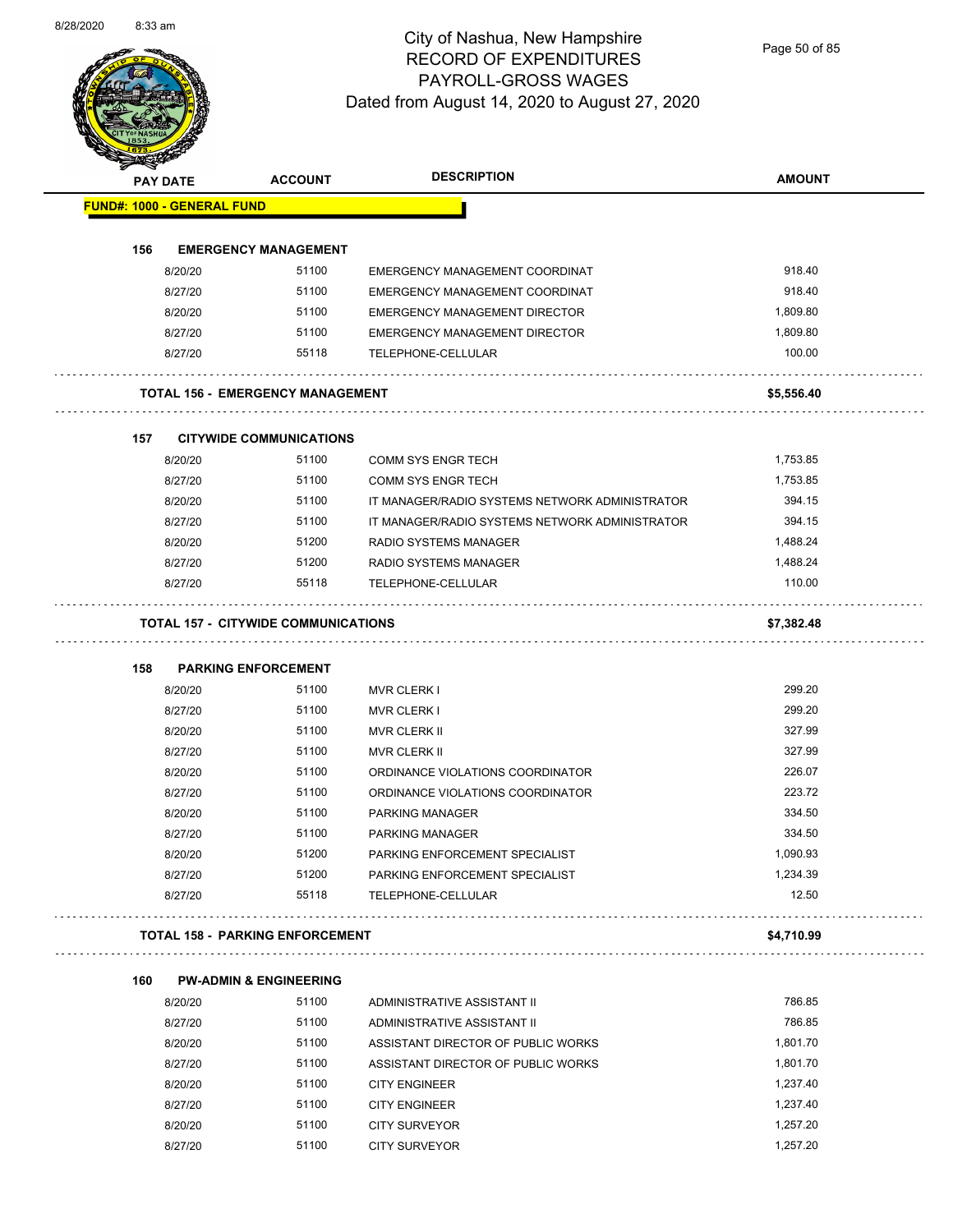

| <b>Support Contract Contract Contract Contract Contract Contract Contract Contract Contract Contract Contract Contract Contract Contract Contract Contract Contract Contract Contract Contract Contract Contract Contract Contra</b> |                                   |                                    |               |
|--------------------------------------------------------------------------------------------------------------------------------------------------------------------------------------------------------------------------------------|-----------------------------------|------------------------------------|---------------|
| <b>PAY DATE</b>                                                                                                                                                                                                                      | <b>ACCOUNT</b>                    | <b>DESCRIPTION</b>                 | <b>AMOUNT</b> |
| <b>FUND#: 1000 - GENERAL FUND</b>                                                                                                                                                                                                    |                                   |                                    |               |
|                                                                                                                                                                                                                                      |                                   |                                    |               |
| 160                                                                                                                                                                                                                                  | <b>PW-ADMIN &amp; ENGINEERING</b> |                                    |               |
| 8/20/20                                                                                                                                                                                                                              | 51100                             | <b>DEPUTY CITY ENGINEER</b>        | 814.40        |
| 8/27/20                                                                                                                                                                                                                              | 51100                             | <b>DEPUTY CITY ENGINEER</b>        | 814.40        |
| 8/20/20                                                                                                                                                                                                                              | 51100                             | <b>DIRECTOR PUBLIC WORKS</b>       | 1,970.64      |
| 8/27/20                                                                                                                                                                                                                              | 51100                             | <b>DIRECTOR PUBLIC WORKS</b>       | 1,970.65      |
| 8/20/20                                                                                                                                                                                                                              | 51100                             | DIVISION OPERATIONS MANAGER        | 1,637.70      |
| 8/27/20                                                                                                                                                                                                                              | 51100                             | <b>DIVISION OPERATIONS MANAGER</b> | 1,637.70      |
| 8/20/20                                                                                                                                                                                                                              | 51100                             | DPW CONTRACT ADMINISTRATOR         | 372.85        |
| 8/27/20                                                                                                                                                                                                                              | 51100                             | DPW CONTRACT ADMINISTRATOR         | 372.85        |
| 8/20/20                                                                                                                                                                                                                              | 51100                             | <b>ENGINEERING INSPECTOR</b>       | 2,093.65      |
| 8/27/20                                                                                                                                                                                                                              | 51100                             | <b>ENGINEERING INSPECTOR</b>       | 2,093.65      |
| 8/20/20                                                                                                                                                                                                                              | 51100                             | <b>EXECUTIVE ASSISTANT</b>         | 813.37        |
| 8/27/20                                                                                                                                                                                                                              | 51100                             | <b>EXECUTIVE ASSISTANT</b>         | 812.76        |
| 8/20/20                                                                                                                                                                                                                              | 51100                             | <b>GIS SPECIALIST</b>              | 508.40        |
| 8/27/20                                                                                                                                                                                                                              | 51100                             | <b>GIS SPECIALIST</b>              | 508.40        |
| 8/20/20                                                                                                                                                                                                                              | 51100                             | PUBLIC RELATIONS ADMINISTRATOR     | 784.25        |
| 8/27/20                                                                                                                                                                                                                              | 51100                             | PUBLIC RELATIONS ADMINISTRATOR     | 784.25        |
| 8/20/20                                                                                                                                                                                                                              | 51100                             | <b>SENIOR STAFF ENGINEER</b>       | 1,902.60      |
| 8/27/20                                                                                                                                                                                                                              | 51100                             | <b>SENIOR STAFF ENGINEER</b>       | 1,902.60      |
| 8/20/20                                                                                                                                                                                                                              | 51100                             | SENIOR TRAFFIC ENGINEER            | 1,809.80      |
| 8/27/20                                                                                                                                                                                                                              | 51100                             | <b>SENIOR TRAFFIC ENGINEER</b>     | 1,809.80      |
| 8/20/20                                                                                                                                                                                                                              | 51100                             | <b>STAFF ENGINEER</b>              | 1,191.00      |
| 8/27/20                                                                                                                                                                                                                              | 51100                             | <b>STAFF ENGINEER</b>              | 1,191.00      |
| 8/20/20                                                                                                                                                                                                                              | 51100                             | STREET CONSTRUCTION ENGINEER       | 1,508.15      |
| 8/27/20                                                                                                                                                                                                                              | 51100                             | STREET CONSTRUCTION ENGINEER       | 1,508.15      |
| 8/27/20                                                                                                                                                                                                                              | 55118                             | TELEPHONE-CELLULAR                 | 359.45        |
|                                                                                                                                                                                                                                      |                                   |                                    |               |

#### **TOTAL 160 - PW-ADMIN & ENGINEERING \$41,338.77**

| 161 | <b>STREETS</b> |       |                                |          |
|-----|----------------|-------|--------------------------------|----------|
|     | 8/20/20        | 51100 | ADMINISTRATIVE ASSISTANT II    | 822.90   |
|     | 8/27/20        | 51100 | ADMINISTRATIVE ASSISTANT II    | 822.90   |
|     | 8/20/20        | 51100 | AUTO MECH 1ST CLASS NIGHTS     | 4,353.60 |
|     | 8/27/20        | 51100 | AUTO MECH 1ST CLASS NIGHTS     | 4,353.61 |
|     | 8/20/20        | 51100 | AUTO MECH 2ND CLASS            | 2,950.81 |
|     | 8/27/20        | 51100 | AUTO MECH 2ND CLASS            | 2,989.52 |
|     | 8/20/20        | 51100 | AUTO MECHANIC 1ST CLASS        | 3,229.21 |
|     | 8/27/20        | 51100 | AUTO MECHANIC 1ST CLASS        | 3,229.20 |
|     | 8/20/20        | 51100 | <b>EQUIP OPR STREET REPAIR</b> | 6,944.20 |
|     | 8/27/20        | 51100 | <b>EQUIP OPR STREET REPAIR</b> | 7,079.80 |
|     | 8/20/20        | 51100 | FLEET MAINTENANCE FOREMAN      | 1,324.60 |
|     | 8/27/20        | 51100 | FLEET MAINTENANCE FOREMAN      | 1,324.60 |
|     | 8/20/20        | 51100 | FLEET MANAGER STREET DEPT      | 1,230.65 |
|     | 8/27/20        | 51100 | FLEET MANAGER STREET DEPT      | 1,230.65 |
|     | 8/20/20        | 51100 | <b>FOREMAN LABOR STREET</b>    | 2.649.20 |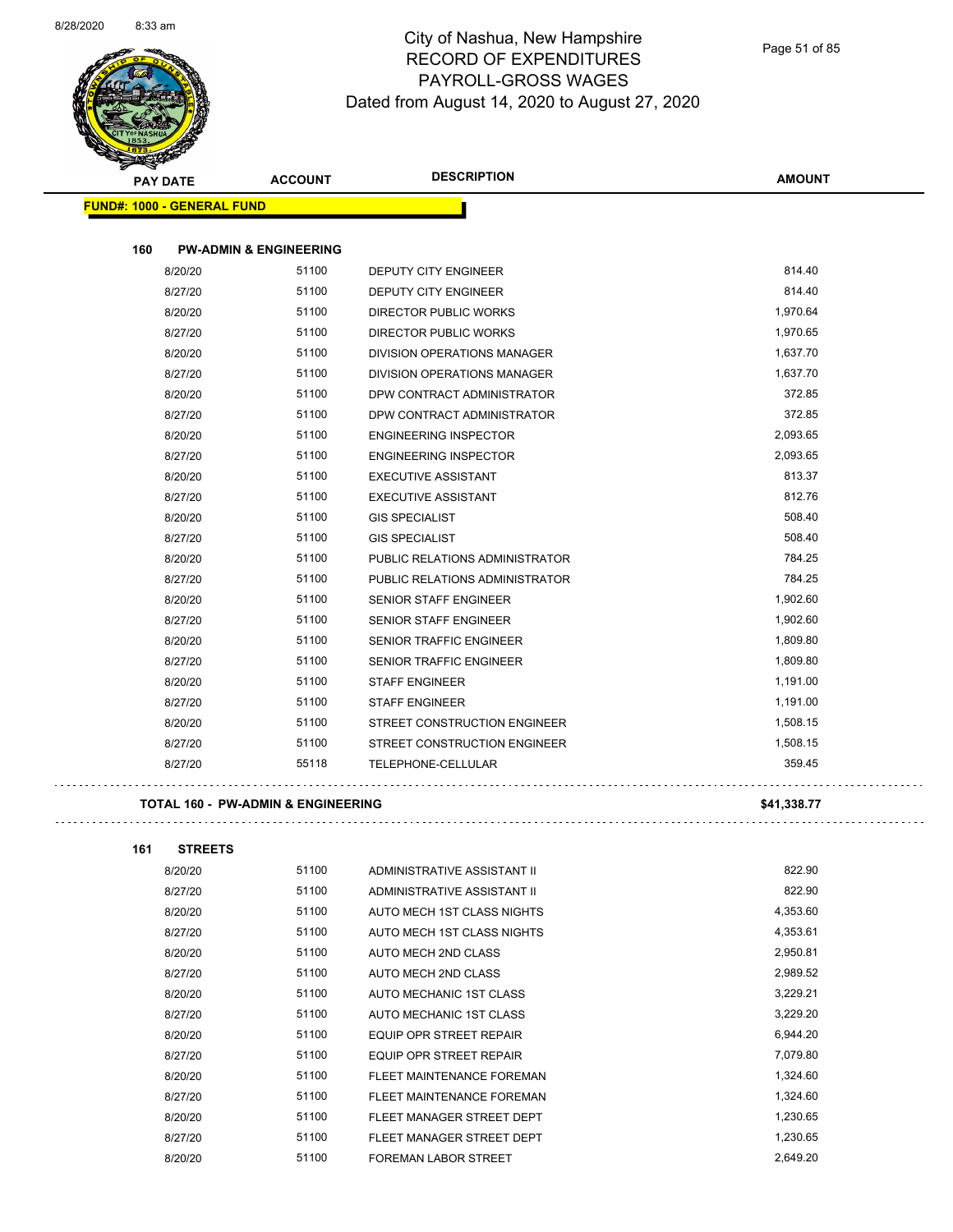

Page 52 of 85

|     | <b>PAY DATE</b>                   | <b>ACCOUNT</b> | <b>DESCRIPTION</b>             | <b>AMOUNT</b> |
|-----|-----------------------------------|----------------|--------------------------------|---------------|
|     | <b>FUND#: 1000 - GENERAL FUND</b> |                |                                |               |
|     |                                   |                |                                |               |
| 161 | <b>STREETS</b>                    |                |                                |               |
|     | 8/27/20                           | 51100          | <b>FOREMAN LABOR STREET</b>    | 2,649.20      |
|     | 8/20/20                           | 51100          | <b>MASON PIPELAYER</b>         | 3,759.22      |
|     | 8/27/20                           | 51100          | <b>MASON PIPELAYER</b>         | 3,835.57      |
|     | 8/20/20                           | 51100          | OPERATIONS SUPERVISOR          | 1,116.34      |
|     | 8/27/20                           | 51100          | OPERATIONS SUPERVISOR          | 1,116.35      |
|     | 8/20/20                           | 51100          | <b>SIGN MAINTENANCE</b>        | 2,797.20      |
|     | 8/27/20                           | 51100          | <b>SIGN MAINTENANCE</b>        | 2,797.20      |
|     | 8/20/20                           | 51100          | STOREKEEPER PWD                | 1,027.95      |
|     | 8/27/20                           | 51100          | STOREKEEPER PWD                | 1,027.96      |
|     | 8/20/20                           | 51100          | <b>STREET FOREMAN</b>          | 2,649.19      |
|     | 8/27/20                           | 51100          | <b>STREET FOREMAN</b>          | 2,649.20      |
|     | 8/20/20                           | 51100          | SUPERINTENDENT OF STREETS      | 2,010.85      |
|     | 8/27/20                           | 51100          | SUPERINTENDENT OF STREETS      | 2,010.85      |
|     | 8/20/20                           | 51100          | <b>TRAFFIC FOREMAN</b>         | 1,351.10      |
|     | 8/27/20                           | 51100          | <b>TRAFFIC FOREMAN</b>         | 1,351.10      |
|     | 8/20/20                           | 51100          | TRAFFIC TECHNICIAN I           | 2,231.20      |
|     | 8/27/20                           | 51100          | TRAFFIC TECHNICIAN I           | 2,231.20      |
|     | 8/20/20                           | 51100          | TRUCK DRIVER STREET REPAIR     | 16,567.08     |
|     | 8/27/20                           | 51100          | TRUCK DRIVER STREET REPAIR     | 16,528.88     |
|     | 8/20/20                           | 51100          | <b>WELDER FIRST CLASS</b>      | 1,060.80      |
|     | 8/27/20                           | 51100          | <b>WELDER FIRST CLASS</b>      | 1,060.80      |
|     | 8/20/20                           | 51300          | AUTO MECH 1ST CLASS NIGHTS     | 121.10        |
|     | 8/27/20                           | 51300          | AUTO MECH 1ST CLASS NIGHTS     | 252.57        |
|     | 8/20/20                           | 51300          | EQUIP OPR STREET REPAIR        | 223.50        |
|     | 8/27/20                           | 51300          | <b>EQUIP OPR STREET REPAIR</b> | 261.81        |
|     | 8/20/20                           | 51300          | FLEET MAINTENANCE FOREMAN      | 49.68         |
|     | 8/27/20                           | 51300          | FLEET MAINTENANCE FOREMAN      | 37.26         |
|     | 8/27/20                           | 51300          | FOREMAN LABOR STREET           | 322.86        |
|     | 8/20/20                           | 51300          | <b>SIGN MAINTENANCE</b>        | 951.75        |
|     | 8/27/20                           | 51300          | SIGN MAINTENANCE               | 1,697.58      |
|     | 8/20/20                           | 51300          | <b>STREET FOREMAN</b>          | 12.42         |
|     | 8/20/20                           | 51300          | TRAFFIC TECHNICIAN I           | 296.87        |
|     | 8/27/20                           | 51300          | TRAFFIC TECHNICIAN I           | 425.89        |
|     | 8/20/20                           | 51300          | TRUCK DRIVER STREET REPAIR     | 313.53        |
|     | 8/27/20                           | 51300          | TRUCK DRIVER STREET REPAIR     | 505.14        |
|     | 8/20/20                           | 51600          | TRUCK DRIVER STREET REPAIR     | 1,200.00      |
|     | 8/27/20                           | 51600          | TRUCK DRIVER STREET REPAIR     | 1,200.00      |
|     | 8/27/20                           | 55118          | TELEPHONE-CELLULAR             | 152.00        |
|     |                                   |                |                                |               |
|     | <b>TOTAL 161 - STREETS</b>        |                |                                | \$124,388.65  |
|     |                                   |                |                                |               |

**166 PARKING OPERATIONS**

 $\sim$   $\sim$ 

 $\ddot{\phantom{1}}$  .

| 8/20/20 | 51100 | <b>PARKING MAINTENANCE</b> | 1.333.09 |
|---------|-------|----------------------------|----------|
| 8/27/20 | 51100 | PARKING MAINTENANCE        | 1.333.10 |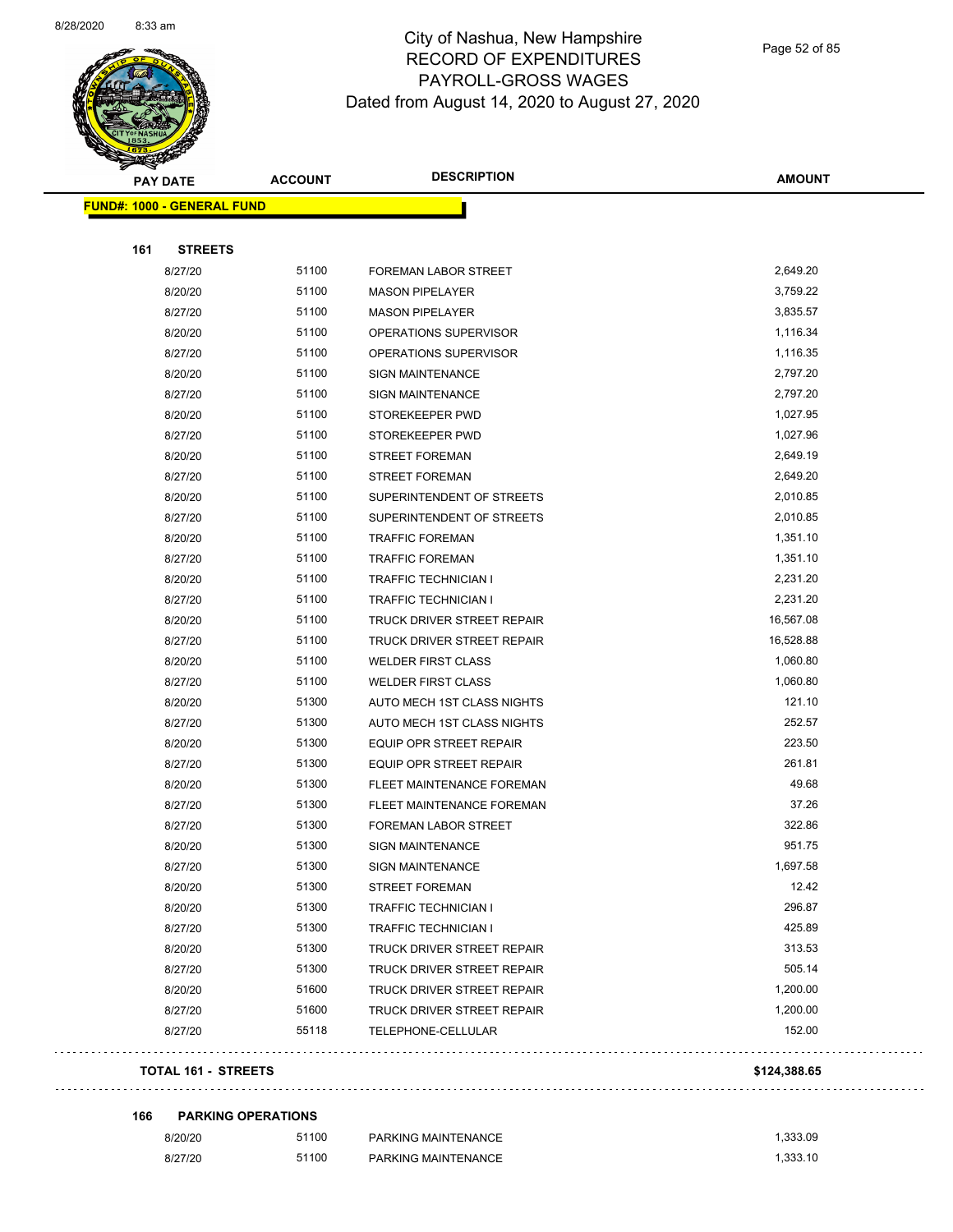

Page 53 of 85

|                                   | <b>PAY DATE</b> | <b>ACCOUNT</b>                        | <b>DESCRIPTION</b>               | <b>AMOUNT</b> |
|-----------------------------------|-----------------|---------------------------------------|----------------------------------|---------------|
| <b>FUND#: 1000 - GENERAL FUND</b> |                 |                                       |                                  |               |
| 166                               |                 | <b>PARKING OPERATIONS</b>             |                                  |               |
|                                   | 8/20/20         | 51100                                 | <b>PARKING MANAGER</b>           | 1,003.45      |
|                                   | 8/27/20         | 51100                                 | <b>PARKING MANAGER</b>           | 1,003.45      |
|                                   | 8/27/20         | 51300                                 | PARKING MAINTENANCE              | 6.18          |
|                                   | 8/27/20         | 55118                                 | TELEPHONE-CELLULAR               | 137.50        |
|                                   |                 | <b>TOTAL 166 - PARKING OPERATIONS</b> |                                  | \$4,816.77    |
| 171                               |                 | <b>COMMUNITY SERVICES</b>             |                                  |               |
|                                   | 8/20/20         | 51100                                 | DIRECTOR HEALTH AND COMM SVS     | 2,150.25      |
|                                   | 8/27/20         | 51100                                 | DIRECTOR HEALTH AND COMM SVS     | 2,150.24      |
|                                   | 8/20/20         | 51100                                 | <b>EPIDEMIOLOGIST</b>            | 1,148.10      |
|                                   | 8/27/20         | 51100                                 | <b>EPIDEMIOLOGIST</b>            | 1,148.10      |
|                                   | 8/20/20         | 51100                                 | <b>HEALTH PROGRAM SPEC</b>       | 1,031.15      |
|                                   | 8/27/20         | 51100                                 | <b>HEALTH PROGRAM SPEC</b>       | 1,031.15      |
|                                   | 8/27/20         | 55118                                 | TELEPHONE-CELLULAR               | 50.00         |
|                                   |                 | <b>TOTAL 171 - COMMUNITY SERVICES</b> |                                  | \$8,708.99    |
| 172                               |                 | <b>COMMUNITY HEALTH</b>               |                                  |               |
|                                   | 8/20/20         | 51100                                 | ADMINISTRATIVE ASSISTANT II      | 892.45        |
|                                   | 8/27/20         | 51100                                 | ADMINISTRATIVE ASSISTANT II      | 892.45        |
|                                   | 8/20/20         | 51100                                 | <b>BILINGUAL OUTREACH WORKER</b> | 979.10        |
|                                   | 8/27/20         | 51100                                 | <b>BILINGUAL OUTREACH WORKER</b> | 979.12        |
|                                   | 8/20/20         | 51100                                 | CHIEF PUBLIC HEALTH NURSE        | 1,709.25      |
|                                   | 8/27/20         | 51100                                 | CHIEF PUBLIC HEALTH NURSE        | 1,709.25      |
|                                   | 8/20/20         | 51100                                 | PUB HEALTH NURSE                 | 2,512.25      |
|                                   | 8/27/20         | 51100                                 | PUB HEALTH NURSE                 | 2,512.25      |
|                                   | 8/20/20         | 51300                                 | <b>BILINGUAL OUTREACH WORKER</b> | 119.34        |
|                                   | 8/27/20         | 51300                                 | <b>BILINGUAL OUTREACH WORKER</b> | 9.18          |
|                                   | 8/27/20         | 51412                                 | <b>NURSE ELM</b>                 | 1,913.76      |
|                                   | 8/20/20         | 51412                                 | NURSE PER DIEM (PRACTIONER)      | 1,566.73      |
|                                   | 8/27/20         | 51412                                 | NURSE PER DIEM (PRACTIONER)      | 292.46        |
|                                   | 8/20/20         | 51412                                 | PUB HEALTH NURSE                 | 408.86        |
|                                   | 8/27/20         | 51412                                 | PUB HEALTH NURSE                 | 280.86        |
|                                   | 8/27/20         | 55118                                 | TELEPHONE-CELLULAR               | 50.00         |
|                                   |                 | <b>TOTAL 172 - COMMUNITY HEALTH</b>   |                                  | \$16,827.31   |
| 173                               |                 | <b>ENVIRONMENTAL HEALTH</b>           |                                  |               |
|                                   | 8/20/20         | 51100                                 | DEP HEALTH OFFICER/LAB DIRECTOR  | 1,312.10      |
|                                   | 8/27/20         | 51100                                 | DEP HEALTH OFFICER/LAB DIRECTOR  | 1,312.10      |

8/20/20 51100 ENVIRONMENTAL HEALTH SPEC 1,973.75 8/27/20 51100 ENVIRONMENTAL HEALTH SPEC 1,973.74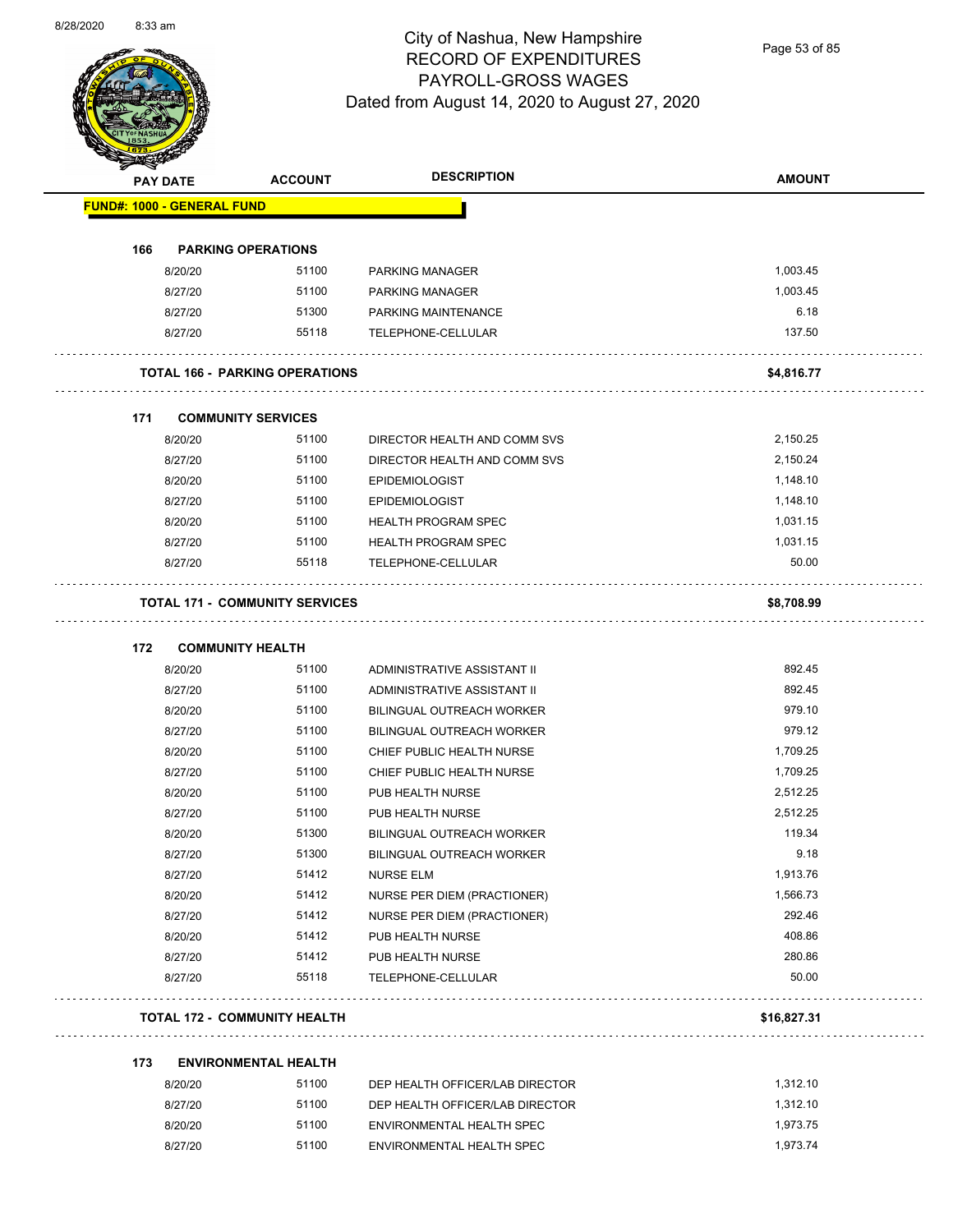$\overline{\phantom{0}}$ 



#### City of Nashua, New Hampshire RECORD OF EXPENDITURES PAYROLL-GROSS WAGES Dated from August 14, 2020 to August 27, 2020

Page 54 of 85

| <b>PAY DATE</b>                   | <b>ACCOUNT</b>                            | <b>DESCRIPTION</b>                                            | <b>AMOUNT</b> |
|-----------------------------------|-------------------------------------------|---------------------------------------------------------------|---------------|
| <b>FUND#: 1000 - GENERAL FUND</b> |                                           |                                                               |               |
| 173                               | <b>ENVIRONMENTAL HEALTH</b>               |                                                               |               |
|                                   | 51100                                     |                                                               | 1,105.99      |
| 8/20/20                           | 51100                                     | ENVIRONMENTAL TECH OFFICE MGR                                 |               |
| 8/27/20                           |                                           | ENVIRONMENTAL TECH OFFICE MGR<br>MANAGER ENVIRONMENTAL HEALTH | 1,106.00      |
| 8/20/20                           | 51100                                     |                                                               | 1,709.25      |
| 8/27/20                           | 51100                                     | MANAGER ENVIRONMENTAL HEALTH                                  | 1,709.25      |
| 8/27/20                           | 51300                                     | ENVIRONMENTAL HEALTH SPEC                                     | 10.31         |
| 8/20/20                           | 51300                                     | ENVIRONMENTAL TECH OFFICE MGR                                 | 518.43        |
| 8/27/20                           | 51300                                     | ENVIRONMENTAL TECH OFFICE MGR                                 | 497.68        |
| 8/27/20                           | 55118                                     | TELEPHONE-CELLULAR                                            | 67.00         |
|                                   | <b>TOTAL 173 - ENVIRONMENTAL HEALTH</b>   |                                                               | \$13,295.60   |
| 174                               | <b>WELFARE ADMINISTRATION</b>             |                                                               |               |
| 8/20/20                           | 51100                                     | CASE TECHNICIAN WELFARE                                       | 2,755.72      |
| 8/27/20                           | 51100                                     | <b>CASE TECHNICIAN WELFARE</b>                                | 2,755.72      |
| 8/20/20                           | 51100                                     | <b>INTAKE WORKER</b>                                          | 899.50        |
| 8/27/20                           | 51100                                     | <b>INTAKE WORKER</b>                                          | 899.50        |
| 8/20/20                           | 51100                                     | <b>SENIOR CASE TECHNICIAN</b>                                 | 1,072.45      |
| 8/27/20                           | 51100                                     | SENIOR CASE TECHNICIAN                                        | 1,072.46      |
| 8/20/20                           | 51100                                     | <b>WELFARE OFFICER</b>                                        | 1,809.80      |
| 8/27/20                           | 51100                                     | <b>WELFARE OFFICER</b>                                        | 1,809.79      |
| 8/20/20                           | 51300                                     | CASE TECHNICIAN WELFARE                                       | 90.11         |
| 8/27/20                           | 51300                                     | <b>CASE TECHNICIAN WELFARE</b>                                | 16.38         |
| 8/27/20                           | 55118                                     | TELEPHONE-CELLULAR                                            | 50.00         |
|                                   | <b>TOTAL 174 - WELFARE ADMINISTRATION</b> |                                                               | \$13,231.43   |
|                                   |                                           |                                                               |               |
| 177                               | <b>PARKS &amp; RECREATION</b>             |                                                               |               |
| 8/20/20                           | 51100                                     | ADMINISTRATIVE ASSISTANT II                                   | 860.15        |
| 8/27/20                           | 51100                                     | ADMINISTRATIVE ASSISTANT II                                   | 860.16        |
| 8/20/20                           | 51100                                     | EQUIPMENT OPERATOR, PARKS                                     | 979.60        |
| 8/27/20                           | 51100                                     | EQUIPMENT OPERATOR, PARKS                                     | 979.60        |
| 8/20/20                           | 51100                                     | FOREMAN LABOR PARK                                            | 3,973.80      |
| 8/27/20                           | 51100                                     | FOREMAN LABOR PARK                                            | 3,974.07      |
| 8/20/20                           | 51100                                     | <b>GROUNDSKEEPER MAINTENANCE</b>                              | 7,299.72      |
| 8/27/20                           | 51100                                     | GROUNDSKEEPER MAINTENANCE                                     | 7,475.01      |
| 8/20/20                           | 51100                                     | <b>GROUNDSMAN I</b>                                           | 5,934.24      |
| 8/27/20                           | 51100                                     | <b>GROUNDSMAN I</b>                                           | 6,003.72      |
| 8/20/20                           | 51100                                     | <b>GROUNDSMAN II</b>                                          | 882.00        |

8/27/20 51100 GROUNDSMAN II 882.00 8/20/20 51100 LEAD GROUNDSMAN 1,981.61 8/27/20 51100 LEAD GROUNDSMAN 1,981.60 8/20/20 51100 PROGRAM COORDINATOR 590.90 8/27/20 51100 PROGRAM COORDINATOR 390.90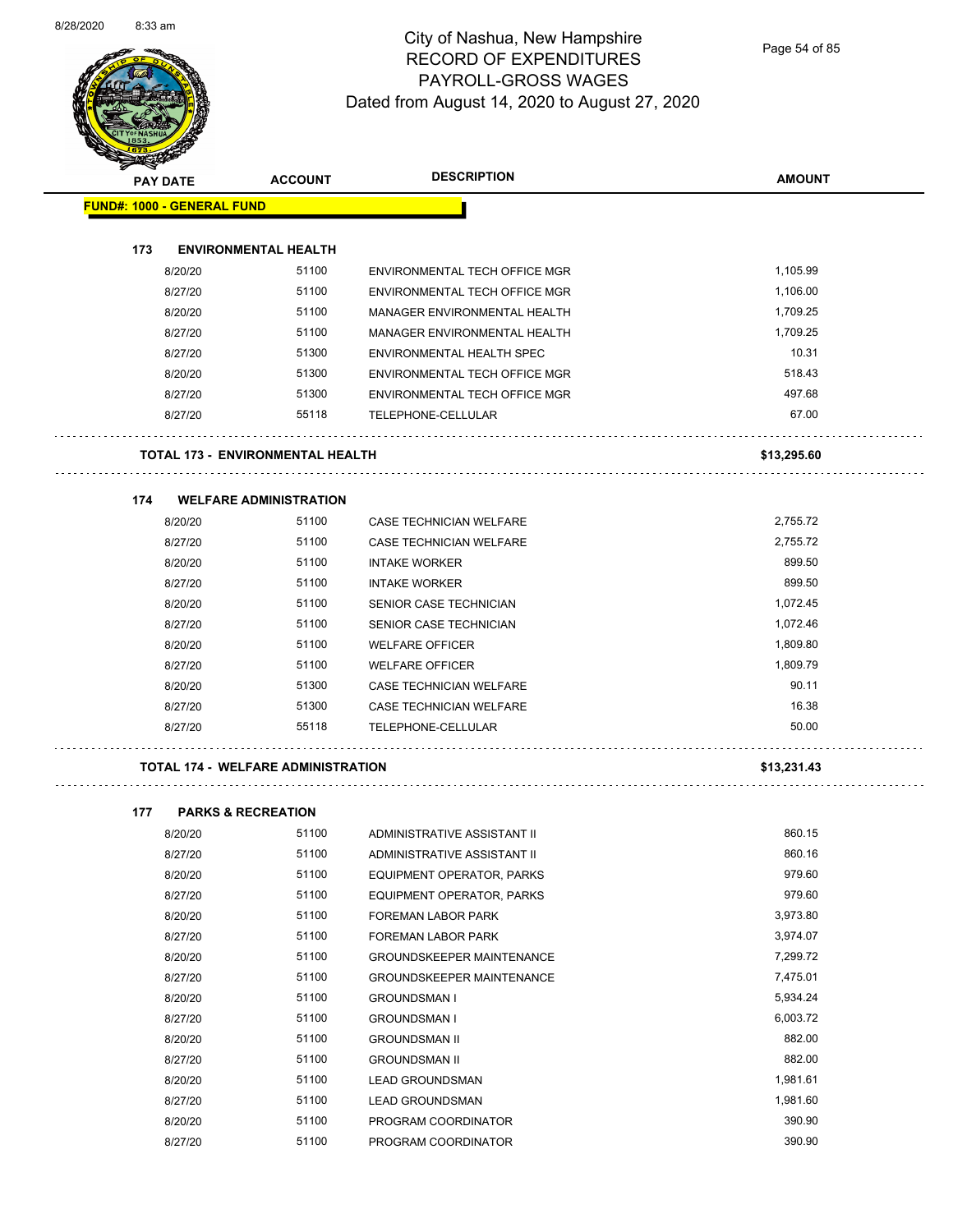$\sim$ 



## City of Nashua, New Hampshire RECORD OF EXPENDITURES PAYROLL-GROSS WAGES Dated from August 14, 2020 to August 27, 2020

| <b>PAY DATE</b>                   | <b>ACCOUNT</b>                            | <b>DESCRIPTION</b>               | <b>AMOUNT</b> |
|-----------------------------------|-------------------------------------------|----------------------------------|---------------|
| <b>FUND#: 1000 - GENERAL FUND</b> |                                           |                                  |               |
|                                   |                                           |                                  |               |
| 177                               | <b>PARKS &amp; RECREATION</b>             |                                  |               |
| 8/20/20                           | 51100                                     | RECREATION PROGRAM MANAGER       | 1,157.26      |
| 8/27/20                           | 51100                                     | RECREATION PROGRAM MANAGER       | 1,157.25      |
| 8/20/20                           | 51100                                     | STELLOS STADIUM ATTENDANT        | 979.60        |
| 8/27/20                           | 51100                                     | STELLOS STADIUM ATTENDANT        | 979.60        |
| 8/20/20                           | 51100                                     | SUPERINTENDENT OF PARKS RECR     | 2,010.85      |
| 8/27/20                           | 51100                                     | SUPERINTENDENT OF PARKS RECR     | 2,010.85      |
| 8/20/20                           | 51300                                     | ELECTRICAL DIAGNOSTIC TECH I     | 126.86        |
| 8/20/20                           | 51300                                     | EQUIPMENT OPERATOR, PARKS        | 112.82        |
| 8/20/20                           | 51300                                     | FOREMAN LABOR PARK               | 620.90        |
| 8/27/20                           | 51300                                     | <b>FOREMAN LABOR PARK</b>        | 894.11        |
| 8/20/20                           | 51300                                     | <b>GROUNDSKEEPER MAINTENANCE</b> | 2,332.39      |
| 8/27/20                           | 51300                                     | <b>GROUNDSKEEPER MAINTENANCE</b> | 679.63        |
| 8/20/20                           | 51300                                     | <b>GROUNDSMAN I</b>              | 1,008.28      |
| 8/27/20                           | 51300                                     | <b>GROUNDSMAN I</b>              | 435.75        |
| 8/20/20                           | 51300                                     | <b>GROUNDSMAN II</b>             | 339.47        |
| 8/27/20                           | 51300                                     | <b>GROUNDSMAN II</b>             | 101.85        |
| 8/20/20                           | 51300                                     | <b>LEAD GROUNDSMAN</b>           | 1,442.98      |
| 8/27/20                           | 51300                                     | <b>LEAD GROUNDSMAN</b>           | 1,348.68      |
| 8/27/20                           | 51300                                     | STELLOS STADIUM ATTENDANT        | 149.82        |
| 8/20/20                           | 51300                                     | <b>WASTEWATER ASSISTANT</b>      | 168.08        |
| 8/20/20                           | 51400                                     | PARA DW SPEC ELM                 | 145.75        |
| 8/27/20                           | 51400                                     | PARA DW SPEC ELM                 | 251.75        |
| 8/20/20                           | 51400                                     | SEASONAL                         | 5,378.50      |
| 8/27/20                           | 51400                                     | SEASONAL                         | 3,663.50      |
| 8/20/20                           | 51400                                     | SUMMER HEAD POOL GUARD           | 820.00        |
| 8/27/20                           | 51400                                     | SUMMER HEAD POOL GUARD           | 820.00        |
| 8/20/20                           | 51400                                     | SUMMER POOL COORDINATOR          | 684.00        |
| 8/27/20                           | 51400                                     | SUMMER POOL COORDINATOR          | 532.00        |
| 8/20/20                           | 51400                                     | SUMMER POOL GUARD                | 1,111.00      |
| 8/27/20                           | 51400                                     | SUMMER POOL GUARD                | 1,550.75      |
| 8/20/20                           | 51400                                     | SUMMER SWIM INSTRUCTOR           | 1,716.75      |
| 8/27/20                           | 51400                                     | SUMMER SWIM INSTRUCTOR           | 1,630.75      |
| 8/20/20                           | 51400                                     | TEACHER ENGLISH ELM              | 336.00        |
| 8/27/20                           | 51400                                     | <b>TEACHER ENGLISH ELM</b>       | 567.00        |
| 8/27/20                           | 51420                                     | TICKETSELLER                     | 120.00        |
| 8/27/20                           | 55118                                     | TELEPHONE-CELLULAR               | 118.00        |
|                                   | <b>TOTAL 177 - PARKS &amp; RECREATION</b> |                                  | \$82,351.86   |
| 179<br><b>LIBRARY</b>             |                                           |                                  |               |
| 8/20/20                           | 51100                                     | ASSISTANT DIRECTOR LIBRARY       | 1,709.25      |

| 8/20/20 | 51100 | ASSISTANT DIRECTOR LIBRARY     | 1.709.25 |
|---------|-------|--------------------------------|----------|
| 8/27/20 | 51100 | ASSISTANT DIRECTOR LIBRARY     | 1.709.25 |
| 8/20/20 | 51100 | ASSISTANT LIBRARIAN CIRCULATIO | 1.084.10 |
| 8/27/20 | 51100 | ASSISTANT LIBRARIAN CIRCULATIO | 1.084.11 |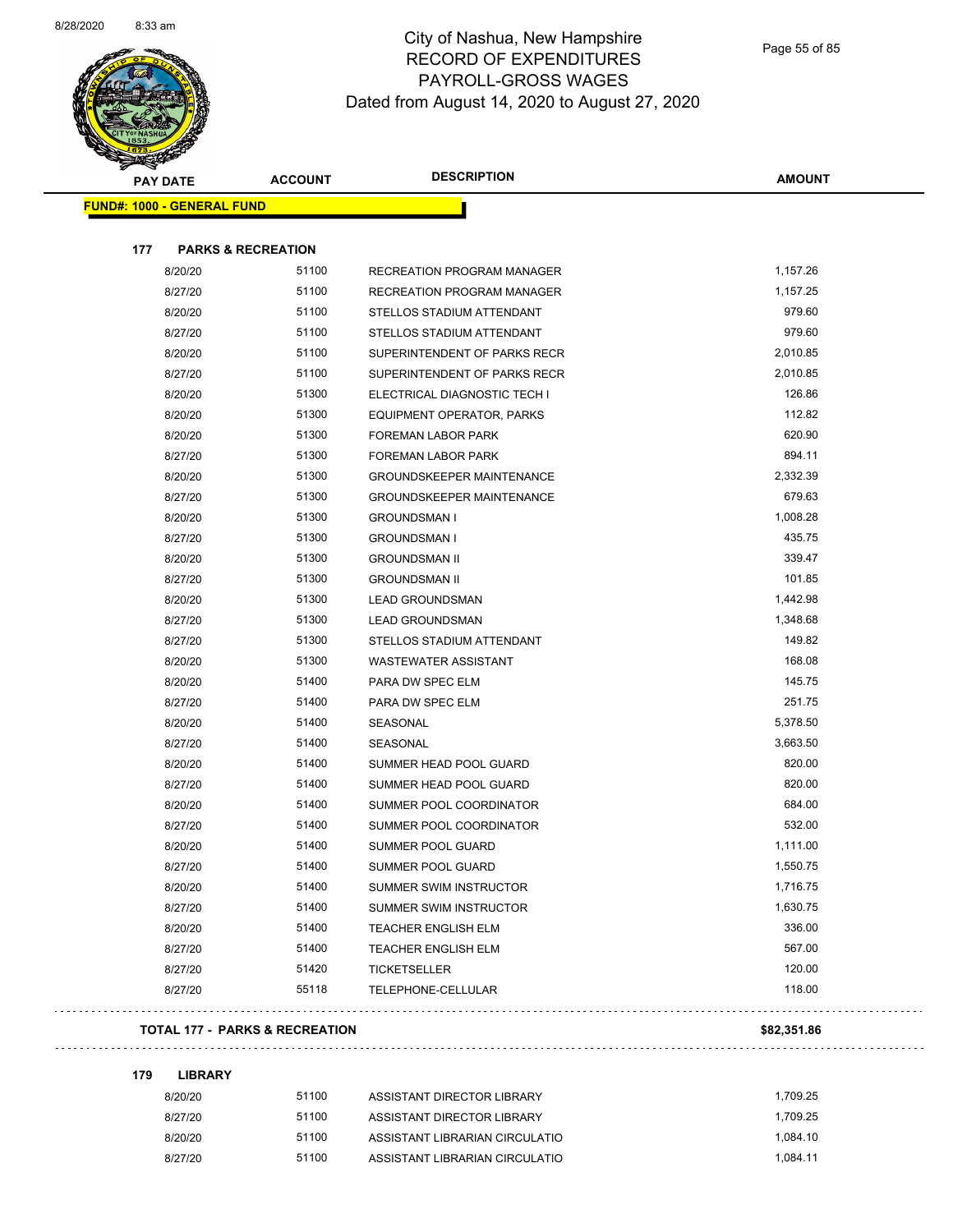

Page 56 of 85

| <b>PAY DATE</b> |                                   | <b>ACCOUNT</b> | <b>DESCRIPTION</b>                | <b>AMOUNT</b>    |
|-----------------|-----------------------------------|----------------|-----------------------------------|------------------|
|                 | <b>FUND#: 1000 - GENERAL FUND</b> |                |                                   |                  |
|                 |                                   |                |                                   |                  |
| 179             | <b>LIBRARY</b>                    |                |                                   |                  |
|                 | 8/20/20                           | 51100          | ASSISTANT LIBRARIAN TECH SVS      | 512.20           |
|                 | 8/27/20                           | 51100          | ASSISTANT LIBRARIAN TECH SVS      | 512.20           |
|                 | 8/20/20                           | 51100          | <b>DIRECTOR LIBRARY</b>           | 2,252.15         |
|                 | 8/27/20                           | 51100          | <b>DIRECTOR LIBRARY</b>           | 2,252.15         |
|                 | 8/20/20                           | 51100          | EXECUTIVE ASST OFFICE MANAGER     | 983.10           |
|                 | 8/27/20                           | 51100          | EXECUTIVE ASST OFFICE MANAGER     | 983.10           |
|                 | 8/20/20                           | 51100          | IT COORDINATOR                    | 962.94           |
|                 | 8/27/20                           | 51100          | IT COORDINATOR                    | 962.93           |
|                 | 8/20/20                           | 51100          | <b>JANITOR</b>                    | 562.35           |
|                 | 8/27/20                           | 51100          | <b>JANITOR</b>                    | 552.00           |
|                 | 8/20/20                           | 51100          | LIBRARIAN ADULT SERVICES          | 921.95           |
|                 | 8/27/20                           | 51100          | <b>LIBRARIAN ADULT SERVICES</b>   | 921.95           |
|                 | 8/20/20                           | 51100          | LIBRARIAN CIRCULATION             | 1,117.36         |
|                 | 8/27/20                           | 51100          | <b>LIBRARIAN CIRCULATION</b>      | 1,117.35         |
|                 | 8/20/20                           | 51100          | LIBRARIAN OUTREACH SVS            | 1,113.10         |
|                 | 8/27/20                           | 51100          | <b>LIBRARIAN OUTREACH SVS</b>     | 1,113.10         |
|                 | 8/20/20                           | 51100          | <b>LIBRARIAN TECH SERVICES</b>    | 1,155.29         |
|                 | 8/27/20                           | 51100          | <b>LIBRARIAN TECH SERVICES</b>    | 1,155.29         |
|                 | 8/20/20                           | 51100          | LIBRARIAN YOUTH SERVICES          | 1,657.89         |
|                 | 8/27/20                           | 51100          | <b>LIBRARIAN YOUTH SERVICES</b>   | 1,657.91         |
|                 | 8/20/20                           | 51100          | LIBRARY ASSISTANT CIRCULATION     | 5,038.65         |
|                 | 8/27/20                           | 51100          | LIBRARY ASSISTANT CIRCULATION     | 5,048.10         |
|                 | 8/20/20                           | 51100          | LIBRARY ASSISTANT MEDIA SERVIC    | 787.51           |
|                 | 8/27/20                           | 51100          | LIBRARY ASSISTANT MEDIA SERVIC    | 787.52           |
|                 | 8/20/20                           | 51100          | <b>LIBRARY ASSISTANT TECH SVS</b> | 787.50           |
|                 | 8/27/20                           | 51100          | LIBRARY ASSISTANT TECH SVS        | 787.50           |
|                 | 8/20/20                           | 51100          | LIBRARY ASSISTANT YOUTH SERVIC    | 2,116.14         |
|                 | 8/27/20                           | 51100          | LIBRARY ASSISTANT YOUTH SERVIC    | 2,116.15         |
|                 | 8/20/20                           | 51100          | <b>MAINTENANCE SUPV</b>           | 949.46           |
|                 | 8/27/20                           | 51100          | MAINTENANCE SUPV                  | 949.46           |
|                 | 8/20/20                           | 51100          | PAGE & COLLECTION COORDINATOR     | 935.81           |
|                 | 8/27/20                           | 51100          | PAGE & COLLECTION COORDINATOR     | 935.81           |
|                 | 8/20/20                           | 51100          | REFERENCE LIBRARIAN ADULT SERV    | 3,325.08         |
|                 | 8/27/20                           | 51100          | REFERENCE LIBRARIAN ADULT SERV    | 3,319.80         |
|                 | 8/20/20                           | 51100          | REFERENCE LIBRARIAN TECH SVS      | 842.50           |
|                 | 8/27/20                           | 51100          | REFERENCE LIBRARIAN TECH SVS      | 842.50           |
|                 | 8/20/20                           | 51100          | <b>SECURITY LIBRARY</b>           | 792.01           |
|                 | 8/27/20                           | 51100          | <b>SECURITY LIBRARY</b>           | 660.00           |
|                 | 8/20/20                           | 51200          | <b>JANITOR</b>                    | 229.82           |
|                 | 8/27/20                           | 51200          | <b>JANITOR</b>                    | 264.93           |
|                 | 8/20/20                           | 51200          | LIBRARY ASSISTANT TECH SVS        | 462.90           |
|                 | 8/27/20                           | 51200          | LIBRARY ASSISTANT TECH SVS        | 462.90           |
|                 | 8/20/20                           | 51200          | REFERENCE LIBRARIAN ADULT SERV    | 482.75<br>482.77 |
|                 | 8/27/20                           | 51200          | REFERENCE LIBRARIAN ADULT SERV    |                  |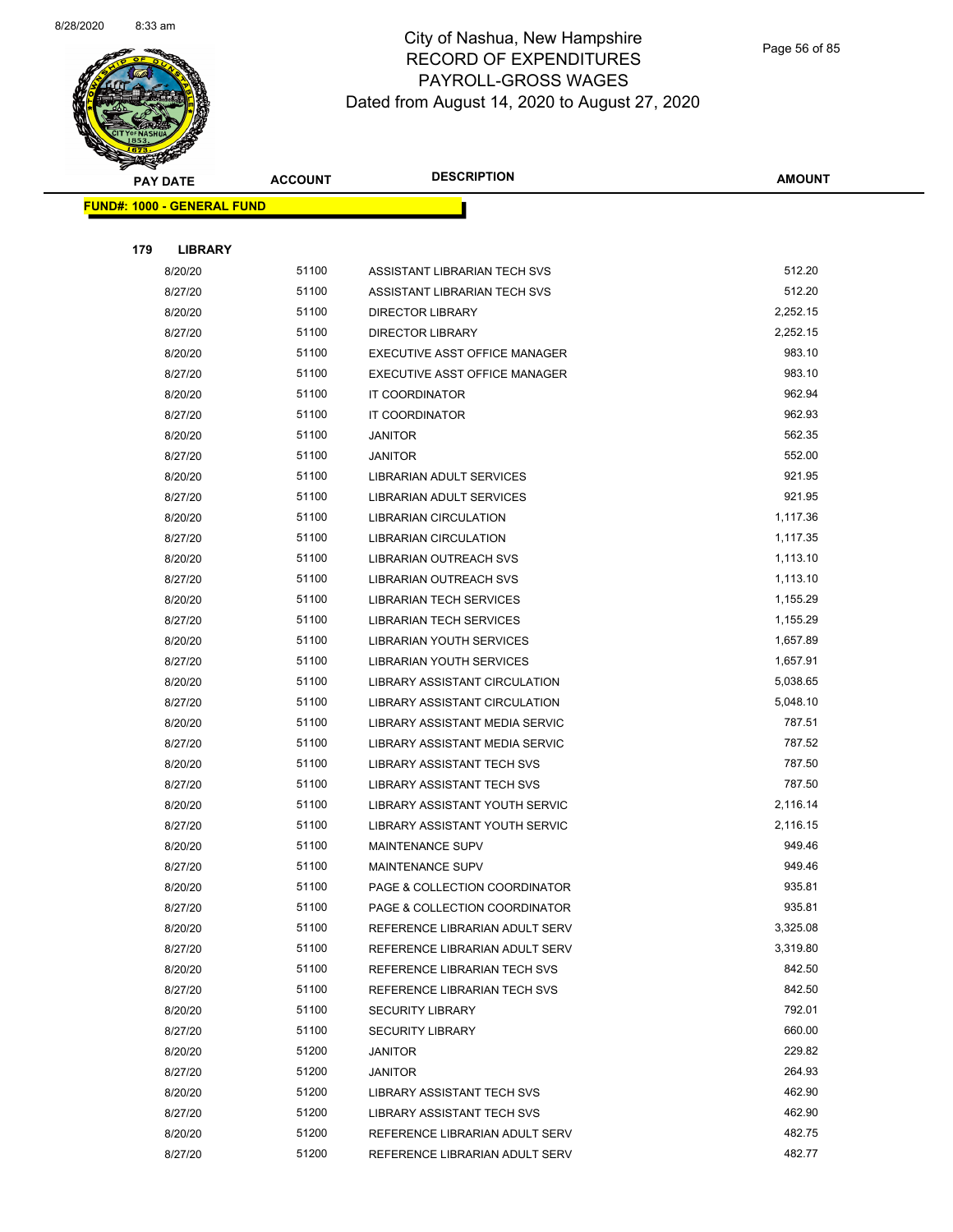$\overline{\phantom{0}}$ 



## City of Nashua, New Hampshire RECORD OF EXPENDITURES PAYROLL-GROSS WAGES Dated from August 14, 2020 to August 27, 2020

Page 57 of 85

| <b>Anta</b><br><b>PAY DATE</b>           | <b>ACCOUNT</b>                         | <b>DESCRIPTION</b>                    | <b>AMOUNT</b> |
|------------------------------------------|----------------------------------------|---------------------------------------|---------------|
| <b>FUND#: 1000 - GENERAL FUND</b>        |                                        |                                       |               |
| 179<br><b>LIBRARY</b>                    |                                        |                                       |               |
| 8/20/20                                  | 51200                                  | <b>SECURITY LIBRARY</b>               | 398.39        |
| 8/27/20                                  | 51200                                  | <b>SECURITY LIBRARY</b>               | 489.70        |
| 8/27/20                                  | 51300                                  | ASSISTANT LIBRARIAN CIRCULATIO        | 40.66         |
| 8/20/20                                  | 51300                                  | LIBRARIAN ADULT SERVICES              | 86.43         |
| 8/27/20                                  | 51300                                  | <b>LIBRARIAN CIRCULATION</b>          | 10.47         |
| 8/27/20                                  | 51300                                  | <b>LIBRARY ASSISTANT MEDIA SERVIC</b> | 44.30         |
| 8/27/20                                  | 51300                                  | REFERENCE LIBRARIAN ADULT SERV        | 23.70         |
| 8/20/20                                  | 51300                                  | <b>SECURITY LIBRARY</b>               | 18.57         |
| TOTAL 179 - LIBRARY                      |                                        |                                       | \$62,572.81   |
| 181                                      | <b>COMMUNITY DEVELOPMENT</b>           |                                       |               |
| 8/20/20                                  | 51100                                  | ADMINISTRATIVE ASSISTANT II           | 786.85        |
| 8/27/20                                  | 51100                                  | ADMINISTRATIVE ASSISTANT II           | 786.85        |
| 8/20/20                                  | 51100                                  | DIRECTOR COMMUNITY DEVELOPMENT        | 2,473.35      |
| 8/27/20                                  | 51100                                  | DIRECTOR COMMUNITY DEVELOPMENT        | 2,473.35      |
| 8/20/20                                  | 51100                                  | <b>TRANSPORTATION PLANNER</b>         | 1,313.35      |
| 8/27/20                                  | 51100                                  | <b>TRANSPORTATION PLANNER</b>         | 1,313.35      |
| 8/20/20                                  | 51100                                  | <b>WATERWAYS MANAGER</b>              | 1,709.25      |
| 8/27/20                                  | 51100                                  | <b>WATERWAYS MANAGER</b>              | 1,709.24      |
| 8/20/20                                  | 51200                                  | ADMINISTRATIVE ASSISTANT I            | 390.64        |
| 8/27/20                                  | 51200                                  | ADMINISTRATIVE ASSISTANT I            | 390.64        |
| 8/27/20                                  | 51400                                  | <b>INTERN</b>                         | 100.00        |
| 8/27/20                                  | 55118                                  | TELEPHONE-CELLULAR                    | 50.00         |
| <b>TOTAL 181 - COMMUNITY DEVELOPMENT</b> |                                        |                                       | \$13,496.87   |
| 182<br><b>PLANNING AND ZONING</b>        |                                        |                                       |               |
| 8/20/20                                  | 51100                                  | COMMUNICATION SPEC                    | 60.40         |
| 8/27/20                                  | 51100                                  | <b>COMMUNICATION SPEC</b>             | 60.40         |
| 8/20/20                                  | 51100                                  | DEPARTMENT COORDINATOR                | 1,048.50      |
| 8/27/20                                  | 51100                                  | DEPARTMENT COORDINATOR                | 1,048.50      |
| 8/20/20                                  | 51100                                  | DEPUTY PLANNING MANAGER               | 2,861.15      |
| 8/27/20                                  | 51100                                  | DEPUTY PLANNING MANAGER               | 2,861.15      |
| 8/20/20                                  | 51100                                  | PLANNER I                             | 1,618.19      |
| 8/27/20                                  | 51100                                  | PLANNER I                             | 1,020.05      |
| 8/20/20                                  | 51100                                  | ZONING COORDINATOR                    | 839.35        |
| 8/27/20                                  | 51100                                  | ZONING COORDINATOR                    | 839.35        |
|                                          | <b>TOTAL 182 - PLANNING AND ZONING</b> |                                       | \$12,257.04   |

**183 ECONOMIC DEVELOPMENT**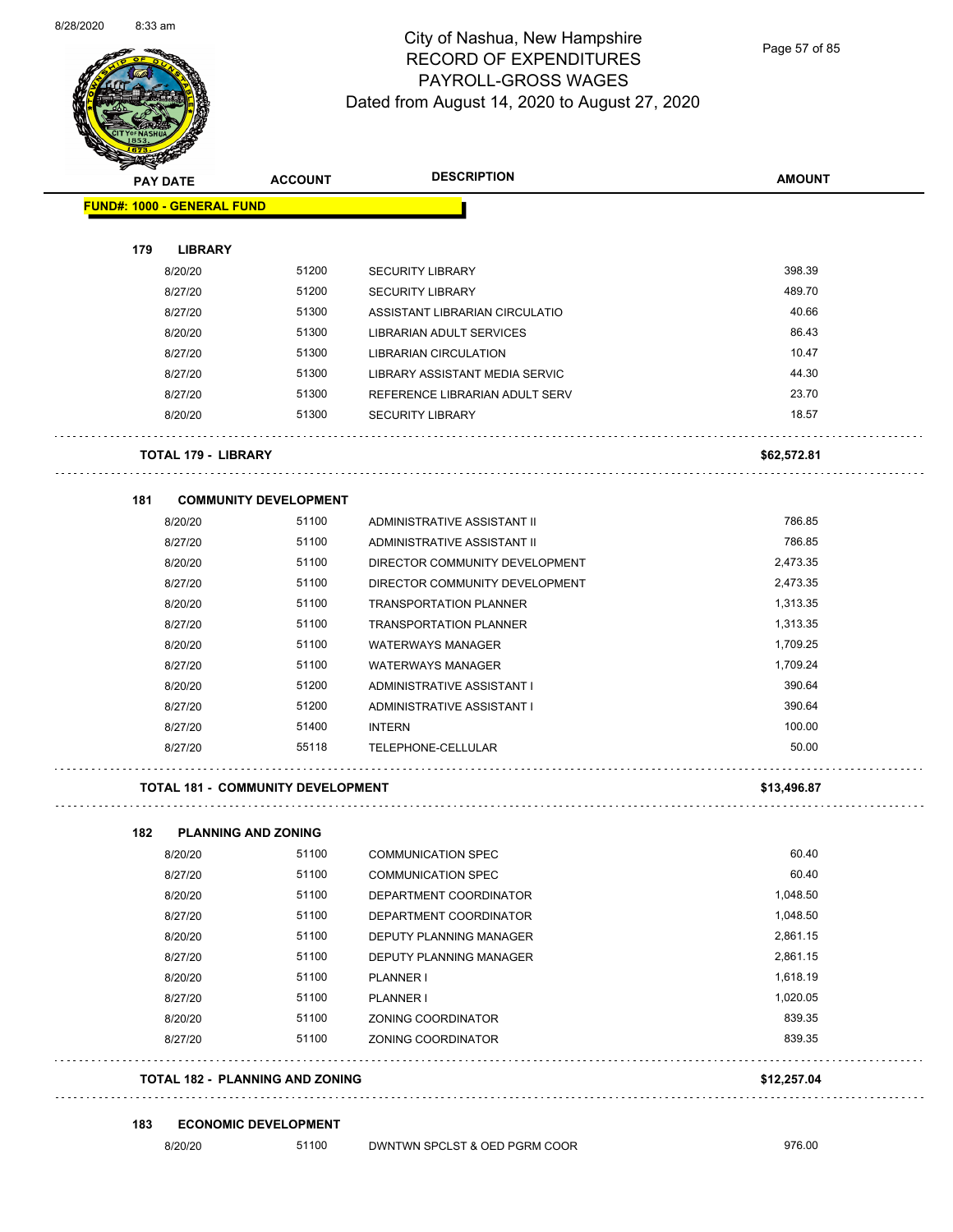

Page 58 of 85

|     | <b>PAY DATE</b>                   | <b>ACCOUNT</b>                          | <b>DESCRIPTION</b>             | <b>AMOUNT</b> |
|-----|-----------------------------------|-----------------------------------------|--------------------------------|---------------|
|     | <b>FUND#: 1000 - GENERAL FUND</b> |                                         |                                |               |
|     |                                   |                                         |                                |               |
| 183 |                                   | <b>ECONOMIC DEVELOPMENT</b>             |                                |               |
|     | 8/27/20                           | 51100                                   | DWNTWN SPCLST & OED PGRM COOR  | 976.00        |
|     | 8/20/20                           | 51100                                   | ECONOMIC DEV DIRECTOR          | 2,332.80      |
|     | 8/27/20                           | 51100                                   | <b>ECONOMIC DEV DIRECTOR</b>   | 2,332.80      |
|     | 8/20/20                           | 51100                                   | HUNT MEMORIAL BLDG & ARTS ADM  | 417.46        |
|     | 8/27/20                           | 51100                                   | HUNT MEMORIAL BLDG & ARTS ADM  | 417.45        |
|     | 8/27/20                           | 55118                                   | TELEPHONE-CELLULAR             | 85.00         |
|     |                                   | <b>TOTAL 183 - ECONOMIC DEVELOPMENT</b> |                                | \$7,537.51    |
| 191 | <b>SCHOOL</b>                     |                                         |                                |               |
|     | 8/27/20                           | 51100                                   | 21 CENTURY COORDINATOR         | 2,380.10      |
|     | 8/27/20                           | 51100                                   | ASSISTANT DIRECTOR BUSINESS    | 3,153.90      |
|     | 8/27/20                           | 51100                                   | ASSISTANT PRINCIPAL AMH        | 1,605.70      |
|     | 8/27/20                           | 51100                                   | ASSISTANT PRINCIPAL BIC        | 2,923.09      |
|     | 8/27/20                           | 51100                                   | <b>ASSISTANT PRINCIPAL BIR</b> | 1,686.98      |
|     | 8/27/20                           | 51100                                   | ASSISTANT PRINCIPAL BRO        | 3,195.70      |
|     | 8/27/20                           | 51100                                   | ASSISTANT PRINCIPAL CHARL      | 3,357.70      |
|     | 8/27/20                           | 51100                                   | ASSISTANT PRINCIPAL DR CRSP    | 2,875.00      |
|     | 8/27/20                           | 51100                                   | ASSISTANT PRINCIPAL ELM        | 6,865.40      |
|     | 8/27/20                           | 51100                                   | ASSISTANT PRINCIPAL FES        | 2,923.10      |
|     | 8/27/20                           | 51100                                   | ASSISTANT PRINCIPAL FMS        | 3,336.51      |
|     | 8/27/20                           | 51100                                   | ASSISTANT PRINCIPAL LEDGE      | 3,357.69      |
|     | 8/27/20                           | 51100                                   | ASSISTANT PRINCIPAL MDE        | 3,163.49      |
|     | 8/27/20                           | 51100                                   | ASSISTANT PRINCIPAL MTP        | 1,461.51      |
|     | 8/27/20                           | 51100                                   | ASSISTANT PRINCIPAL NHN        | 14,015.31     |
|     | 8/20/20                           | 51100                                   | ASSISTANT PRINCIPAL NHS        | 3,576.92      |
|     | 8/27/20                           | 51100                                   | ASSISTANT PRINCIPAL NHS        | 10,576.90     |
|     | 8/27/20                           | 51100                                   | ASSISTANT PRINCIPAL NSE        | 3,115.40      |
|     | 8/27/20                           | 51100                                   | ASSISTANT PRINCIPAL PMS        | 3,684.60      |
|     | 8/27/20                           | 51100                                   | ASSISTANT PRINCIPAL SHE        | 1,485.60      |
|     | 8/27/20                           | 51100                                   | ASSISTANT SUPERINTENDENT       | 14,123.72     |
|     | 8/27/20                           | 51100                                   | ASST DIRECTOR PLANT OPS        | 4,913.30      |
|     | 8/27/20                           | 51100                                   | ASST DIRECTOR SPED             | 6,623.10      |
|     | 8/27/20                           | 51100                                   | ASST SYSTEMS ADMIN FULL YEAR   | 17,419.80     |
|     | 8/27/20                           | 51100                                   | BRENTWOOD COORDINATOR          | 2,846.20      |
|     | 8/27/20                           | 51100                                   | CAREER CENTER COORD NHS        | 1,557.21      |
|     | 8/27/20                           | 51100                                   | CHIEF OPERATING OFFICER        | 4,431.80      |
|     | 8/20/20                           | 51100                                   | CLERICAL ACADEMY NHN           | 2,019.36      |
|     | 8/27/20                           | 51100                                   | CLERICAL ACADEMY NHN           | 2,117.40      |
|     | 8/20/20                           | 51100                                   | CLERICAL ACADEMY NHS           | 1,960.07      |
|     | 8/27/20                           | 51100                                   | CLERICAL ACADEMY NHS           | 1,993.36      |
|     | 8/20/20                           | 51100                                   | CLERICAL ADULT ED NHN          | 492.30        |
|     | 8/27/20                           | 51100                                   | CLERICAL ADULT ED NHN          | 251.62        |
|     | 8/20/20                           | 51100                                   | CLERICAL ASST SUPER SUP        | 1,470.92      |
|     |                                   |                                         |                                |               |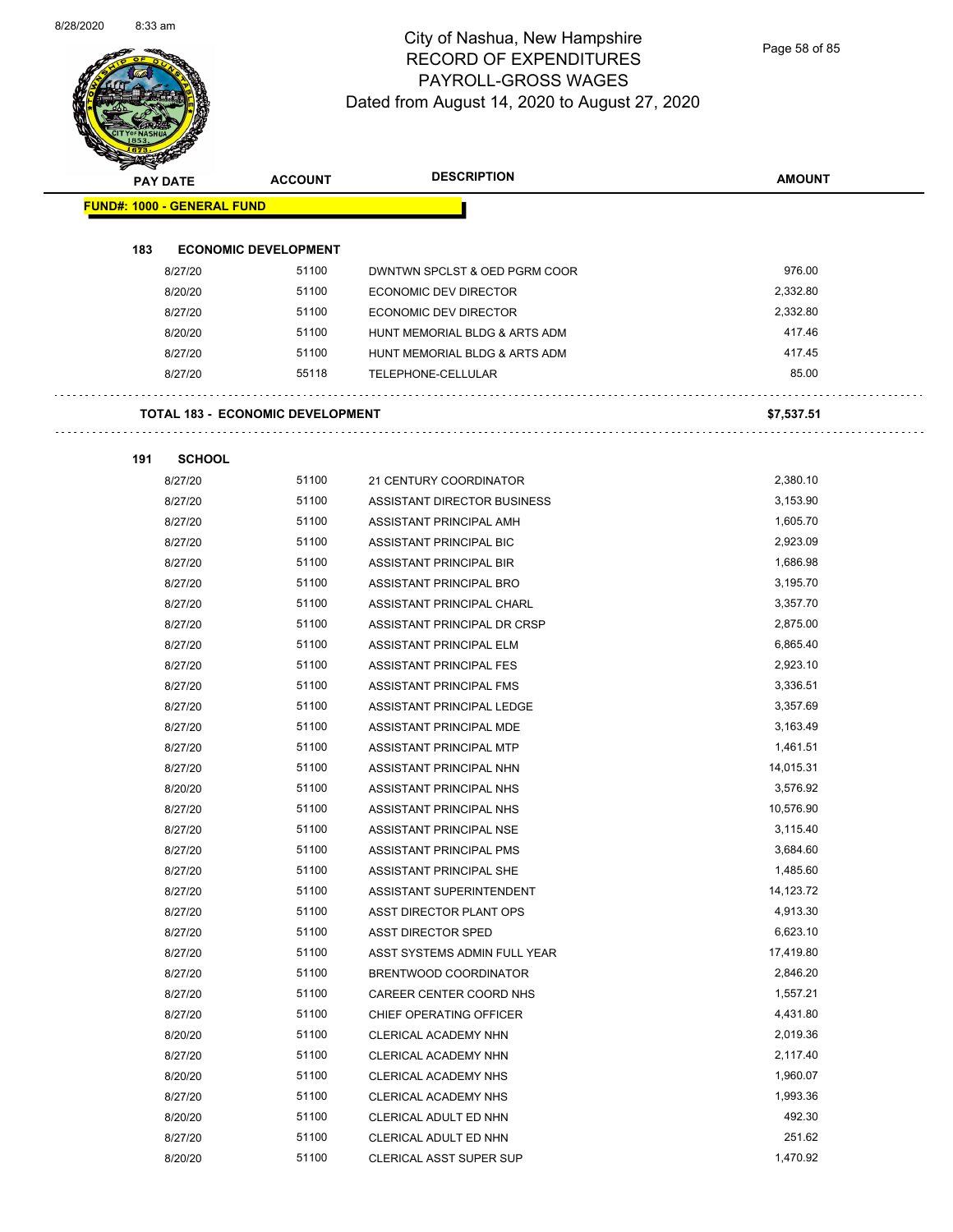

Page 59 of 85

|     | <b>PAY DATE</b>                   | <b>ACCOUNT</b> | <b>DESCRIPTION</b>            | <b>AMOUNT</b> |
|-----|-----------------------------------|----------------|-------------------------------|---------------|
|     | <b>FUND#: 1000 - GENERAL FUND</b> |                |                               |               |
|     |                                   |                |                               |               |
| 191 | <b>SCHOOL</b>                     |                |                               |               |
|     | 8/27/20                           | 51100          | CLERICAL ASST SUPER SUP       | 1,451.95      |
|     | 8/20/20                           | 51100          | CLERICAL ATHLETIC NHN         | 831.75        |
|     | 8/27/20                           | 51100          | CLERICAL ATHLETIC NHN         | 720.85        |
|     | 8/20/20                           | 51100          | CLERICAL ATHLETIC NHS         | 745.88        |
|     | 8/27/20                           | 51100          | <b>CLERICAL ATHLETIC NHS</b>  | 745.88        |
|     | 8/20/20                           | 51100          | <b>CLERICAL BUSINESS</b>      | 3,273.81      |
|     | 8/27/20                           | 51100          | <b>CLERICAL BUSINESS</b>      | 3,273.82      |
|     | 8/20/20                           | 51100          | CLERICAL CHIEF OP OFFICER SUP | 756.70        |
|     | 8/27/20                           | 51100          | CLERICAL CHIEF OP OFFICER SUP | 766.77        |
|     | 8/20/20                           | 51100          | <b>CLERICAL CTE NHN</b>       | 378.20        |
|     | 8/27/20                           | 51100          | <b>CLERICAL CTE NHN</b>       | 468.03        |
|     | 8/20/20                           | 51100          | <b>CLERICAL CTE NHS</b>       | 378.20        |
|     | 8/27/20                           | 51100          | <b>CLERICAL CTE NHS</b>       | 520.02        |
|     | 8/20/20                           | 51100          | CLERICAL GUIDANCE ELM         | 520.04        |
|     | 8/27/20                           | 51100          | CLERICAL GUIDANCE ELM         | 444.40        |
|     | 8/20/20                           | 51100          | CLERICAL GUIDANCE NHN         | 1,103.78      |
|     | 8/27/20                           | 51100          | <b>CLERICAL GUIDANCE NHN</b>  | 1,227.61      |
|     | 8/20/20                           | 51100          | <b>CLERICAL GUIDANCE NHS</b>  | 865.85        |
|     | 8/27/20                           | 51100          | <b>CLERICAL GUIDANCE NHS</b>  | 902.36        |
|     | 8/20/20                           | 51100          | CLERICAL HUMAN RESOURCES      | 1,535.95      |
|     | 8/27/20                           | 51100          | CLERICAL HUMAN RESOURCES      | 1,488.68      |
|     | 8/20/20                           | 51100          | <b>CLERICAL PAYROLL SUP</b>   | 1,591.58      |
|     | 8/27/20                           | 51100          | <b>CLERICAL PAYROLL SUP</b>   | 1,602.00      |
|     | 8/20/20                           | 51100          | <b>CLERICAL PLANT OPS</b>     | 781.50        |
|     | 8/27/20                           | 51100          | <b>CLERICAL PLANT OPS</b>     | 781.50        |
|     | 8/20/20                           | 51100          | CLERICAL PRINCIPAL AMH        | 814.60        |
|     | 8/27/20                           | 51100          | CLERICAL PRINCIPAL AMH        | 1,056.62      |
|     | 8/20/20                           | 51100          | <b>CLERICAL PRINCIPAL BIC</b> | 1,137.65      |
|     | 8/27/20                           | 51100          | CLERICAL PRINCIPAL BIC        | 1,043.59      |
|     | 8/20/20                           | 51100          | <b>CLERICAL PRINCIPAL BIR</b> | 887.21        |
|     | 8/27/20                           | 51100          | CLERICAL PRINCIPAL BIR        | 1,253.18      |
|     | 8/20/20                           | 51100          | <b>CLERICAL PRINCIPAL BRO</b> | 941.21        |
|     | 8/27/20                           | 51100          | <b>CLERICAL PRINCIPAL BRO</b> | 1,163.42      |
|     | 8/20/20                           | 51100          | CLERICAL PRINCIPAL CHA        | 901.33        |
|     | 8/27/20                           | 51100          | CLERICAL PRINCIPAL CHA        | 984.69        |
|     | 8/20/20                           | 51100          | CLERICAL PRINCIPAL DRC        | 940.13        |
|     | 8/27/20                           | 51100          | <b>CLERICAL PRINCIPAL DRC</b> | 1,023.47      |
|     | 8/20/20                           | 51100          | <b>CLERICAL PRINCIPAL ELM</b> | 1,296.06      |
|     | 8/27/20                           | 51100          | CLERICAL PRINCIPAL ELM        | 1,435.77      |
|     | 8/20/20                           | 51100          | <b>CLERICAL PRINCIPAL FES</b> | 955.74        |
|     | 8/27/20                           | 51100          | <b>CLERICAL PRINCIPAL FES</b> | 1,069.12      |
|     | 8/20/20                           | 51100          | <b>CLERICAL PRINCIPAL FMS</b> | 1,487.61      |
|     | 8/27/20                           | 51100          | <b>CLERICAL PRINCIPAL FMS</b> | 1,511.77      |
|     | 8/20/20                           | 51100          | CLERICAL PRINCIPAL LDG        | 899.20        |
|     |                                   |                |                               |               |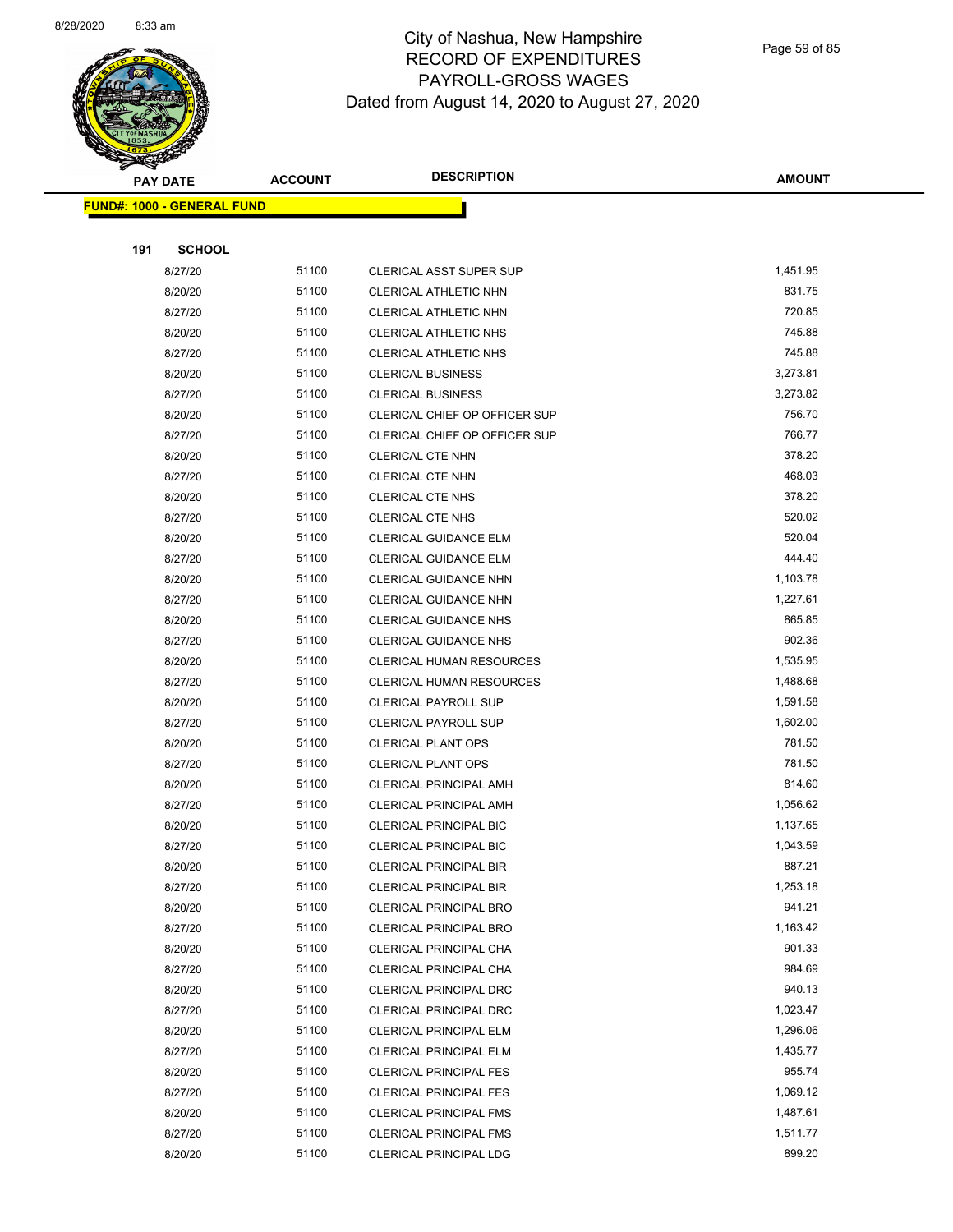

Page 60 of 85

|     | <b>PAY DATE</b>                   | <b>ACCOUNT</b> | <b>DESCRIPTION</b>                                               | <b>AMOUNT</b>    |
|-----|-----------------------------------|----------------|------------------------------------------------------------------|------------------|
|     | <b>FUND#: 1000 - GENERAL FUND</b> |                |                                                                  |                  |
|     |                                   |                |                                                                  |                  |
| 191 | <b>SCHOOL</b>                     |                |                                                                  |                  |
|     | 8/27/20                           | 51100          | <b>CLERICAL PRINCIPAL LDG</b>                                    | 1,030.62         |
|     | 8/20/20                           | 51100          | <b>CLERICAL PRINCIPAL MDE</b>                                    | 972.14           |
|     | 8/27/20                           | 51100          | <b>CLERICAL PRINCIPAL MDE</b>                                    | 1,176.36         |
|     | 8/20/20                           | 51100          | <b>CLERICAL PRINCIPAL MTP</b>                                    | 1,098.76         |
|     | 8/27/20                           | 51100          | <b>CLERICAL PRINCIPAL MTP</b>                                    | 1,122.67         |
|     | 8/20/20                           | 51100          | CLERICAL PRINCIPAL NHN                                           | 1,121.22         |
|     | 8/27/20                           | 51100          | CLERICAL PRINCIPAL NHN                                           | 1,235.36         |
|     | 8/20/20                           | 51100          | CLERICAL PRINCIPAL NHS                                           | 1,004.91         |
|     | 8/27/20                           | 51100          | <b>CLERICAL PRINCIPAL NHS</b>                                    | 1,227.75         |
|     | 8/20/20                           | 51100          | CLERICAL PRINCIPAL NSE                                           | 887.53           |
|     | 8/27/20                           | 51100          | CLERICAL PRINCIPAL NSE                                           | 943.44           |
|     | 8/20/20                           | 51100          | <b>CLERICAL PRINCIPAL PMS</b>                                    | 1,239.30         |
|     | 8/27/20                           | 51100          | <b>CLERICAL PRINCIPAL PMS</b>                                    | 1,522.31         |
|     | 8/20/20                           | 51100          | <b>CLERICAL PRINCIPAL SHE</b>                                    | 846.37           |
|     | 8/27/20                           | 51100          | <b>CLERICAL PRINCIPAL SHE</b>                                    | 1,087.32         |
|     | 8/20/20                           | 51100          | CLERICAL RECEPTIONIST NHN                                        | 720.85           |
|     | 8/27/20                           | 51100          | CLERICAL RECEPTIONIST NHN                                        | 521.23           |
|     | 8/20/20                           | 51100          | CLERICAL RECEPTIONIST NHS                                        | 387.66           |
|     | 8/27/20                           | 51100          | <b>CLERICAL RECEPTIONIST NHS</b>                                 | 444.39           |
|     | 8/20/20                           | 51100          | CLERICAL SPECIAL ED NHN                                          | 646.45           |
|     | 8/27/20                           | 51100          | CLERICAL SPECIAL ED NHN                                          | 467.42           |
|     | 8/20/20                           | 51100          | CLERICAL SPECIAL ED NHS                                          | 397.81           |
|     | 8/27/20                           | 51100          | CLERICAL SPECIAL ED NHS                                          | 512.17           |
|     | 8/20/20                           | 51100          | CLERICAL SPECIAL ED SUP                                          | 1,455.05         |
|     | 8/27/20                           | 51100          | CLERICAL SPECIAL ED SUP                                          | 1,156.69         |
|     | 8/20/20                           | 51100          | CLERICAL STUDENT SERV SUP                                        | 843.32           |
|     | 8/27/20                           | 51100          | CLERICAL STUDENT SERV SUP                                        | 854.57           |
|     | 8/20/20                           | 51100          | CLERICAL SUPERINTENDANT HRLY                                     | 799.11           |
|     | 8/27/20                           | 51100          | <b>CLERICAL SUPERINTENDANT HRLY</b>                              | 820.43           |
|     | 8/27/20                           | 51100          | CLERICAL SUPERINTENDANT SUP                                      | 1,894.50         |
|     | 8/20/20                           | 51100          | <b>CUSTODIAN AMH</b>                                             | 1,505.60         |
|     | 8/27/20                           | 51100          | <b>CUSTODIAN AMH</b>                                             | 1,505.61         |
|     | 8/20/20                           | 51100          | <b>CUSTODIAN ASST HEAD ELM</b>                                   | 857.20           |
|     | 8/27/20                           | 51100<br>51100 | <b>CUSTODIAN ASST HEAD ELM</b>                                   | 857.20<br>348.25 |
|     | 8/20/20<br>8/27/20                | 51100          | <b>CUSTODIAN ASST HEAD FMS</b>                                   | 348.25           |
|     | 8/20/20                           | 51100          | <b>CUSTODIAN ASST HEAD FMS</b><br><b>CUSTODIAN ASST HEAD NHN</b> | 1,722.41         |
|     | 8/27/20                           | 51100          | <b>CUSTODIAN ASST HEAD NHN</b>                                   | 1,722.42         |
|     | 8/20/20                           | 51100          | <b>CUSTODIAN ASST HEAD NHS</b>                                   | 1,722.41         |
|     | 8/27/20                           | 51100          | <b>CUSTODIAN ASST HEAD NHS</b>                                   | 1,722.42         |
|     | 8/20/20                           | 51100          | <b>CUSTODIAN ASST HEAD PMS</b>                                   | 857.20           |
|     | 8/27/20                           | 51100          | <b>CUSTODIAN ASST HEAD PMS</b>                                   | 857.20           |
|     | 8/20/20                           | 51100          | <b>CUSTODIAN BIC</b>                                             | 1,505.60         |
|     | 8/27/20                           | 51100          | <b>CUSTODIAN BIC</b>                                             | 1,505.60         |
|     |                                   |                |                                                                  |                  |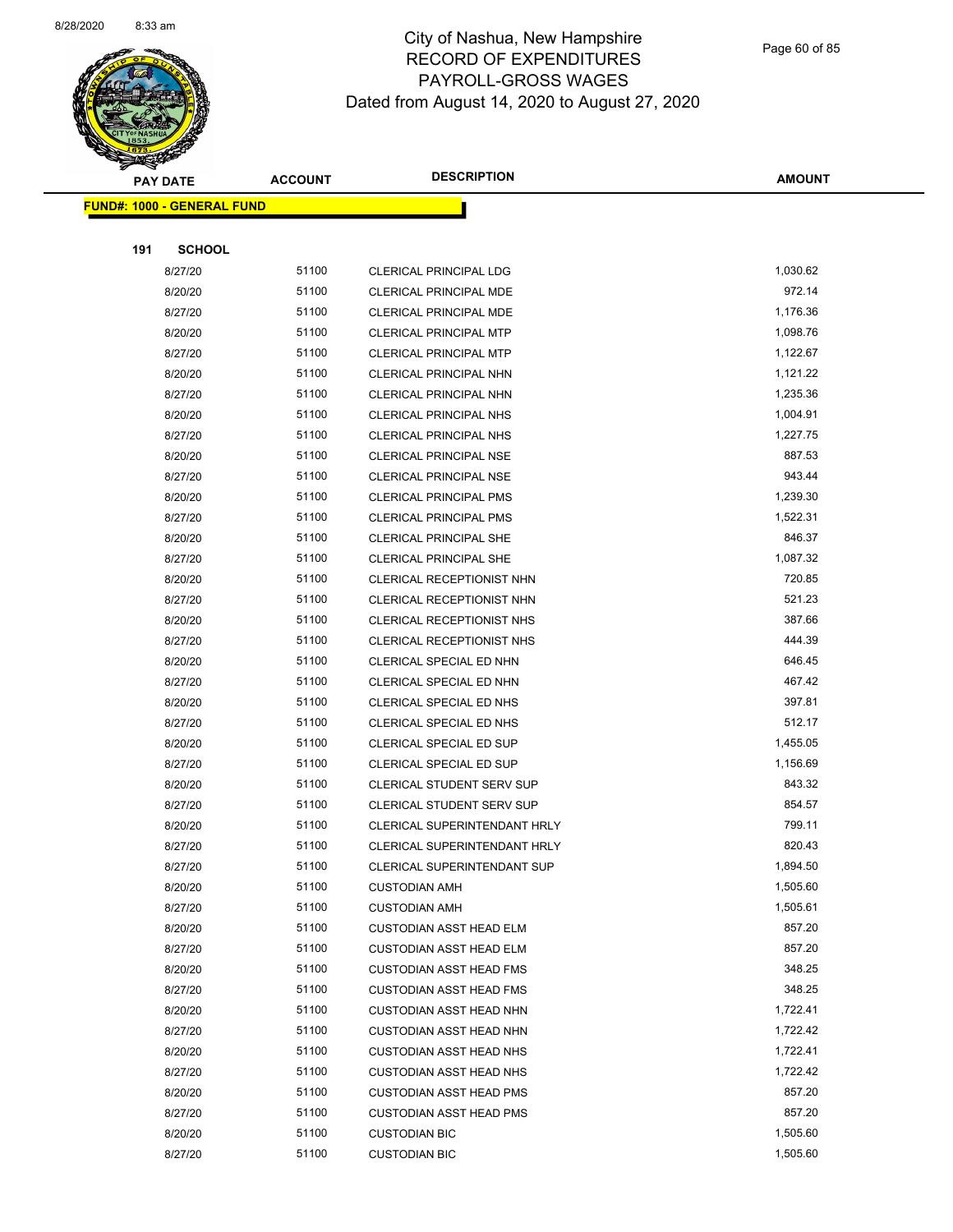

Page 61 of 85

|     | <b>PAY DATE</b>                   | <b>ACCOUNT</b> | <b>DESCRIPTION</b>                                     | <b>AMOUNT</b>    |
|-----|-----------------------------------|----------------|--------------------------------------------------------|------------------|
|     | <b>FUND#: 1000 - GENERAL FUND</b> |                |                                                        |                  |
|     |                                   |                |                                                        |                  |
| 191 | <b>SCHOOL</b>                     |                |                                                        |                  |
|     | 8/20/20                           | 51100          | <b>CUSTODIAN BIR</b>                                   | 1,505.60         |
|     | 8/27/20                           | 51100          | <b>CUSTODIAN BIR</b>                                   | 1,505.60         |
|     | 8/20/20                           | 51100          | <b>CUSTODIAN BRO</b>                                   | 1,505.60         |
|     | 8/27/20                           | 51100          | <b>CUSTODIAN BRO</b>                                   | 1,505.60         |
|     | 8/20/20                           | 51100          | <b>CUSTODIAN CHA</b>                                   | 1,505.60         |
|     | 8/27/20                           | 51100          | <b>CUSTODIAN CHA</b>                                   | 1,505.60         |
|     | 8/20/20                           | 51100          | <b>CUSTODIAN DRC</b>                                   | 752.80           |
|     | 8/27/20                           | 51100          | <b>CUSTODIAN DRC</b>                                   | 1,058.65         |
|     | 8/20/20                           | 51100          | <b>CUSTODIAN ELM</b>                                   | 4,576.40         |
|     | 8/27/20                           | 51100          | <b>CUSTODIAN ELM</b>                                   | 4,576.40         |
|     | 8/20/20                           | 51100          | <b>CUSTODIAN FES</b>                                   | 1,505.60         |
|     | 8/27/20                           | 51100          | <b>CUSTODIAN FES</b>                                   | 1,505.60         |
|     | 8/20/20                           | 51100          | <b>CUSTODIAN FMS</b>                                   | 3,011.20         |
|     | 8/27/20                           | 51100          | <b>CUSTODIAN FMS</b>                                   | 3,011.20         |
|     | 8/20/20                           | 51100          | <b>CUSTODIAN HEAD AMH</b>                              | 857.21           |
|     | 8/27/20                           | 51100          | <b>CUSTODIAN HEAD AMH</b>                              | 857.20           |
|     | 8/20/20                           | 51100          | <b>CUSTODIAN HEAD BIC</b>                              | 857.20           |
|     | 8/27/20                           | 51100          | <b>CUSTODIAN HEAD BIC</b>                              | 857.20           |
|     | 8/20/20                           | 51100          | <b>CUSTODIAN HEAD BIR</b>                              | 857.20           |
|     | 8/27/20                           | 51100          | <b>CUSTODIAN HEAD BIR</b>                              | 857.20           |
|     | 8/20/20                           | 51100          | <b>CUSTODIAN HEAD BRO</b>                              | 857.20           |
|     | 8/27/20                           | 51100          | <b>CUSTODIAN HEAD BRO</b>                              | 857.20           |
|     | 8/20/20                           | 51100          | <b>CUSTODIAN HEAD CHA</b>                              | 857.20           |
|     | 8/27/20                           | 51100          | <b>CUSTODIAN HEAD CHA</b>                              | 857.20           |
|     | 8/20/20                           | 51100          | <b>CUSTODIAN HEAD DRC</b>                              | 348.25           |
|     | 8/27/20                           | 51100          | <b>CUSTODIAN HEAD DRC</b>                              | 348.25           |
|     | 8/20/20                           | 51100          | <b>CUSTODIAN HEAD ELM</b>                              | 1,016.00         |
|     | 8/27/20                           | 51100          | <b>CUSTODIAN HEAD ELM</b>                              | 1,016.00         |
|     | 8/20/20                           | 51100          | <b>CUSTODIAN HEAD FES</b>                              | 857.20<br>857.20 |
|     | 8/27/20                           | 51100<br>51100 | <b>CUSTODIAN HEAD FES</b>                              | 1,016.00         |
|     | 8/20/20<br>8/27/20                | 51100          | <b>CUSTODIAN HEAD FMS</b><br><b>CUSTODIAN HEAD FMS</b> | 1,016.00         |
|     | 8/20/20                           | 51100          | <b>CUSTODIAN HEAD LDG</b>                              | 857.20           |
|     | 8/27/20                           | 51100          | <b>CUSTODIAN HEAD LDG</b>                              | 857.20           |
|     | 8/20/20                           | 51100          | <b>CUSTODIAN HEAD MDE</b>                              | 857.20           |
|     | 8/27/20                           | 51100          | <b>CUSTODIAN HEAD MDE</b>                              | 857.20           |
|     | 8/20/20                           | 51100          | <b>CUSTODIAN HEAD MTP</b>                              | 857.20           |
|     | 8/27/20                           | 51100          | <b>CUSTODIAN HEAD MTP</b>                              | 857.20           |
|     | 8/20/20                           | 51100          | <b>CUSTODIAN HEAD NHN</b>                              | 1,022.00         |
|     | 8/27/20                           | 51100          | <b>CUSTODIAN HEAD NHN</b>                              | 1,022.00         |
|     | 8/20/20                           | 51100          | <b>CUSTODIAN HEAD NHS</b>                              | 1,022.00         |
|     | 8/27/20                           | 51100          | <b>CUSTODIAN HEAD NHS</b>                              | 1,022.00         |
|     | 8/20/20                           | 51100          | <b>CUSTODIAN HEAD NSE</b>                              | 857.20           |
|     | 8/27/20                           | 51100          | <b>CUSTODIAN HEAD NSE</b>                              | 857.20           |
|     |                                   |                |                                                        |                  |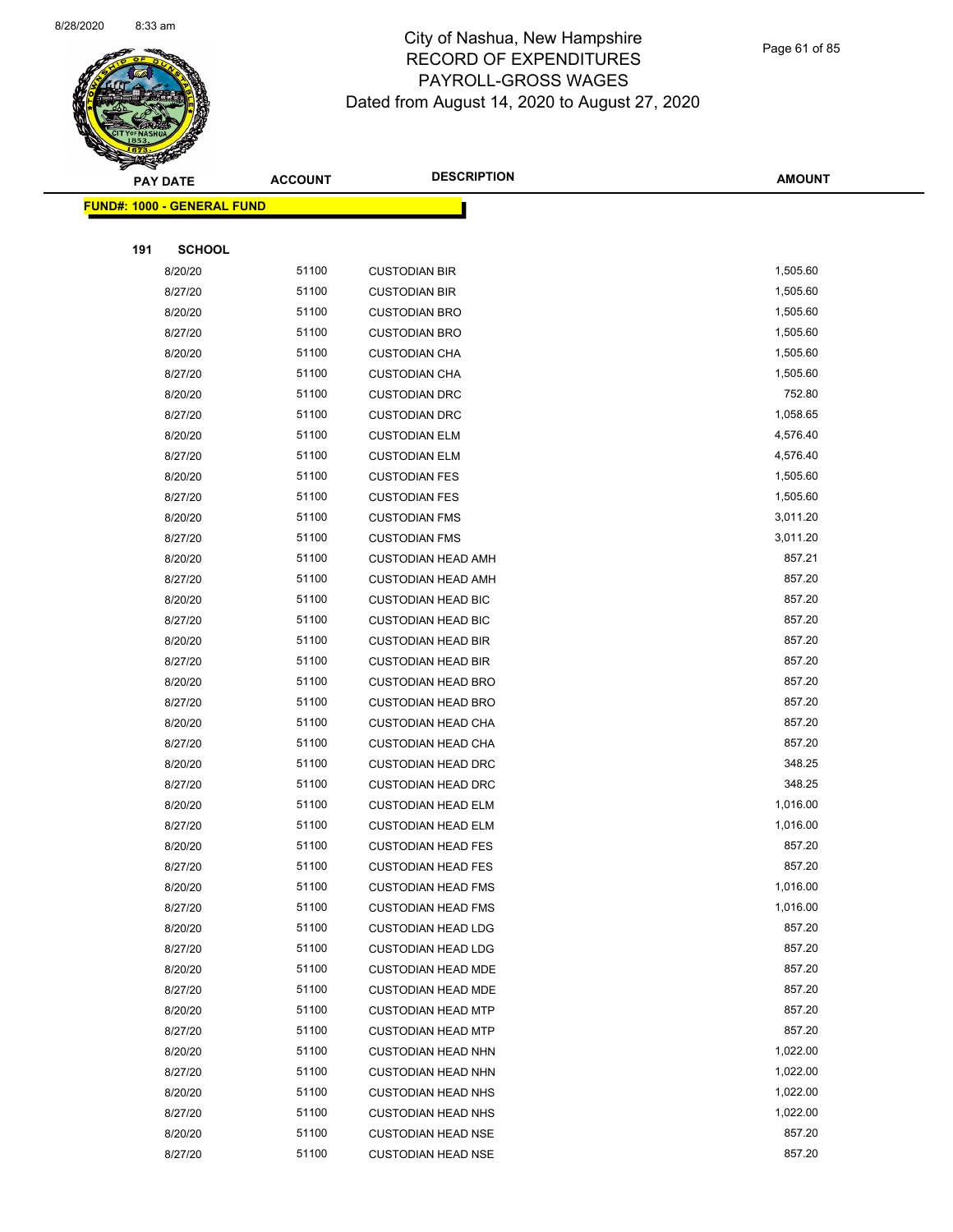

Page 62 of 85

|     | <b>PAY DATE</b>                   | <b>ACCOUNT</b> | <b>DESCRIPTION</b>             | <b>AMOUNT</b> |
|-----|-----------------------------------|----------------|--------------------------------|---------------|
|     | <b>FUND#: 1000 - GENERAL FUND</b> |                |                                |               |
|     |                                   |                |                                |               |
| 191 | <b>SCHOOL</b>                     |                |                                |               |
|     | 8/20/20                           | 51100          | <b>CUSTODIAN HEAD PMS</b>      | 1,016.00      |
|     | 8/27/20                           | 51100          | <b>CUSTODIAN HEAD PMS</b>      | 1,016.00      |
|     | 8/20/20                           | 51100          | <b>CUSTODIAN HEAD SHE</b>      | 857.20        |
|     | 8/27/20                           | 51100          | <b>CUSTODIAN HEAD SHE</b>      | 857.20        |
|     | 8/20/20                           | 51100          | <b>CUSTODIAN LDG</b>           | 1,430.32      |
|     | 8/27/20                           | 51100          | <b>CUSTODIAN LDG</b>           | 1,091.56      |
|     | 8/20/20                           | 51100          | <b>CUSTODIAN MDE</b>           | 1,505.60      |
|     | 8/27/20                           | 51100          | <b>CUSTODIAN MDE</b>           | 1,505.60      |
|     | 8/20/20                           | 51100          | <b>CUSTODIAN MTP</b>           | 1,505.60      |
|     | 8/27/20                           | 51100          | <b>CUSTODIAN MTP</b>           | 1,505.60      |
|     | 8/20/20                           | 51100          | <b>CUSTODIAN NHN</b>           | 10,549.60     |
|     | 8/27/20                           | 51100          | <b>CUSTODIAN NHN</b>           | 9,826.40      |
|     | 8/20/20                           | 51100          | <b>CUSTODIAN NHS</b>           | 9,804.81      |
|     | 8/27/20                           | 51100          | <b>CUSTODIAN NHS</b>           | 9,804.81      |
|     | 8/20/20                           | 51100          | <b>CUSTODIAN NSE</b>           | 1,505.60      |
|     | 8/27/20                           | 51100          | <b>CUSTODIAN NSE</b>           | 1,505.60      |
|     | 8/20/20                           | 51100          | <b>CUSTODIAN PMS</b>           | 2,258.40      |
|     | 8/27/20                           | 51100          | <b>CUSTODIAN PMS</b>           | 2,258.40      |
|     | 8/20/20                           | 51100          | <b>CUSTODIAN SHE</b>           | 1,505.60      |
|     | 8/27/20                           | 51100          | <b>CUSTODIAN SHE</b>           | 1,505.60      |
|     | 8/27/20                           | 51100          | CUSTODIAN SUPERVISOR WPO       | 4,112.60      |
|     | 8/20/20                           | 51100          | <b>CUSTODIAN WID</b>           | 1,505.60      |
|     | 8/27/20                           | 51100          | <b>CUSTODIAN WID</b>           | 1,505.60      |
|     | 8/27/20                           | 51100          | DATA ANALYST                   | 3,213.00      |
|     | 8/27/20                           | 51100          | <b>DIRECTOR ATHLETICS</b>      | 3,855.50      |
|     | 8/27/20                           | 51100          | DIRECTOR COM GRANTS            | 3,371.50      |
|     | 8/27/20                           | 51100          | DIRECTOR GUIDANCE              | 6,767.90      |
|     | 8/27/20                           | 51100          | DIRECTOR HUMAN RESOURCES       | 3,508.10      |
|     | 8/27/20                           | 51100          | DIRECTOR PLANT OPS             | 4,002.20      |
|     | 8/27/20                           | 51100          | DIRECTOR SPECIAL ED            | 3,745.20      |
|     | 8/27/20                           | 51100          | DIRECTOR STUDENT SERVICES      | 3,515.40      |
|     | 8/27/20                           | 51100          | DIRECTOR TECHNOLOGY            | 3,675.20      |
|     | 8/27/20                           | 51100          | DIRECTOR TRANSPORTATION        | 3,346.50      |
|     | 8/27/20                           | 51100          | DIRECTOR VOCATIONAL            | 3,390.40      |
|     | 8/27/20                           | 51100          | ELL COMMUNICATIONS COORDINATOR | 2,057.70      |
|     | 8/27/20                           | 51100          | ELL OUTREACH WORKER            | 1,766.06      |
|     | 8/20/20                           | 51100          | <b>GRANT WRITER</b>            | 697.10        |
|     | 8/27/20                           | 51100          | <b>GRANT WRITER</b>            | 697.10        |
|     | 8/27/20                           | 51100          | <b>GUIDANCE COUNSELOR AMH</b>  | 2,469.50      |
|     | 8/27/20                           | 51100          | GUIDANCE COUNSELOR BIC         | 2,168.58      |
|     | 8/27/20                           | 51100          | <b>GUIDANCE COUNSELOR BIR</b>  | 3,071.58      |
|     | 8/27/20                           | 51100          | GUIDANCE COUNSELOR BRO         | 2,036.23      |
|     | 8/27/20                           | 51100          | GUIDANCE COUNSELOR CHA         | 3,071.58      |
|     | 8/27/20                           | 51100          | GUIDANCE COUNSELOR DRC         | 2,979.46      |
|     |                                   |                |                                |               |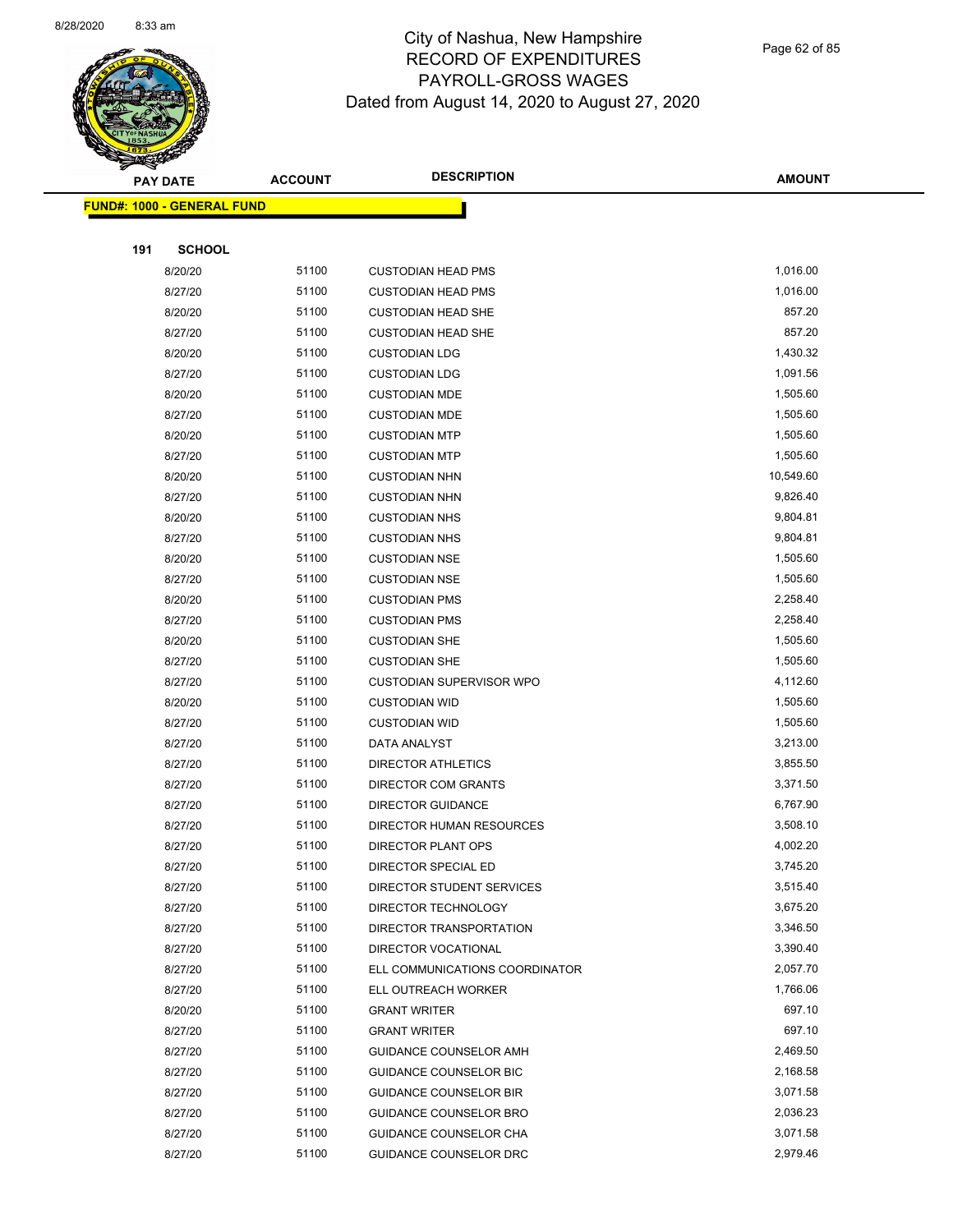

Page 63 of 85

|     | <b>PAY DATE</b>                   | <b>ACCOUNT</b> | <b>DESCRIPTION</b>            | <b>AMOUNT</b> |
|-----|-----------------------------------|----------------|-------------------------------|---------------|
|     | <b>FUND#: 1000 - GENERAL FUND</b> |                |                               |               |
|     |                                   |                |                               |               |
| 191 | <b>SCHOOL</b>                     |                |                               |               |
|     | 8/27/20                           | 51100          | <b>GUIDANCE COUNSELOR ELM</b> | 13,092.38     |
|     | 8/27/20                           | 51100          | <b>GUIDANCE COUNSELOR FMS</b> | 5,651.39      |
|     | 8/27/20                           | 51100          | <b>GUIDANCE COUNSELOR LDG</b> | 3,071.58      |
|     | 8/27/20                           | 51100          | <b>GUIDANCE COUNSELOR MDE</b> | 2,933.58      |
|     | 8/27/20                           | 51100          | <b>GUIDANCE COUNSELOR MTP</b> | 2,979.46      |
|     | 8/27/20                           | 51100          | GUIDANCE COUNSELOR NHN        | 16,941.16     |
|     | 8/27/20                           | 51100          | GUIDANCE COUNSELOR NHS        | 18,556.82     |
|     | 8/27/20                           | 51100          | <b>GUIDANCE COUNSELOR NSE</b> | 2,979.46      |
|     | 8/27/20                           | 51100          | <b>GUIDANCE COUNSELOR PMS</b> | 8,492.34      |
|     | 8/27/20                           | 51100          | GUIDANCE COUNSELOR SHE        | 2,979.46      |
|     | 8/20/20                           | 51100          | HOME SCHOOL CORD TTI          | 2,250.00      |
|     | 8/27/20                           | 51100          | JOB DEVELOPER SPED NHN        | 3,071.58      |
|     | 8/27/20                           | 51100          | LIBRARIAN AMH                 | 2,045.31      |
|     | 8/27/20                           | 51100          | <b>LIBRARIAN BIC</b>          | 1,960.04      |
|     | 8/27/20                           | 51100          | LIBRARIAN BIR                 | 2,290.96      |
|     | 8/27/20                           | 51100          | <b>LIBRARIAN BRO</b>          | 2,259.96      |
|     | 8/27/20                           | 51100          | LIBRARIAN CHA                 | 3,071.58      |
|     | 8/27/20                           | 51100          | <b>LIBRARIAN DRC</b>          | 2,316.41      |
|     | 8/27/20                           | 51100          | LIBRARIAN ELM                 | 2,162.89      |
|     | 8/27/20                           | 51100          | <b>LIBRARIAN FES</b>          | 2,979.46      |
|     | 8/27/20                           | 51100          | <b>LIBRARIAN FMS</b>          | 3,071.58      |
|     | 8/27/20                           | 51100          | <b>LIBRARIAN LDG</b>          | 1,891.39      |
|     | 8/27/20                           | 51100          | <b>LIBRARIAN MDE</b>          | 2,933.58      |
|     | 8/27/20                           | 51100          | <b>LIBRARIAN MTP</b>          | 1,792.58      |
|     | 8/27/20                           | 51100          | LIBRARIAN NHN                 | 4,773.42      |
|     | 8/27/20                           | 51100          | <b>LIBRARIAN NHS</b>          | 6,106.37      |
|     | 8/27/20                           | 51100          | <b>LIBRARIAN NSE</b>          | 2,933.58      |
|     | 8/27/20                           | 51100          | <b>LIBRARIAN PMS</b>          | 2,095.81      |
|     | 8/27/20                           | 51100          | <b>LIBRARIAN SHE</b>          | 2,979.46      |
|     | 8/20/20                           | 51100          | MAINTENANCE ALARM WPO         | 1,048.40      |
|     | 8/27/20                           | 51100          | MAINTENANCE ALARM WPO         | 1,048.40      |
|     | 8/20/20                           | 51100          | MAINTENANCE CARPENTER WPO     | 1,056.40      |
|     | 8/27/20                           | 51100          | MAINTENANCE CARPENTER WPO     | 1,056.40      |
|     | 8/20/20                           | 51100          | MAINTENANCE ELECTRICIAN WPO   | 2,228.00      |
|     | 8/27/20                           | 51100          | MAINTENANCE ELECTRICIAN WPO   | 2,228.00      |
|     | 8/20/20                           | 51100          | MAINTENANCE GRDS FORMEN WPO   | 1,056.41      |
|     | 8/27/20                           | 51100          | MAINTENANCE GRDS FORMEN WPO   | 1,056.40      |
|     | 8/20/20                           | 51100          | MAINTENANCE GROUNDS WPO       | 4,490.80      |
|     | 8/27/20                           | 51100          | MAINTENANCE GROUNDS WPO       | 4,490.80      |
|     | 8/20/20                           | 51100          | MAINTENANCE HVAC WPO          | 6,547.20      |
|     | 8/27/20                           | 51100          | MAINTENANCE HVAC WPO          | 6,547.20      |
|     | 8/20/20                           | 51100          | MAINTENANCE MESSENGER WPO     | 1,016.00      |
|     | 8/27/20                           | 51100          | MAINTENANCE MESSENGER WPO     | 1,016.00      |
|     | 8/20/20                           | 51100          | MAINTENANCE PLUMBER WPO       | 1,118.00      |
|     |                                   |                |                               |               |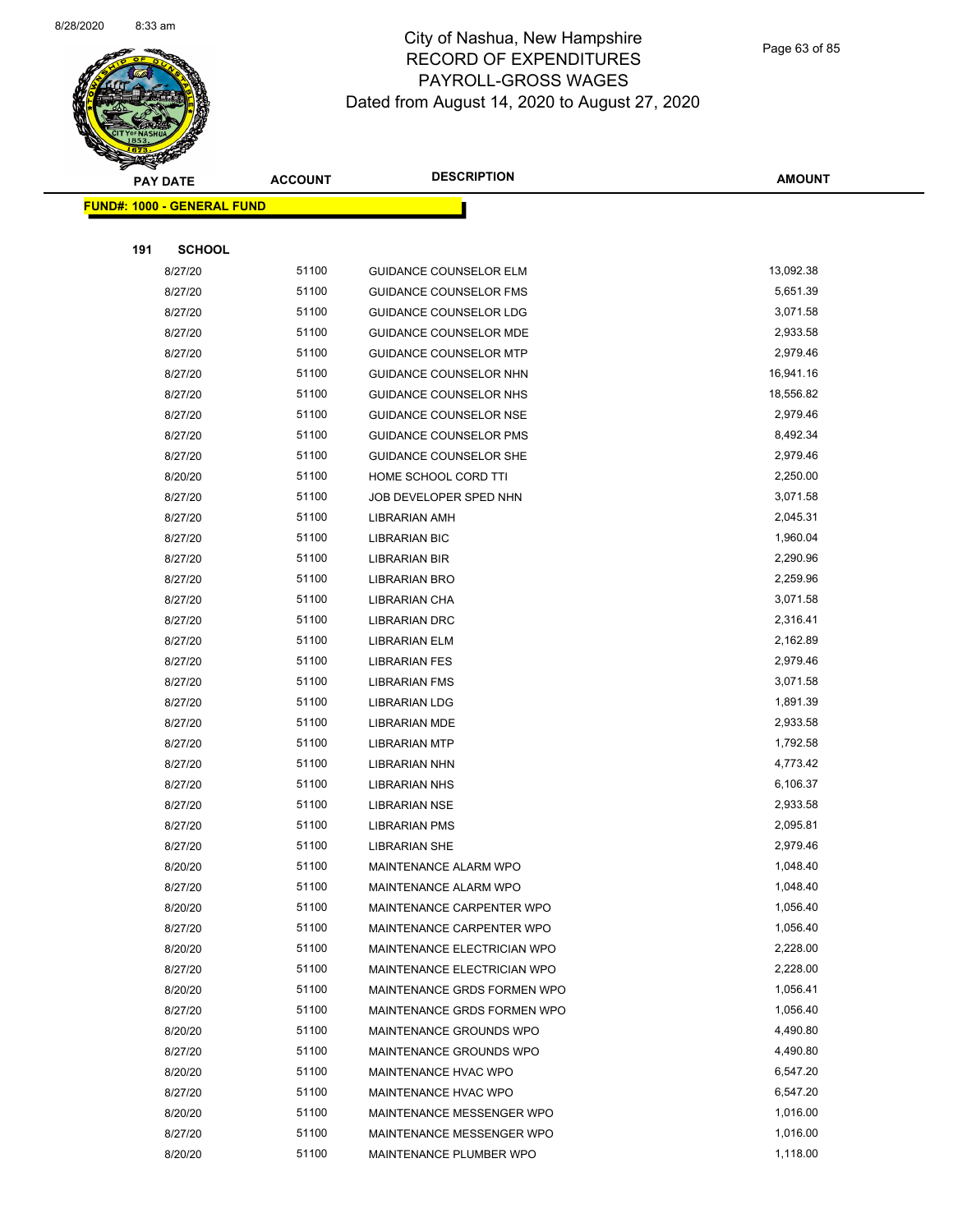

Page 64 of 85

| <b>PAY DATE</b>                   | <b>ACCOUNT</b> | <b>DESCRIPTION</b>             | <b>AMOUNT</b>        |
|-----------------------------------|----------------|--------------------------------|----------------------|
| <b>FUND#: 1000 - GENERAL FUND</b> |                |                                |                      |
|                                   |                |                                |                      |
| 191<br><b>SCHOOL</b>              |                |                                |                      |
| 8/27/20                           | 51100          | MAINTENANCE PLUMBER WPO        | 1,118.00             |
| 8/20/20                           | 51100          | MAINTENANCE TRADES WPO         | 3,222.80             |
| 8/27/20                           | 51100          | MAINTENANCE TRADES WPO         | 3,222.81             |
| 8/27/20                           | 51100          | MARKETING TEACHER NHS          | 2,876.81             |
| 8/27/20                           | 51100          | <b>NURSE AMH</b>               | 2,795.39             |
| 8/27/20                           | 51100          | <b>NURSE BIC</b>               | 2,795.39             |
| 8/27/20                           | 51100          | <b>NURSE BIR</b>               | 2,751.31             |
| 8/27/20                           | 51100          | <b>NURSE BRO</b>               | 2,795.39             |
| 8/27/20                           | 51100          | <b>NURSE CHA</b>               | 1,831.96             |
| 8/27/20                           | 51100          | <b>NURSE DRC</b>               | 2,795.39             |
| 8/27/20                           | 51100          | <b>NURSE ELM</b>               | 3,303.64             |
| 8/27/20                           | 51100          | <b>NURSE FES</b>               | 1,962.54             |
| 8/27/20                           | 51100          | <b>NURSE FMS</b>               | 1,824.65             |
| 8/27/20                           | 51100          | NURSE LDG                      | 2,632.69             |
| 8/27/20                           | 51100          | <b>NURSE MDE</b>               | 2,319.36             |
| 8/27/20                           | 51100          | <b>NURSE MTP</b>               | 1,913.89             |
| 8/27/20                           | 51100          | <b>NURSE NHN</b>               | 3,728.42             |
| 8/27/20                           | 51100          | <b>NURSE NHS</b>               | 4,397.19             |
| 8/27/20                           | 51100          | <b>NURSE NSE</b>               | 2,795.39             |
| 8/27/20                           | 51100          | <b>NURSE PMS</b>               | 1,655.62             |
| 8/27/20                           | 51100          | <b>NURSE SHE</b>               | 1,888.77             |
| 8/27/20                           | 51100          | OFFICE MANAGER BUSINESS        | 2,661.50             |
| 8/27/20                           | 51100          | OFFICE MANAGER HUMAN RESOURCES | 2,038.50             |
| 8/27/20                           | 51100          | OFFICE MANAGER SPED            | 2,052.10             |
| 8/27/20                           | 51100          | OUT DISTRICT COORDINATOR       | 2,951.90             |
| 8/27/20                           | 51100          | PEER COACH                     | 8,073.12             |
| 8/27/20                           | 51100          | PRESCHOOL COORDINATOR          | 2,562.50             |
| 8/27/20                           | 51100          | PRINCIPAL AMH                  | 4,076.90             |
| 8/27/20                           | 51100          | PRINCIPAL BIC                  | 3,903.80             |
| 8/27/20                           | 51100          | PRINCIPAL BIR                  | 4,076.90             |
| 8/27/20                           | 51100          | PRINCIPAL BRO                  | 4,076.90             |
| 8/27/20                           | 51100          | PRINCIPAL CHA                  | 4,023.10             |
| 8/27/20                           | 51100          | PRINCIPAL DRC                  | 3,851.00             |
| 8/27/20                           | 51100          | PRINCIPAL FES                  | 3,942.30             |
| 8/27/20                           | 51100          | PRINCIPAL FMS                  | 4,169.20             |
| 8/27/20                           | 51100          | PRINCIPAL LDG                  | 4,076.90<br>3,942.30 |
| 8/27/20                           | 51100          | PRINCIPAL MDE                  |                      |
| 8/27/20<br>8/27/20                | 51100<br>51100 | PRINCIPAL MTP                  | 3,942.30<br>4,115.40 |
|                                   | 51100          | PRINCIPAL NHN                  | 4,326.90             |
| 8/27/20<br>8/27/20                | 51100          | PRINCIPAL NHS<br>PRINCIPAL NSE | 3,903.80             |
| 8/27/20                           | 51100          | PRINCIPAL PMS                  | 3,865.40             |
| 8/27/20                           | 51100          | PRINCIPAL SHE                  | 3,745.20             |
| 8/27/20                           | 51100          | SCHOOL PSYCHOLOGIST WID        | 42,904.64            |
|                                   |                |                                |                      |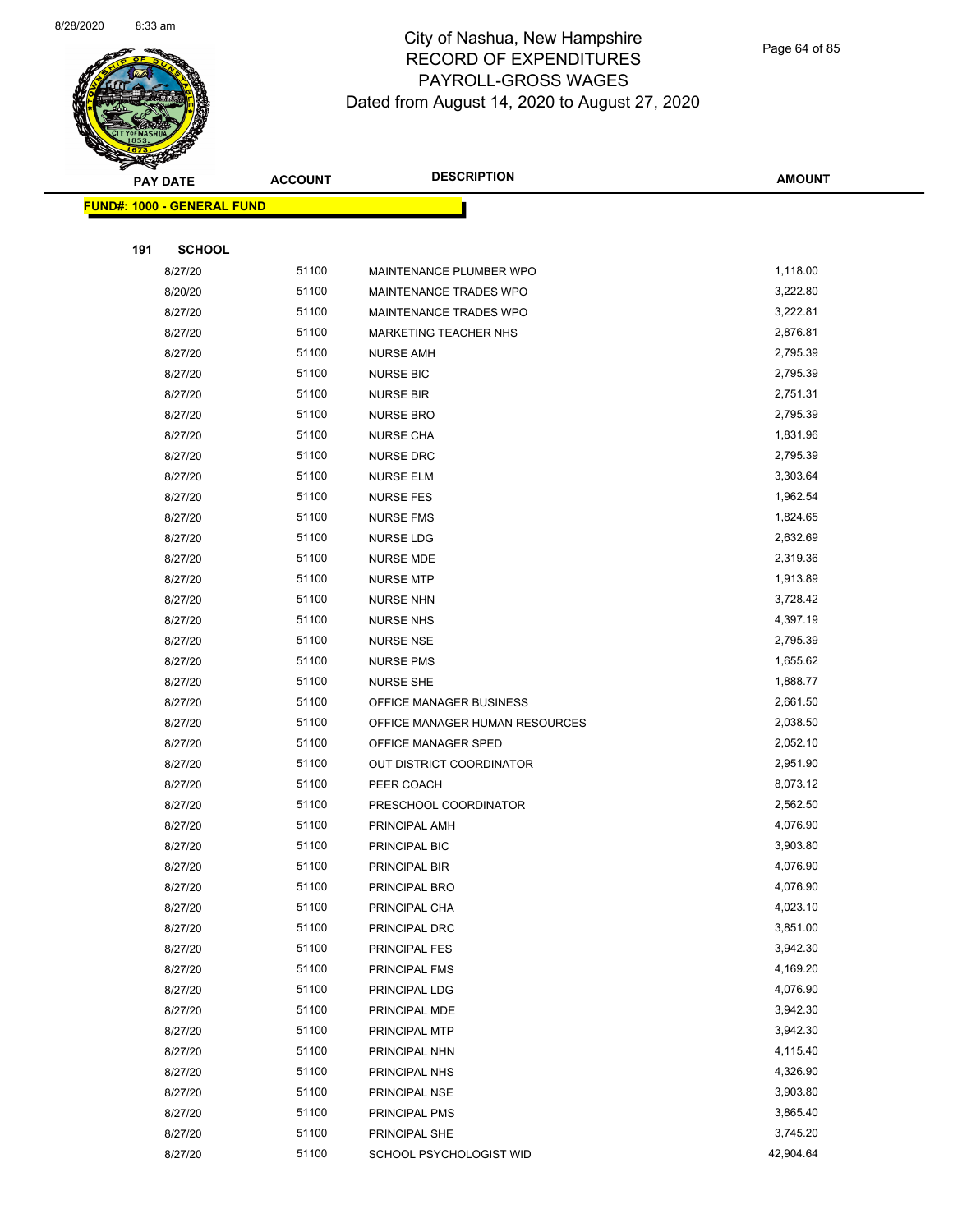

Page 65 of 85

|     | <b>PAY DATE</b>                   | <b>ACCOUNT</b> | <b>DESCRIPTION</b>                                         | <b>AMOUNT</b>        |
|-----|-----------------------------------|----------------|------------------------------------------------------------|----------------------|
|     | <b>FUND#: 1000 - GENERAL FUND</b> |                |                                                            |                      |
|     |                                   |                |                                                            |                      |
| 191 | <b>SCHOOL</b>                     |                |                                                            |                      |
|     | 8/27/20                           | 51100          | SCHOOL PSYCHOLOGY INTERN                                   | 636.36               |
|     | 8/27/20                           | 51100          | SOCIAL WORKER                                              | 4,190.66             |
|     | 8/27/20                           | 51100          | SOCIAL WORKER FMS                                          | 2,979.46             |
|     | 8/27/20                           | 51100          | SPEECH LANG PATHOLOGIST WID                                | 64,172.01            |
|     | 8/27/20                           | 51100          | <b>SUB ADMIN LONG TERM</b>                                 | 4,500.00             |
|     | 8/27/20                           | 51100          | <b>SUPERINTENDENT</b>                                      | 6,228.50             |
|     | 8/27/20                           | 51100          | SYSTEMS ADMIN FULL YEAR                                    | 11,218.10            |
|     | 8/27/20                           | 51100          | <b>TEACHER ART AMH</b>                                     | 2,795.39             |
|     | 8/27/20                           | 51100          | <b>TEACHER ART BIC</b>                                     | 2,290.96             |
|     | 8/27/20                           | 51100          | <b>TEACHER ART BIR</b>                                     | 2,979.46             |
|     | 8/27/20                           | 51100          | <b>TEACHER ART CHA</b>                                     | 2,227.35             |
|     | 8/27/20                           | 51100          | TEACHER ART DRC                                            | 2,168.58             |
|     | 8/27/20                           | 51100          | <b>TEACHER ART ELM</b>                                     | 5,015.69             |
|     | 8/27/20                           | 51100          | <b>TEACHER ART FES</b>                                     | 1,764.50             |
|     | 8/27/20                           | 51100          | <b>TEACHER ART FMS</b>                                     | 827.81               |
|     | 8/27/20                           | 51100          | <b>TEACHER ART LDG</b>                                     | 2,795.39             |
|     | 8/27/20                           | 51100          | <b>TEACHER ART MDE</b>                                     | 2,168.58             |
|     | 8/27/20                           | 51100          | <b>TEACHER ART MTP</b>                                     | 2,979.46             |
|     | 8/27/20                           | 51100          | TEACHER ART NHN                                            | 11,091.39            |
|     | 8/27/20                           | 51100          | TEACHER ART NHS                                            | 10,930.42            |
|     | 8/27/20                           | 51100          | <b>TEACHER ART NSE</b>                                     | 3,071.58             |
|     | 8/27/20                           | 51100          | <b>TEACHER ART PMS</b>                                     | 4,270.12             |
|     | 8/27/20                           | 51100          | <b>TEACHER ART SHE</b>                                     | 2,632.69             |
|     | 8/27/20                           | 51100          | <b>TEACHER AUTO NHN</b>                                    | 2,795.39             |
|     | 8/27/20                           | 51100          | <b>TEACHER BEHAVIOR SPEC WID</b>                           | 19,138.89            |
|     | 8/27/20                           | 51100          | TEACHER BIO TEC NHN                                        | 2,564.68<br>2,795.39 |
|     | 8/27/20                           | 51100          | TEACHER BUILD CONST NHS                                    |                      |
|     | 8/27/20<br>8/27/20                | 51100<br>51100 | <b>TEACHER BUSINESS NHN</b><br><b>TEACHER BUSINESS NHS</b> | 9,035.55<br>9,019.97 |
|     | 8/27/20                           | 51100          | TEACHER COMPUTER ELM                                       | 3,824.20             |
|     | 8/27/20                           | 51100          | <b>TEACHER COMPUTER FMS</b>                                | 5,511.19             |
|     | 8/27/20                           | 51100          | TEACHER COMPUTER NHN                                       | 5,584.31             |
|     | 8/27/20                           | 51100          | TEACHER COMPUTER NHS                                       | 1,655.62             |
|     | 8/27/20                           | 51100          | <b>TEACHER COMPUTER PMS</b>                                | 4,879.54             |
|     | 8/27/20                           | 51100          | TEACHER COSMETOLOGY NHN                                    | 4,684.16             |
|     | 8/27/20                           | 51100          | <b>TEACHER CULINARY NHN</b>                                | 5,637.85             |
|     | 8/27/20                           | 51100          | <b>TEACHER DEAF NSE</b>                                    | 4,879.38             |
|     | 8/27/20                           | 51100          | TEACHER DEAF WID                                           | 7,703.84             |
|     | 8/27/20                           | 51100          | <b>TEACHER DWSE AMH</b>                                    | 2,979.46             |
|     | 8/27/20                           | 51100          | <b>TEACHER DWSE BIR</b>                                    | 4,963.97             |
|     | 8/27/20                           | 51100          | <b>TEACHER DWSE BRO</b>                                    | 3,071.58             |
|     | 8/27/20                           | 51100          | <b>TEACHER DWSE CHA</b>                                    | 3,282.92             |
|     | 8/27/20                           | 51100          | <b>TEACHER DWSE ELM</b>                                    | 15,509.82            |
|     | 8/27/20                           | 51100          | TEACHER DWSE FMS                                           | 2,168.58             |
|     |                                   |                |                                                            |                      |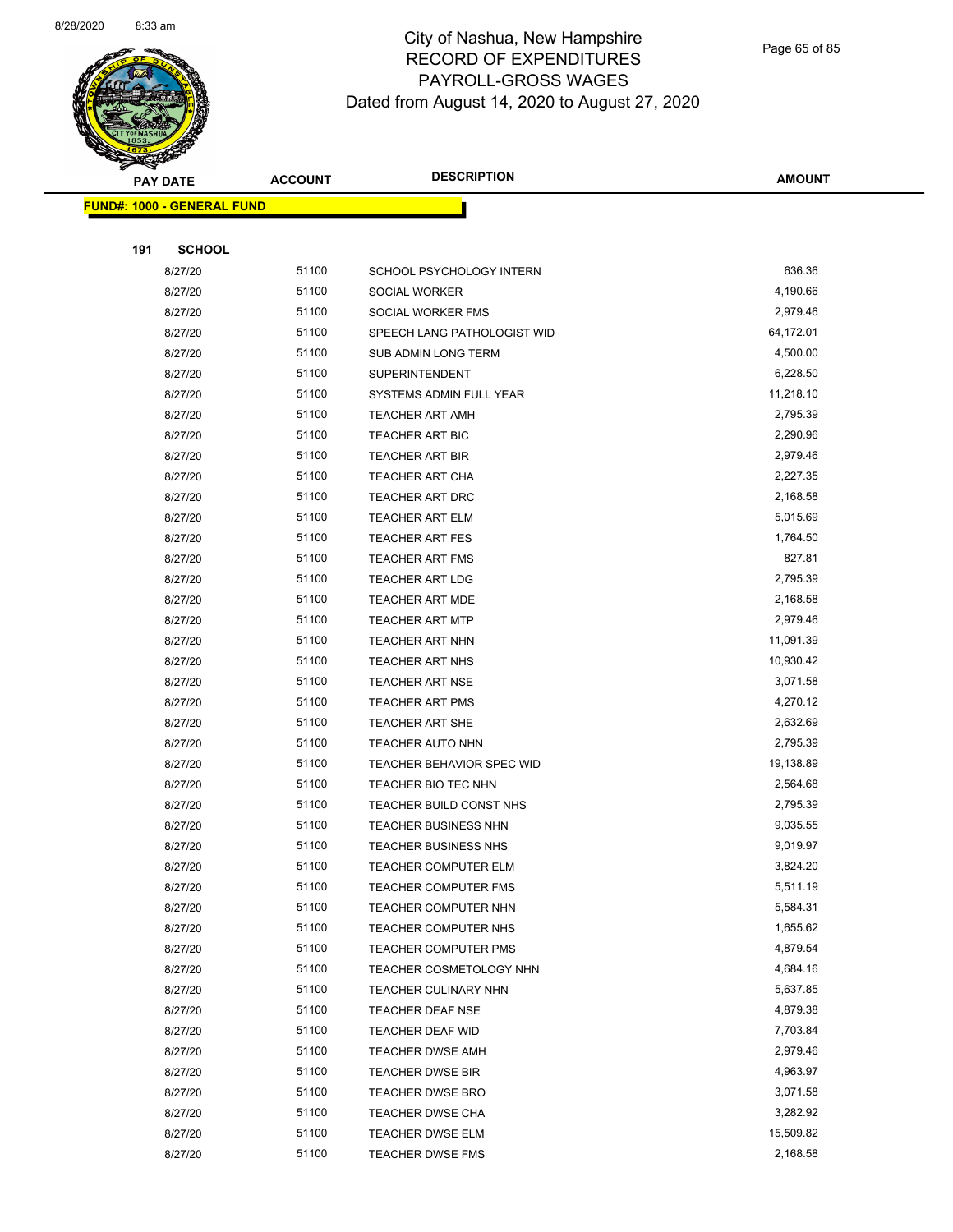

Page 66 of 85

|     | <b>PAY DATE</b>                   | <b>ACCOUNT</b> | <b>DESCRIPTION</b>              | <b>AMOUNT</b> |  |
|-----|-----------------------------------|----------------|---------------------------------|---------------|--|
|     | <b>FUND#: 1000 - GENERAL FUND</b> |                |                                 |               |  |
|     |                                   |                |                                 |               |  |
| 191 | <b>SCHOOL</b>                     |                |                                 |               |  |
|     | 8/27/20                           | 51100          | TEACHER DWSE MDE                | 1,963.08      |  |
|     | 8/27/20                           | 51100          | <b>TEACHER DWSE NHS</b>         | 2,963.35      |  |
|     | 8/27/20                           | 51100          | <b>TEACHER DWSE SHE</b>         | 5,908.31      |  |
|     | 8/27/20                           | 51100          | TEACHER ECE NHS                 | 5,958.92      |  |
|     | 8/27/20                           | 51100          | TEACHER ELECTRICAL NHS          | 2,795.39      |  |
|     | 8/27/20                           | 51100          | TEACHER ELL AMH                 | 2,359.12      |  |
|     | 8/27/20                           | 51100          | TEACHER ELL BIC                 | 3,982.12      |  |
|     | 8/27/20                           | 51100          | TEACHER ELL BIR                 | 2,979.46      |  |
|     | 8/27/20                           | 51100          | TEACHER ELL DRC                 | 4,702.69      |  |
|     | 8/27/20                           | 51100          | TEACHER ELL ELM                 | 5,014.65      |  |
|     | 8/27/20                           | 51100          | TEACHER ELL FES                 | 7,850.31      |  |
|     | 8/27/20                           | 51100          | <b>TEACHER ELL FMS</b>          | 4,319.16      |  |
|     | 8/27/20                           | 51100          | TEACHER ELL LDG                 | 8,148.76      |  |
|     | 8/27/20                           | 51100          | <b>TEACHER ELL MTP</b>          | 2,979.46      |  |
|     | 8/27/20                           | 51100          | TEACHER ELL NHN                 | 9,648.80      |  |
|     | 8/27/20                           | 51100          | TEACHER ELL NHS                 | 11,505.62     |  |
|     | 8/27/20                           | 51100          | TEACHER ELL PMS                 | 1,960.04      |  |
|     | 8/27/20                           | 51100          | TEACHER ELL SHE                 | 4,971.69      |  |
|     | 8/27/20                           | 51100          | <b>TEACHER ENGINEER NHS</b>     | 3,521.18      |  |
|     | 8/27/20                           | 51100          | <b>TEACHER ENGLISH ELM</b>      | 27,808.09     |  |
|     | 8/27/20                           | 51100          | TEACHER ENGLISH FMS             | 17,079.20     |  |
|     | 8/27/20                           | 51100          | <b>TEACHER ENGLISH NHN</b>      | 48,395.44     |  |
|     | 8/27/20                           | 51100          | <b>TEACHER ENGLISH NHS</b>      | 47,963.12     |  |
|     | 8/27/20                           | 51100          | <b>TEACHER ENGLISH PMS</b>      | 16,734.70     |  |
|     | 8/27/20                           | 51100          | <b>TEACHER FACS ELM</b>         | 2,259.96      |  |
|     | 8/27/20                           | 51100          | TEACHER FACS FMS                | 4,868.23      |  |
|     | 8/27/20                           | 51100          | <b>TEACHER FACS NHN</b>         | 8,003.69      |  |
|     | 8/27/20                           | 51100          | <b>TEACHER FACS NHS</b>         | 7,737.69      |  |
|     | 8/27/20                           | 51100          | <b>TEACHER FACS PMS</b>         | 3,585.15      |  |
|     | 8/27/20                           | 51100          | <b>TEACHER FOREIGN LANG ELM</b> | 6,143.16      |  |
|     | 8/27/20                           | 51100          | <b>TEACHER FOREIGN LANG FMS</b> | 2,245.55      |  |
|     | 8/27/20                           | 51100          | <b>TEACHER FOREIGN LANG NHN</b> | 13,443.59     |  |
|     | 8/27/20                           | 51100          | TEACHER FOREIGN LANG NHS        | 19,013.54     |  |
|     | 8/27/20                           | 51100          | TEACHER FOREIGN LANG PMS        | 5,571.63      |  |
|     | 8/27/20                           | 51100          | <b>TEACHER GR1 AMH</b>          | 6,598.05      |  |
|     | 8/27/20                           | 51100          | TEACHER GR1 BIC                 | 10,119.12     |  |
|     | 8/27/20                           | 51100          | <b>TEACHER GR1 BIR</b>          | 9,705.39      |  |
|     | 8/27/20                           | 51100          | <b>TEACHER GR1 BRO</b>          | 5,730.77      |  |
|     | 8/27/20                           | 51100          | TEACHER GR1 CHA                 | 9,325.09      |  |
|     | 8/27/20                           | 51100          | <b>TEACHER GR1 DRC</b>          | 3,828.81      |  |
|     | 8/27/20                           | 51100          | TEACHER GR1 FES                 | 9,508.82      |  |
|     | 8/27/20                           | 51100          | <b>TEACHER GR1 LDG</b>          | 7,652.16      |  |
|     | 8/27/20                           | 51100          | <b>TEACHER GR1 MDE</b>          | 8,153.89      |  |
|     | 8/27/20                           | 51100          | <b>TEACHER GR1 MTP</b>          | 6,826.19      |  |
|     |                                   |                |                                 |               |  |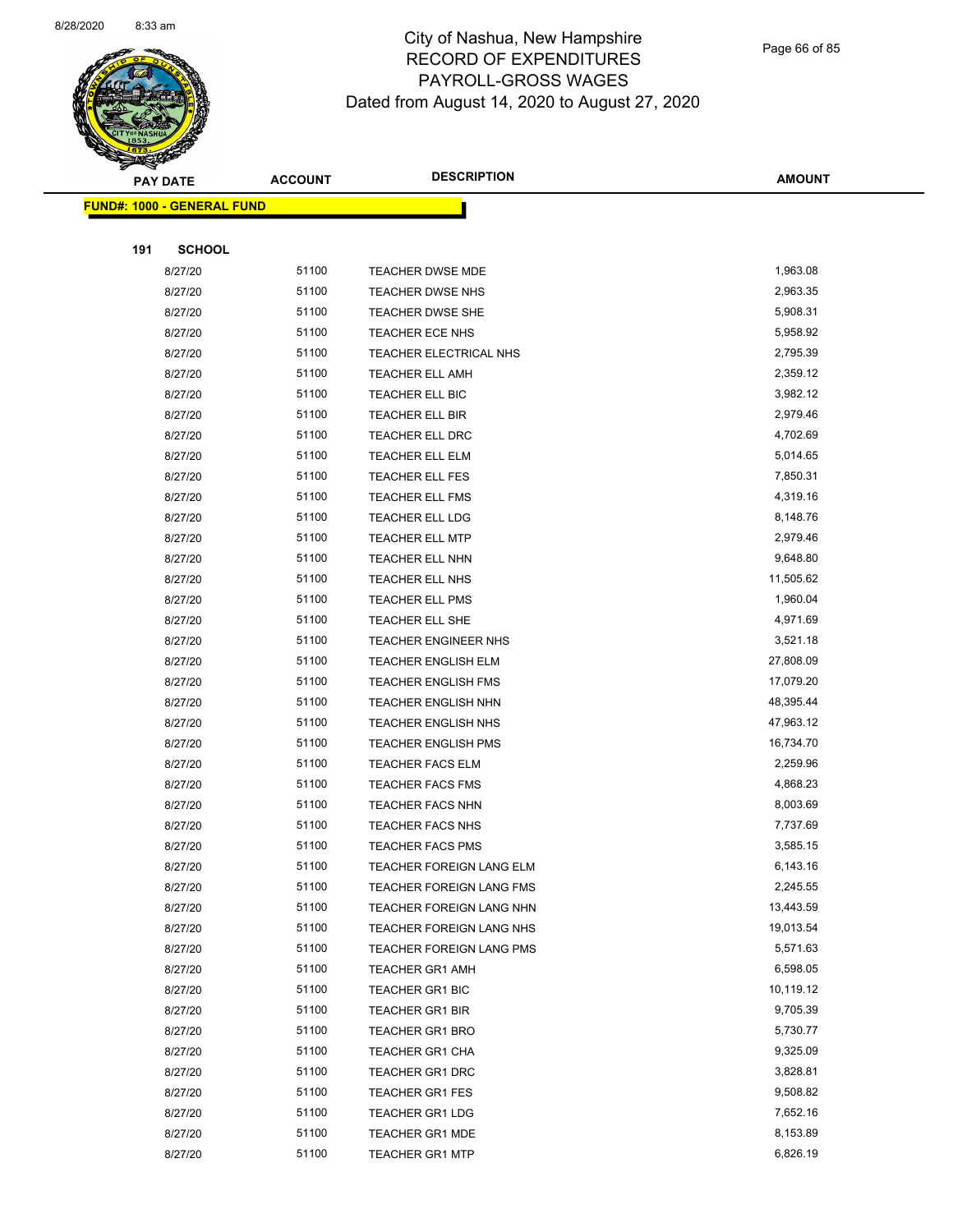

Page 67 of 85

|     | <b>PAY DATE</b>                   | <b>ACCOUNT</b> | <b>DESCRIPTION</b>     | <b>AMOUNT</b> |
|-----|-----------------------------------|----------------|------------------------|---------------|
|     | <b>FUND#: 1000 - GENERAL FUND</b> |                |                        |               |
|     |                                   |                |                        |               |
| 191 | <b>SCHOOL</b>                     |                |                        |               |
|     | 8/27/20                           | 51100          | <b>TEACHER GR1 NSE</b> | 7,801.81      |
|     | 8/27/20                           | 51100          | TEACHER GR1 SHE        | 8,938.81      |
|     | 8/27/20                           | 51100          | <b>TEACHER GR2 AMH</b> | 6,094.63      |
|     | 8/27/20                           | 51100          | <b>TEACHER GR2 BIC</b> | 10,797.82     |
|     | 8/27/20                           | 51100          | <b>TEACHER GR2 BIR</b> | 10,983.69     |
|     | 8/27/20                           | 51100          | TEACHER GR2 BRO        | 5,913.04      |
|     | 8/27/20                           | 51100          | <b>TEACHER GR2 CHA</b> | 5,795.58      |
|     | 8/27/20                           | 51100          | TEACHER GR2 DRC        | 5,129.54      |
|     | 8/27/20                           | 51100          | <b>TEACHER GR2 FES</b> | 11,548.74     |
|     | 8/27/20                           | 51100          | TEACHER GR2 LDG        | 7,614.54      |
|     | 8/27/20                           | 51100          | TEACHER GR2 MDE        | 10,332.35     |
|     | 8/27/20                           | 51100          | <b>TEACHER GR2 MTP</b> | 7,439.00      |
|     | 8/27/20                           | 51100          | <b>TEACHER GR2 NSE</b> | 5,590.78      |
|     | 8/27/20                           | 51100          | <b>TEACHER GR2 SHE</b> | 7,000.20      |
|     | 8/27/20                           | 51100          | <b>TEACHER GR3 AMH</b> | 4,886.89      |
|     | 8/27/20                           | 51100          | <b>TEACHER GR3 BIC</b> | 5,635.31      |
|     | 8/27/20                           | 51100          | <b>TEACHER GR3 BIR</b> | 8,479.50      |
|     | 8/27/20                           | 51100          | <b>TEACHER GR3 BRO</b> | 7,539.35      |
|     | 8/27/20                           | 51100          | <b>TEACHER GR3 CHA</b> | 9,821.34      |
|     | 8/27/20                           | 51100          | <b>TEACHER GR3 DRC</b> | 9,478.27      |
|     | 8/27/20                           | 51100          | <b>TEACHER GR3 FES</b> | 9,790.84      |
|     | 8/27/20                           | 51100          | <b>TEACHER GR3 LDG</b> | 9,580.32      |
|     | 8/27/20                           | 51100          | <b>TEACHER GR3 MDE</b> | 10,382.12     |
|     | 8/27/20                           | 51100          | <b>TEACHER GR3 MTP</b> | 7,009.28      |
|     | 8/27/20                           | 51100          | <b>TEACHER GR3 NSE</b> | 7,928.81      |
|     | 8/27/20                           | 51100          | TEACHER GR3 SHE        | 8,183.38      |
|     | 8/27/20                           | 51100          | <b>TEACHER GR4 AMH</b> | 3,848.07      |
|     | 8/27/20                           | 51100          | <b>TEACHER GR4 BIC</b> | 11,805.43     |
|     | 8/27/20                           | 51100          | <b>TEACHER GR4 BIR</b> | 6,065.50      |
|     | 8/27/20                           | 51100          | TEACHER GR4 BRO        | 5,774.85      |
|     | 8/27/20                           | 51100          | <b>TEACHER GR4 CHA</b> | 11,061.16     |
|     | 8/27/20                           | 51100          | <b>TEACHER GR4 DRC</b> | 5,719.54      |
|     | 8/27/20                           | 51100          | <b>TEACHER GR4 FES</b> | 8,879.92      |
|     | 8/27/20                           | 51100          | <b>TEACHER GR4 LDG</b> | 8,812.78      |
|     | 8/27/20                           | 51100          | <b>TEACHER GR4 MDE</b> | 9,492.23      |
|     | 8/27/20                           | 51100          | <b>TEACHER GR4 MTP</b> | 7,208.43      |
|     | 8/27/20                           | 51100          | <b>TEACHER GR4 NSE</b> | 5,014.65      |
|     | 8/27/20                           | 51100          | <b>TEACHER GR4 SHE</b> | 4,691.69      |
|     | 8/27/20                           | 51100          | <b>TEACHER GR5 AMH</b> | 5,774.85      |
|     | 8/27/20                           | 51100          | <b>TEACHER GR5 BIC</b> | 11,128.54     |
|     | 8/27/20                           | 51100          | <b>TEACHER GR5 BIR</b> | 7,257.01      |
|     | 8/27/20                           | 51100          | <b>TEACHER GR5 BRO</b> | 5,671.85      |
|     | 8/27/20                           | 51100          | <b>TEACHER GR5 CHA</b> | 11,374.44     |
|     | 8/27/20                           | 51100          | <b>TEACHER GR5 DRC</b> | 6,209.54      |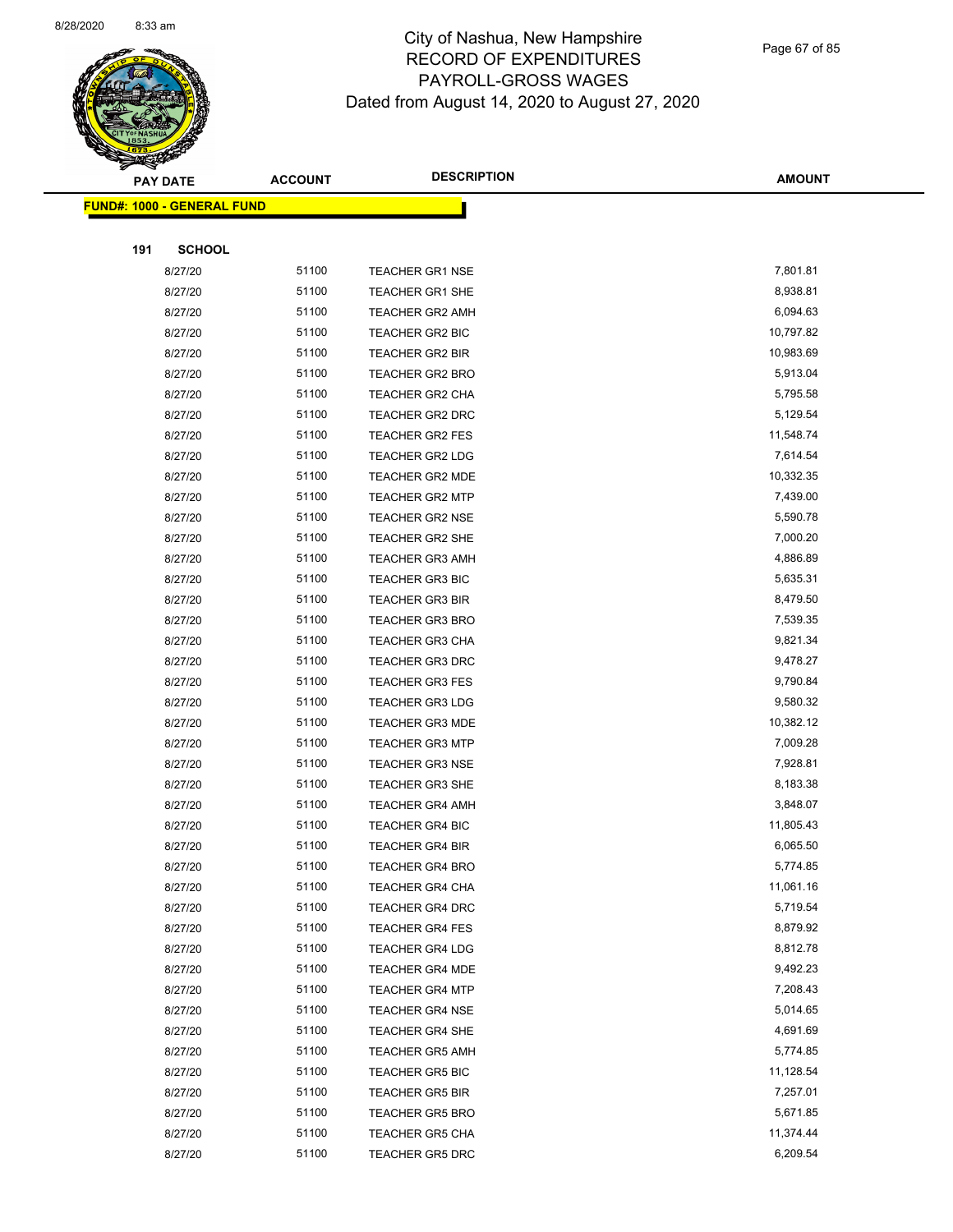

Page 68 of 85

| <b>PAY DATE</b>                   | <b>ACCOUNT</b> | <b>DESCRIPTION</b>            | <b>AMOUNT</b> |
|-----------------------------------|----------------|-------------------------------|---------------|
| <b>FUND#: 1000 - GENERAL FUND</b> |                |                               |               |
|                                   |                |                               |               |
| 191<br><b>SCHOOL</b>              |                |                               |               |
| 8/27/20                           | 51100          | <b>TEACHER GR5 FES</b>        | 9,125.47      |
| 8/27/20                           | 51100          | <b>TEACHER GR5 LDG</b>        | 10,089.92     |
| 8/27/20                           | 51100          | <b>TEACHER GR5 MDE</b>        | 9,598.58      |
| 8/27/20                           | 51100          | <b>TEACHER GR5 MTP</b>        | 6,882.12      |
| 8/27/20                           | 51100          | <b>TEACHER GR5 NSE</b>        | 8,846.34      |
| 8/27/20                           | 51100          | TEACHER GR5 SHE               | 7,746.54      |
| 8/27/20                           | 51100          | <b>TEACHER GR6 ELM</b>        | 29,723.99     |
| 8/27/20                           | 51100          | <b>TEACHER GR6 FMS</b>        | 26,215.16     |
| 8/27/20                           | 51100          | <b>TEACHER GR6 PMS</b>        | 16,098.35     |
| 8/27/20                           | 51100          | <b>TEACHER GRAPH NHS</b>      | 3,599.81      |
| 8/27/20                           | 51100          | <b>TEACHER GRAPHICS NHN</b>   | 6,316.57      |
| 8/27/20                           | 51100          | <b>TEACHER HEALTH NHN</b>     | 5,422.63      |
| 8/27/20                           | 51100          | <b>TEACHER HEALTH NHS</b>     | 2,795.39      |
| 8/27/20                           | 51100          | TEACHER HEALTHOC NHS          | 5,246.85      |
| 8/27/20                           | 51100          | TEACHER HVAC NHS              | 2,045.31      |
| 8/27/20                           | 51100          | TEACHER IN SCH SUSPENSION ELM | 1,899.92      |
| 8/27/20                           | 51100          | TEACHER IN SCH SUSPENSION NHS | 1,900.08      |
| 8/27/20                           | 51100          | <b>TEACHER INST SPED WID</b>  | 2,692.39      |
| 8/27/20                           | 51100          | <b>TEACHER KIND AMH</b>       | 7,531.38      |
| 8/27/20                           | 51100          | <b>TEACHER KIND BIC</b>       | 10,714.35     |
| 8/27/20                           | 51100          | <b>TEACHER KIND BIR</b>       | 7,034.38      |
| 8/27/20                           | 51100          | <b>TEACHER KIND BRO</b>       | 5,866.97      |
| 8/27/20                           | 51100          | <b>TEACHER KIND CHA</b>       | 7,046.85      |
| 8/27/20                           | 51100          | <b>TEACHER KIND DRC</b>       | 10,255.11     |
| 8/27/20                           | 51100          | <b>TEACHER KIND FES</b>       | 11,943.97     |
| 8/27/20                           | 51100          | <b>TEACHER KIND LDG</b>       | 9,047.85      |
| 8/27/20                           | 51100          | <b>TEACHER KIND MDE</b>       | 10,729.54     |
| 8/27/20                           | 51100          | <b>TEACHER KIND MTP</b>       | 6,377.19      |
| 8/27/20                           | 51100          | <b>TEACHER KIND NSE</b>       | 2,394.81      |
| 8/27/20                           | 51100          | <b>TEACHER KIND SHE</b>       | 6,270.78      |
| 8/27/20                           | 51100          | TEACHER MATH ELM              | 23,580.32     |
| 8/27/20                           | 51100          | <b>TEACHER MATH FMS</b>       | 14,008.36     |
| 8/27/20                           | 51100          | <b>TEACHER MATH NHN</b>       | 37,608.49     |
| 8/27/20                           | 51100          | <b>TEACHER MATH NHS</b>       | 44,814.43     |
| 8/27/20                           | 51100          | <b>TEACHER MATH PMS</b>       | 16,273.62     |
| 8/27/20                           | 51100          | <b>TEACHER MUSIC AMH</b>      | 1,913.89      |
| 8/27/20                           | 51100          | <b>TEACHER MUSIC BIC</b>      | 2,795.39      |
| 8/27/20                           | 51100          | <b>TEACHER MUSIC BIR</b>      | 1,824.65      |
| 8/27/20                           | 51100          | <b>TEACHER MUSIC BRO</b>      | 1,831.77      |
| 8/27/20                           | 51100          | <b>TEACHER MUSIC CHA</b>      | 2,979.46      |
| 8/27/20                           | 51100          | TEACHER MUSIC DRC             | 2,887.42      |
| 8/27/20                           | 51100          | <b>TEACHER MUSIC ELM</b>      | 7,744.81      |
| 8/27/20                           | 51100          | <b>TEACHER MUSIC FES</b>      | 1,764.50      |
| 8/27/20                           | 51100          | <b>TEACHER MUSIC FMS</b>      | 5,958.92      |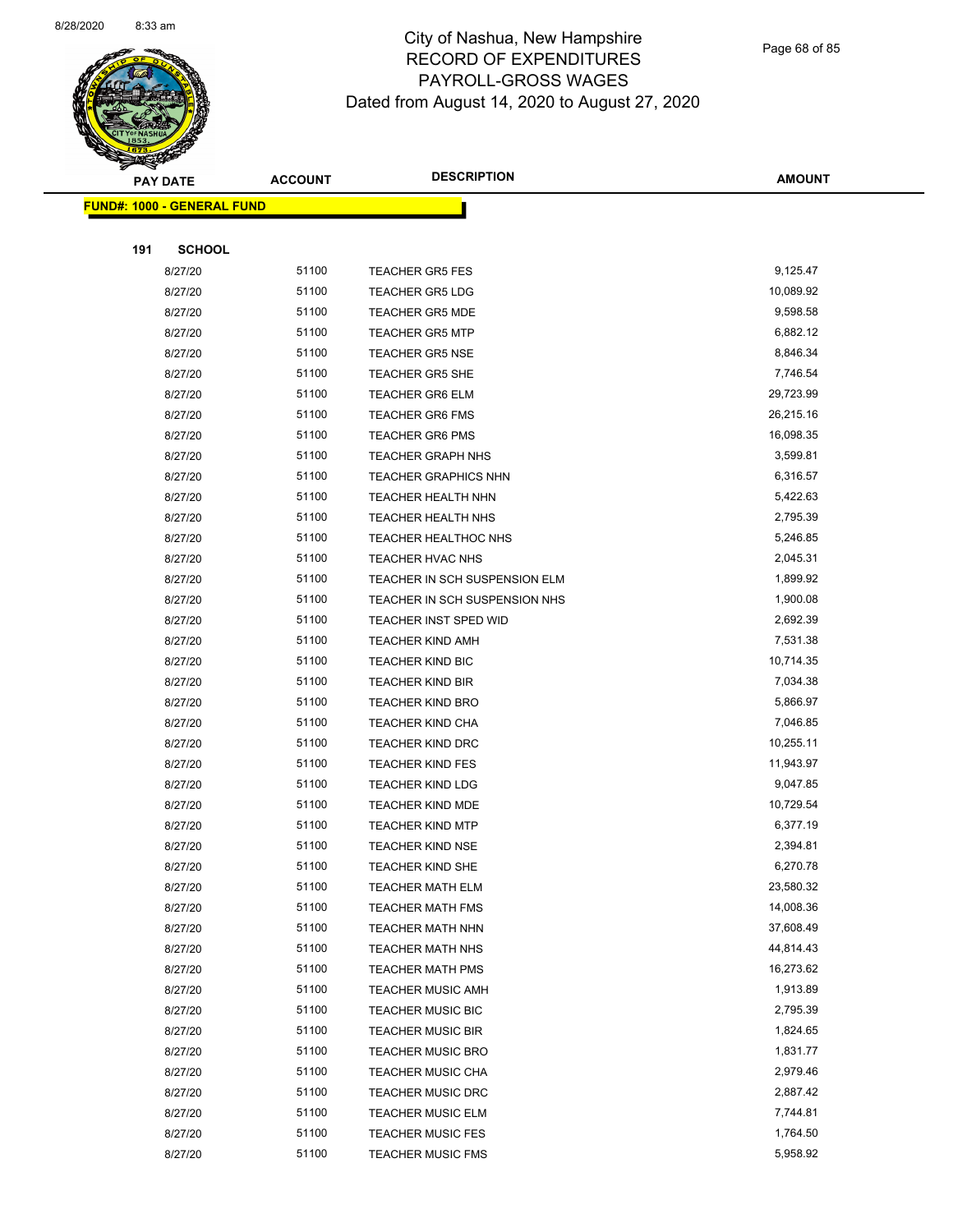

Page 69 of 85

|     | <b>PAY DATE</b>                   | <b>ACCOUNT</b> | <b>DESCRIPTION</b>                          | <b>AMOUNT</b>        |
|-----|-----------------------------------|----------------|---------------------------------------------|----------------------|
|     | <b>FUND#: 1000 - GENERAL FUND</b> |                |                                             |                      |
|     |                                   |                |                                             |                      |
| 191 | <b>SCHOOL</b>                     |                |                                             |                      |
|     | 8/27/20                           | 51100          | <b>TEACHER MUSIC LDG</b>                    | 1,643.62             |
|     | 8/27/20                           | 51100          | TEACHER MUSIC MDE                           | 2,359.12             |
|     | 8/27/20                           | 51100          | <b>TEACHER MUSIC MTP</b>                    | 2,703.73             |
|     | 8/27/20                           | 51100          | <b>TEACHER MUSIC NHN</b>                    | 4,879.38             |
|     | 8/27/20                           | 51100          | <b>TEACHER MUSIC NHS</b>                    | 4,817.47             |
|     | 8/27/20                           | 51100          | <b>TEACHER MUSIC PMS</b>                    | 4,439.01             |
|     | 8/27/20                           | 51100          | <b>TEACHER MUSIC SHE</b>                    | 1,744.92             |
|     | 8/27/20                           | 51100          | TEACHER PE BIC                              | 2,585.19             |
|     | 8/27/20                           | 51100          | TEACHER PE BIR                              | 3,071.58             |
|     | 8/27/20                           | 51100          | TEACHER PE BRO                              | 2,887.42             |
|     | 8/27/20                           | 51100          | TEACHER PE CHA                              | 2,751.31             |
|     | 8/27/20                           | 51100          | TEACHER PE DRC                              | 2,979.46             |
|     | 8/27/20                           | 51100          | TEACHER PE ELM                              | 9,944.66             |
|     | 8/27/20                           | 51100          | TEACHER PE FES                              | 1,824.65             |
|     | 8/27/20                           | 51100          | TEACHER PE FMS                              | 5,590.78             |
|     | 8/27/20                           | 51100          | TEACHER PE LDG                              | 2,155.04             |
|     | 8/27/20                           | 51100          | <b>TEACHER PE MDE</b>                       | 3,071.58             |
|     | 8/27/20                           | 51100          | TEACHER PE MTP                              | 2,089.58             |
|     | 8/20/20                           | 51100          | TEACHER PE NHN                              | 60.00                |
|     | 8/27/20                           | 51100          | TEACHER PE NHN                              | 9,187.26             |
|     | 8/27/20                           | 51100          | TEACHER PE NHS                              | 7,511.43             |
|     | 8/27/20                           | 51100          | TEACHER PE NSE                              | 3,055.23             |
|     | 8/27/20                           | 51100          | TEACHER PE PMS                              | 5,239.42             |
|     | 8/27/20                           | 51100          | TEACHER PE SHE                              | 2,812.50             |
|     | 8/27/20                           | 51100          | TEACHER PRE SCHOOL BIR                      | 4,758.47             |
|     | 8/27/20                           | 51100          | TEACHER PRESCHOOL BIC                       | 5,866.88             |
|     | 8/27/20                           | 51100          | <b>TEACHER PRESCHOOL BRO</b>                | 14,469.05            |
|     | 8/27/20                           | 51100          | TEACHER PRESCHOOL MTP                       | 1,824.65             |
|     | 8/27/20                           | 51100          | TEACHER PRESCHOOL NSE                       | 6,331.90             |
|     | 8/27/20                           | 51100          | TEACHER READ AMH                            | 3,071.58             |
|     | 8/27/20                           | 51100<br>51100 | TEACHER READ BIC                            | 2,979.46<br>2,979.46 |
|     | 8/27/20<br>8/27/20                | 51100          | <b>TEACHER READ BIR</b><br>TEACHER READ BRO | 2,979.46             |
|     | 8/27/20                           | 51100          | TEACHER READ CHA                            | 2,632.69             |
|     | 8/27/20                           | 51100          | TEACHER READ DRC                            | 3,071.58             |
|     | 8/27/20                           | 51100          | TEACHER READ ELM                            | 6,051.04             |
|     | 8/27/20                           | 51100          | <b>TEACHER READ FES</b>                     | 2,979.46             |
|     | 8/27/20                           | 51100          | <b>TEACHER READ FMS</b>                     | 2,979.46             |
|     | 8/27/20                           | 51100          | <b>TEACHER READ LDG</b>                     | 3,630.05             |
|     | 8/27/20                           | 51100          | TEACHER READ MDE                            | 2,979.46             |
|     | 8/27/20                           | 51100          | <b>TEACHER READ MTP</b>                     | 2,482.46             |
|     | 8/27/20                           | 51100          | TEACHER READ NHN                            | 2,045.31             |
|     | 8/27/20                           | 51100          | TEACHER READ NHS                            | 2,979.46             |
|     | 8/27/20                           | 51100          | <b>TEACHER READ NSE</b>                     | 2,692.39             |
|     |                                   |                |                                             |                      |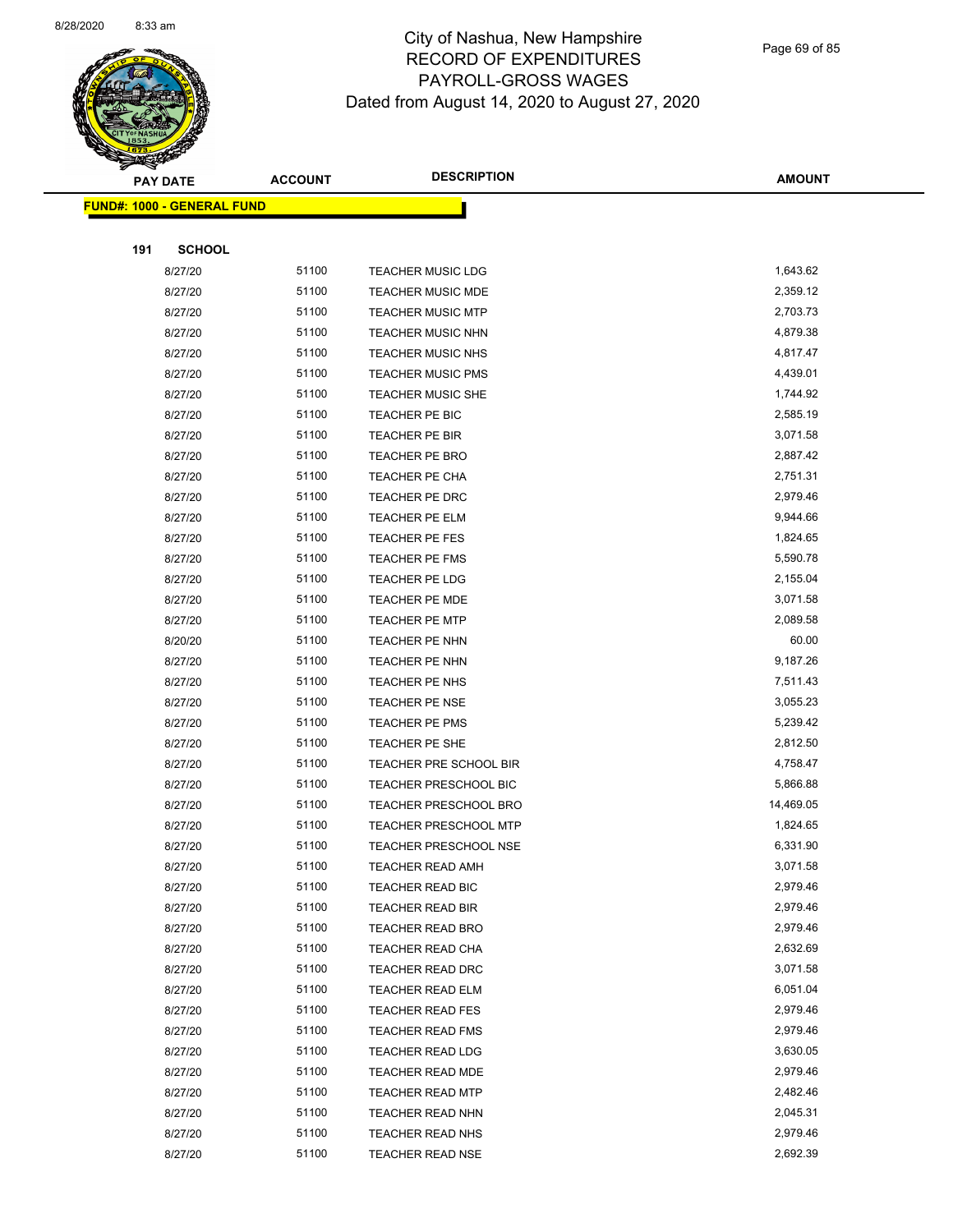

Page 70 of 85

|     | <b>PAY DATE</b>                   | <b>ACCOUNT</b> | <b>DESCRIPTION</b>                             | <b>AMOUNT</b>         |
|-----|-----------------------------------|----------------|------------------------------------------------|-----------------------|
|     | <b>FUND#: 1000 - GENERAL FUND</b> |                |                                                |                       |
|     |                                   |                |                                                |                       |
| 191 | <b>SCHOOL</b>                     |                |                                                |                       |
|     | 8/27/20                           | 51100          | <b>TEACHER READ PMS</b>                        | 5,338.58              |
|     | 8/27/20                           | 51100          | <b>TEACHER READ SHE</b>                        | 2,979.46              |
|     | 8/27/20                           | 51100          | <b>TEACHER ROTC NHN</b>                        | 2,259.96              |
|     | 8/27/20                           | 51100          | <b>TEACHER SCIENCE ELM</b>                     | 24,318.55             |
|     | 8/27/20                           | 51100          | <b>TEACHER SCIENCE FMS</b>                     | 9,896.32              |
|     | 8/27/20                           | 51100          | TEACHER SCIENCE NHN                            | 32,565.91             |
|     | 8/20/20                           | 51100          | TEACHER SCIENCE NHS                            | (2,657.49)            |
|     | 8/27/20                           | 51100          | TEACHER SCIENCE NHS                            | 37,980.70             |
|     | 8/27/20                           | 51100          | <b>TEACHER SCIENCE PMS</b>                     | 9,544.53              |
|     | 8/27/20                           | 51100          | TEACHER SOCIAL STUDIES ELM                     | 19,649.21             |
|     | 8/27/20                           | 51100          | TEACHER SOCIAL STUDIES FMS                     | 12,937.79             |
|     | 8/27/20                           | 51100          | TEACHER SOCIAL STUDIES NHN                     | 38,072.72             |
|     | 8/27/20                           | 51100          | TEACHER SOCIAL STUDIES NHS                     | 43,551.51             |
|     | 8/27/20                           | 51100          | TEACHER SOCIAL STUDIES PMS                     | 13,681.73             |
|     | 8/27/20                           | 51100          | <b>TEACHER SPED AMH</b>                        | 8,479.23              |
|     | 8/27/20                           | 51100          | TEACHER SPED BIC                               | 5,637.31              |
|     | 8/27/20                           | 51100          | <b>TEACHER SPED BIR</b>                        | 5,774.85              |
|     | 8/27/20                           | 51100          | TEACHER SPED BRO                               | 6,866.43              |
|     | 8/27/20                           | 51100          | <b>TEACHER SPED CHA</b>                        | 7,163.24              |
|     | 8/27/20                           | 51100          | TEACHER SPED DRC                               | 5,671.85              |
|     | 8/27/20                           | 51100          | TEACHER SPED ELM                               | 12,705.80             |
|     | 8/27/20                           | 51100          | <b>TEACHER SPED FES</b>                        | 5,583.00              |
|     | 8/27/20                           | 51100          | TEACHER SPED FMS                               | 15,011.52             |
|     | 8/27/20                           | 51100          | <b>TEACHER SPED LDG</b>                        | 8,196.76              |
|     | 8/27/20                           | 51100          | TEACHER SPED MDE                               | 6,661.07              |
|     | 8/27/20                           | 51100          | <b>TEACHER SPED MTP</b>                        | 4,058.89              |
|     | 8/27/20                           | 51100          | TEACHER SPED NHN                               | 23,425.74             |
|     | 8/27/20                           | 51100          | <b>TEACHER SPED NHS</b>                        | 35,681.96             |
|     | 8/27/20                           | 51100          | <b>TEACHER SPED NSE</b>                        | 3,340.62              |
|     | 8/27/20                           | 51100          | TEACHER SPED PMS                               | 9,860.85              |
|     | 8/27/20                           | 51100          | TEACHER SPED SHE                               | 7,567.43              |
|     | 8/27/20                           | 51100          | TEACHER TECHED ELM                             | 5,884.08              |
|     | 8/27/20                           | 51100          | <b>TEACHER TECHED FMS</b>                      | 1,831.96              |
|     | 8/27/20                           | 51100          | TEACHER TECHED NHN                             | 6,391.87              |
|     | 8/27/20                           | 51100<br>51100 | TEACHER TECHED NHS                             | 11,641.82<br>5,958.92 |
|     | 8/27/20                           | 51100          | <b>TEACHER TECHED PMS</b>                      | 1,426.40              |
|     | 8/27/20                           | 51100          | <b>TEACHER TTI MTP</b>                         | 1,257.97              |
|     | 8/27/20                           |                | <b>TEACHER TTI NURSERY</b>                     |                       |
|     | 8/27/20                           | 51100<br>51100 | <b>TEACHER TTIDRC</b>                          | 1,369.79<br>2,979.46  |
|     | 8/27/20                           | 51100          | TEACHER TV PROD NHS                            | 5,529.97              |
|     | 8/27/20<br>8/20/20                | 51200          | TEACHER VISION WID<br>CLERICAL BOARD OF ED SUP | 738.26                |
|     | 8/27/20                           | 51200          | CLERICAL BOARD OF ED SUP                       | 755.69                |
|     | 8/20/20                           | 51200          | <b>CLERICAL PRINCIPAL FMS</b>                  | 56.73                 |
|     |                                   |                |                                                |                       |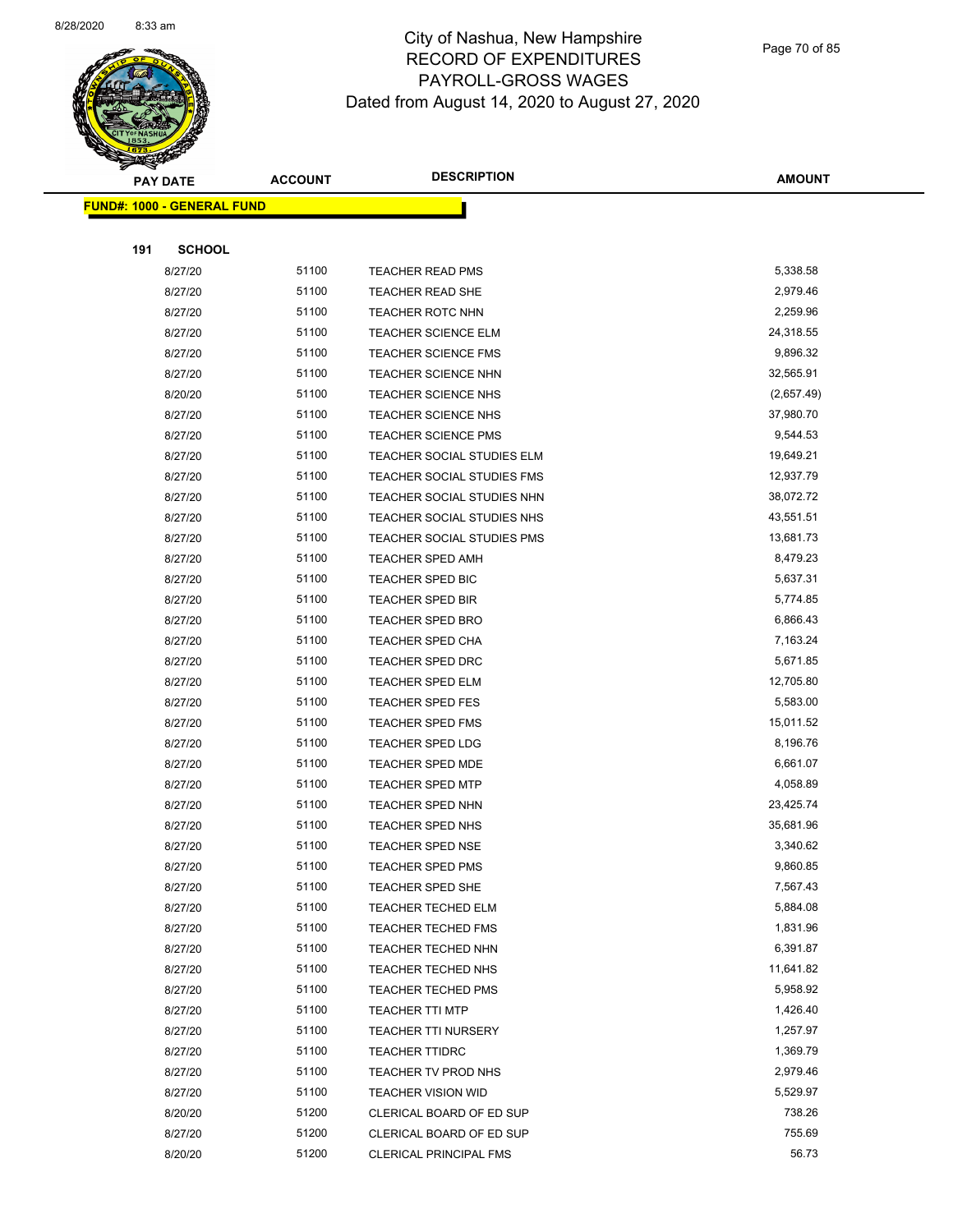

Page 71 of 85

| <b>PAY DATE</b>                   | <b>ACCOUNT</b> | <b>DESCRIPTION</b>              | <b>AMOUNT</b> |
|-----------------------------------|----------------|---------------------------------|---------------|
| <b>FUND#: 1000 - GENERAL FUND</b> |                |                                 |               |
|                                   |                |                                 |               |
| 191<br><b>SCHOOL</b>              |                |                                 |               |
| 8/27/20                           | 51200          | <b>CLERICAL PRINCIPAL FMS</b>   | 47.28         |
| 8/27/20                           | 51200          | DIRECTOR ADULT ED               | 2,724.79      |
| 8/27/20                           | 51200          | <b>GUIDANCE COUNSELOR NHS</b>   | 1,760.59      |
| 8/27/20                           | 51200          | SCHOOL PSYCHOLOGIST WID         | 2,530.89      |
| 8/27/20                           | 51200          | SPEECH LANG PATHOLOGIST WID     | 5,558.69      |
| 8/20/20                           | 51200          | SUB CLERICAL                    | 598.00        |
| 8/27/20                           | 51200          | <b>SUB CLERICAL</b>             | 806.00        |
| 8/27/20                           | 51200          | <b>TEACHER ART FMS</b>          | 2,095.81      |
| 8/27/20                           | 51200          | TEACHER ART NHS                 | 1,022.65      |
| 8/27/20                           | 51200          | TEACHER BIO TEC NHN             | 579.10        |
| 8/27/20                           | 51200          | <b>TEACHER ENGLISH NHS</b>      | 1,241.23      |
| 8/27/20                           | 51200          | <b>TEACHER READ ELM</b>         | 1,760.59      |
| 8/27/20                           | 51200          | <b>TEACHER TTIDRC</b>           | 1,725.13      |
| 8/27/20                           | 51200          | <b>TEACHER VISION WID</b>       | 842.82        |
| 8/27/20                           | 51300          | <b>CLERICAL BUSINESS</b>        | 16.64         |
| 8/20/20                           | 51300          | <b>CLERICAL HUMAN RESOURCES</b> | 77.52         |
| 8/27/20                           | 51300          | <b>CLERICAL HUMAN RESOURCES</b> | 605.75        |
| 8/20/20                           | 51300          | <b>CLERICAL PAYROLL SUP</b>     | 48.47         |
| 8/27/20                           | 51300          | <b>CLERICAL PAYROLL SUP</b>     | 16.41         |
| 8/20/20                           | 51300          | <b>CLERICAL PLANT OPS</b>       | 15.64         |
| 8/27/20                           | 51300          | <b>CLERICAL PLANT OPS</b>       | 23.45         |
| 8/20/20                           | 51300          | CLERICAL PRINCIPAL NHN          | 7.09          |
| 8/27/20                           | 51300          | <b>CLERICAL PRINCIPAL SHE</b>   | 8.32          |
| 8/27/20                           | 51300          | CLERICAL SPECIAL ED SUP         | 21.28         |
| 8/27/20                           | 51300          | <b>CUSTODIAN HEAD NHS</b>       | 19.17         |
| 8/27/20                           | 51300          | <b>GUIDANCE COUNSELOR PMS</b>   | 1,557.92      |
| 8/27/20                           | 51300          | MAINTENANCE ALARM WPO           | 117.95        |
| 8/20/20                           | 51400          | <b>CUSTODIAN TEMP</b>           | 1,214.25      |
| 8/27/20                           | 51400          | <b>CUSTODIAN TEMP</b>           | 1,214.25      |
| 8/20/20                           | 51400          | SEASONAL PLANT OPERATIONS       | 1,423.50      |
| 8/27/20                           | 51400          | SEASONAL PLANT OPERATIONS       | 1,040.00      |
| 8/20/20                           | 51400          | SUMMER SCHOOL PARA EYP          | 330.00        |
| 8/27/20                           | 51400          | SUMMER SCHOOL PARA EYP          | 418.00        |
| 8/20/20                           | 51400          | TEACHER SOCIAL STUDIES NHS      | 507.00        |
| 8/27/20                           | 51400          | TEACHER SOCIAL STUDIES NHS      | 520.00        |
| 8/20/20                           | 51400          | <b>TECHNOLOGY SUMMER HELP</b>   | 2,062.50      |
| 8/27/20                           | 51412          | SCHOOL PSYCHOLOGIST WID         | 3,409.12      |
| 8/20/20                           | 51412          | SUB CLERICAL                    | 32.50         |
| 8/27/20                           | 51600          | <b>TEACHER SCIENCE NHN</b>      | 1,294.00      |
| 8/20/20                           | 51650          | <b>CLERICAL 21 CENTURY</b>      | 382.90        |
| 8/27/20                           | 51650          | <b>CLERICAL 21 CENTURY</b>      | 229.74        |
| 8/27/20                           | 51650          | ELL OUTREACH WORKER             | 37.50         |
| 8/20/20                           | 51650          | ELL OUTREACH WORKER HOURLY      | 118.75        |
| 8/27/20                           | 51650          | HOME SCHOOL CORD TTI            | 200.00        |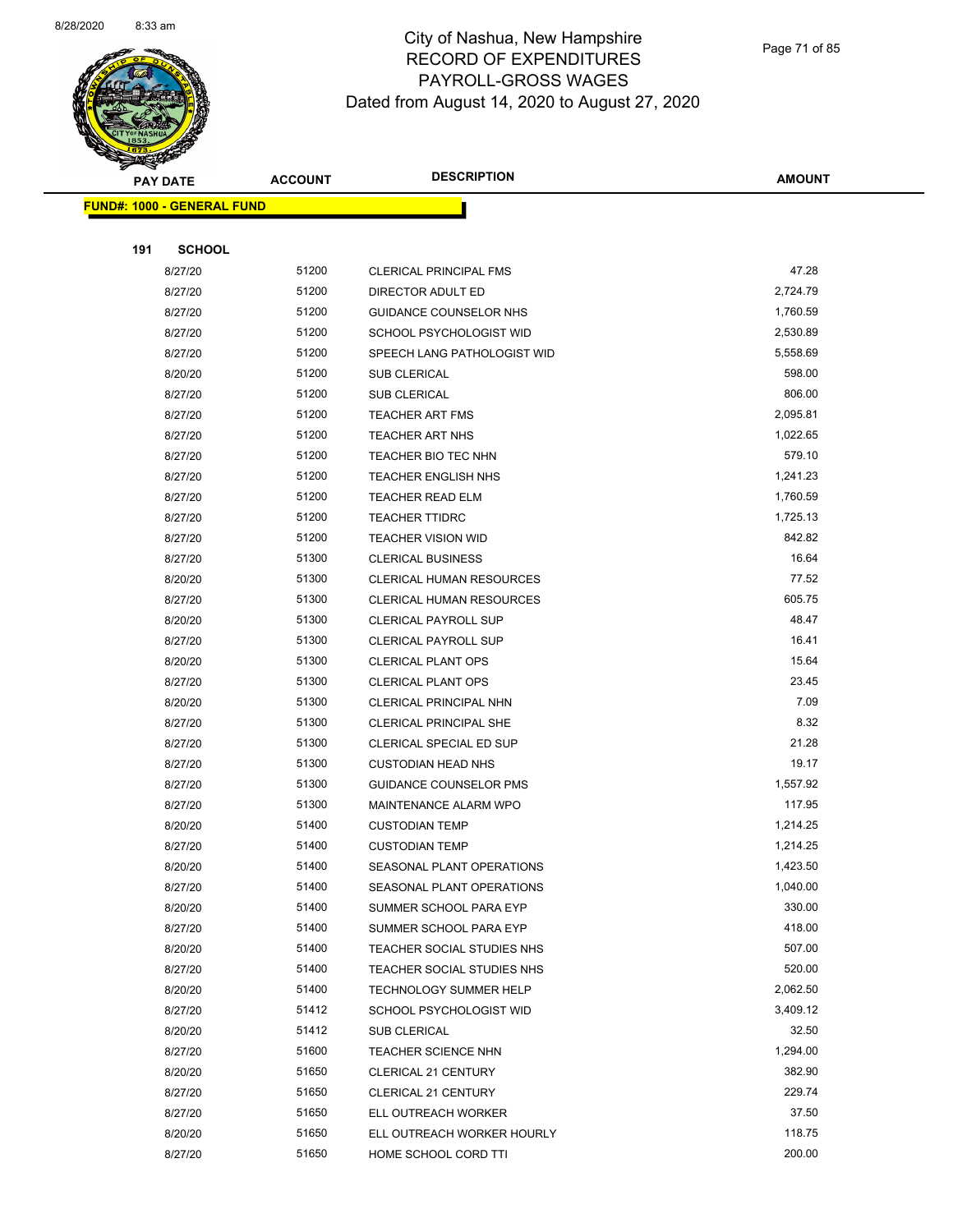

Page 72 of 85

| <b>PAY DATE</b>                   | <b>ACCOUNT</b> | <b>DESCRIPTION</b>            | <b>AMOUNT</b>  |
|-----------------------------------|----------------|-------------------------------|----------------|
| <b>FUND#: 1000 - GENERAL FUND</b> |                |                               |                |
| 191<br><b>SCHOOL</b>              |                |                               |                |
| 8/27/20                           | 51650          | LUNCH MONITOR NHN             | 37.50          |
| 8/20/20                           | 51650          | PARA TTI NURSERY              | 150.00         |
| 8/27/20                           | 51650          | SPEECH LANG PATHOLOGIST WID   | 2,169.39       |
| 8/27/20                           | 51650          | TEACHER BEHAVIOR SPEC WID     | 112.50         |
| 8/27/20                           | 51650          | <b>TEACHER DWSE SHE</b>       | 537.50         |
| 8/27/20                           | 51650          | TEACHER ELL AMH               | 37.50          |
| 8/27/20                           | 51650          | TEACHER ELL BIC               | 37.50          |
| 8/27/20                           | 51650          | TEACHER ELL DRC               | 75.00          |
| 8/27/20                           | 51650          | TEACHER ELL ELM               | 75.00          |
| 8/27/20                           | 51650          | <b>TEACHER ELL FES</b>        | 112.50         |
| 8/27/20                           | 51650          | <b>TEACHER ELL FMS</b>        | 37.50          |
| 8/27/20                           | 51650          | <b>TEACHER ELL LDG</b>        | 237.50         |
| 8/27/20                           | 51650          | <b>TEACHER ELL MTP</b>        | 37.50          |
| 8/27/20                           | 51650          | TEACHER ELL NHN               | 237.50         |
| 8/27/20                           | 51650          | TEACHER ELL NHS               | 412.50         |
| 8/27/20                           | 51650          | <b>TEACHER ELL SHE</b>        | 75.00          |
| 8/27/20                           | 51650          | TEACHER PRE SCHOOL BIR        | 1,306.25       |
| 8/27/20                           | 51650          | TEACHER PRESCHOOL BRO         | 1,137.50       |
| 8/27/20                           | 51650          | <b>TEACHER PRESCHOOL NSE</b>  | 437.50         |
| 8/27/20                           | 51650          | TEACHER SPED FMS              | 156.25         |
| 8/20/20                           | 51700          | TEACHER SCIENCE NHS           | (69.23)        |
| 8/27/20                           | 51700          | <b>TEACHER SCIENCE NHS</b>    | 138.46         |
| 8/20/20                           | 51750          | <b>GUIDANCE COUNSELOR NHS</b> | 30,109.18      |
| 8/20/20                           | 51750          | TEACHER FOREIGN LANG ELM      | 31,364.27      |
| 8/20/20                           | 51750          | <b>TEACHER PRESCHOOL NSE</b>  | 22,343.07      |
| 8/27/20                           | 52800          | EDUCATIONAL ASSISTANCE        | 960.00         |
| 8/27/20                           | 55118          | TELEPHONE-CELLULAR            | 2,160.00       |
| <b>TOTAL 191 - SCHOOL</b>         |                |                               | \$2,983,233.17 |
| TOTAL FUND 1000 - GENERAL FUND    |                |                               | \$5,121,092.28 |

| <b>FUND#: 2100 - FOOD SERVICES FUND</b> |       |                               |           |
|-----------------------------------------|-------|-------------------------------|-----------|
| 8/20/20                                 | 51100 | CLERICAL FOOD SERVICE NHS     | 820.50    |
| 8/27/20                                 | 51100 | CLERICAL FOOD SERVICE NHS     | 820.50    |
| 8/27/20                                 | 51100 | DELIVERY DRIVER FOOD SERVICE  | 752.76    |
| 8/27/20                                 | 51100 | DIRECTOR FOOD SERVICE         | 2,956.70  |
| 8/27/20                                 | 51100 | FOOD SERVICE BUSINESS MANAGER | 2.275.20  |
| 8/27/20                                 | 51100 | FOOD SERVICE SITE CORD        | 12.480.98 |
| 8/27/20                                 | 55118 | TELEPHONE-CELLULAR            | 80.00     |
|                                         |       |                               |           |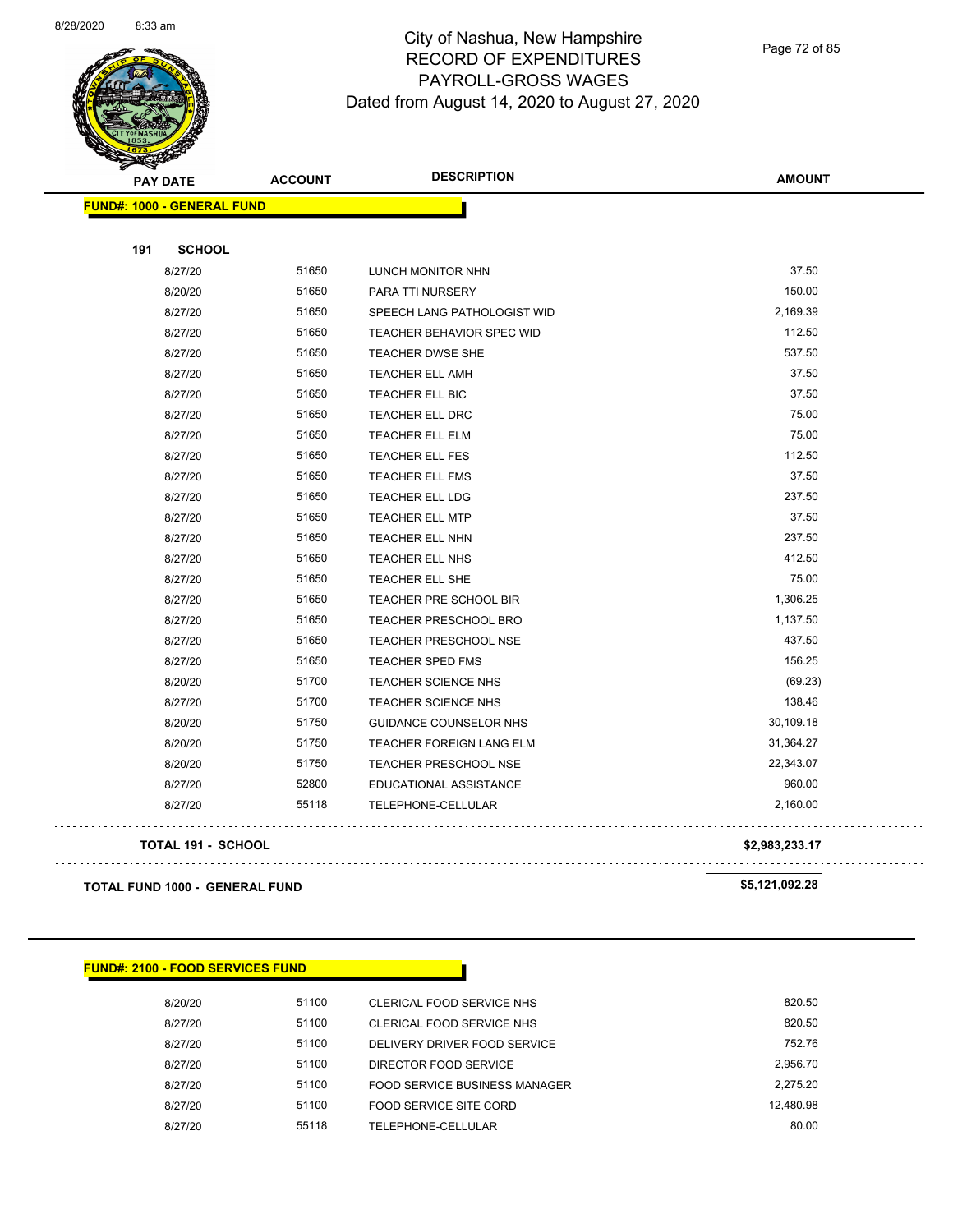**AMOUNT** City of Nashua, New Hampshire RECORD OF EXPENDITURES PAYROLL-GROSS WAGES Dated from August 14, 2020 to August 27, 2020 **PAY DATE ACCOUNT DESCRIPTION** 8/28/2020 8:33 am **TOTAL FUND 2100 - FOOD SERVICES FUND \$20,186.64 FUND#: 2120 - SUMMER FEEDING PROGRAM FUND** 8/20/20 51100 FOOD SERVICE ASST PT ELM 6 184.35 8/27/20 51100 FOOD SERVICE ASST PT ELM 677/20 5604 8/20/20 51100 FOOD SERVICE ASST PT NHS 576.35 8/27/20 51100 FOOD SERVICE ASST PT NHS 266.25 8/20/20 51100 FOOD SERVICE COOK FMS 326.95 8/27/20 51100 FOOD SERVICE COOK FMS 242.08 8/27/20 51100 FOOD SERVICE SITE CORD 187.50 **TOTAL FUND 2120 - SUMMER FEEDING PROGRAM FUND \$1,680.12 FUND#: 2201 - DRIVERS EDUCATION FUND** 8/20/20 51200 DRIVER INSTRUCTOR 1,400.00 **TOTAL FUND 2201 - DRIVERS EDUCATION FUND \$1,400.00 FUND#: 2207 - ADULT ED/CONTINUING ED** 8/20/20 51100 CLERICAL ADULT ED NHN 5328.20 8/27/20 51100 CLERICAL ADULT ED NHN 568.88 8/27/20 51200 GUIDANCE COUNSELOR NHS 400.00 8/27/20 51200 TEACHER MATH NHS 150.00 8/27/20 51200 TEACHER SOCIAL STUDIES NHS 225.00 Page 73 of 85

**FUND#: 2252 - DAY CARE** 8/27/20 51100 PANTHER PRESCHOOL DIRECTOR 1,123.55 **TOTAL FUND 2252 - DAY CARE \$1,123.55 FUND#: 2503 - PARKS & REC PROGRAMS FUND**

**TOTAL FUND 2207 - ADULT ED/CONTINUING ED \$1,672.08** 

| 8/20/20 | 51100 | PROGRAM COORDINATOR    | 390.95   |
|---------|-------|------------------------|----------|
| 8/27/20 | 51100 | PROGRAM COORDINATOR    | 390.95   |
| 8/20/20 | 51400 | <b>CAMP COUNSELORS</b> | 1.880.00 |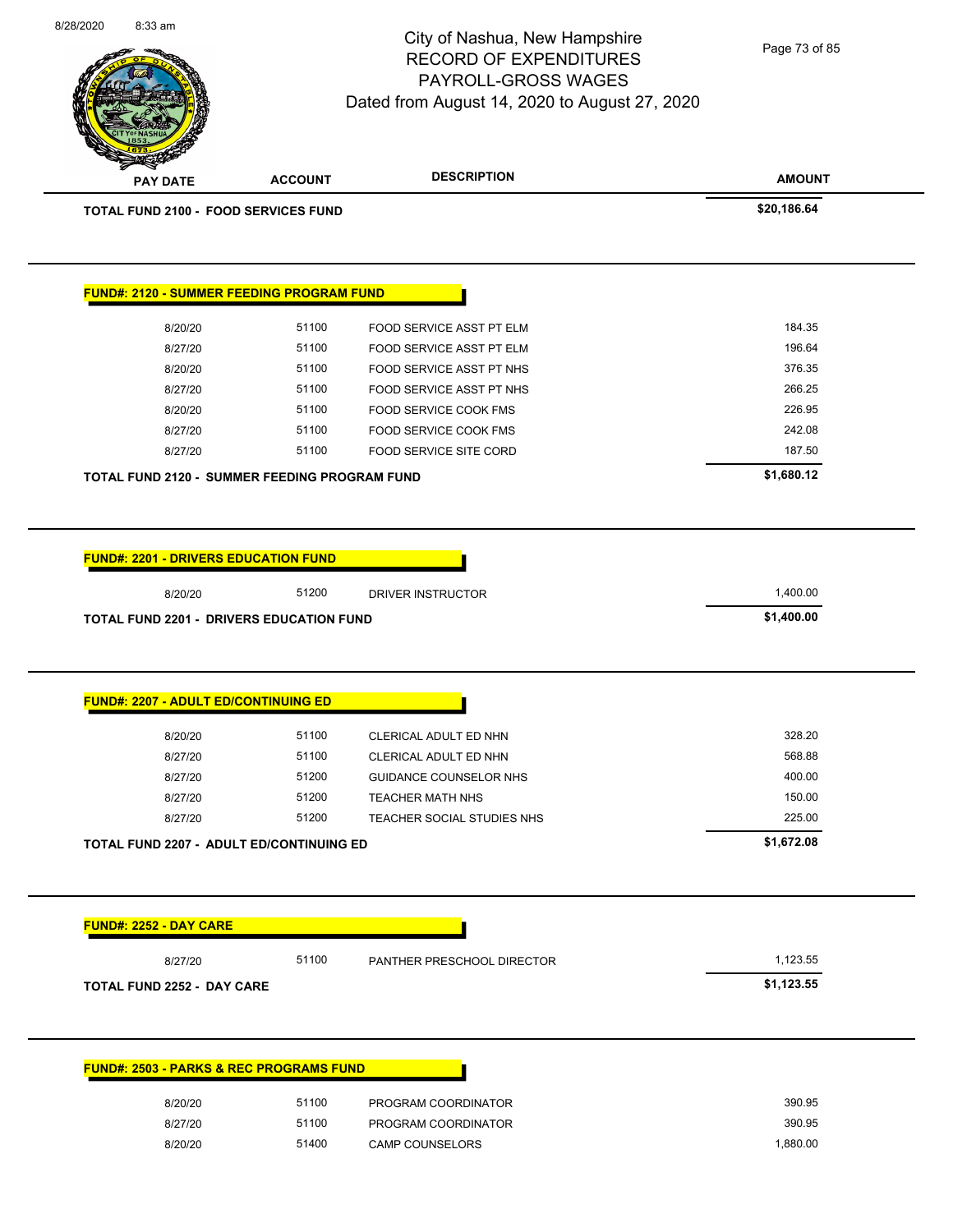

Page 74 of 85

| <b>PAY DATE</b>                                                                                    | <b>ACCOUNT</b> | <b>DESCRIPTION</b>             | <b>AMOUNT</b> |
|----------------------------------------------------------------------------------------------------|----------------|--------------------------------|---------------|
| <b>FUND#: 2503 - PARKS &amp; REC PROGRAMS FUND</b>                                                 |                |                                |               |
| 8/27/20                                                                                            | 51400          | <b>CAMP COUNSELORS</b>         | 480.00        |
| 8/20/20                                                                                            | 51400          | <b>TEACHER ENGLISH ELM</b>     | 350.00        |
| 8/20/20                                                                                            | 51400          | TEACHER PE NHS                 | 622.50        |
| <b>TOTAL FUND 2503 - PARKS &amp; REC PROGRAMS FUND</b>                                             |                |                                | \$4,114.40    |
|                                                                                                    |                |                                |               |
| <b>FUND#: 2505 - PEG ACCESS CHANNELS FUND</b>                                                      |                |                                |               |
| 8/20/20                                                                                            | 51100          | ECHANNEL ACCESS ADMINISTRATOR  | 1,206.50      |
| 8/27/20                                                                                            | 51100          | ECHANNEL ACCESS ADMINISTRATOR  | 1,206.50      |
| 8/20/20                                                                                            | 51100          | PEG PROGRAM MANAGER            | 1,307.05      |
| 8/27/20                                                                                            | 51100          | PEG PROGRAM MANAGER            | 1,307.05      |
| 8/20/20                                                                                            | 51200          | TEACHER PE NHN                 | 120.00        |
| 8/20/20                                                                                            | 51200          | <b>VIDEOGRAPHER</b>            | 716.25        |
| 8/27/20                                                                                            | 51200          | <b>VIDEOGRAPHER</b>            | 671.25        |
|                                                                                                    |                | TELEPHONE-CELLULAR             | 100.00        |
| 8/27/20                                                                                            | 55118          |                                |               |
| <b>TOTAL FUND 2505 - PEG ACCESS CHANNELS FUND</b>                                                  |                |                                | \$6,634.60    |
| <b>FUND#: 2506 - HUNT BLDG FACILITY RENTAL FUND</b>                                                |                |                                |               |
| 8/27/20                                                                                            | 55118          | TELEPHONE-CELLULAR             | 17.00         |
|                                                                                                    |                |                                | \$17.00       |
| TOTAL FUND 2506 - HUNT BLDG FACILITY RENTAL FUND<br><b>FUND#: 3010 - GENERAL GOV'T GRANTS FUND</b> |                |                                |               |
| 8/27/20                                                                                            | 51400          | <b>CITY CLERK TEMP</b>         | 4,950.00      |
| TOTAL FUND 3010 - GENERAL GOV'T GRANTS FUND                                                        |                |                                | \$4,950.00    |
|                                                                                                    |                |                                |               |
| <b>FUND#: 3030 - EMERGENCY MGMT GRANTS FUND</b>                                                    |                |                                |               |
| 8/20/20                                                                                            | 51200          | EMERGENCY MANAGEMENT COORDINAT | 334.90        |
| 8/27/20                                                                                            | 51200          | EMERGENCY MANAGEMENT COORDINAT | 468.85        |
| <b>TOTAL FUND 3030 - EMERGENCY MGMT GRANTS FUND</b>                                                |                |                                | \$803.75      |

8/20/20 51300 ADMINISTRATIVE ASSISTANT II 133.86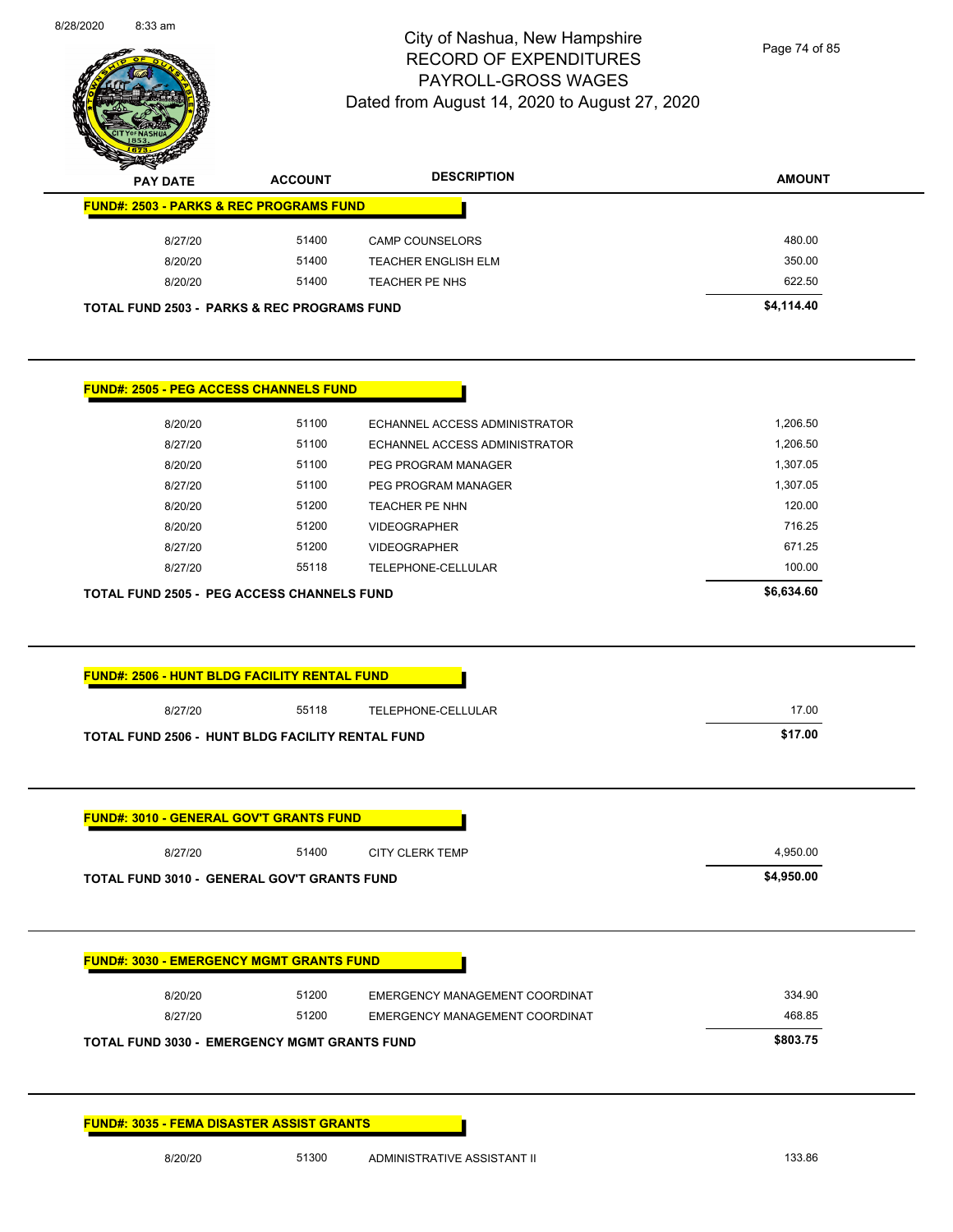

Page 75 of 85

| <b>PAY DATE</b>                                  | <b>ACCOUNT</b> | <b>DESCRIPTION</b>                  | <b>AMOUNT</b> |
|--------------------------------------------------|----------------|-------------------------------------|---------------|
| <b>FUND#: 3035 - FEMA DISASTER ASSIST GRANTS</b> |                |                                     |               |
| 8/27/20                                          | 51300          | <b>BILINGUAL OUTREACH WORKER</b>    | 82.62         |
| 8/20/20                                          | 51300          | <b>CAPTAIN</b>                      | 187.51        |
| 8/27/20                                          | 51300          | <b>CAPTAIN</b>                      | 185.15        |
| 8/20/20                                          | 51300          | CAPTAIN FIRE TRAINING SAFETY        | 34.81         |
| 8/27/20                                          | 51300          | <b>CAPTAIN FIRE TRAINING SAFETY</b> | 34.81         |
| 8/20/20                                          | 51300          | <b>CASE TECHNICIAN WELFARE</b>      | 32.77         |
| 8/27/20                                          | 51300          | <b>CASE TECHNICIAN WELFARE</b>      | 35.28         |
| 8/27/20                                          | 51300          | <b>FIRE LIEUTENANT</b>              | 159.30        |
| 8/20/20                                          | 51300          | <b>FIREFIGHTERS ALL RANKS</b>       | 142.80        |
| 8/20/20                                          | 51300          | PATROLMAN ALL RANKS                 | 6,315.27      |
| 8/27/20                                          | 51300          | PATROLMAN ALL RANKS                 | 6,314.98      |
| 8/20/20                                          | 51300          | <b>SERGEANT</b>                     | (6.16)        |
| 8/27/20                                          | 51330          | PATROLMAN ALL RANKS                 | 596.20        |
| 8/20/20                                          | 51400          | <b>CITY CLERK TEMP</b>              | 1,083.75      |
| 8/27/20                                          | 51400          | <b>CITY CLERK TEMP</b>              | (3, 123.75)   |
| 6/25/20                                          | 55118          | <b>TELEPHONE-CELLULAR</b>           | (150.00)      |
| 7/30/20                                          | 55118          | <b>TELEPHONE-CELLULAR</b>           | (50.00)       |
| 8/27/20                                          | 55118          | <b>TELEPHONE-CELLULAR</b>           | 2,050.00      |
| TOTAL FUND 2025 - FEMA DICACTED ACCICT COANTS    |                |                                     | \$14,059.20   |

**TOTAL FUND 3035 - FEMA DISASTER ASSIST GRANTS \$14,059.20** 

#### **FUND#: 3050 - POLICE GRANTS FUND**

|         | <b>TOTAL FUND 3050 - POLICE GRANTS FUND</b> |                                     | \$9,970.84 |
|---------|---------------------------------------------|-------------------------------------|------------|
| 8/27/20 | 51300                                       | <b>SERGEANT</b>                     | 710.74     |
| 8/27/20 | 51300                                       | PATROLMAN ALL RANKS                 | 2,499.99   |
| 8/20/20 | 51300                                       | PATROLMAN ALL RANKS                 | 718.32     |
| 8/27/20 | 51300                                       | <b>LIEUTENANT</b>                   | 238.48     |
| 8/20/20 | 51300                                       | <b>LIEUTENANT</b>                   | 715.44     |
| 8/27/20 | 51300                                       | 1st YR SPECIAL OFFICER CERTIFIED II | 219.87     |
| 8/27/20 | 51100                                       | PATROLMAN ALL RANKS                 | 1,477.00   |
| 8/20/20 | 51100                                       | PATROLMAN ALL RANKS                 | 1,477.00   |
| 8/27/20 | 51100                                       | DOMESTIC VIOLENCE ADVOCATE          | 957.00     |
| 8/20/20 | 51100                                       | DOMESTIC VIOLENCE ADVOCATE          | 957.00     |
|         |                                             |                                     |            |

#### **FUND#: 3068 - COMMUNITY SERVICES GRANTS FUND**

| 8/20/20 | 51100 | BILINGUAL COMM HEALTH WORKER       | 82.64  |
|---------|-------|------------------------------------|--------|
| 8/27/20 | 51100 | BILINGUAL COMM HEALTH WORKER       | 82.63  |
| 8/20/20 | 51100 | <b>EPIDEMIOLOGIST</b>              | 164.00 |
| 8/27/20 | 51100 | <b>EPIDEMIOLOGIST</b>              | 164.00 |
| 8/20/20 | 51100 | PROGRAM ASSISTANT COMMUNITY HEALTH | 118.50 |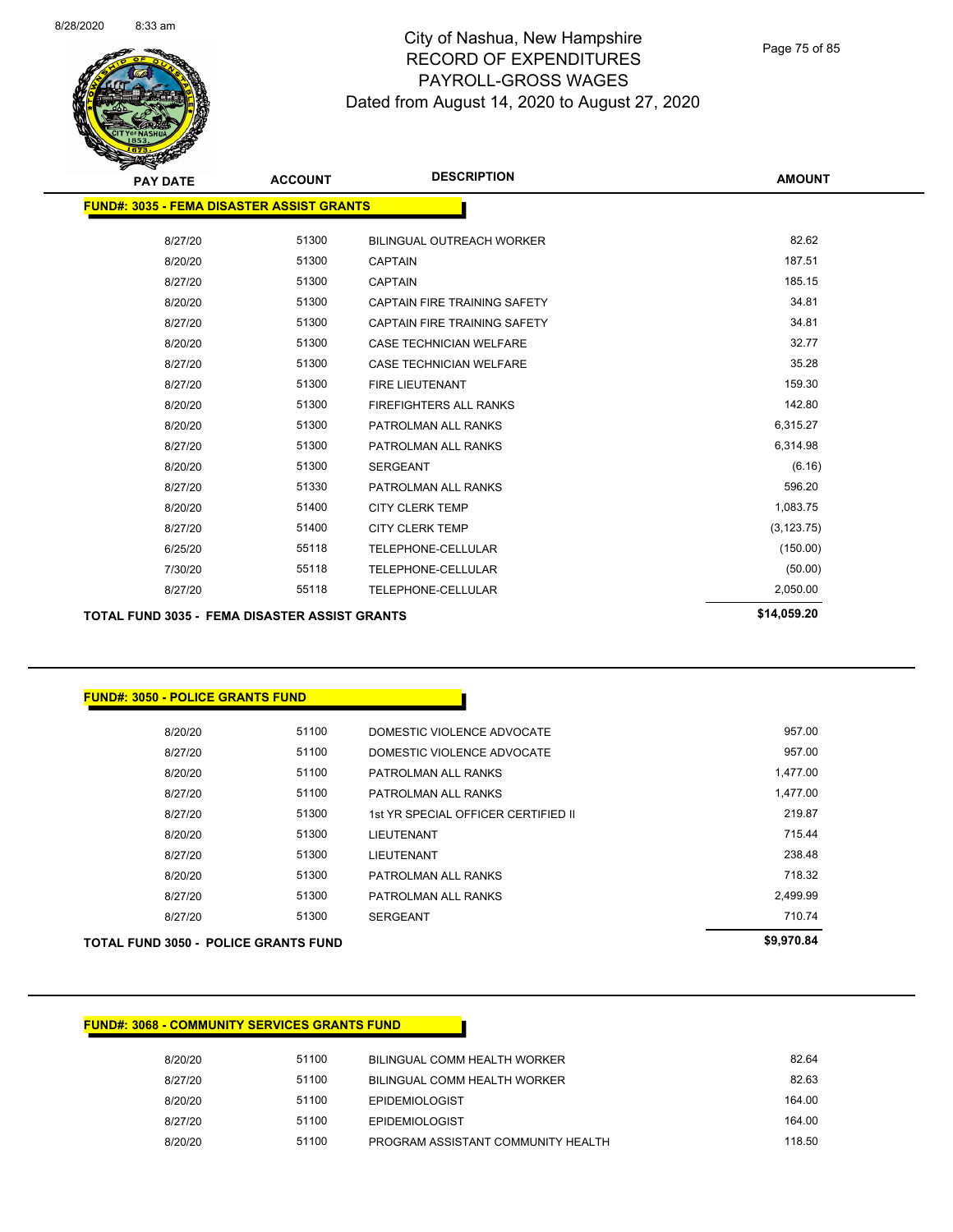

| <b>PAY DATE</b>                                     | <b>ACCOUNT</b> | <b>DESCRIPTION</b>                  | <b>AMOUNT</b> |
|-----------------------------------------------------|----------------|-------------------------------------|---------------|
| <b>FUND#: 3068 - COMMUNITY SERVICES GRANTS FUND</b> |                |                                     |               |
| 8/27/20                                             | 51100          | PROGRAM ASSISTANT COMMUNITY HEALTH  | 118.52        |
| 8/20/20                                             | 51100          | PUB HEALTH NET SVS COORD            | 1,418.95      |
| 8/27/20                                             | 51100          | PUB HEALTH NET SVS COORD            | 1,418.95      |
| 8/20/20                                             | 51100          | PUB HEALTH PREPAREDNESS COORD       | 1,256.75      |
| 8/20/20                                             | 51100          | <b>SMP PROGRAM COORDINATOR</b>      | 1,091.80      |
| 8/27/20                                             | 51100          | <b>SMP PROGRAM COORDINATOR</b>      | 1,091.80      |
| 8/20/20                                             | 51300          | <b>BILINGUAL COMM HEALTH WORKER</b> | 3.10          |
| 8/27/20                                             | 51300          | <b>BILINGUAL COMM HEALTH WORKER</b> | 6.20          |
| 8/20/20                                             | 51412          | PUB HEALTH NURSE                    | 1,410.08      |
| 8/27/20                                             | 51412          | PUB HEALTH NURSE                    | 705.03        |
| 8/20/20                                             | 51700          | DEP HEALTH OFFICER/LAB DIRECTOR     | 2,047.00      |
| 8/20/20                                             | 51700          | <b>EPIDEMIOLOGIST</b>               | 2,047.00      |
| 8/20/20                                             | 51700          | <b>HEALTH PROGRAM SPEC</b>          | 1,609.00      |
| 8/20/20                                             | 51700          | PUB HEALTH NURSE                    | 26,144.00     |
| 8/20/20                                             | 51700          | <b>SMP PROGRAM COORDINATOR</b>      | 1,703.00      |
| 8/27/20                                             | 51750          | PUB HEALTH PREPAREDNESS COORD       | 1,508.09      |
| 6/25/20                                             | 55118          | TELEPHONE-CELLULAR                  | 150.00        |
| 7/30/20                                             | 55118          | <b>TELEPHONE-CELLULAR</b>           | 50.00         |
| ----- ----- ----                                    |                |                                     | $AA$ 204 04   |

**TOTAL FUND 3068 - COMMUNITY SERVICES GRANTS FUND \$44,391.04** 

#### **FUND#: 3070 - COMMUNITY HEALTH GRANTS FUND**

| <b>TOTAL FUND 3070 - COMMUNITY HEALTH GRANTS FUND</b> |       |                                    | \$5,647.14 |
|-------------------------------------------------------|-------|------------------------------------|------------|
| 8/27/20                                               | 51300 | BILINGUAL COMM HEALTH WORKER       | 55.77      |
| 8/20/20                                               | 51300 | BILINGUAL COMM HEALTH WORKER       | 27.89      |
| 8/27/20                                               | 51100 | PUB HEALTH NURSE                   | 1.208.35   |
| 8/20/20                                               | 51100 | PUB HEALTH NURSE                   | 1.208.35   |
| 8/27/20                                               | 51100 | PROGRAM ASSISTANT COMMUNITY HEALTH | 829.78     |
| 8/20/20                                               | 51100 | PROGRAM ASSISTANT COMMUNITY HEALTH | 829.80     |
| 8/27/20                                               | 51100 | BILINGUAL COMM HEALTH WORKER       | 743.60     |
| 8/20/20                                               | 51100 | BILINGUAL COMM HEALTH WORKER       | 743.60     |
|                                                       |       |                                    |            |

**FUND#: 3090 - URBAN PROGRAM GRANTS FUND**

| 488.50   | CODE ENFORCEMENT OFFICER II  | 51100 | 8/20/20 |
|----------|------------------------------|-------|---------|
| 488.50   | CODE ENFORCEMENT OFFICER II  | 51100 | 8/27/20 |
| 1.103.65 | <b>GRANT MGMT SPECIALIST</b> | 51100 | 8/20/20 |
| 1.103.65 | <b>GRANT MGMT SPECIALIST</b> | 51100 | 8/27/20 |
| 1.709.25 | MANAGER URBAN PROGRAMS       | 51100 | 8/20/20 |
| 1.709.25 | MANAGER URBAN PROGRAMS       | 51100 | 8/27/20 |
| 1.282.35 | PROGRAM COORDINATOR LP&HH    | 51100 | 8/20/20 |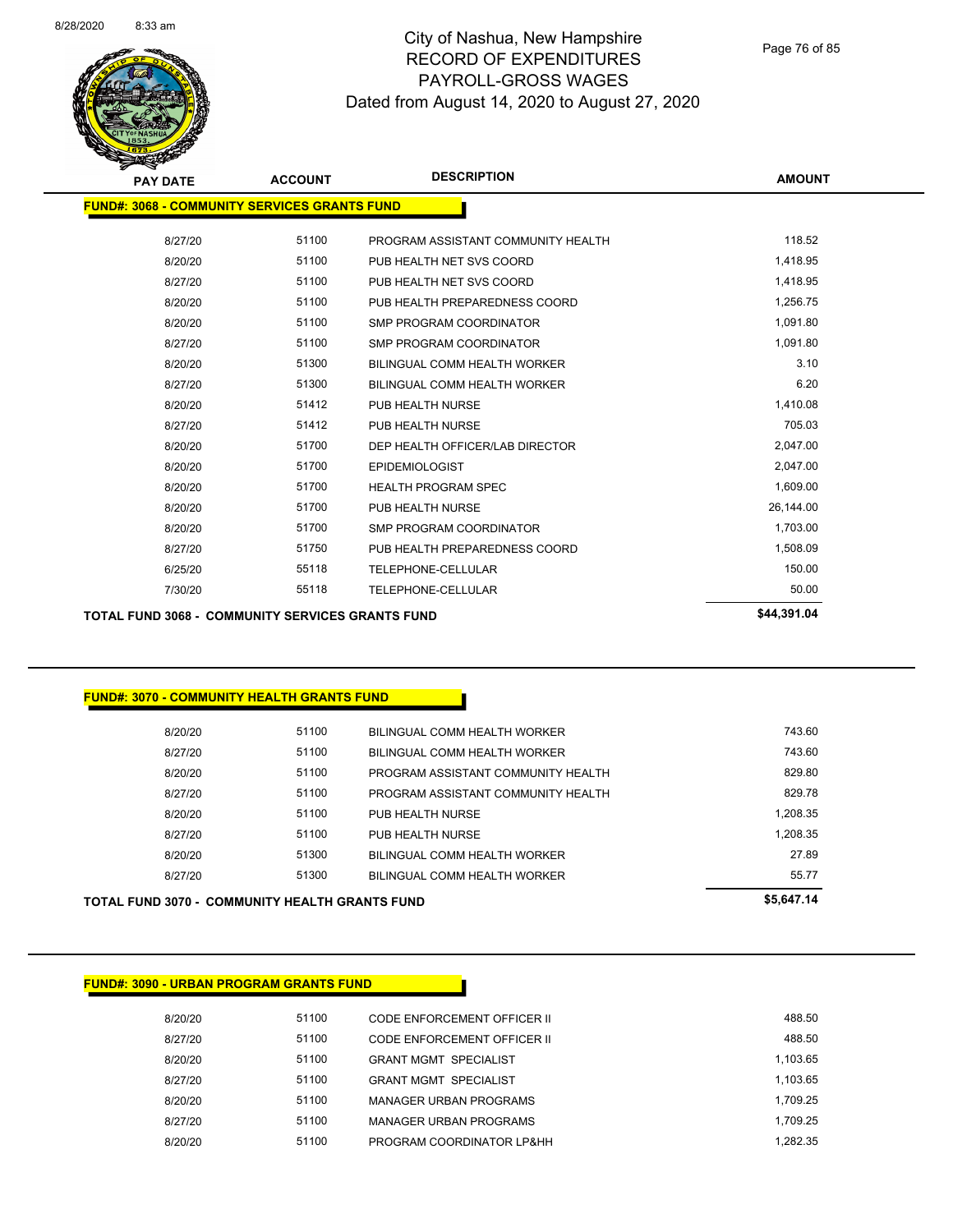

Page 77 of 85

| <b>PAY DATE</b>                                    | <b>ACCOUNT</b> | <b>DESCRIPTION</b>             | <b>AMOUNT</b> |
|----------------------------------------------------|----------------|--------------------------------|---------------|
| <b>FUND#: 3090 - URBAN PROGRAM GRANTS FUND</b>     |                |                                |               |
| 8/27/20                                            | 51100          | PROGRAM COORDINATOR LP&HH      | 1.282.35      |
| 8/20/20                                            | 51100          | PROJECT ADMINISTRATOR          | 1,334.15      |
| 8/27/20                                            | 51100          | PROJECT ADMINISTRATOR          | 1,334.15      |
| 8/20/20                                            | 51100          | PROJECT ADMINISTRATOR LP&HH    | 1.257.20      |
| 8/27/20                                            | 51100          | PROJECT ADMINISTRATOR LP&HH    | 1,257.20      |
| 8/20/20                                            | 51100          | PROJECT SPECIALIST URBAN PROGR | 1,196.32      |
| 8/27/20                                            | 51100          | PROJECT SPECIALIST URBAN PROGR | 1,196.35      |
| 8/27/20                                            | 55118          | TELEPHONE-CELLULAR             | 142.50        |
| <b>TOTAL FUND 3090 - URBAN PROGRAM GRANTS FUND</b> |                |                                | \$16,885.37   |

#### **FUND#: 3120 - TRANSIT GRANTS FUND**

| <b>TOTAL FUND 3120 - TRANSIT GRANTS FUND</b> |       |                                       | \$19,796.14 |
|----------------------------------------------|-------|---------------------------------------|-------------|
| 8/27/20                                      | 55118 | TELEPHONE-CELLULAR                    | 67.00       |
| 8/20/20                                      | 51300 | <b>TRANSIT UTILITY SERVICE WORKER</b> | 20.80       |
| 8/27/20                                      | 51300 | <b>TRANSIT OPERATIONS COORDINATOR</b> | 37.16       |
| 8/27/20                                      | 51100 | <b>TRANSPORTATION DEPT MANAGER</b>    | 1,809.79    |
| 8/20/20                                      | 51100 | <b>TRANSPORTATION DEPT MANAGER</b>    | 1,809.79    |
| 8/27/20                                      | 51100 | <b>TRANSIT UTILITY SERVICE WORKER</b> | 1,473.65    |
| 8/20/20                                      | 51100 | <b>TRANSIT UTILITY SERVICE WORKER</b> | 1,473.65    |
| 8/27/20                                      | 51100 | <b>TRANSIT OPERATIONS COORDINATOR</b> | 990.90      |
| 8/20/20                                      | 51100 | <b>TRANSIT OPERATIONS COORDINATOR</b> | 990.90      |
| 8/27/20                                      | 51100 | <b>TRANSIT MECHANICS</b>              | 2,001.65    |
| 8/20/20                                      | 51100 | <b>TRANSIT MECHANICS</b>              | 2,001.65    |
| 8/27/20                                      | 51100 | TRANSIT FLEET FACILITIES SUPV         | 1,103.65    |
| 8/20/20                                      | 51100 | <b>TRANSIT FLEET FACILITIES SUPV</b>  | 1,103.65    |
| 8/27/20                                      | 51100 | TRANSIT FINANCE COORDINATOR           | 1,308.00    |
| 8/20/20                                      | 51100 | <b>TRANSIT FINANCE COORDINATOR</b>    | 1,308.00    |
| 8/27/20                                      | 51100 | <b>COMMUNICATION SPEC</b>             | 1,147.95    |
| 8/20/20                                      | 51100 | <b>COMMUNICATION SPEC</b>             | 1,147.95    |

| <b>FUND#: 3800 - SCHOOL GRANTS FUND</b> |       |                                |          |
|-----------------------------------------|-------|--------------------------------|----------|
| 8/27/20                                 | 51100 | 21 CENTURY ELEM MFAM RES COORD | 6,848.47 |
| 8/27/20                                 | 51100 | ASSISTANT PRINCIPAL AMH        | 1,605.80 |
| 8/27/20                                 | 51100 | <b>ASSISTANT PRINCIPAL BIR</b> | 1,380.32 |
| 8/27/20                                 | 51100 | ASSISTANT PRINCIPAL MTP        | 1.461.59 |
| 8/27/20                                 | 51100 | ASSISTANT PRINCIPAL SHE        | 1,485.59 |
| 8/20/20                                 | 51100 | <b>CLERICAL 21 CENTURY</b>     | 437.60   |
| 8/27/20                                 | 51100 | <b>CLERICAL 21 CENTURY</b>     | 634.52   |
| 8/27/20                                 | 51100 | DIRECTOR TITLE 1               | 3.329.40 |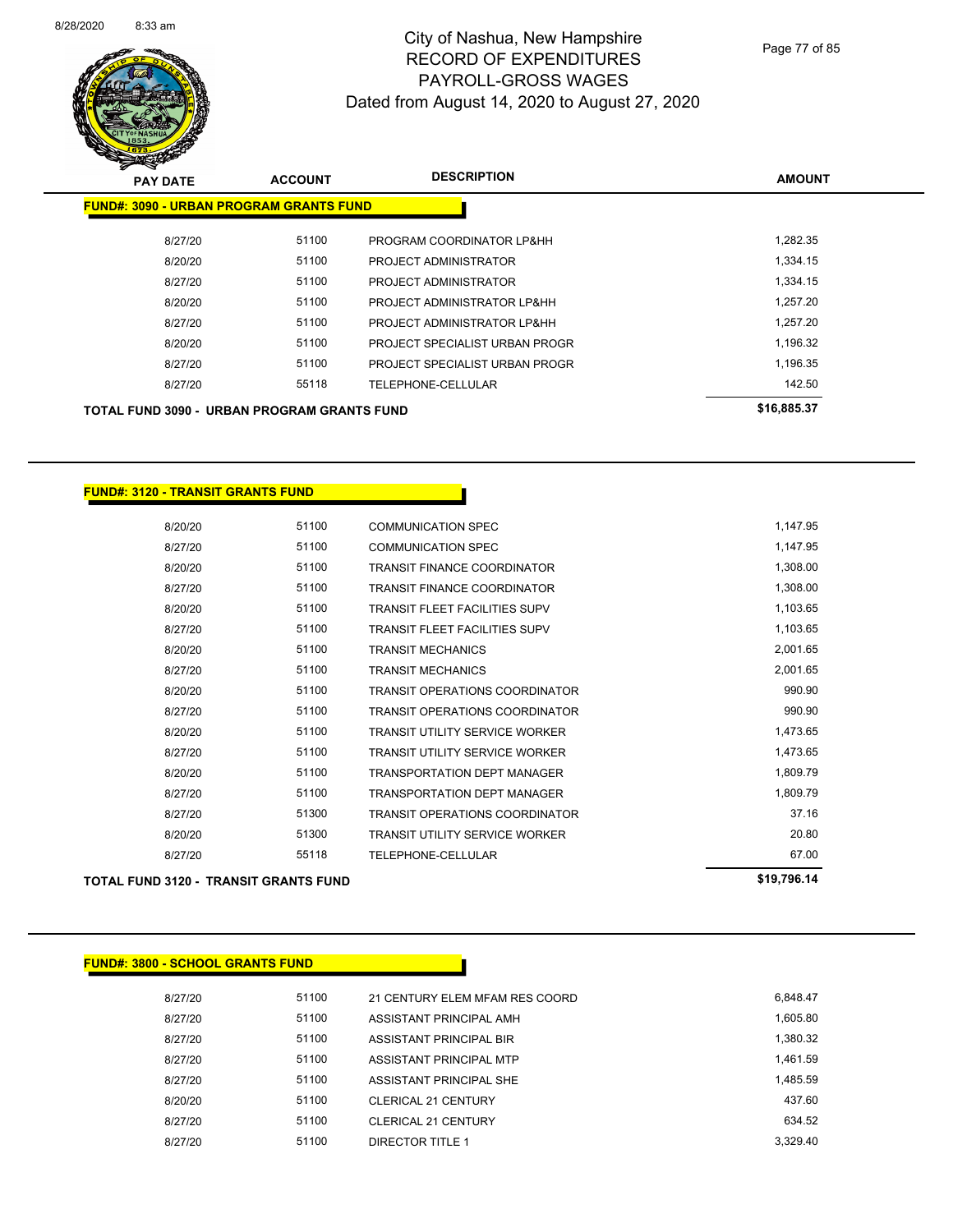

Page 78 of 85

| <b>PAY DATE</b>                         | <b>ACCOUNT</b> | <b>DESCRIPTION</b>                                    | <b>AMOUNT</b>         |
|-----------------------------------------|----------------|-------------------------------------------------------|-----------------------|
| <b>FUND#: 3800 - SCHOOL GRANTS FUND</b> |                |                                                       |                       |
|                                         |                |                                                       |                       |
| 8/20/20                                 | 51100          | <b>GUIDANCE COUNSELOR FES</b>                         | 389.00                |
| 8/27/20                                 | 51100          | <b>GUIDANCE COUNSELOR FES</b>                         | 2,557.58              |
| 8/20/20                                 | 51100          | <b>HOMELESS LIASION</b>                               | 462.84                |
| 8/27/20                                 | 51100          | <b>HOMELESS LIASION</b>                               | 1,446.38              |
| 8/27/20                                 | 51100          | OFFICE MANAGER TITLE 1                                | 1,583.80              |
| 8/27/20                                 | 51100          | PEER COACH                                            | 15,969.63             |
| 8/27/20                                 | 51100          | SOCIAL WORKER                                         | 7,434.16              |
| 8/27/20                                 | 51100          | TEACHER BEHAVIOR SPEC WID                             | 2,979.46              |
| 8/27/20                                 | 51100          | <b>TEACHER DWSE BRO</b>                               | 1,888.77              |
| 8/27/20                                 | 51100          | <b>TEACHER DWSE CHA</b>                               | 2,290.96              |
| 8/27/20                                 | 51100          | TEACHER DWSE ELM                                      | 1,913.89              |
| 8/27/20                                 | 51100          | <b>TEACHER DWSE MDE</b>                               | 2,022.08              |
| 8/27/20                                 | 51100          | <b>TEACHER DWSE NHS</b>                               | 5,110.43              |
| 8/27/20                                 | 51100          | TEACHER PRESCHOOL NHS                                 | 2,751.31              |
| 8/27/20                                 | 51100          | TEACHER SPED BIC                                      | 2,168.58              |
| 8/27/20                                 | 51100          | TEACHER SPED BRO                                      | 1,792.58              |
| 8/27/20                                 | 51100          | <b>TEACHER SPED DRC</b>                               | 1,899.92              |
| 8/27/20                                 | 51100<br>51100 | <b>TEACHER SPED ELM</b>                               | 3,685.92              |
| 8/27/20                                 | 51100          | <b>TEACHER SPED FES</b>                               | 3,420.23              |
| 8/27/20                                 | 51100          | <b>TEACHER SPED MDE</b><br>TEACHER SPED NHN           | 2,168.58<br>11,804.26 |
| 8/27/20                                 | 51100          |                                                       | 6,601.00              |
| 8/27/20                                 | 51100          | TEACHER SPED NHS<br>TEACHER SPED NSE                  | 4,981.08              |
| 8/27/20<br>8/27/20                      | 51100          |                                                       | 4,073.96              |
| 8/20/20                                 | 51200          | <b>TEACHER SPED PMS</b><br>ELL OUTREACH WORKER HOURLY | 281.25                |
| 8/20/20                                 | 51200          | HOME SCHOOL CORD TTI                                  | 450.00                |
| 8/20/20                                 | 51200          | <b>INTERPRETER</b>                                    | 143.75                |
| 8/20/20                                 | 51200          | LUNCH MONITOR NHN                                     | 356.25                |
| 8/27/20                                 | 51200          | <b>TEACHER ELL FES</b>                                | 300.00                |
| 8/27/20                                 | 51200          | TEACHER GR2 DRC                                       | 2,259.96              |
| 8/27/20                                 | 51200          | <b>TEACHER KIND LDG</b>                               | 2,979.46              |
| 8/27/20                                 | 51200          | <b>TEACHER TTI AMH</b>                                | 8,889.91              |
| 8/27/20                                 | 51200          | TEACHER TTI BIR                                       | 2,457.26              |
| 8/27/20                                 | 51200          | TEACHER TTI LDG                                       | 11,326.16             |
| 8/27/20                                 | 51200          | <b>TEACHER TTI MTP</b>                                | 6,643.35              |
| 8/27/20                                 | 51200          | <b>TEACHER TTI NURSERY</b>                            | 5,082.31              |
| 8/27/20                                 | 51200          | TEACHER TTI SHE                                       | 2,383.57              |
| 8/27/20                                 | 51200          | <b>TEACHER TTIDRC</b>                                 | 4,044.28              |
| 8/20/20                                 | 51650          | <b>FAMILY LIAISON</b>                                 | 250.00                |
| 8/27/20                                 | 51650          | <b>FAMILY LIAISON</b>                                 | 250.00                |
| 8/20/20                                 | 51650          | HOME SCHOOL CORD TTI                                  | 2,012.50              |
| 8/27/20                                 | 51650          | HOME SCHOOL CORD TTI                                  | 1,737.50              |
| 8/20/20                                 | 51650          | PARA TTI NURSERY                                      | 162.50                |
| 8/27/20                                 | 51650          | TEACHER BIO TEC NHN                                   | 200.00                |
| 8/27/20                                 | 51650          | <b>TEACHER BUSINESS NHS</b>                           | 1,225.00              |
|                                         |                |                                                       |                       |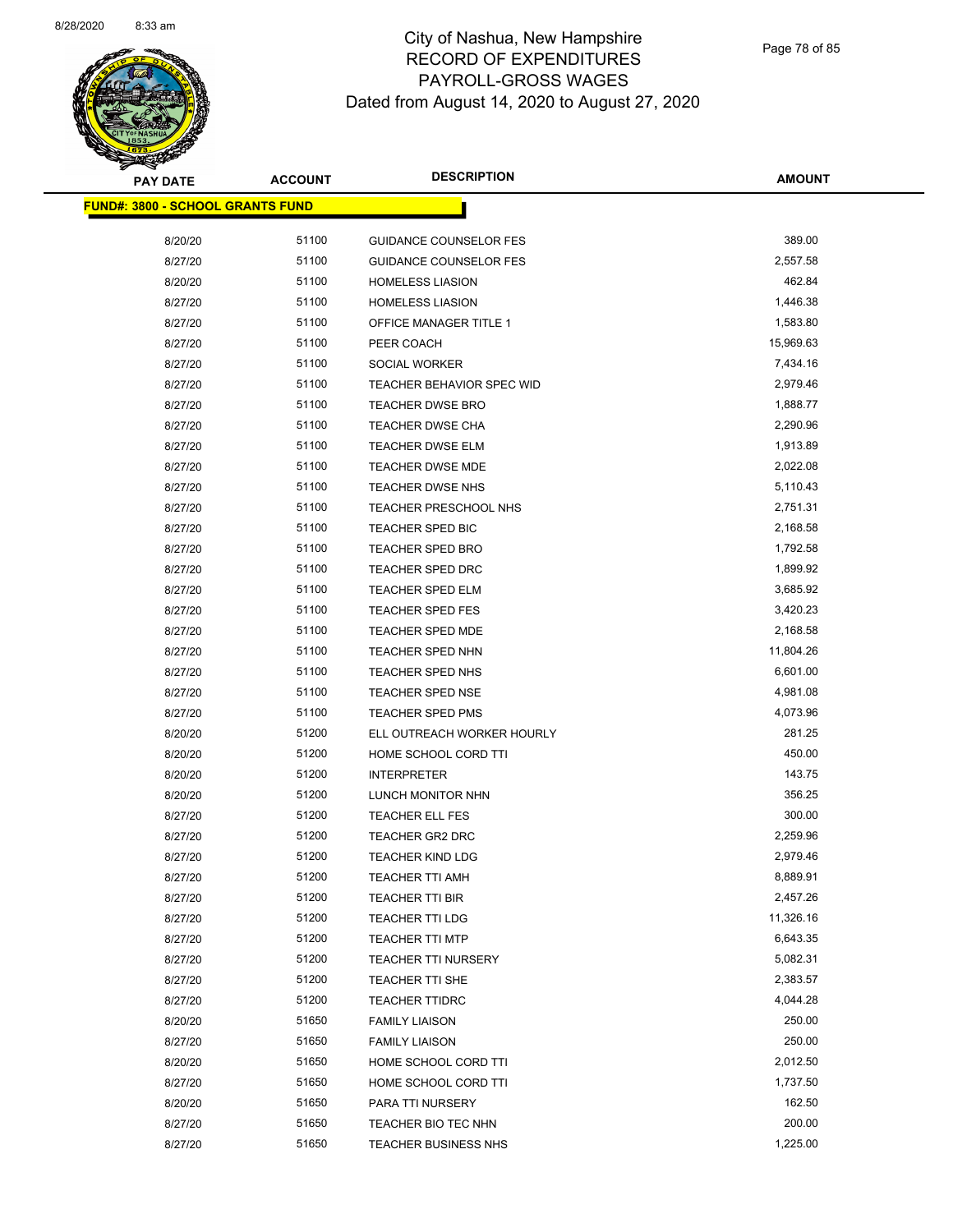

Page 79 of 85

| z.<br>$\sim$<br><b>PAY DATE</b>         | <b>ACCOUNT</b> | <b>DESCRIPTION</b>          | <b>AMOUNT</b> |
|-----------------------------------------|----------------|-----------------------------|---------------|
| <b>FUND#: 3800 - SCHOOL GRANTS FUND</b> |                |                             |               |
| 8/27/20                                 | 51650          | TEACHER COSMETOLOGY NHN     | 200.00        |
| 8/27/20                                 | 51650          | TEACHER ECE NHS             | 200.00        |
| 8/27/20                                 | 51650          | <b>TEACHER ENGINEER NHS</b> | 500.00        |
| 8/27/20                                 | 51650          | <b>TEACHER FACS NHS</b>     | 400.00        |
| 8/27/20                                 | 51650          | <b>TEACHER SPED NHS</b>     | 2,881.25      |
| 8/27/20                                 | 51650          | <b>TEACHER TECHED NHS</b>   | 700.00        |
| 8/27/20                                 | 51650          | <b>TEACHER TTI NURSERY</b>  | 187.50        |
| 8/27/20                                 | 51650          | TEACHER TV PROD NHS         | 200.00        |
| TOTAL FUND 3800 - SCHOOL GRANTS FUND    |                |                             | \$167,283.45  |

| <b>FUND#: 4010 - MOTOR VEHICLE ADMIN FUND</b> |       |                    |  |
|-----------------------------------------------|-------|--------------------|--|
| 8/20/20                                       | 51100 | <b>MVR CLERK I</b> |  |
| 8/27/20                                       | 51100 | MVR CLERK I        |  |
| TOTAL FIIND 4010 - MOTOR VEHICLE ADMIN FIIND  |       |                    |  |

| 8/27/20                                           | 51100 | <b>MVR CLERK I</b> | 299.15   |
|---------------------------------------------------|-------|--------------------|----------|
| <b>TOTAL FUND 4010 - MOTOR VEHICLE ADMIN FUND</b> |       |                    | \$598.30 |

<u> a sa sa</u>

| <b>FUND#: 4030 - POLICE SPECIAL DETAILS FUND</b> |
|--------------------------------------------------|
|                                                  |

| 8/27/20 | 51712 | PATROLMAN ALL RANKS | 391.12   |
|---------|-------|---------------------|----------|
|         |       |                     |          |
| 8/20/20 | 51712 | <b>SERGEANT</b>     | 586.68   |
|         | 51712 | <b>SERGEANT</b>     | 1.579.48 |
| 8/27/20 |       |                     |          |

| <b>FUND#: 4035 - POLICE OVERTIME BILLING FUND</b> |
|---------------------------------------------------|
|---------------------------------------------------|

|         | <b>TOTAL FUND 4035 - POLICE OVERTIME BILLING FUND</b> |                     | \$7,442.50 |
|---------|-------------------------------------------------------|---------------------|------------|
| 8/20/20 | 51300                                                 | SERGEANT            | 1.252.01   |
| 8/27/20 | 51300                                                 | PATROLMAN ALL RANKS | 3,782.00   |
| 8/20/20 | 51300                                                 | PATROLMAN ALL RANKS | 2,089.30   |
| 8/27/20 | 51300                                                 | LIEUTENANT          | 319.19     |
|         |                                                       |                     |            |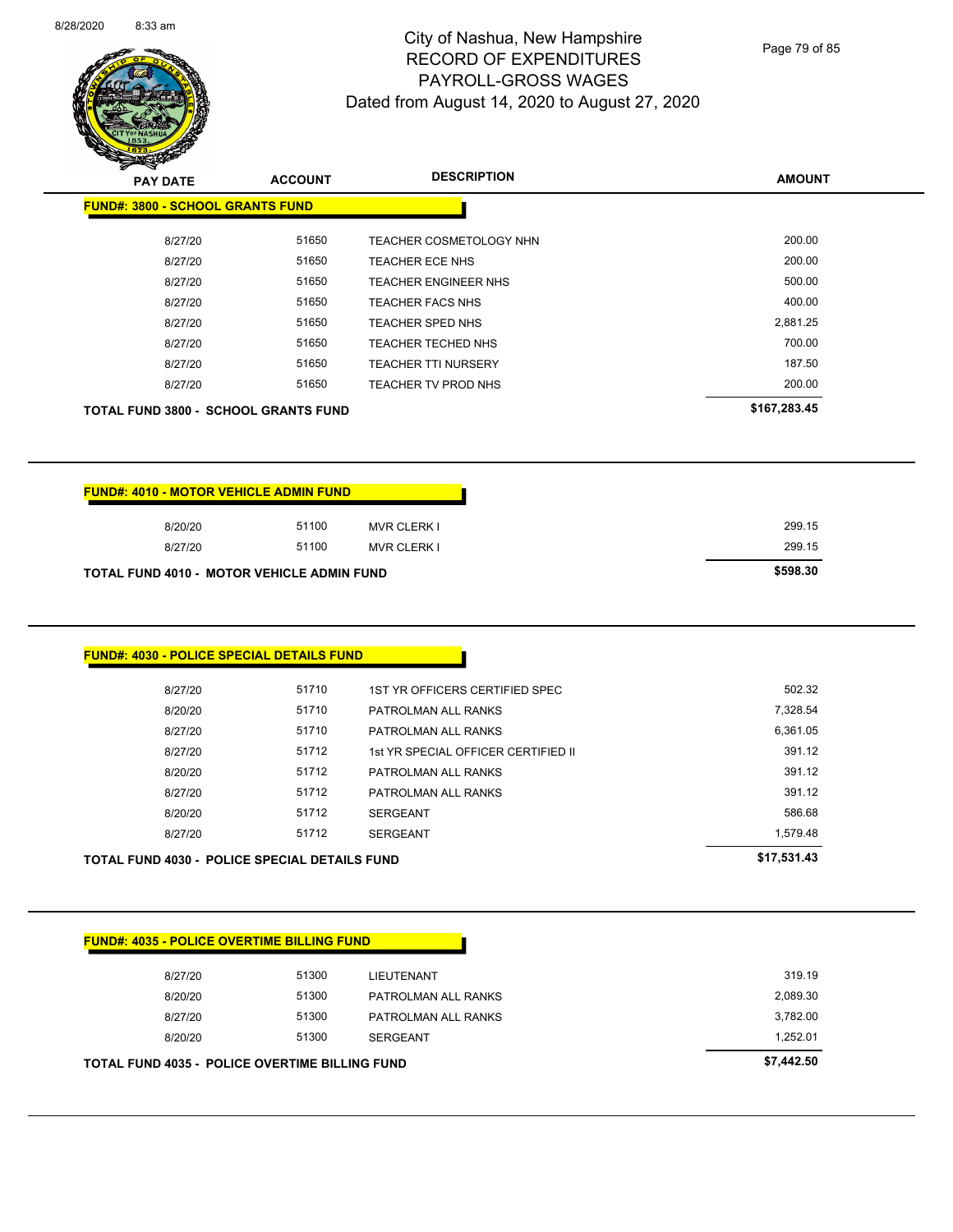

Page 80 of 85

| $\boldsymbol{v}$<br>∼<br><b>PAY DATE</b>             | <b>ACCOUNT</b> | <b>DESCRIPTION</b>            | <b>AMOUNT</b> |
|------------------------------------------------------|----------------|-------------------------------|---------------|
| <b>FUND#: 4600 - ECON DEV-GREATER NASHUA RLF</b>     |                |                               |               |
| 8/20/20                                              | 51100          | DWNTWN SPCLST & OED PGRM COOR | 209.15        |
| 8/27/20                                              | 51100          | DWNTWN SPCLST & OED PGRM COOR | 209.15        |
| 8/27/20                                              | 55118          | TELEPHONE-CELLULAR            | 7.50          |
| <b>TOTAL FUND 4600 - ECON DEV-GREATER NASHUA RLF</b> |                |                               | \$425.80      |

#### **FUND#: 4610 - ECON DEV-BROWNFIELDS RLF**

| TOTAL FUND 4610 - ECON DEV-BROWNFIELDS RLF |       |                               | \$425.70 |
|--------------------------------------------|-------|-------------------------------|----------|
| 8/27/20                                    | 55118 | TELEPHONE-CELLULAR            | 7.50     |
| 8/27/20                                    | 51100 | DWNTWN SPCLST & OED PGRM COOR | 209.10   |
| 8/20/20                                    | 51100 | DWNTWN SPCLST & OED PGRM COOR | 209.10   |
|                                            |       |                               |          |

#### **FUND#: 6000 - SOLID WASTE FUND**

| 8/20/20 | 51100 | ADMINISTRATIVE ASSISTANT II          | 1,637.53 |
|---------|-------|--------------------------------------|----------|
| 8/27/20 | 51100 | ADMINISTRATIVE ASSISTANT II          | 1,637.55 |
| 8/20/20 | 51100 | ASSISTANT DIRECTOR OF PUBLIC WORKS   | 225.20   |
| 8/27/20 | 51100 | ASSISTANT DIRECTOR OF PUBLIC WORKS   | 225.20   |
| 8/20/20 | 51100 | AUTOMATED TRASH COLLECTION OPR       | 4,898.00 |
| 8/27/20 | 51100 | AUTOMATED TRASH COLLECTION OPR       | 4,898.00 |
| 8/20/20 | 51100 | <b>CITY ENGINEER</b>                 | 371.20   |
| 8/27/20 | 51100 | <b>CITY ENGINEER</b>                 | 371.20   |
| 8/20/20 | 51100 | <b>COLLECTION EQUIP OPR</b>          | 8,369.52 |
| 8/27/20 | 51100 | <b>COLLECTION EQUIP OPR</b>          | 8,337.60 |
| 8/20/20 | 51100 | <b>COLLECTION EQUIP OPR LANDFILL</b> | 1,940.80 |
| 8/27/20 | 51100 | <b>COLLECTION EQUIP OPR LANDFILL</b> | 1,940.80 |
| 8/20/20 | 51100 | DEP TREASURER TAX COLLECTOR          | 271.45   |
| 8/27/20 | 51100 | DEP TREASURER TAX COLLECTOR          | 271.45   |
| 8/20/20 | 51100 | <b>DEPUTY CITY ENGINEER</b>          | 90.50    |
| 8/27/20 | 51100 | <b>DEPUTY CITY ENGINEER</b>          | 90.50    |
| 8/20/20 | 51100 | <b>DIRECTOR PUBLIC WORKS</b>         | 281.56   |
| 8/27/20 | 51100 | <b>DIRECTOR PUBLIC WORKS</b>         | 281.55   |
| 8/20/20 | 51100 | DPW BILLING ACCOUNTANT               | 509.80   |
| 8/27/20 | 51100 | DPW BILLING ACCOUNTANT               | 509.80   |
| 8/20/20 | 51100 | DPW COLLECTIONS SPEC III             | 414.80   |
| 8/27/20 | 51100 | DPW COLLECTIONS SPEC III             | 414.80   |
| 8/20/20 | 51100 | DPW CONTRACT ADMINISTRATOR           | 124.30   |
| 8/27/20 | 51100 | DPW CONTRACT ADMINISTRATOR           | 124.30   |
| 8/20/20 | 51100 | <b>ENVIRONMENTAL ENGINEER</b>        | 1,608.70 |
| 8/27/20 | 51100 | <b>ENVIRONMENTAL ENGINEER</b>        | 1,608.70 |
| 8/20/20 | 51100 | <b>EQUIPMENT OPR LANDFILL</b>        | 5,916.00 |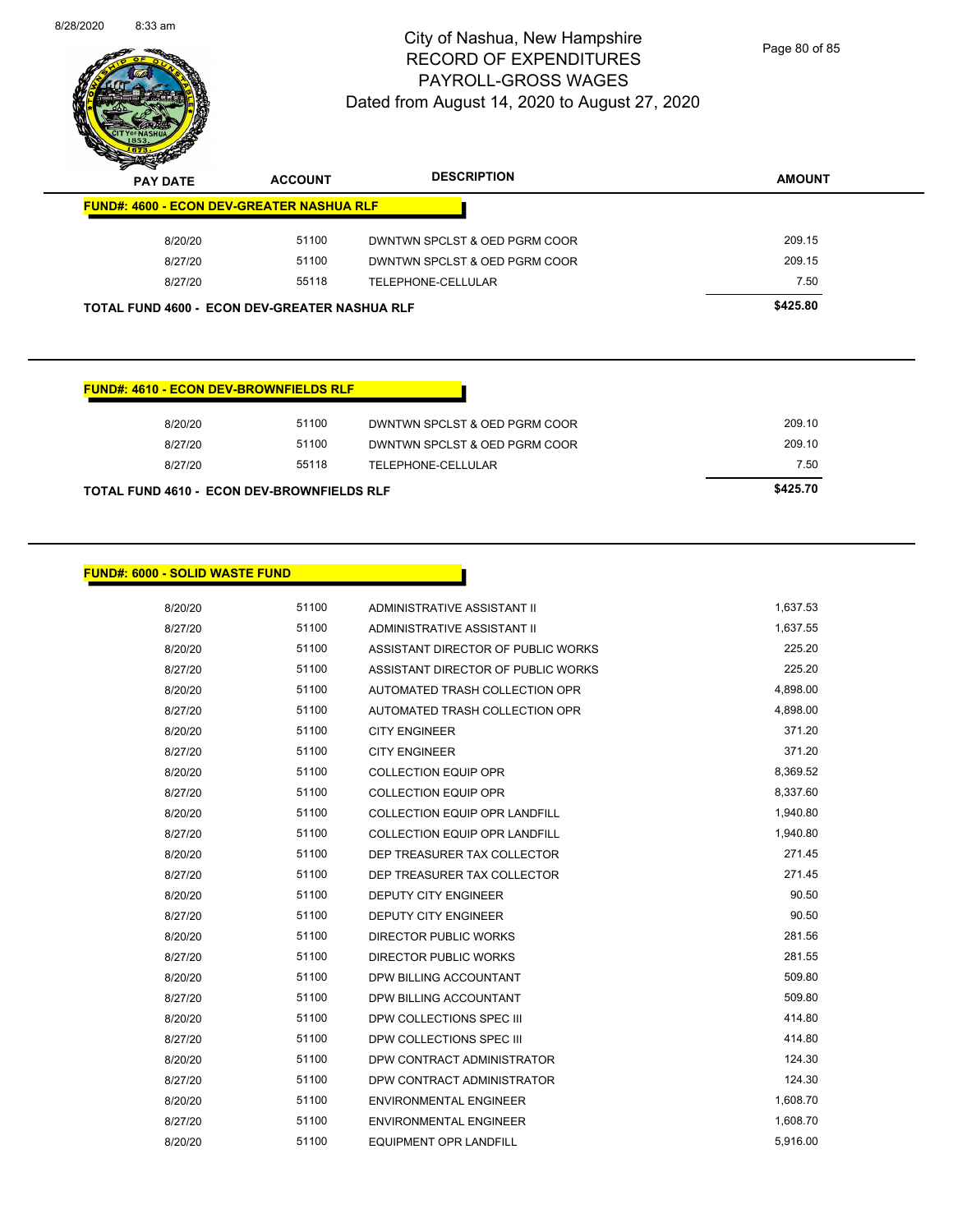

Page 81 of 85

| <b>PAY DATE</b>                        | <b>ACCOUNT</b> | <b>DESCRIPTION</b>                   | <b>AMOUNT</b> |
|----------------------------------------|----------------|--------------------------------------|---------------|
| <u> FUND#: 6000 - SOLID WASTE FUND</u> |                |                                      |               |
| 8/27/20                                | 51100          | <b>EQUIPMENT OPR LANDFILL</b>        | 5,916.00      |
| 8/20/20                                | 51100          | <b>EXECUTIVE ASSISTANT</b>           | 174.31        |
| 8/27/20                                | 51100          | <b>EXECUTIVE ASSISTANT</b>           | 174.18        |
| 8/20/20                                | 51100          | FINANCE AND ADMIN MANAGER            | 452.45        |
| 8/27/20                                | 51100          | FINANCE AND ADMIN MANAGER            | 452.45        |
| 8/20/20                                | 51100          | FLEET MANAGER STREET DEPT            | 358.95        |
| 8/27/20                                | 51100          | FLEET MANAGER STREET DEPT            | 358.95        |
| 8/20/20                                | 51100          | LICENSED SCALE OPERATOR              | 1,760.75      |
| 8/27/20                                | 51100          | LICENSED SCALE OPERATOR              | 1,760.76      |
| 8/20/20                                | 51100          | PUBLIC RELATIONS ADMINISTRATOR       | 181.00        |
| 8/27/20                                | 51100          | PUBLIC RELATIONS ADMINISTRATOR       | 181.00        |
| 8/20/20                                | 51100          | RECYCLING COORDINATOR                | 1,218.50      |
| 8/27/20                                | 51100          | RECYCLING COORDINATOR                | 1,218.50      |
| 8/20/20                                | 51100          | SENIOR STAFF ENGINEER                | 160.85        |
| 8/27/20                                | 51100          | SENIOR STAFF ENGINEER                | 160.85        |
| 8/20/20                                | 51100          | <b>SOLID WASTE FOREMAN</b>           | 2,649.20      |
| 8/27/20                                | 51100          | <b>SOLID WASTE FOREMAN</b>           | 2,649.20      |
| 8/20/20                                | 51100          | SOLID WASTE TECHNICIAN               | 1,206.50      |
| 8/27/20                                | 51100          | SOLID WASTE TECHNICIAN               | 1,206.50      |
| 8/20/20                                | 51100          | SR MGR ACCT FIN REPORTING            | 201.05        |
| 8/27/20                                | 51100          | SR MGR ACCT FIN REPORTING            | 201.05        |
| 8/20/20                                | 51100          | SUPERINTENDENT OF SOLID WASTE        | 2,010.85      |
| 8/27/20                                | 51100          | SUPERINTENDENT OF SOLID WASTE        | 2,010.85      |
| 8/20/20                                | 51300          | ADMINISTRATIVE ASSISTANT II          | 164.50        |
| 8/27/20                                | 51300          | ADMINISTRATIVE ASSISTANT II          | 8.22          |
| 8/20/20                                | 51300          | AUTOMATED TRASH COLLECTION OPR       | 159.28        |
| 8/27/20                                | 51300          | AUTOMATED TRASH COLLECTION OPR       | 196.88        |
| 8/20/20                                | 51300          | <b>COLLECTION EQUIP OPR</b>          | 528.30        |
| 8/27/20                                | 51300          | <b>COLLECTION EQUIP OPR</b>          | 457.11        |
| 8/20/20                                | 51300          | <b>COLLECTION EQUIP OPR LANDFILL</b> | 186.30        |
| 8/27/20                                | 51300          | <b>COLLECTION EQUIP OPR LANDFILL</b> | 186.30        |
| 8/20/20                                | 51300          | DPW COLLECTIONS SPEC III             | 11.65         |
| 8/27/20                                | 51300          | DPW COLLECTIONS SPEC III             | 46.66         |
| 8/20/20                                | 51300          | <b>EQUIPMENT OPR LANDFILL</b>        | 700.77        |
| 8/27/20                                | 51300          | <b>EQUIPMENT OPR LANDFILL</b>        | 440.44        |
| 8/20/20                                | 51300          | LICENSED SCALE OPERATOR              | 183.38        |
| 8/27/20                                | 51300          | LICENSED SCALE OPERATOR              | 310.51        |
| 8/20/20                                | 51300          | <b>SOLID WASTE FOREMAN</b>           | 434.64        |
| 8/27/20                                | 51300          | <b>SOLID WASTE FOREMAN</b>           | 285.62        |
| 8/20/20                                | 51400          | TEMPORARY RUBBISH COLLECTOR          | 5,975.50      |
| 8/27/20                                | 51400          | TEMPORARY RUBBISH COLLECTOR          | 6,664.00      |
| 8/27/20                                | 55118          | TELEPHONE-CELLULAR                   | 135.50        |
|                                        |                |                                      |               |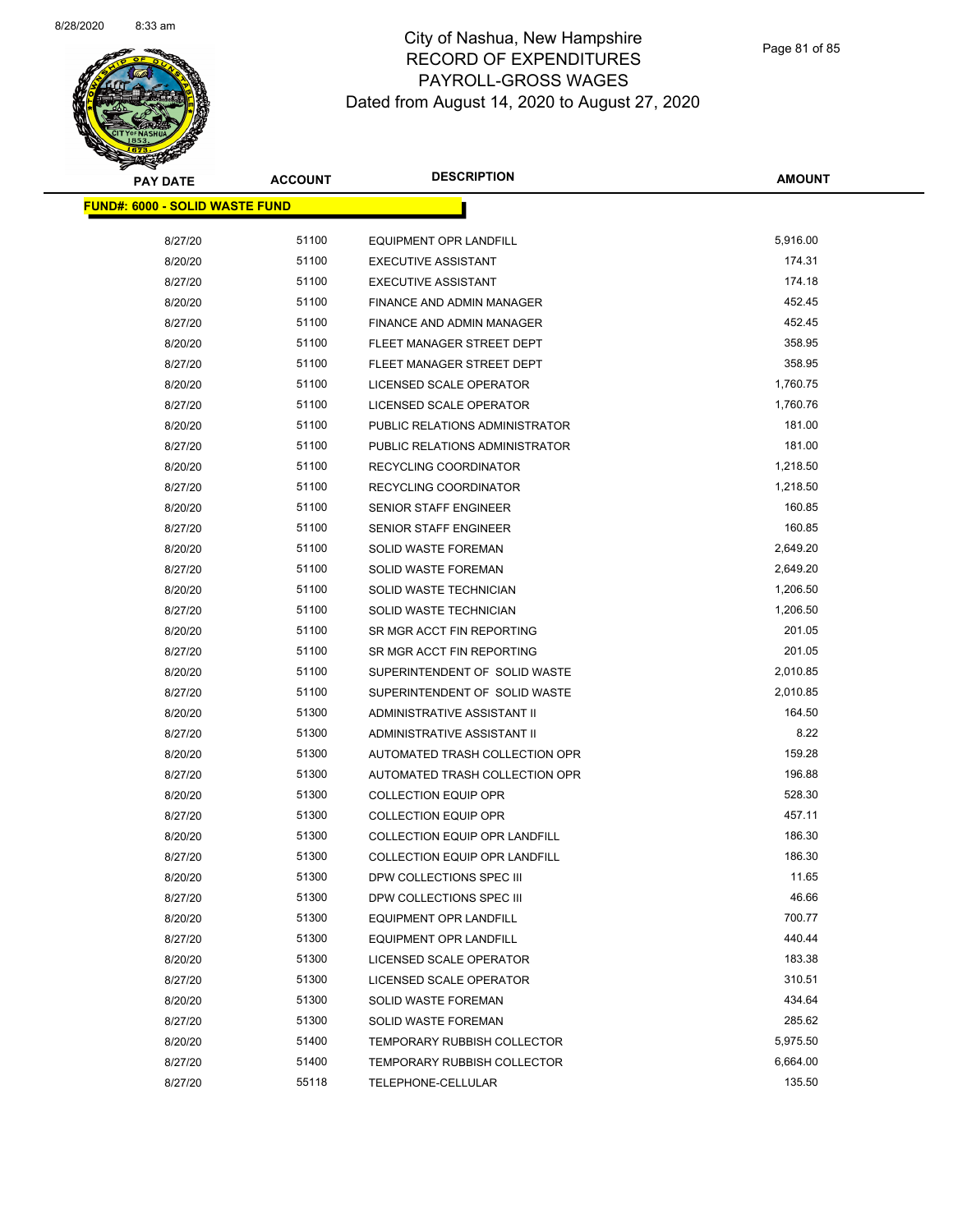

**AMOUNT PAY DATE ACCOUNT DESCRIPTION**

**TOTAL FUND 6000 - SOLID WASTE FUND \$91,111.07** 

| <u> FUND#: 6200 - WASTEWATER FUND</u> |       |                                             |          |
|---------------------------------------|-------|---------------------------------------------|----------|
| 8/20/20                               | 51100 | ADMINISTRATIVE ASSISTANT II                 | 760.20   |
| 8/27/20                               | 51100 | ADMINISTRATIVE ASSISTANT II                 | 760.20   |
| 8/20/20                               | 51100 | ASSISTANT DIRECTOR OF PUBLIC WORKS          | 225.25   |
| 8/27/20                               | 51100 | ASSISTANT DIRECTOR OF PUBLIC WORKS          | 225.25   |
| 8/20/20                               | 51100 | <b>CITY ENGINEER</b>                        | 866.20   |
| 8/27/20                               | 51100 | <b>CITY ENGINEER</b>                        | 866.20   |
| 8/20/20                               | 51100 | <b>COLLECTION SYSTEMS OPERATOR</b>          | 1,077.57 |
| 8/27/20                               | 51100 | <b>COLLECTION SYSTEMS OPERATOR</b>          | 1,077.56 |
| 8/20/20                               | 51100 | COLLECTION SYSTEMS TECHNICIAN               | 3,154.80 |
| 8/27/20                               | 51100 | COLLECTION SYSTEMS TECHNICIAN               | 3,154.80 |
| 8/20/20                               | 51100 | <b>COLLECTIONS SPEC II</b>                  | 822.90   |
| 8/27/20                               | 51100 | <b>COLLECTIONS SPEC II</b>                  | 822.90   |
| 8/20/20                               | 51100 | DEP TREASURER TAX COLLECTOR                 | 271.45   |
| 8/27/20                               | 51100 | DEP TREASURER TAX COLLECTOR                 | 271.45   |
| 8/20/20                               | 51100 | DEPUTY CITY ENGINEER                        | 904.90   |
| 8/27/20                               | 51100 | DEPUTY CITY ENGINEER                        | 904.90   |
| 8/20/20                               | 51100 | DIRECTOR PUBLIC WORKS                       | 563.00   |
| 8/27/20                               | 51100 | DIRECTOR PUBLIC WORKS                       | 563.00   |
| 8/20/20                               | 51100 | DPW BILLING ACCOUNTANT                      | 509.75   |
| 8/27/20                               | 51100 | DPW BILLING ACCOUNTANT                      | 509.75   |
| 8/20/20                               | 51100 | DPW COLLECTIONS SPEC III                    | 414.85   |
| 8/27/20                               | 51100 | DPW COLLECTIONS SPEC III                    | 414.85   |
| 8/20/20                               | 51100 | DPW CONTRACT ADMINISTRATOR                  | 745.70   |
| 8/27/20                               | 51100 | DPW CONTRACT ADMINISTRATOR                  | 745.70   |
| 8/20/20                               | 51100 | ELECTRICAL DIAGNOSTIC TECH I                | 1,120.00 |
| 8/27/20                               | 51100 | ELECTRICAL DIAGNOSTIC TECH I                | 1,120.00 |
| 8/20/20                               | 51100 | ENVIRONMENTAL PERMIT & PROGRAMS COORDINATOR | 1,360.80 |
| 8/27/20                               | 51100 | ENVIRONMENTAL PERMIT & PROGRAMS COORDINATOR | 1,360.80 |
| 8/20/20                               | 51100 | <b>EXECUTIVE ASSISTANT</b>                  | 174.29   |
| 8/27/20                               | 51100 | <b>EXECUTIVE ASSISTANT</b>                  | 174.16   |
| 8/20/20                               | 51100 | FINANCE AND ADMIN MANAGER                   | 452.45   |
| 8/27/20                               | 51100 | FINANCE AND ADMIN MANAGER                   | 452.45   |
| 8/20/20                               | 51100 | FLEET MANAGER STREET DEPT                   | 119.65   |
| 8/27/20                               | 51100 | FLEET MANAGER STREET DEPT                   | 119.65   |
| 8/20/20                               | 51100 | <b>GIS SPECIALIST</b>                       | 762.65   |
| 8/27/20                               | 51100 | <b>GIS SPECIALIST</b>                       | 762.65   |
| 8/20/20                               | 51100 | MECHANIC WWTP 1ST CLASS                     | 4,027.55 |
| 8/27/20                               | 51100 | MECHANIC WWTP 1ST CLASS                     | 4,099.47 |
| 8/20/20                               | 51100 | OPERATOR II WWTP 1st                        | 5,380.00 |
| 8/27/20                               | 51100 | OPERATOR II WWTP 1st                        | 5,380.01 |
| 8/20/20                               | 51100 | OPERATOR II WWTP 2nd                        | 1,086.41 |
|                                       |       |                                             |          |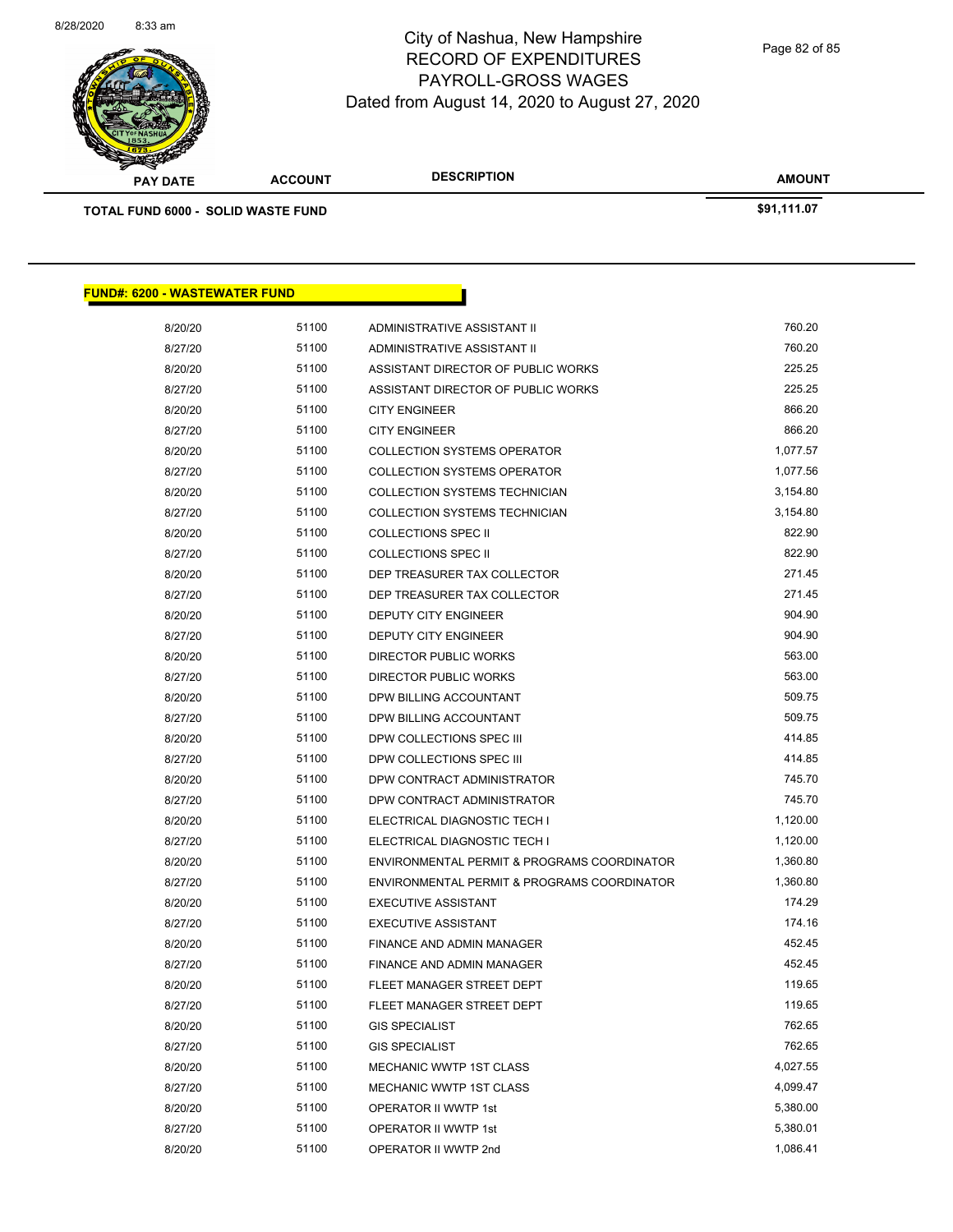

Page 83 of 85

| <b>PAY DATE</b>                      | <b>ACCOUNT</b> | <b>DESCRIPTION</b>                   | <b>AMOUNT</b> |
|--------------------------------------|----------------|--------------------------------------|---------------|
| <b>FUND#: 6200 - WASTEWATER FUND</b> |                |                                      |               |
|                                      |                |                                      |               |
| 8/27/20                              | 51100          | OPERATOR II WWTP 2nd                 | 1,086.40      |
| 8/20/20                              | 51100          | OPERATOR II WWTP 3rd                 | 2,180.82      |
| 8/27/20                              | 51100          | OPERATOR II WWTP 3rd                 | 2,180.84      |
| 8/20/20                              | 51100          | OPERATOR III WWTP 1st                | 2,265.60      |
| 8/27/20                              | 51100          | OPERATOR III WWTP 1st                | 2,265.60      |
| 8/20/20                              | 51100          | PLANT OPERATIONS SUPERVISOR          | 1,523.20      |
| 8/27/20                              | 51100          | PLANT OPERATIONS SUPERVISOR          | 1,523.20      |
| 8/20/20                              | 51100          | PROCESS CHEMIST                      | 1,002.50      |
| 8/27/20                              | 51100          | PROCESS CHEMIST                      | 1,002.50      |
| 8/20/20                              | 51100          | PUBLIC RELATIONS ADMINISTRATOR       | 241.25        |
| 8/27/20                              | 51100          | PUBLIC RELATIONS ADMINISTRATOR       | 241.25        |
| 8/20/20                              | 51100          | <b>SENIOR STAFF ENGINEER</b>         | 2,521.95      |
| 8/27/20                              | 51100          | SENIOR STAFF ENGINEER                | 2,521.95      |
| 8/20/20                              | 51100          | SR MGR ACCT FIN REPORTING            | 402.20        |
| 8/27/20                              | 51100          | SR MGR ACCT FIN REPORTING            | 402.20        |
| 8/20/20                              | 51100          | <b>STAFF ENGINEER</b>                | 1,190.90      |
| 8/27/20                              | 51100          | <b>STAFF ENGINEER</b>                | 1,190.90      |
| 8/20/20                              | 51100          | SUPERINTENDENT OF WASTEWATER         | 2,115.95      |
| 8/27/20                              | 51100          | SUPERINTENDENT OF WASTEWATER         | 2,115.95      |
| 8/20/20                              | 51100          | <b>SUPV LABORATORY</b>               | 1,237.59      |
| 8/27/20                              | 51100          | <b>SUPV LABORATORY</b>               | 1,237.60      |
| 8/20/20                              | 51100          | TRUCK DRIVER STREET REPAIR           | 912.40        |
| 8/27/20                              | 51100          | TRUCK DRIVER STREET REPAIR           | 918.40        |
| 8/20/20                              | 51100          | <b>WASTEWATER ASSISTANT</b>          | 2,689.20      |
| 8/27/20                              | 51100          | <b>WASTEWATER ASSISTANT</b>          | 2,689.20      |
| 8/20/20                              | 51100          | <b>WASTEWATER FOREMAN</b>            | 2,649.20      |
| 8/27/20                              | 51100          | <b>WASTEWATER FOREMAN</b>            | 2,649.20      |
| 8/20/20                              | 51100          | WASTEWATER PROJECT ENGINEER          | 1,608.70      |
| 8/27/20                              | 51100          | <b>WASTEWATER PROJECT ENGINEER</b>   | 1,608.70      |
| 8/27/20                              | 51300          | <b>ADMINISTRATIVE ASSISTANT II</b>   | 21.38         |
| 8/20/20                              | 51300          | <b>COLLECTION SYSTEMS TECHNICIAN</b> | 119.16        |
| 8/27/20                              | 51300          | COLLECTION SYSTEMS TECHNICIAN        | 119.16        |
| 8/20/20                              | 51300          | DPW COLLECTIONS SPEC III             | 11.69         |
| 8/27/20                              | 51300          | DPW COLLECTIONS SPEC III             | 46.67         |
| 8/20/20                              | 51300          | ELECTRICAL DIAGNOSTIC TECH I         | 126.86        |
| 8/27/20                              | 51300          | ELECTRICAL DIAGNOSTIC TECH I         | 126.86        |
| 8/20/20                              | 51300          | MECHANIC WWTP 1ST CLASS              | 243.59        |
| 8/27/20                              | 51300          | MECHANIC WWTP 1ST CLASS              | 1,158.30      |
| 8/20/20                              | 51300          | OPERATOR II WWTP 1st                 | 1,946.62      |
| 8/27/20                              | 51300          | OPERATOR II WWTP 1st                 | 952.86        |
| 8/20/20                              | 51300          | OPERATOR II WWTP 3rd                 | 327.12        |
| 8/27/20                              | 51300          | OPERATOR II WWTP 3rd                 | 983.64        |
| 8/27/20                              | 51300          | OPERATOR III WWTP 1st                | 10.77         |
| 8/27/20                              | 51300          | PROCESS CHEMIST                      | 159.78        |
| 8/20/20                              | 51300          | <b>SUPV LABORATORY</b>               | 116.02        |
|                                      |                |                                      |               |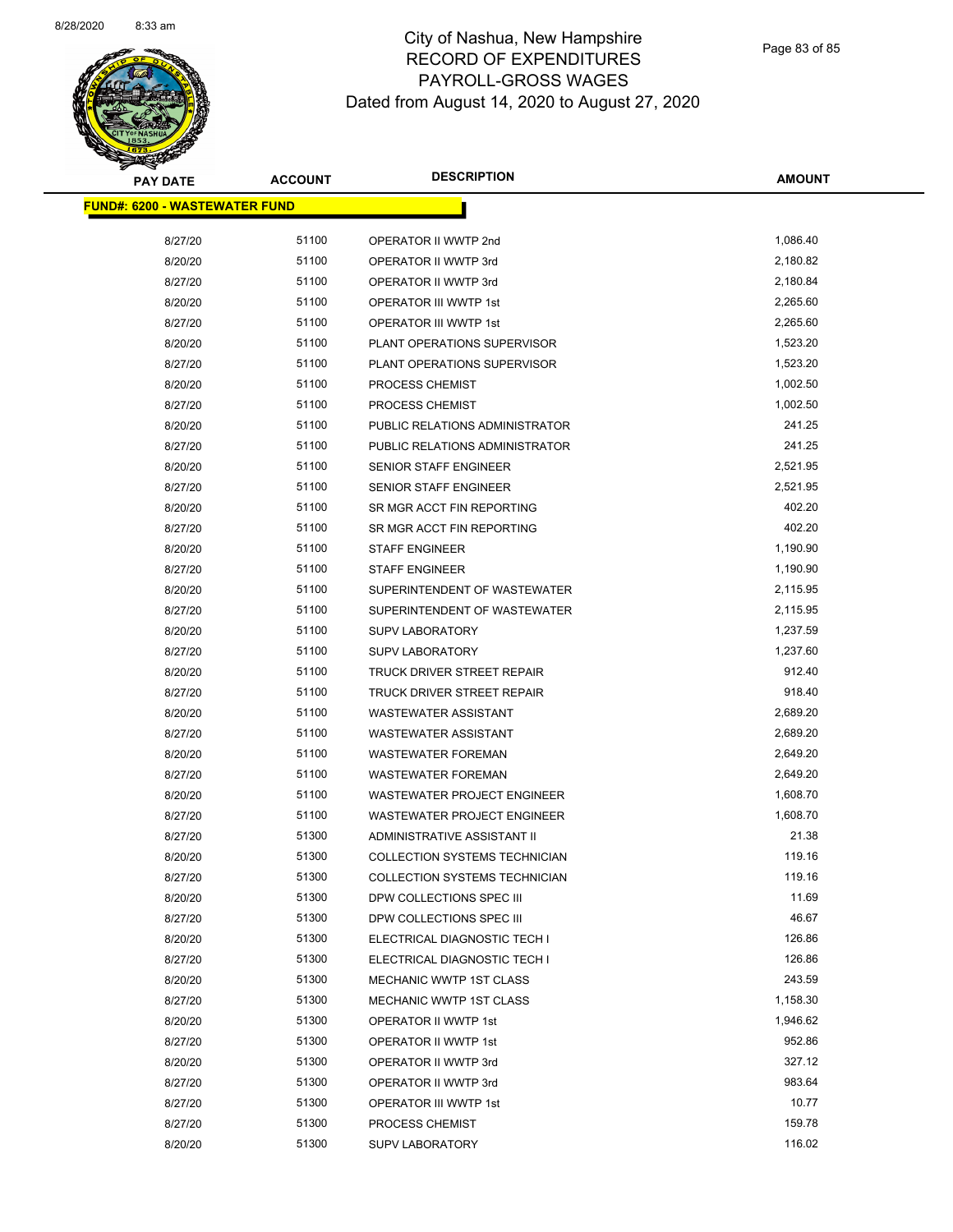

Page 84 of 85

| <b>PAY DATE</b>                          | <b>ACCOUNT</b> | <b>DESCRIPTION</b>             | <b>AMOUNT</b> |
|------------------------------------------|----------------|--------------------------------|---------------|
| <b>FUND#: 6200 - WASTEWATER FUND</b>     |                |                                |               |
| 8/27/20                                  | 51300          | <b>SUPV LABORATORY</b>         | 278.46        |
| 8/20/20                                  | 51300          | <b>TEMPORARY LAB ASSISTANT</b> | 216.76        |
| 8/20/20                                  | 51300          | <b>WASTEWATER ASSISTANT</b>    | 201.70        |
| 8/27/20                                  | 51300          | <b>WASTEWATER ASSISTANT</b>    | 201.71        |
| 8/20/20                                  | 51300          | WASTEWATER FOREMAN             | 459.48        |
| 8/27/20                                  | 51300          | <b>WASTEWATER FOREMAN</b>      | 583.64        |
| 8/20/20                                  | 51400          | <b>SEASONAL</b>                | 1,088.00      |
| 8/27/20                                  | 51400          | <b>SEASONAL</b>                | 535.50        |
| 8/20/20                                  | 51400          | <b>TEMPORARY LAB ASSISTANT</b> | 680.00        |
| 8/27/20                                  | 51400          | <b>TEMPORARY LAB ASSISTANT</b> | 667.25        |
| 8/27/20                                  | 51600          | TRUCK DRIVER STREET REPAIR     | 1,200.00      |
| 8/27/20                                  | 55118          | <b>TELEPHONE-CELLULAR</b>      | 325.05        |
| <b>TOTAL FUND 6200 - WASTEWATER FUND</b> |                |                                | \$107,669.50  |

| 8/20/20 | 51100 | <b>DEPUTY RISK MANAGER</b>         | 1,299.80 |
|---------|-------|------------------------------------|----------|
| 8/27/20 | 51100 | <b>DEPUTY RISK MANAGER</b>         | 1,519.30 |
| 8/20/20 | 51100 | <b>LOSS &amp; ADA SPECIALIST</b>   | 1,400.05 |
| 8/27/20 | 51100 | LOSS & ADA SPECIALIST              | 1,400.05 |
| 8/20/20 | 51100 | <b>PROGRAM SUPV</b>                | 1,508.15 |
| 8/27/20 | 51100 | <b>PROGRAM SUPV</b>                | 1,508.15 |
| 8/20/20 | 51100 | PROPERTY AND CASUALTY ADJUSTER     | 1,307.05 |
| 8/27/20 | 51100 | PROPERTY AND CASUALTY ADJUSTER     | 1,307.05 |
| 8/20/20 | 51100 | <b>RISK MANAGER</b>                | 2,010.85 |
| 8/27/20 | 51100 | <b>RISK MANAGER</b>                | 2,010.85 |
| 8/27/20 | 55118 | TELEPHONE-CELLULAR                 | 100.00   |
| 8/20/20 | 59207 | <b>WORKERS COMPENSATION CLAIMS</b> | 6,248.31 |
| 8/27/20 | 59207 | WORKERS COMPENSATION CLAIMS        | 6,248.31 |
| 8/20/20 | 59290 | LONG TERM DISABILITY CLAIMS        | 627.49   |
| 8/27/20 | 59290 | LONG TERM DISABILITY CLAIMS        | 627.49   |
|         |       |                                    |          |

**TOTAL FUND 6500 - PROPERTY & CASUALTY FUND \$29,122.90** 

#### **FUND#: 6600 - BENEFITS SELF INSURANCE FUND**

| 8/20/20 | 51100 | <b>EMPLOYEE BENEFITS ASSISTANT</b> | 816.34   |
|---------|-------|------------------------------------|----------|
| 8/27/20 | 51100 | EMPLOYEE BENEFITS ASSISTANT        | 816.35   |
| 8/20/20 | 51100 | EMPLOYEE BENEFITS MANAGER          | 1.608.70 |
| 8/27/20 | 51100 | EMPLOYEE BENEFITS MANAGER          | 1.608.70 |
| 8/20/20 | 51100 | EMPLOYEE BENEFITS SPEC             | 1.161.84 |
| 8/27/20 | 51100 | EMPLOYEE BENEFITS SPEC             | 1.161.84 |